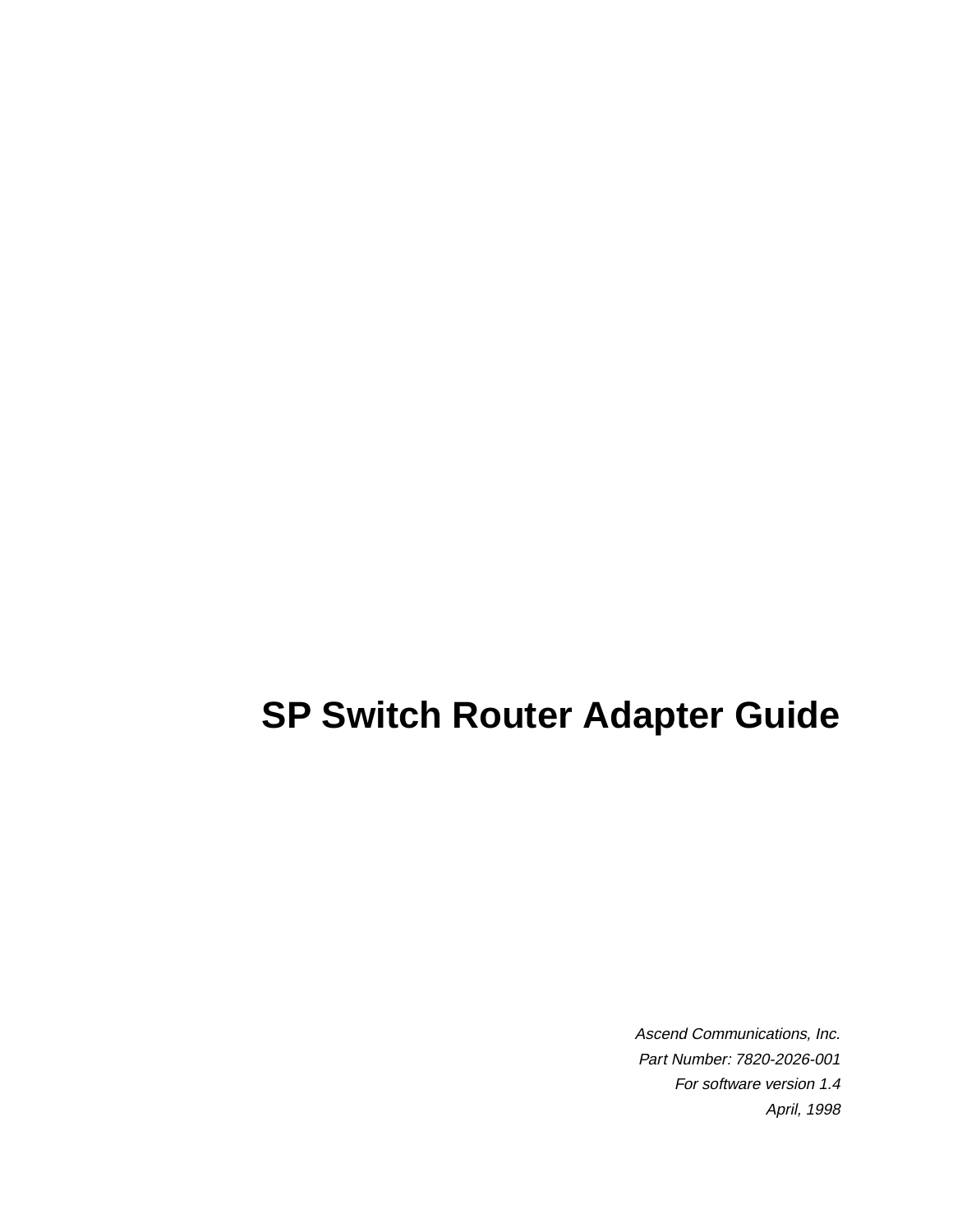GRF is a trademark of Ascend Communications, Inc. Other trademarks and trade names mentioned in this publication belong to their respective owners.

Copyright International Business Machines Corporation 1998. All rights reserved.

Note to U.S. Government Users -- Documentation related to restricted rights -- Use, duplication or disclosure is subject to restrictions set forth in GSA ADP Schedule Contract with IBM Corp.

Part Number 7820-2026-001 April 1998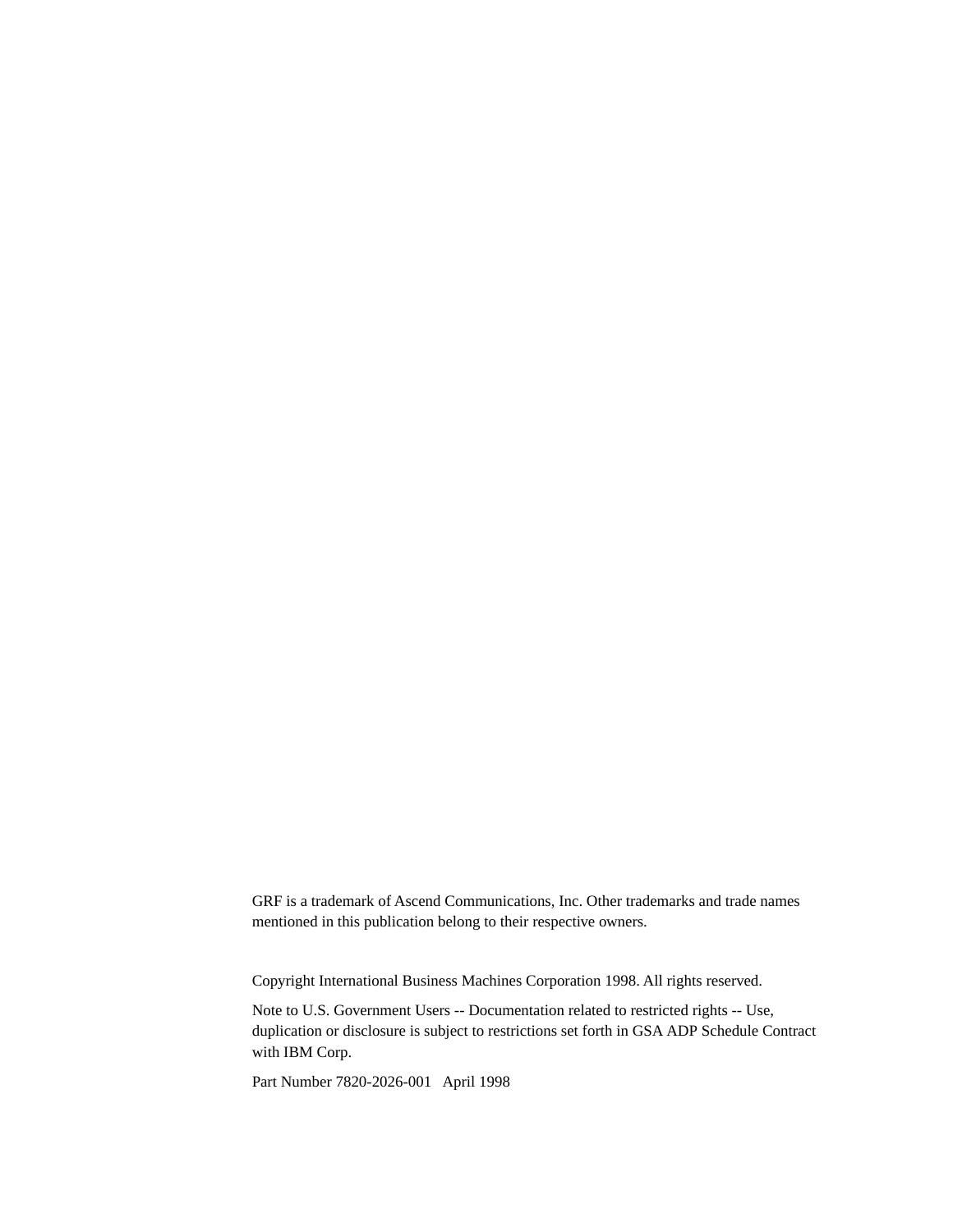## **Contents**

| <b>Chapter 1</b> |         |
|------------------|---------|
|                  |         |
|                  |         |
|                  |         |
|                  |         |
|                  |         |
|                  |         |
|                  |         |
|                  |         |
|                  |         |
|                  |         |
|                  |         |
|                  |         |
|                  |         |
|                  |         |
|                  |         |
|                  |         |
|                  |         |
|                  |         |
|                  |         |
|                  |         |
|                  |         |
|                  |         |
|                  |         |
| <b>Chapter 2</b> |         |
|                  |         |
|                  |         |
|                  | $2 - 3$ |
|                  |         |
|                  |         |
|                  |         |
|                  |         |
|                  |         |
|                  |         |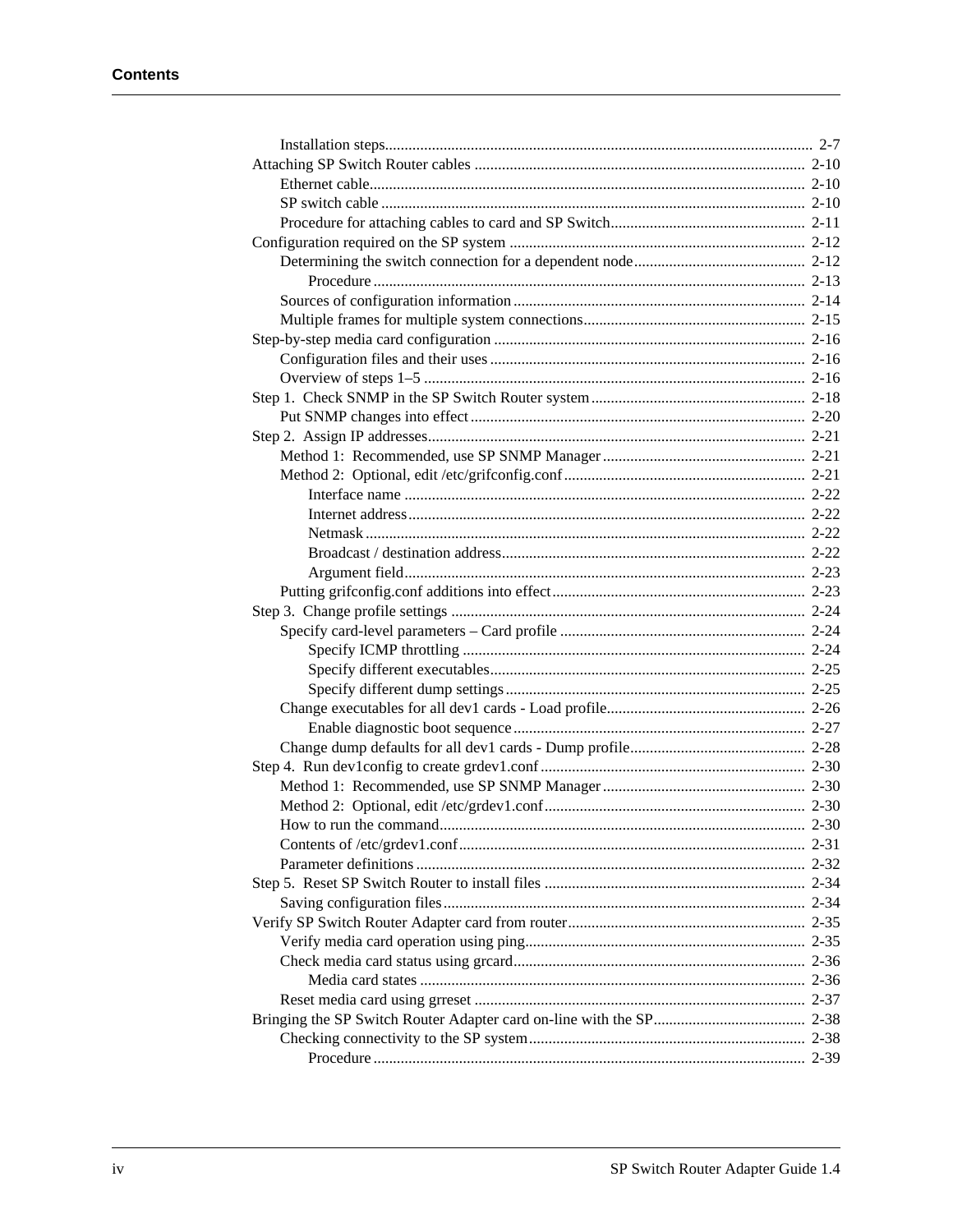| <b>Chapter 3</b> |         |
|------------------|---------|
|                  |         |
|                  |         |
|                  |         |
|                  |         |
|                  |         |
|                  |         |
|                  |         |
|                  |         |
|                  |         |
|                  |         |
|                  |         |
|                  | $3-3$   |
|                  | $3-4$   |
|                  |         |
|                  |         |
|                  |         |
|                  |         |
|                  |         |
|                  |         |
|                  |         |
|                  |         |
|                  |         |
|                  |         |
|                  |         |
|                  | $3 - 7$ |
|                  |         |
|                  |         |
|                  |         |
|                  |         |
|                  |         |
|                  |         |
|                  |         |
|                  |         |
|                  |         |
|                  |         |
|                  |         |
|                  |         |
|                  |         |
|                  |         |
|                  |         |
|                  |         |
|                  |         |
|                  |         |
|                  |         |
|                  |         |
|                  |         |
|                  |         |
|                  |         |
|                  |         |
|                  |         |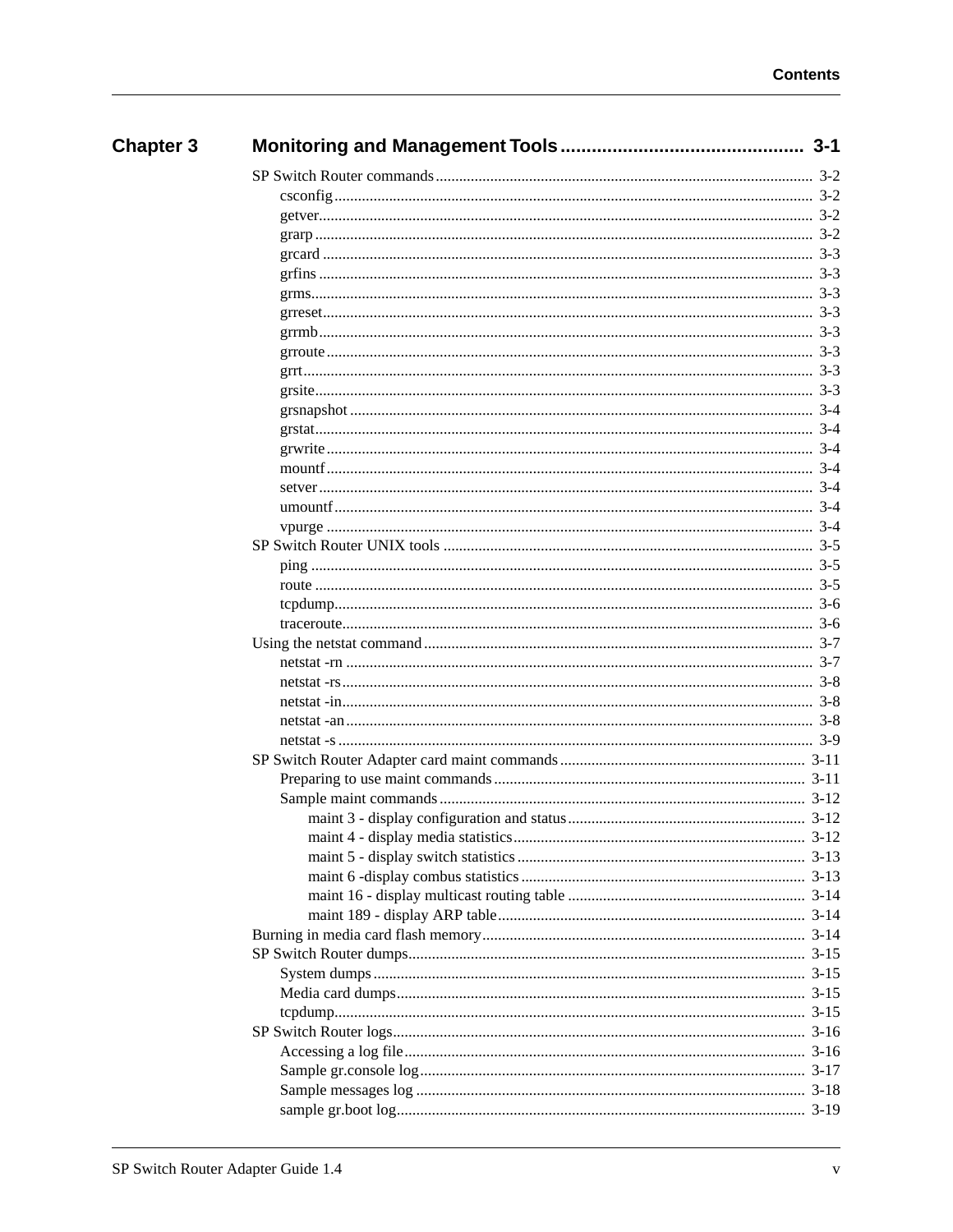| <b>Appendix A</b> |                                                                           |  |
|-------------------|---------------------------------------------------------------------------|--|
|                   |                                                                           |  |
| <b>Appendix B</b> |                                                                           |  |
|                   |                                                                           |  |
| <b>Appendix C</b> |                                                                           |  |
|                   | Example 1: Single SP Switch Router Adapter card, single SP partition  C-2 |  |
| <b>Appendix D</b> |                                                                           |  |
|                   |                                                                           |  |
|                   |                                                                           |  |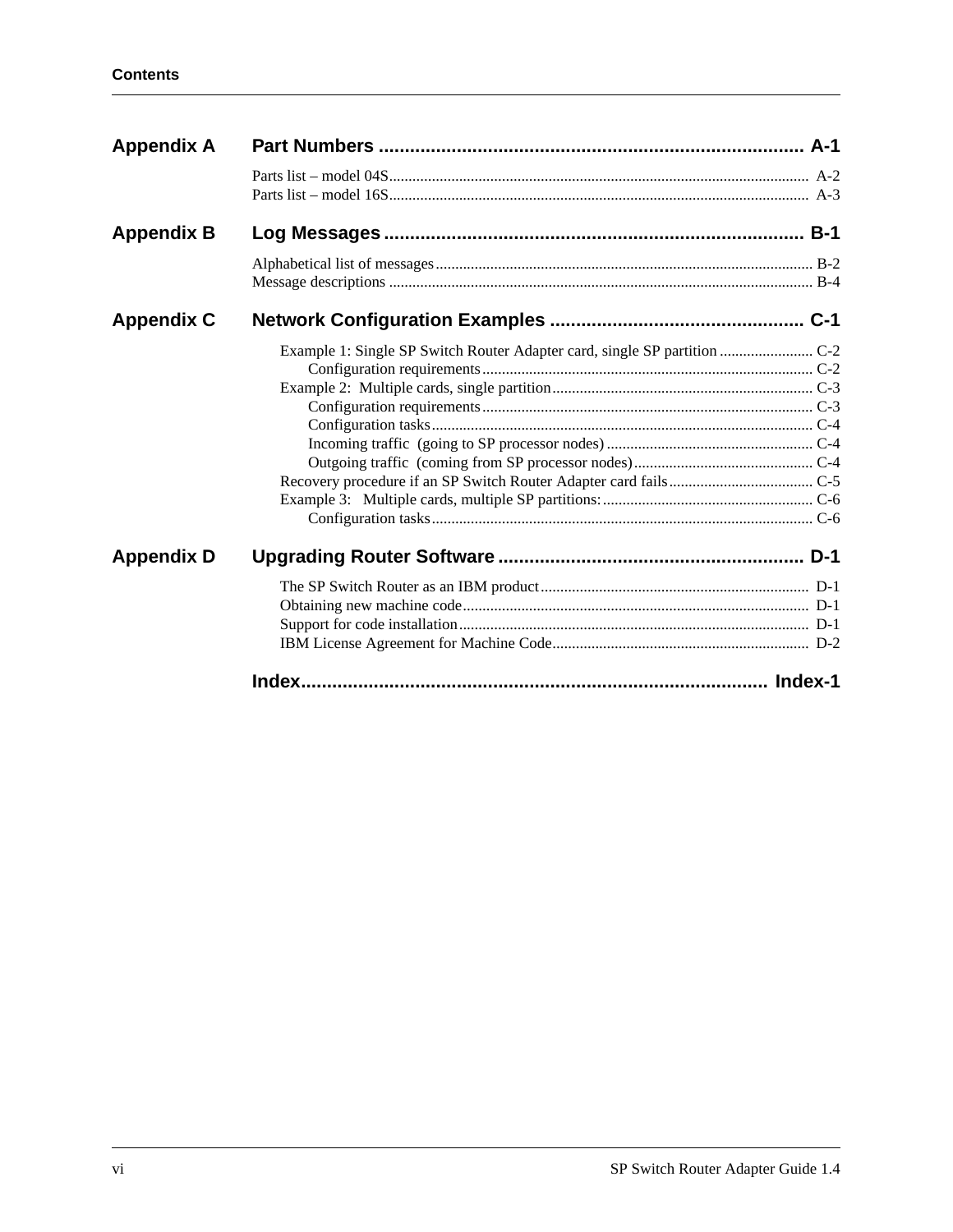# **Figures**

| Figure 1-1 |                                                                        |
|------------|------------------------------------------------------------------------|
| Figure 1-2 |                                                                        |
| Figure 2-1 | Components connecting an SP Switch Router to an SP Switch and control  |
|            |                                                                        |
| Figure 2-2 |                                                                        |
| Figure 2-3 |                                                                        |
| Figure 2-4 |                                                                        |
| Figure 2-5 | Components in the SP Switch Router Adapter card's interface name  2-22 |
| Figure 3-1 |                                                                        |
| Figure 3-2 |                                                                        |
| Figure 3-3 |                                                                        |
| Figure 3-4 |                                                                        |
| Figure C-1 |                                                                        |
| Figure C-2 |                                                                        |
| Figure C-3 |                                                                        |
| Figure C-4 |                                                                        |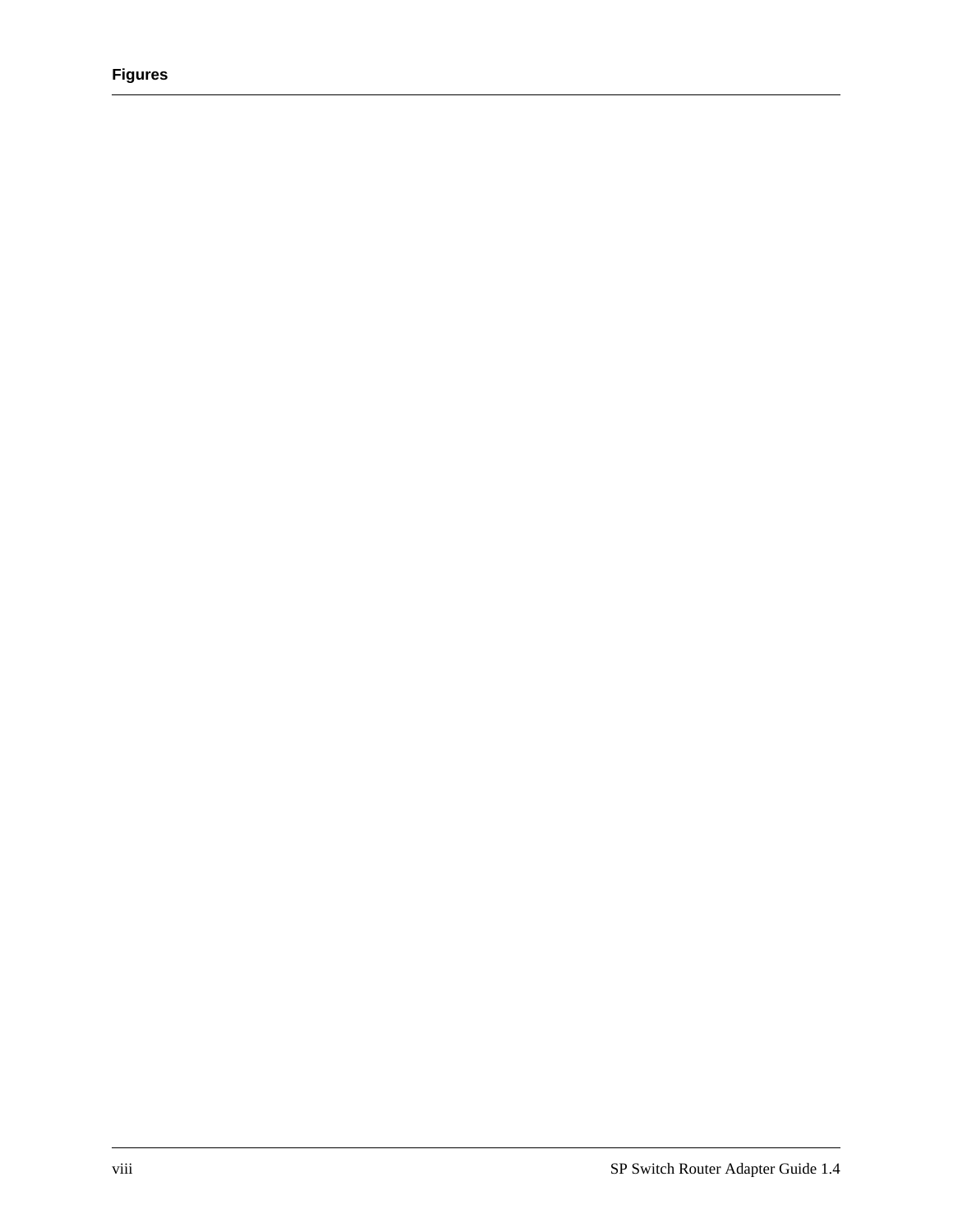## **Tables**

| Table 1-1 | SP Switch Router Adapter card LED activity during boot and reset  1-8 |
|-----------|-----------------------------------------------------------------------|
| Table 1-2 |                                                                       |
| Table 1-3 |                                                                       |
| Table A-1 |                                                                       |
| Table A-2 |                                                                       |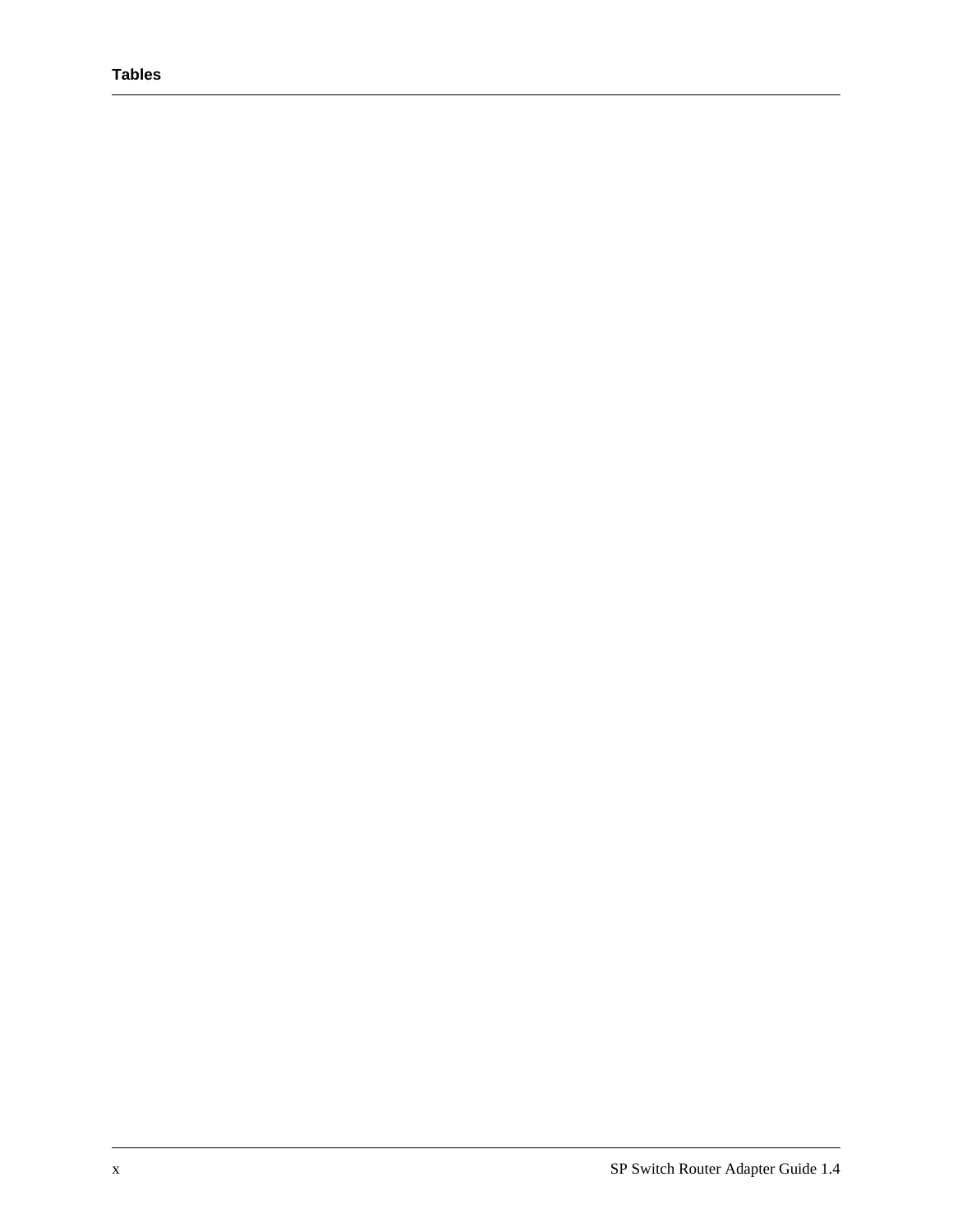## <span id="page-10-0"></span>**About this Guide**

Ascend GRF switched IP routers can be used to provide high-speed data communication links between IBM RS/6000 Scalable POWERparallel Systems (SP) and external networks/hosts. When packaged with an IBM SP system, the GRF router is referred to as an RS/6000 SP Switch Router, or SP Switch Router. The SP Switch Router Adapter card is the GRF media card that specifically supports SP system data transfers. To connect to an SP system, the SP Switch Router Adapter card is cabled directly to an SP Switch port.

The *SP Switch Router Adapter Guide* describes the media card itself and explains how to install, verify, and configure the card. The *Guide* provides the same type of information for this media card as is provided for other GRF media cards. Information specific to installing and configuring a GRF router is in the manuals listed in the "Manual sets" section.

## **How to use this guide**

The *Guide* contains the following chapters and an index:

- Chapter 1, "Introduction to the SP Switch Router Adapter Card," describes the SP Switch Router Adapter media card, its cables, LEDs, and SNMP implementation.
- Chapter 2, "Configuring the SP Switch Router Adapter," explains how to configure the SP Switch Router Adapter media card and how to attach it to the SP Switch.
- Chapter 3, "Monitoring and Management Tools," contains information about commands, logs, and dumps useful for maintaining the SP Switch Router and adapter card.
- Appendix A, "Part Numbers," contains a table of corresponding Ascend and IBM part numbers for SP Switch Router components.
- Appendix B, "Log Messages," contains explanations of log messages generated by the SP Switch Router Adapter media card.
- Appendix C, "Network Configuration Examples," contains examples and descriptions of three basic SP Switch network configurations and their requirements.
- Appendix D, "Upgrading SP Switch Router Software," describes how to install new releases of the router's operating software.

## **Manual sets**

This section provides two lists, one of relevant GRF manuals and another of IBM manuals. Information specific to the SP system is found in related IBM manuals.

The SP Switch Router Adapter media card is described only in the *SP Switch Router Adapter Guide 1.4* manual. The SP Switch Router and other media cards are described in the GRF manuals. SP Switch Router documentation for software release 1.4 consists of the following manuals: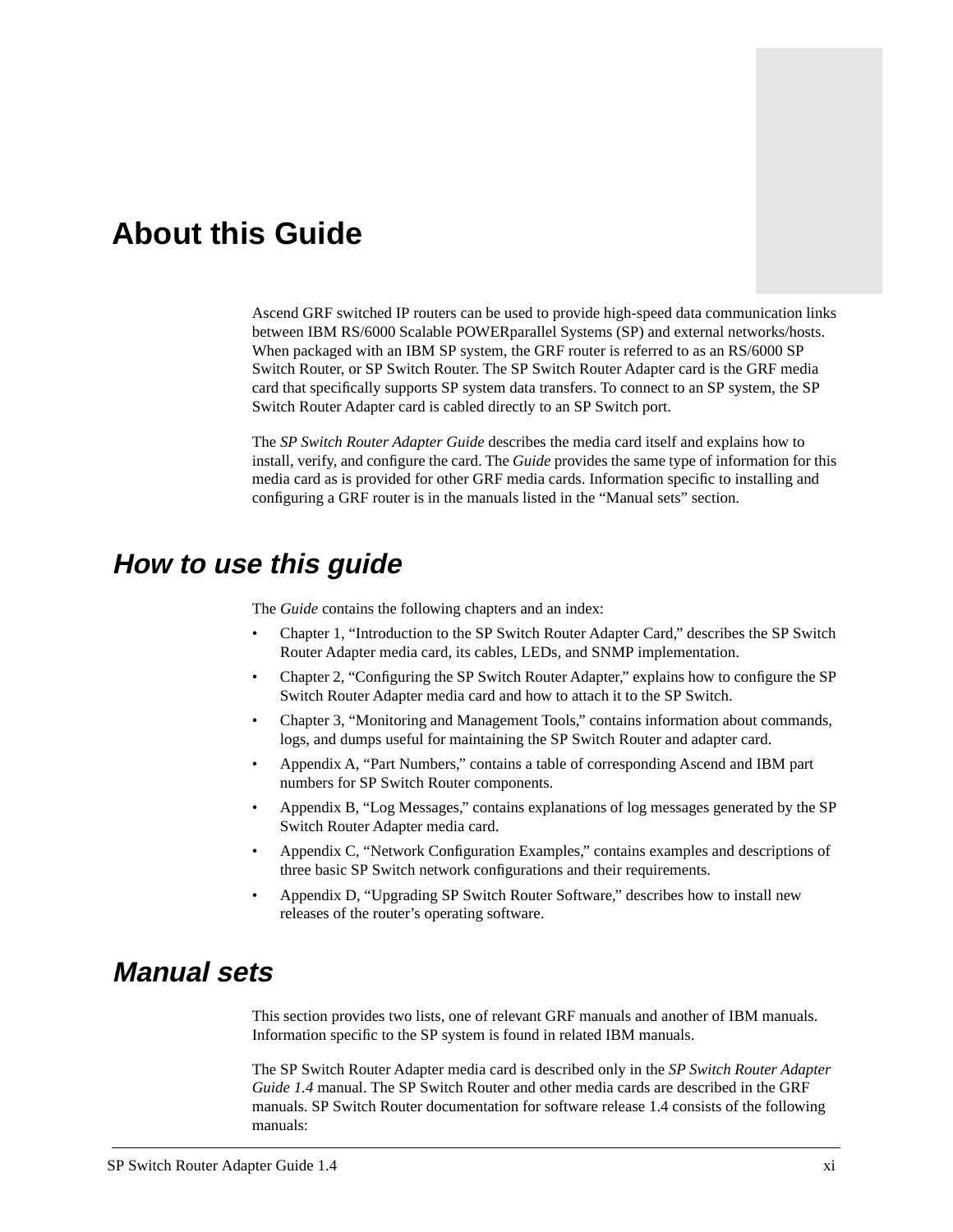- <span id="page-11-0"></span>• *GRF 400/1600 Getting Started 1.4*, 7820-2013-001
- *GRF Configuration Guide 1.4*, 7820-2011-001
- *GRF Reference Guide 1.4*, 7820-2012-001
- *SP Switch Router Adapter Guide 1.4*, 7820-2026-001

To check which software release your SP Switch Router is running, use the **getver** command:

```
super> getver
Current Revision: 1.4.6.ibm Version: default
super>
```
IBM information specific to the SP Switch Router Adapter card appears in:

- *IBM RS/6000 Scalable POWERparallel Systems: Planning, Volume 1, Hardware and Physical Environment,* GA22-7280
- *IBM RS/6000 Scalable POWERparallel Systems: Planning, Volume 2, Control Workstation and Software Environment,* GA22-7281
- *IBM Parallel System Support Programs for AIX: Installation and Migration Guide,* GC23-3898
- *IBM Parallel System Support Programs for AIX: Administration Guide,* GC23-3897
- *IBM Parallel System Support Programs for AIX: Diagnosis and Messages Guide,* GC23-3899
- *IBM Parallel System Support Programs for AIX: Command and Technical Reference,* GC23-3900

Software upgrade release notes for the 9077 appear on the SP Service and Support web site: http://www.rs6000.ibm.com/support/sp

## **IP routing publications**

Here are other publications that you may find useful:

- *TCP/IP Network Administration,* Craig Hunt (O'Reilly & Associates, Inc.)
- *Essential System Administration,* Æleen Frisch (O'Reilly & Associates, Inc.)
- *Internetworking with TCP/IP, Volume 1,* Douglas E. Comer, David L. Stevens (Prentice-Hall)
- *TCP/IP Illustrated, Volume 1*, W. Richard Stevens (Addison-Wesley)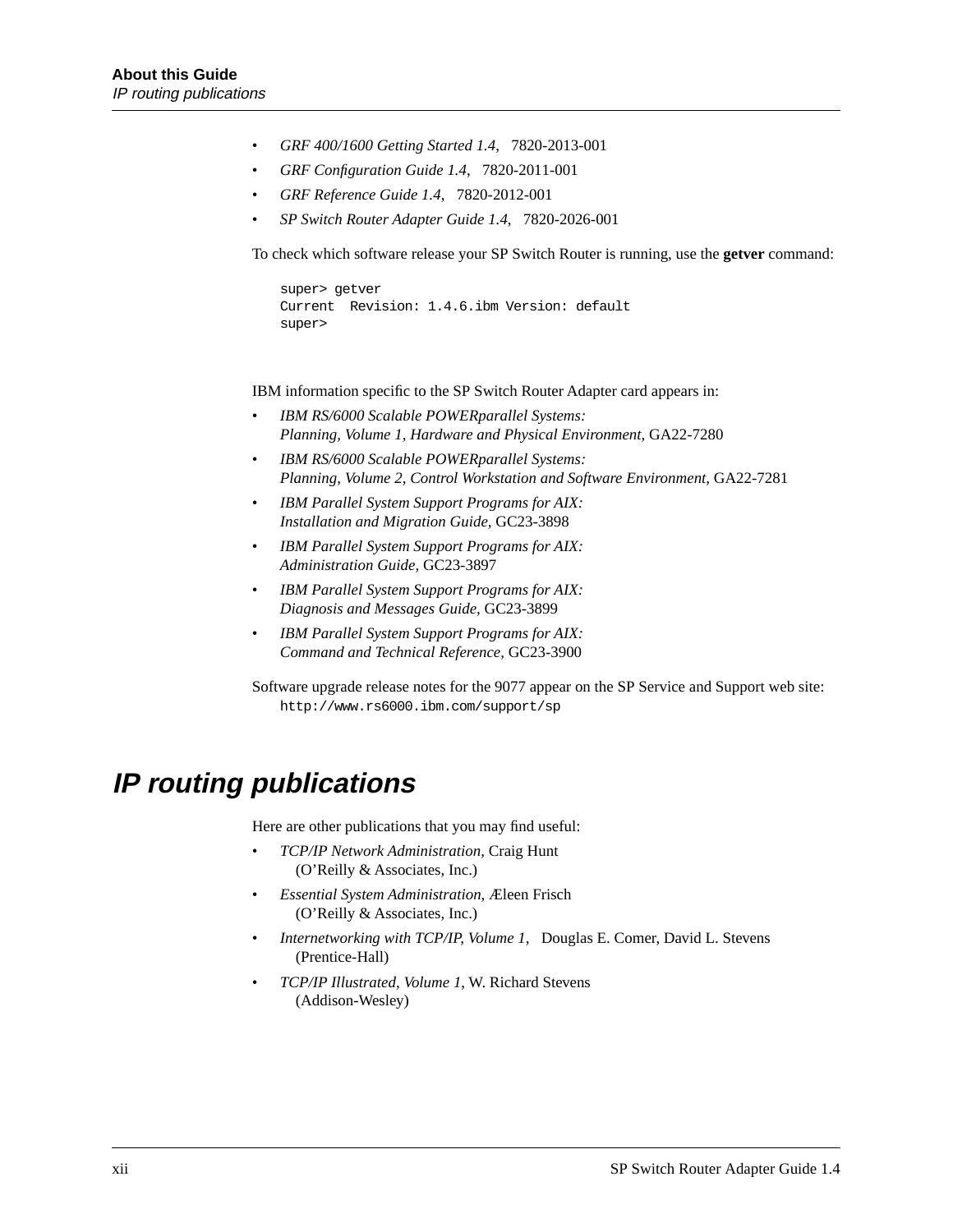## <span id="page-12-0"></span>**Documentation conventions**

These are the documentation conventions used in the manual.

| <b>Convention</b>            | <b>Meaning</b>                                                                                                                                                                                         |
|------------------------------|--------------------------------------------------------------------------------------------------------------------------------------------------------------------------------------------------------|
| <b>Bold</b>                  | Bold is used when command names and commands appear in text rather than in examples and<br>sample input. Bold is also used for software programs and daemons such as syslogd.                          |
| Monospace text               | Monospace text represents command information that you enter exactly as shown. It is also the<br>text used for file names and screen displays.                                                         |
| $\lbrack \rbrack$            | Square brackets indicate an optional attribute you append to a command. To include an<br>attribute, type only the information inside the brackets. Do not type brackets unless they appear<br>in bold. |
| <i><u><b>Italics</b></u></i> | Italics represent variable information. Do not enter italicized words as part of a command, enter<br>the information they represent.                                                                   |
| Note:                        | A note signifies important additional information.                                                                                                                                                     |
| Caution:                     | A caution means a failure to follow the recommended procedure could result in a loss of data or<br>damage to equipment.                                                                                |
|                              | A warning means that a failure to take appropriate safety precautions could result in physical<br>injury.                                                                                              |
| Warning:                     |                                                                                                                                                                                                        |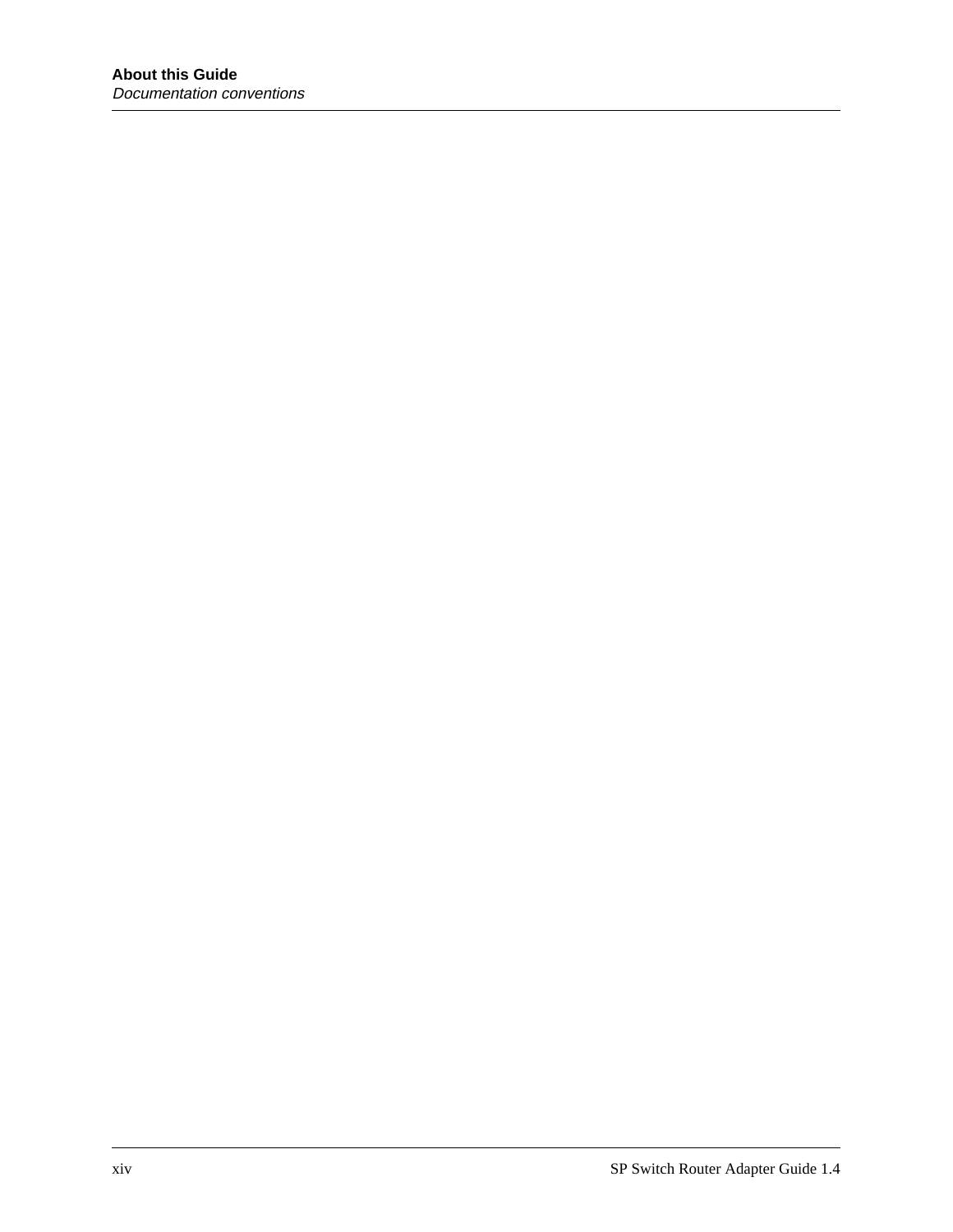## <span id="page-14-0"></span>**1 Introduction to the SP Switch Router Adapter card**

The RS/6000 SP Switch Router is based on the GRF 400 (4-card) and GRF 1600 (16-card) routers manufactured by Ascend Communications. For that reason, this manual contains references to the *GRF 400/1600 Getting Started*, *GRF Reference Guide*, and *GRF Configuration Guide* manuals. The SP model of the router is referred to as the SP Switch Router.

SP Switch Routers can be used to provide high-speed data communication links between IBM RS/6000 Scalable POWERparallel Systems (SP) and external networks/hosts. The SP Switch Router Adapter card is the router media card that specifically supports SP system data transfers. To connect to an SP system, the SP Switch Router Adapter card is cabled directly to an SP Switch port.

Material in Chapter 1 provides a basic description of the SP Switch Router Adapter card. Please refer to the *GRF 400/1600 Getting Started 1.4* manual for SP Switch Router system installation procedures.

Chapter 1 covers these topics: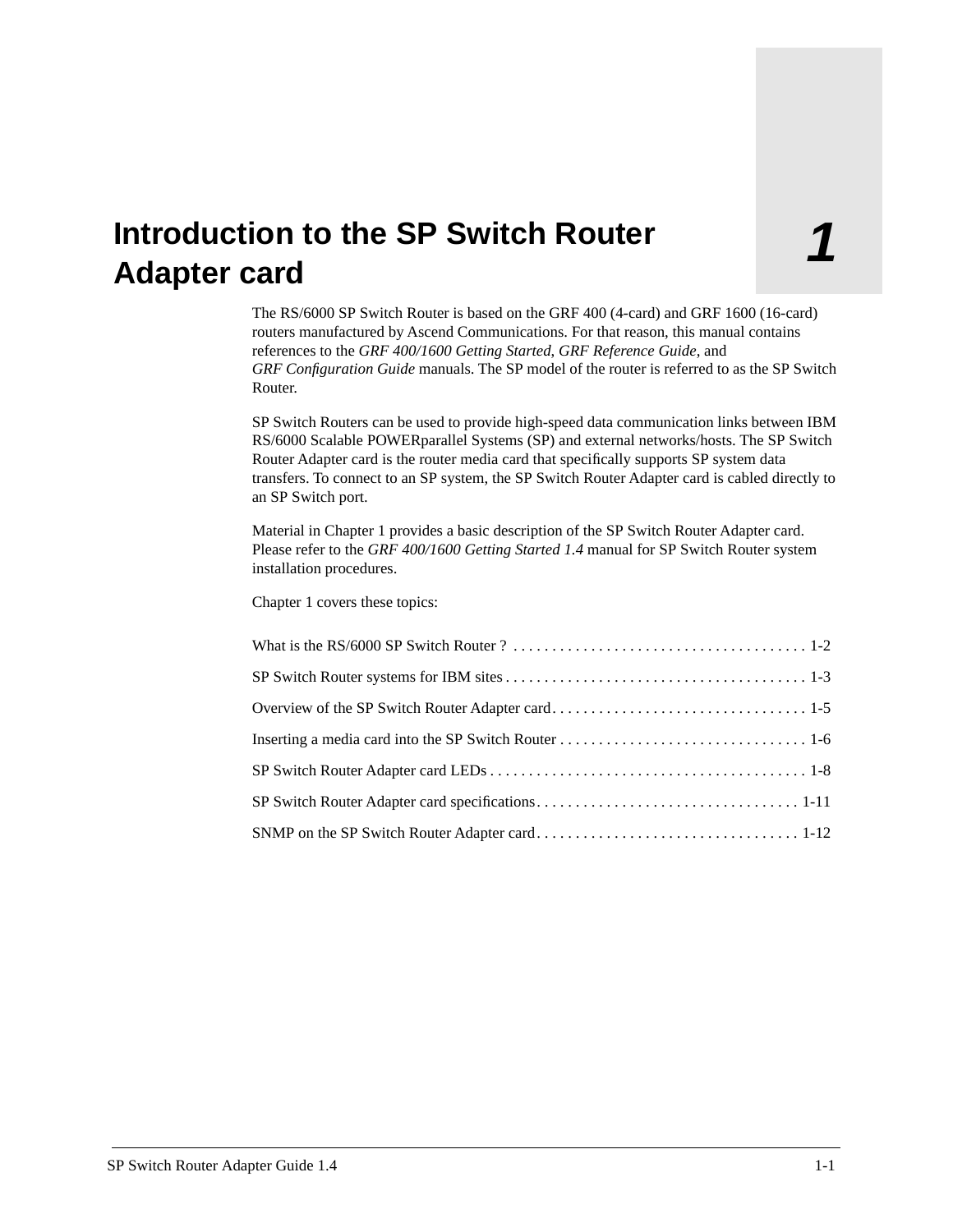## <span id="page-15-0"></span>**What is the RS/6000 SP Switch Router ?**

The RS/6000 SP Switch Router is a high-performance switched IP router designed for high-volume, large-scale public and private backbone applications.

It has these main features:

- Performs Layer-3 switching across 4-16 adapter slots, depending upon router model
- Supports large suite of dynamic routing protocols
- Accommodates multiple types of media, including HSSI, 10/100Base-T (fast Ethernet), ATM OC-3c, ATM OC-12c, SONET OC-3c, HIPPI, and FDDI
- Provides basic filtering, OSPF multicast, SNMP v1
- Manages 150K-entry route table, batch updating with 20 routes per second

As shown in Figure 1-1, the SP Switch Router attaches to the SP Switch through the SP Switch Router Adapter media card:



*Figure 1-1. Connections between the SP Switch Router and an SP system* 

Configured with an IBM SP system, the SP Switch Router provides multiple media LAN and WAN connectivity for the SP. The SP Switch Router Adapter card connects directly to the SP Switch. Other components communicate across the administrative Ethernet network. (While using a hub or a bridge to interconnect the administrative Ethernet segments is common, other network components can be used to provide connectivity between the segments.)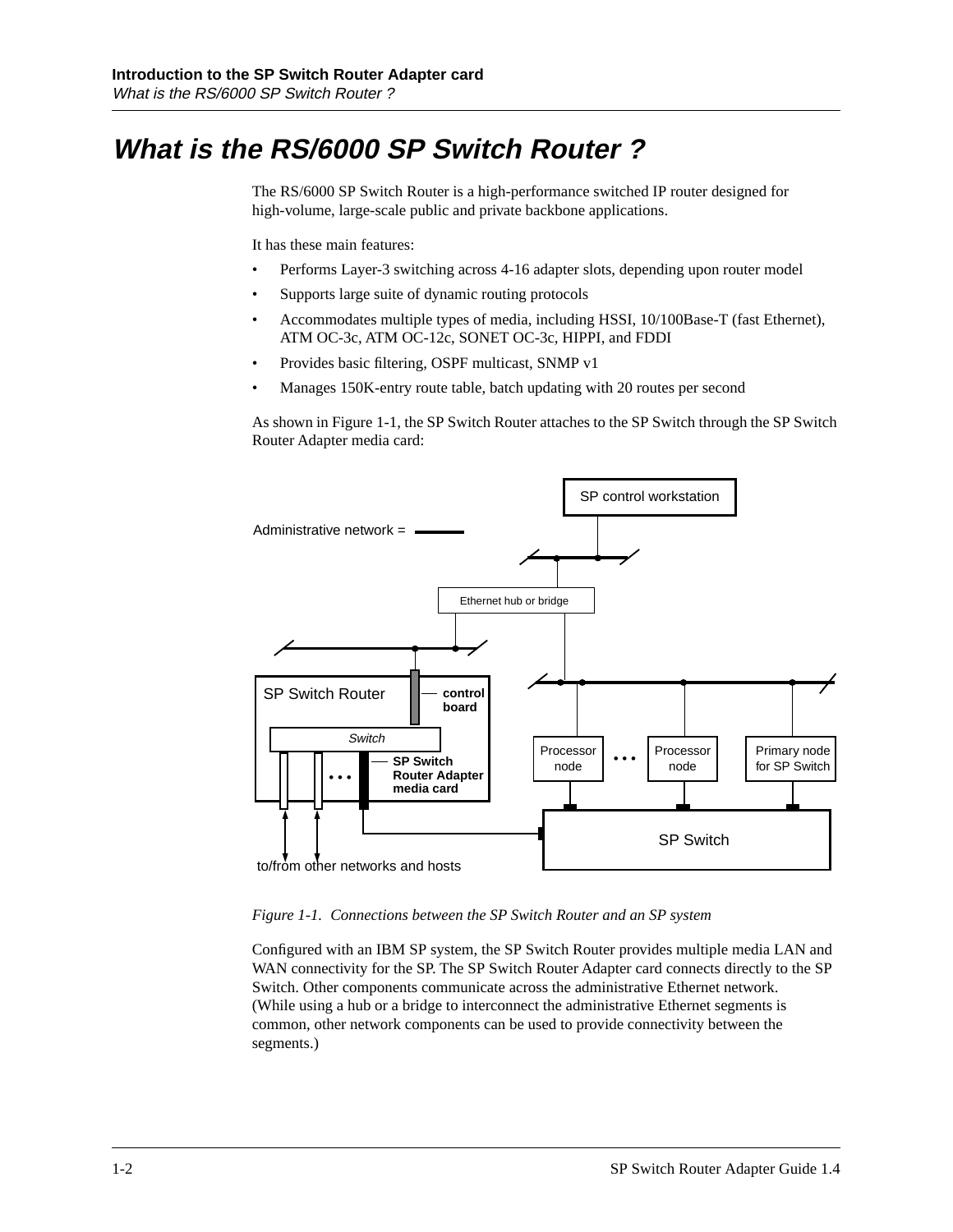<span id="page-16-0"></span>By using an SP Switch Router Adapter card, the SP system can connect to FDDI, fast Ethernet, HSSI, ATM OC-3c, ATM OC-12c, SONET OC-3c, and HIPPI networks and hosts, depending upon which other media cards are installed in the SP Switch Router chassis.

The SP Switch Router supports these connection options:

- a single SP Switch Router Adapter card can be installed in an SP Switch Router
- multiple SP Switch Router Adapter cards can be installed in an SP Switch Router
- more than one card can connect to the same SP system
- a single SP Switch Router can connect to one or multiple SP systems

Each option requires unique IP addressing and network configuration. Appendix C contains examples of specific SP system–SP Switch Router networks. See the IBM documentation related to planning for the SP Switch Router for more information.

## **SP Switch Router systems for IBM sites**

The SP Switch Router Adapter media card communicates directly with the SP. In the SP system configuration, the SP Switch Router Adapter media card is treated as a dependent node and is assigned a node number. There is only one node number address space in the SP system, and traditional SP nodes and dependent nodes are both assigned node numbers from that address space.

You may be given references to models 9076 and 9077:

- Model 9076 is the IBM SP system.
- Model 9077 04S is the 4-card SP Switch Router.
- Model 9077 16S is the 16-card SP Switch Router.

This manual uses SP system and SP Switch Router, respectively, as system names.

### **Cables included in your system**

#### SP Switch cable

The SP Switch Router Adapter media card connects to an SP Switch via an SP Switch cable. Make sure the shipping box contains one ten- or twenty-meter cable for each SP Switch Router Adapter card you receive. If there is no cable, contact your IBM representative and order the special cable required by the SP Switch Router Adapter media card from IBM:

- SP Switch cable, 10m (IBM P/N 46H9699)
- SP Switch cable, 20m (IBM P/N 46H9701)

Although it has 50-pin connector ends, the specified cable has custom signal wiring and other 50-pin cables cannot be substituted.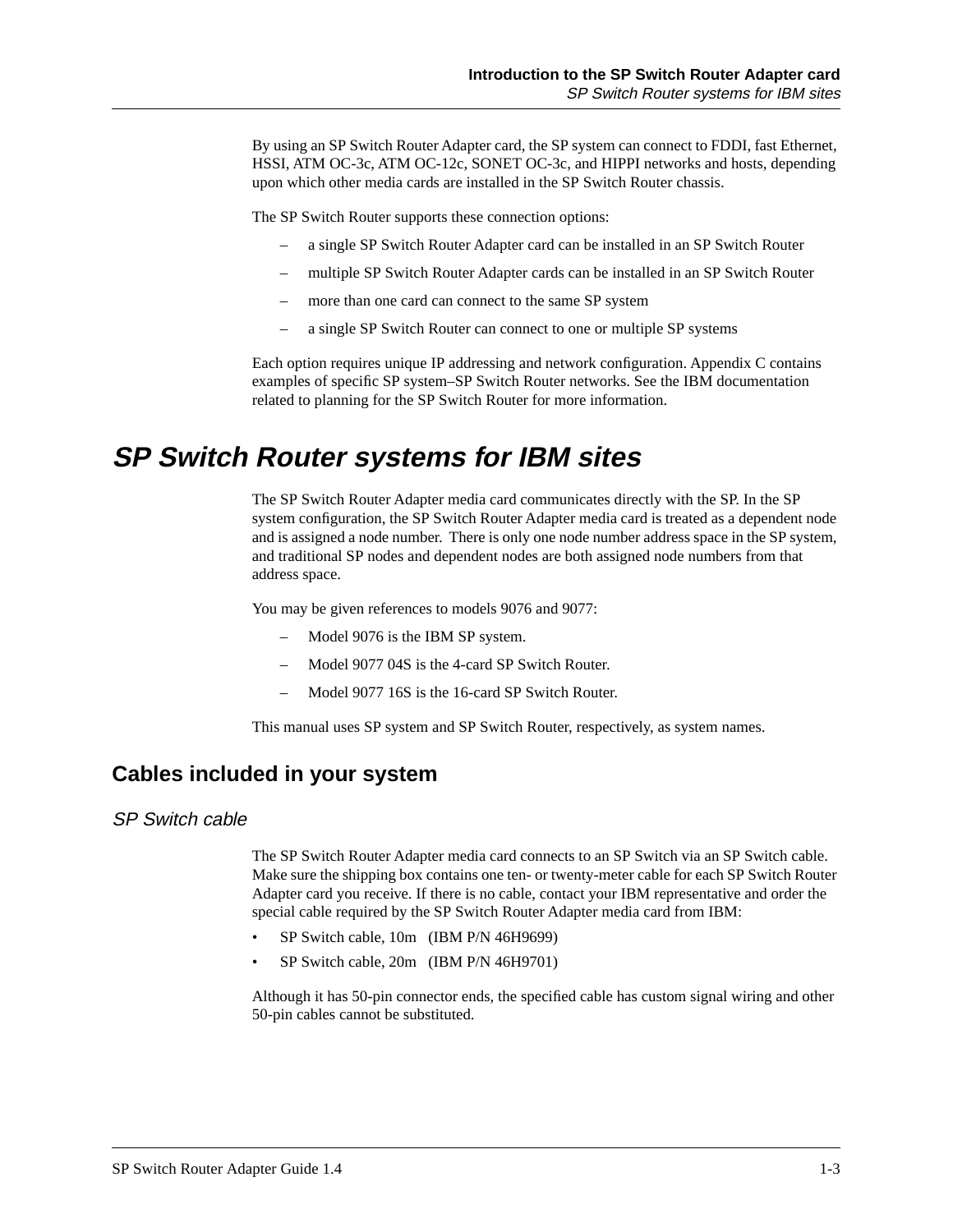#### <span id="page-17-0"></span>Ethernet cable

An Ethernet 10/100Base-T cable is required for connecting the SP Switch Router to the SP control workstation. It is the customer's responsibility to provide the appropriate cable to make this connection as well as any Ethernet hubs or bridges that may be required to connect to the SP LAN.

#### SP ground strap

A ground strap is included with the SP Switch Router and must be connected between the designated site on the SP Switch Router chassis and an SP frame.

### **PCMCIA 520MB disk**

The SP Switch Router shipping box also contains a PCMCIA 520MB spinning disk device. The PCMCIA disk installs in the SP Switch Router's control board, in the PCMCIA "A" slot. Once installed, the SP Switch Router will log and dump locally to the 520MB external storage device.

By default, logging is turned off when the SP Switch Router boots and comes up. After the system comes up, one of the first tasks is to configure the PCMCIA disk. The configuration procedure formats and mounts the external PCMCIA device, and places the required logging pointers. The installation procedure is described in Chapter 2.

### **Redundant AC power supplies**

The SP Switch Router you receive is installed with redundant AC power supplies. You must plug the power supply cords directly into an AC wall or rack receptacle.

**Note:** The SP Switch Router has no power on/off switch.

When you plug the power supply cord into a live outlet, the SP Switch Router powers on and, since the software is already loaded, immediately begins to boot.

#### Redundant supply safety

Please note the following when powering off (unplugging) the SP Switch Router unit:

**Caution:** This unit has two power supply cords. For total isolation from electrical shock and energy hazard, disconnect both supply cords. Care must be taken to correctly connect each power supply to separate AC power sources and (optional) UPS devices.

**Vorsicht:** Dieses Gerät hat zwei Netzanschlusskabel. Um das Gerät vollstandig von Netz zu trennen ziehen Sie beide Kabel ab, sonst können Sie einen elektrischen Schlag erhalten. Achten Sie darauf, daß jedes Stromkabel mit einer separaten Wechselstromquelle und einem separaten USV-Gerät verbunden wird.

**Attention**: Cet appareil a deux cordons d'alimentation électrique. Pour une isolation complète de tout choc électrique et de danger énergétique, débrancher les deux cordons d'alimentation.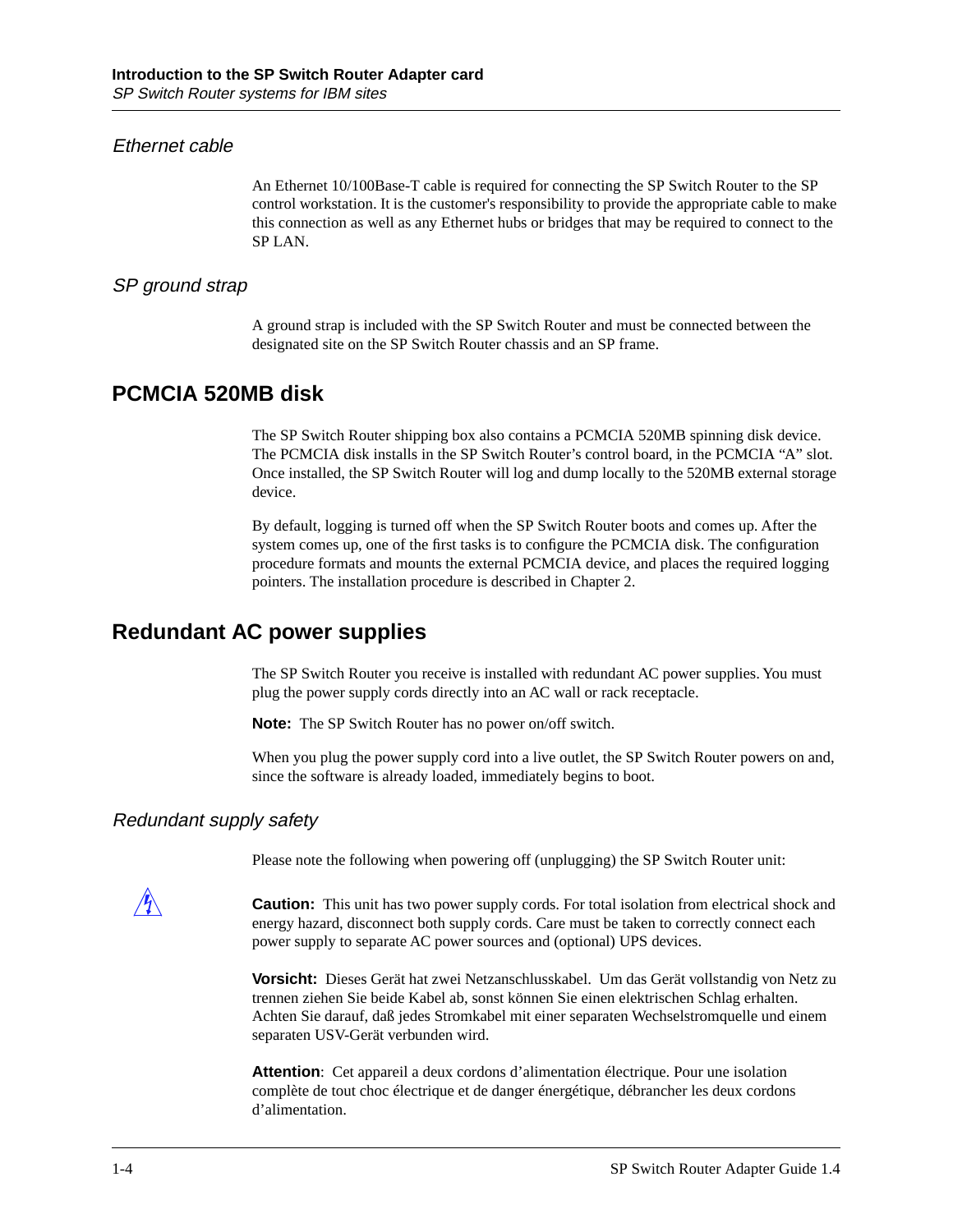## <span id="page-18-0"></span>**Overview of the SP Switch Router Adapter card**

The SP Switch Router Adapter media card is cabled to a connector jack on an SP Switch. This media card transfers data to/from the SP Switch at 100 MB/s in each direction.

Like other SP Switch Router media interfaces, the SP Switch Router Adapter media card:

- is intelligent, and performs IP-level routing and route look-ups
- provides complete speed-decoupling between the connecting media and the gigabit/second router switch core
- fully buffers data for input and output queuing; each card has 16MB of high-speed receive buffer memory and 16MB of high-speed transmit buffers

### **Face plate diagram**

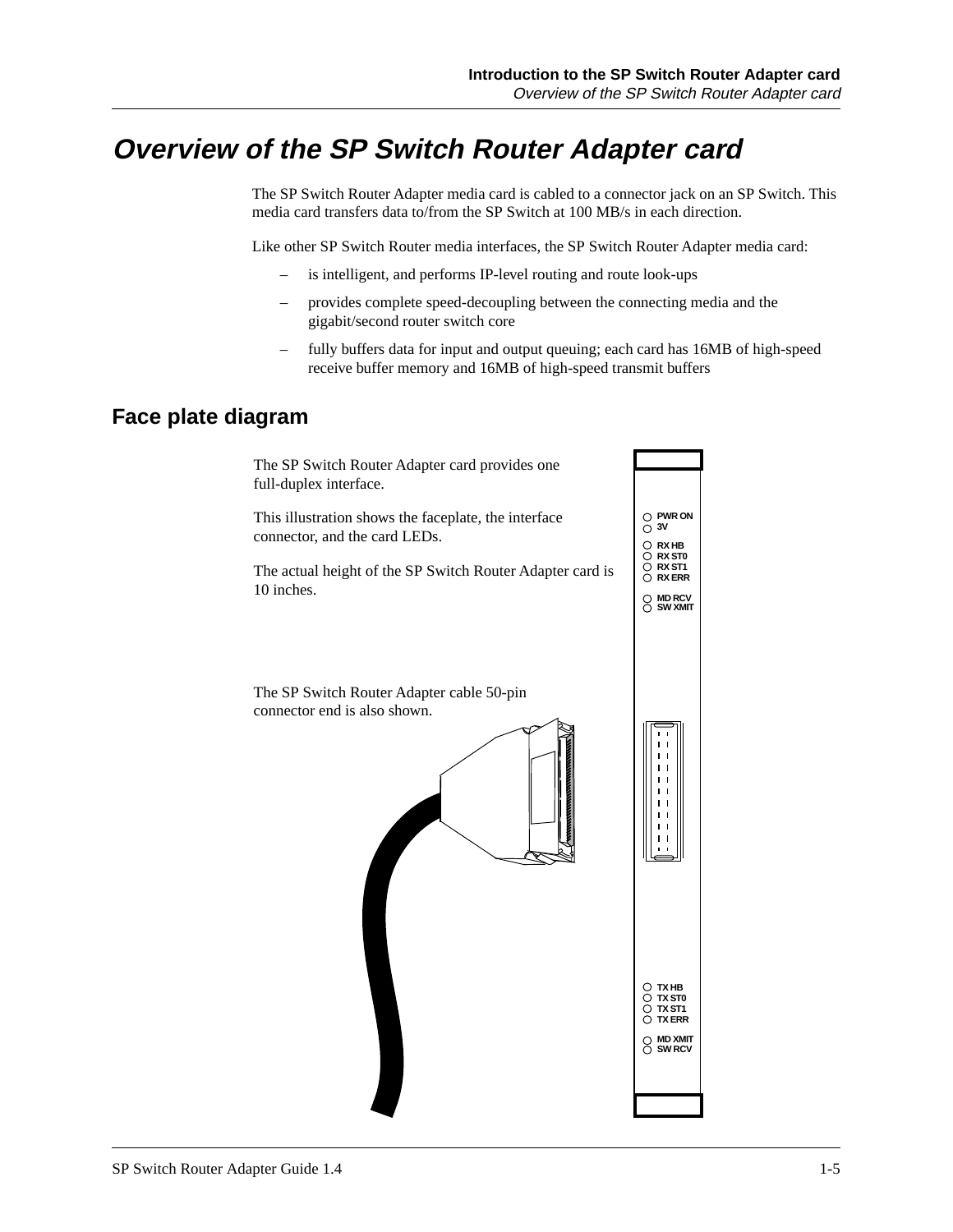## <span id="page-19-0"></span>**Inserting a media card into the SP Switch Router**

**Note:** To operate properly, the SP Switch Router requires that at least one media card be installed. Also, a face plate cover must be installed in any unused slot to maintain cooling flows.

Media cards are actually two logic boards joined to make a single component. As shown in Figure 1-2, the smaller board on the right is the serial interface, also called the serial daughter card. The larger one on the left is the media board and has the network ports. Together they comprise an SP Switch Router media card.



*Figure 1-2. Media card components* 

The two logic boards are joined by two 100-pin connectors and reinforcing plates. Even so, this joint retains some flex and must be carefully supported, especially when inserting the media card into the chassis.

**Warning:** The backplane of the SP Switch Router contains hazardous energy levels. When replacing a media card, remove only one card at a time. Removing more than one card will expose the operator to this energy hazard.

**Warnung:** An den Rückwandplatinen der SP Switch Router liegen gefährliche Hochspannungen ab. Zum Auswechseln der Medienkarte jeweils nur eine Karte entfernen. Bei zwei gleichzeitig entfernten Karten ist der Bediener gefährlichen Spannungen ausgesetzt.

### **ESD requirements**

**Caution:** Media cards are hot swappable and can be installed when the SP Switch Router is running. However, media cards are highly susceptible to damage from electrostatic discharge. You must wear a grounded, conductive wrist strap any time you handle a media card. Make sure the metallic elements in the band directly touch your exposed skin.

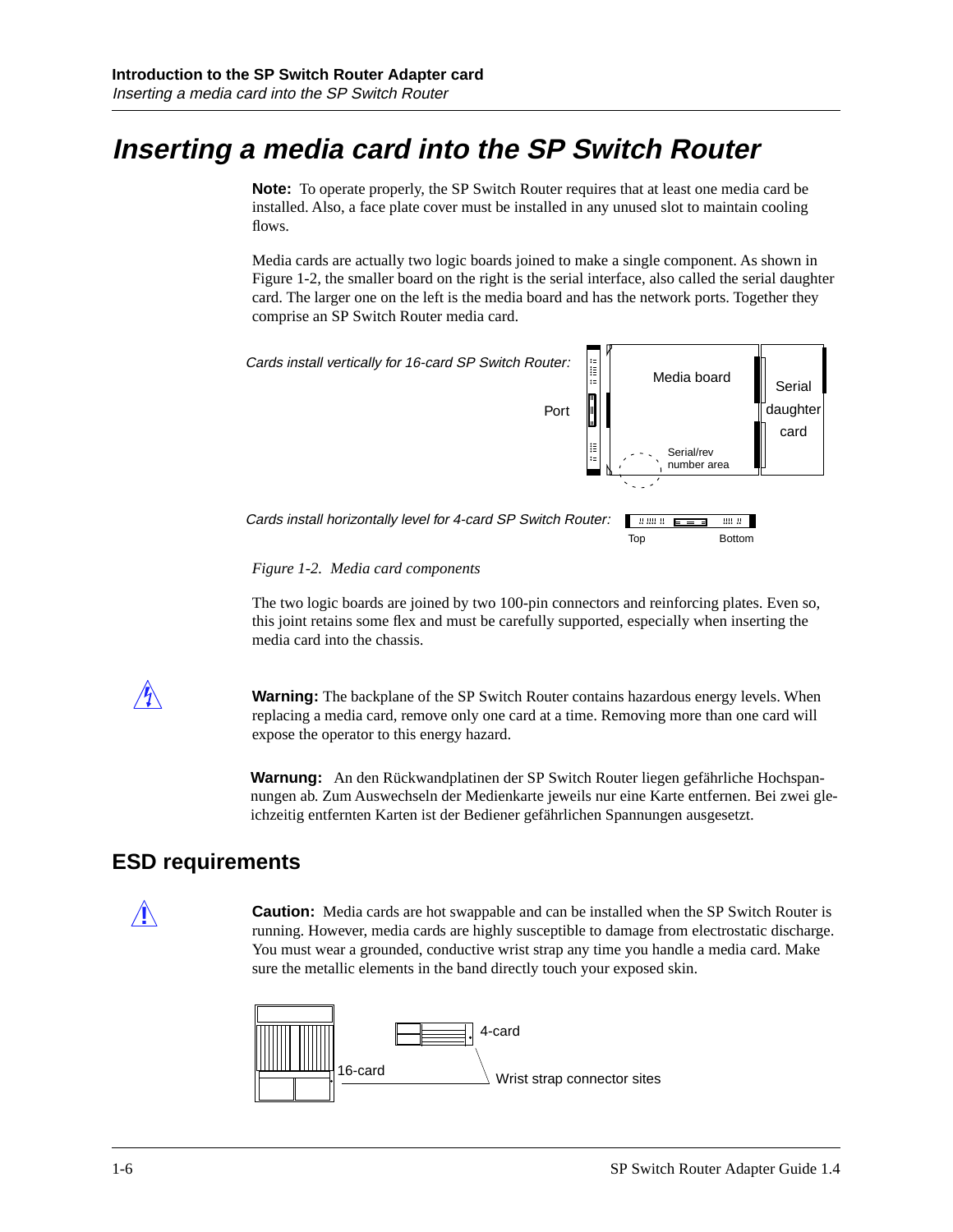### <span id="page-20-0"></span>**Chassis insertion procedure**

- **1** When you are properly grounded, remove the media card from its anti-static container.
- **2** Hold the media card with the network ports facing you.

#### **4-card router**

Turn the card horizontal, the top of the media card should be on the left, the bottom of the card should be on the right. As you start, make sure you visually identify the left and right guide pair for this particular slot.

Keeping the media card horizontally level, insert the card fully into the slot, you will feel the card joining with the 100-pin connector on the backplane.

#### **16-card router**

As you start, make sure you visually identify the top and bottom guide pair for this particular slot. Have one hand under the card, lightly supporting its weight. Rest just the edge of the bottom corner of the card in the bottom guide. Then, bring the top edge of the card into the top guide. This will help you keep the card level as you slide it in.

Keeping the media card vertically upright, insert the card fully into the slot. You will feel the card joining with the 100-pin connector on the backplane.

**3** When fully inserted, the card's face plate should be flush against the chassis back panel.

**Note:** Do not force the card into the slot. Doing so can damage the card or slot connector.

**4** Tighten the screws at each end of the face plate.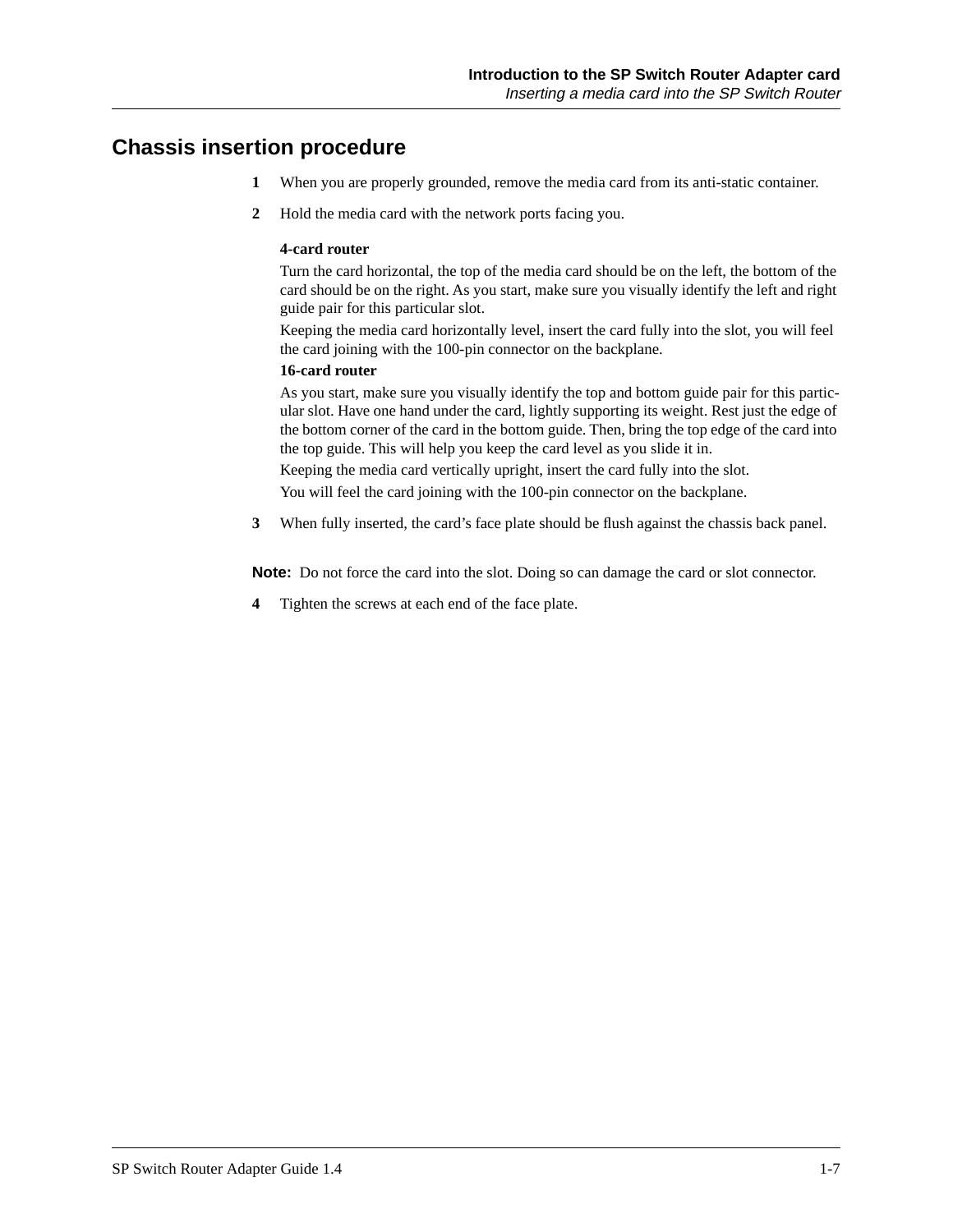## <span id="page-21-0"></span>**SP Switch Router Adapter card LEDs**

The "RX" and "TX" LEDs are under software control and indicate port states on receive and transmit sides. The "MD" and "SW" LEDs are hardware-controlled and reflect data activity on the SP Switch Router switch core or interface side of receive and transmit ports.

## **LED activity during boot**

During boot and resets, the four software-controlled LEDs indicate different media card activity. Refer to Table 1-1 for a description of each pattern.

| <b>LED</b>                                                                  | <b>Description</b>                                                                                                                                                                      |
|-----------------------------------------------------------------------------|-----------------------------------------------------------------------------------------------------------------------------------------------------------------------------------------|
| • RX HB (green)<br>• RX ST0 (green)<br>• RX ST1 (amber)<br>• RX ERR (amber) | $\cdot$ ON<br>At reset, all LEDs are lit for 1/2 second<br>$\bullet$ ON<br>as part of on-board diagnostics.<br>$\bullet$ ON<br>Also tests that LEDs are working.<br>$\bullet$ ON        |
|                                                                             | $\bullet$ OFF<br><b>ERROR</b><br>- During a boot or reset, this pattern indicates<br>$\bullet$ OFF<br>a checksum error is detected in<br>$\bullet$ OFF<br>flash memory.<br>ON           |
|                                                                             | $\bullet$ ON<br><b>ERROR</b><br>- During a boot or reset, this pattern indicates<br><b>OFF</b><br>that the SRAM fails the memory test.<br>$\bullet$ ON<br><b>OFF</b>                    |
|                                                                             | $\bullet$ ON -> OFF<br>- During loading, HB and RX ST1 flash<br>as each section of the code loads.<br><b>OFF</b><br><b>OFF</b><br>$\bullet$ ON -> OFF                                   |
| • TX HB (green)<br>• TX ST0 (green)                                         | $\bullet$ ON<br>At reset, all LEDs are lit for 1/2 second<br>$\bullet$ ON<br>as part of on-board diagnostics.<br>$\bullet$ ON<br>Also tests that LEDs are working.<br>$\bullet$ ON      |
| • TX ST1 (amber)<br>• TX ERR (amber)                                        | <b>ERROR</b><br>$\bullet$ OFF<br>- During a boot or reset, this pattern indicates<br>a checksum error is detected in<br>$\bullet$ OFF<br>$\bullet$ OFF<br>flash memory.<br>$\bullet$ ON |
|                                                                             | $\cdot$ ON<br><b>ERROR</b><br>- During a boot or reset, this pattern indicates<br>$\bullet$ OFF<br>that the SRAM fails the memory test.<br>$\bullet$ ON<br>$\bullet$ OFF                |
|                                                                             | $\bullet$ ON -> OFF<br>- During loading, HB and TX ST1 flash<br>as each section of the code loads.<br>OFF<br>OFF<br>$ON \rightarrow OFF$                                                |

*Table 1-1. SP Switch Router Adapter card LED activity during boot and reset*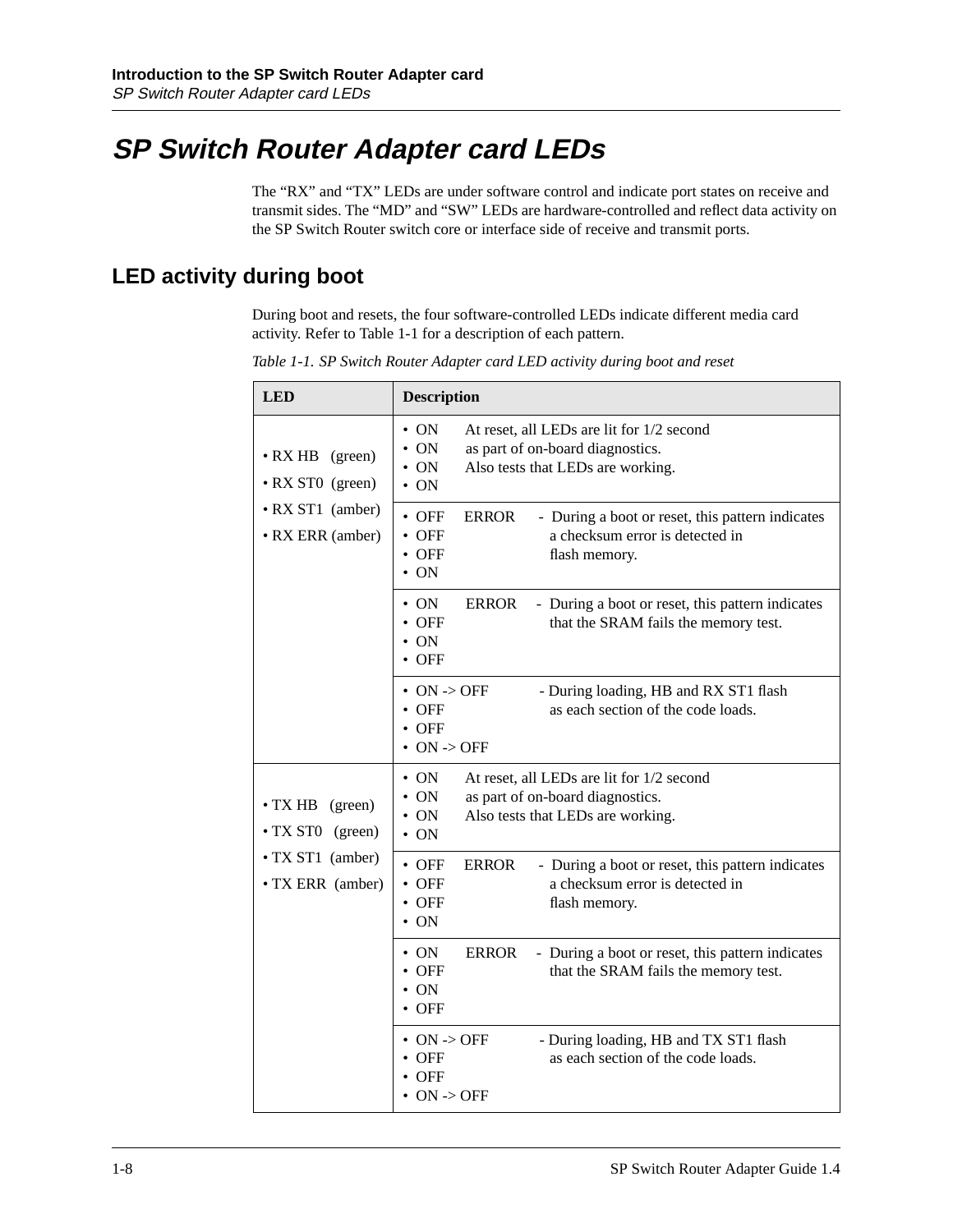## <span id="page-22-0"></span>**LED activity during normal operations**

Refer to Table 1-2 for a description of SP Switch Router Adapter card LED activity during normal run time operations.

| <b>LED</b>                                                          | <b>Description</b>                                                                                                                                                                                                                                                                                                                                              |
|---------------------------------------------------------------------|-----------------------------------------------------------------------------------------------------------------------------------------------------------------------------------------------------------------------------------------------------------------------------------------------------------------------------------------------------------------|
| <b>PWR ON</b>                                                       | This green LED is on when 5 volts are present. Both power LEDs,<br>5V and 3V, can be on simultaneously.                                                                                                                                                                                                                                                         |
| 3V                                                                  | This green LED is on when 3 volts are present.                                                                                                                                                                                                                                                                                                                  |
| RX HB (green)                                                       | During normal run-time operations, this green LED blinks a<br>"heartbeat" pattern for the receive side CPU. The beat is a long off,<br>short on-off-on pattern.<br>In the pattern, the LED goes off for $1/2$ second, comes on for $1/4$<br>second, goes off for $1/4$ , comes on for $1/4$ , and then begins the<br>pattern again by going off for 1/2 second. |
| • RX ST0 (green)<br>• RX ST1 (amber)                                | $\bullet$ ON<br>STATE_0 - These three LEDs are on during<br>$\bullet$ ON<br>hardware initialization.<br>$\bullet$ ON                                                                                                                                                                                                                                            |
| • RX ERR (amber)<br>These three LEDs                                | $\bullet$ OFF<br>STATE_1 - Bottom two amber LEDs go on during<br>$\bullet$ ON<br>software initialization, show receive port<br>$\bullet$ ON<br>is waiting for configuration parameters.                                                                                                                                                                         |
| light in different<br>combinations to<br>indicate<br>five operating | $\bullet$ ON<br>STATE_2 - Middle amber LED goes off when<br>$\bullet$ OFF<br>configuration parameters are in place and the<br>$\cdot$ ON<br>receive port is ready to be connected.                                                                                                                                                                              |
| states for the<br>receive port.                                     | $\bullet$ OFF<br>STATE_3 - Bottom amber LED goes on to show that<br>$\bullet$ OFF<br>the receive port is connected and the card is<br>$\bullet$ ON<br>ready to be on line                                                                                                                                                                                       |
|                                                                     | STATE_4 - These three LEDs are off to show receive<br>$\bullet$ OFF<br>$\bullet$ OFF<br>port is online and running/routing.<br>$\bullet$ OFF                                                                                                                                                                                                                    |
| MD RCV (amber)                                                      | This amber LED lights when data comes into the receive media port<br>from an external source.                                                                                                                                                                                                                                                                   |
| SW XMIT (amber)                                                     | This amber LED lights when the receive media port sends data to the<br>SP Switch Router switch core (via the serial daughter card).                                                                                                                                                                                                                             |
| TX HB (green)                                                       | This green LED blinks a "heartbeat" pattern for the transmit side<br>CPU, the beat is a long off, short on-off-on pattern during normal run<br>time operations.                                                                                                                                                                                                 |
|                                                                     | In the pattern, the LED goes off for $1/2$ second, comes on for $1/4$<br>second, goes off for $1/4$ , comes on for $1/4$ , and then begins the<br>pattern again by going off for 1/2 second.                                                                                                                                                                    |

*Table 1-2. SP Switch Router Adapter media card LEDs*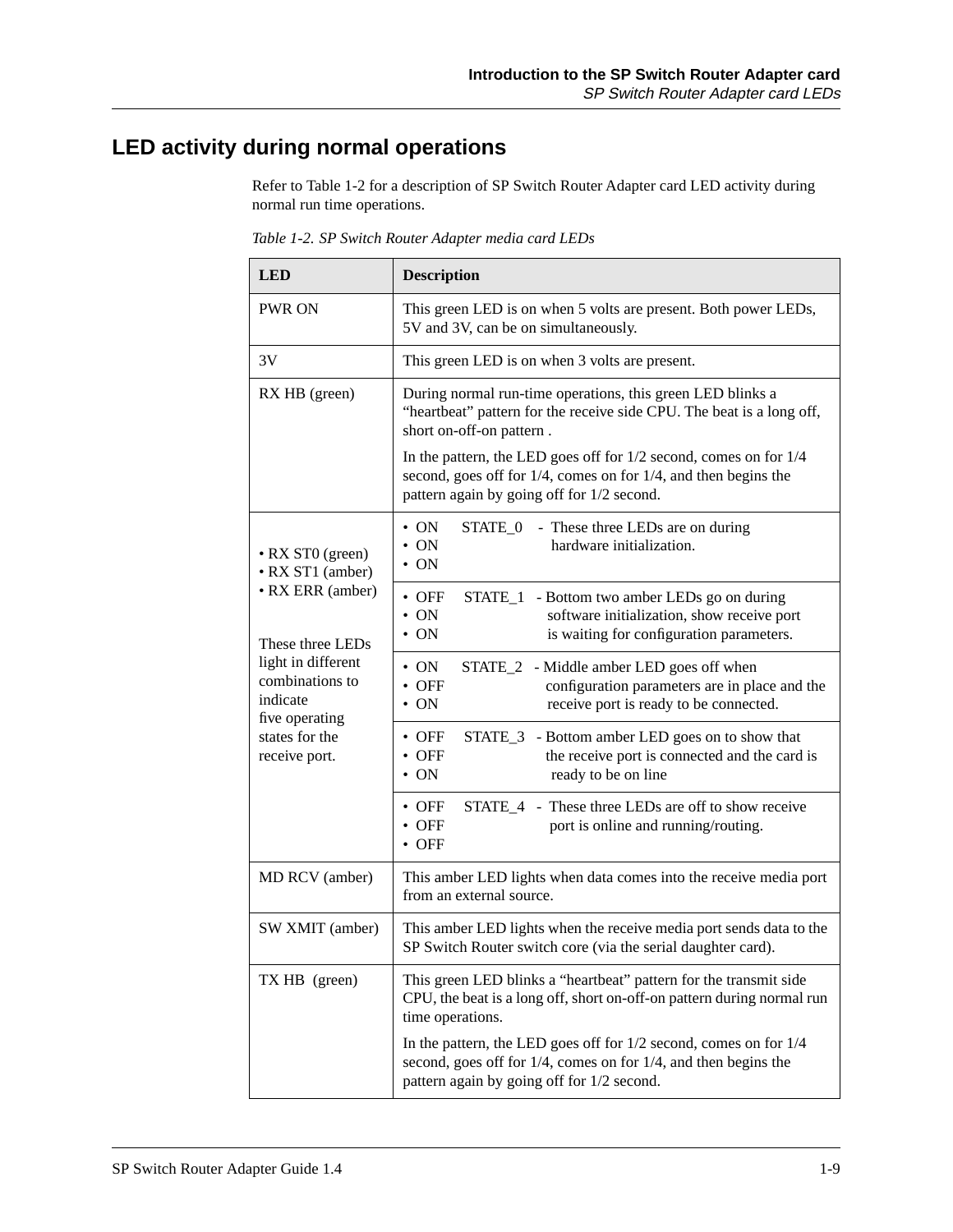| <b>LED</b>                                                          | <b>Description</b>                                                                                                                                                                    |
|---------------------------------------------------------------------|---------------------------------------------------------------------------------------------------------------------------------------------------------------------------------------|
| • TX STO (green)<br>• TX ST1 (amber)                                | STATE_0 - These three LEDs are on during<br>$\cdot$ ON<br>hardware initialization.<br>$\cdot$ ON<br>$\cdot$ ON                                                                        |
| • TX ERR (amber)<br>These three LEDs                                | $\bullet$ OFF<br>STATE_1 - Bottom two LEDs (amber) go on during<br>$\cdot$ ON<br>software initialization, show transmit port<br>is waiting for configuration parameters<br>$\cdot$ ON |
| light in different<br>combinations to<br>indicate<br>five operating | $\cdot$ ON<br>STATE_2 - Middle LED goes off when<br>$\bullet$ OFF<br>configuration parameters are in place and the<br>transmit port is ready to be connected.<br>$\cdot$ ON           |
| states for the<br>transmit port.                                    | $\bullet$ OFF<br>STATE_3 - Bottom LED (amber) goes on to show that<br>$\bullet$ OFF<br>the transmit port is connected and the card is<br>$\cdot$ ON<br>ready to be on line.           |
|                                                                     | STATE_4 - These three LEDs are off to show transmit<br>$\bullet$ OFF<br>$\bullet$ OFF<br>port is online and running/routing.<br>$\bullet$ OFF                                         |
| MD XMIT (amber)                                                     | This amber LED comes on as data leaves the transmit media side<br>going to an external destination.                                                                                   |
| SW RCV (amber)                                                      | This amber LED lights when data from the SP Switch Router switch<br>core (via the serial daughter card) goes to the transmit media side.                                              |

<span id="page-23-0"></span>*Table 1-2. SP Switch Router Adapter media card LEDs (continued)*

**Note:** The MD RCV, SW XMIT, MD XMIT, and SW RCV LEDs increase in brightness with increasing data traffic. When there is little data traffic, it may be difficult to see that the LED is blinking.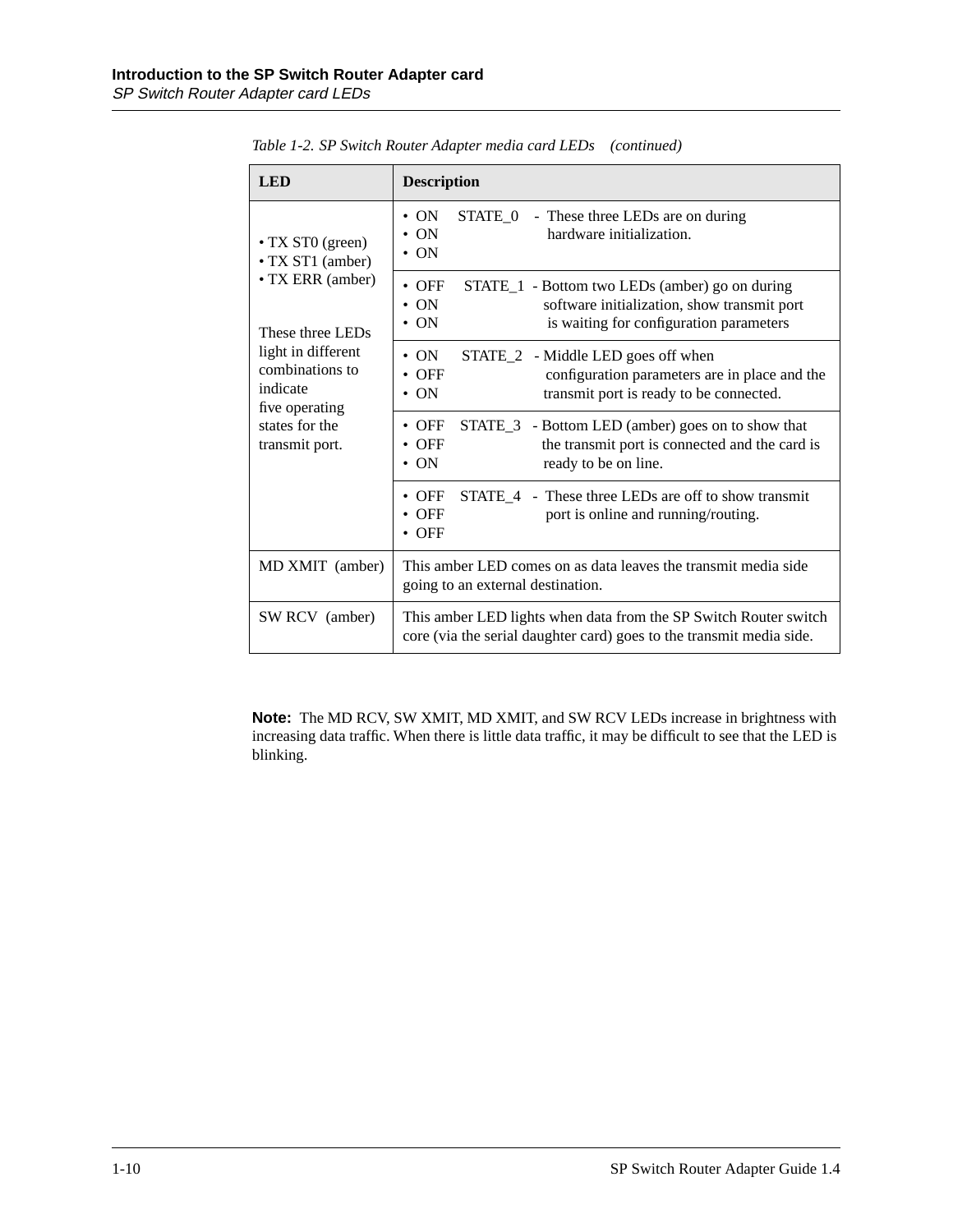## <span id="page-24-0"></span>**SP Switch Router Adapter card specifications**

Refer to Table 1-3 for SP Switch Router Adapter media card characteristics:

| <b>Element</b>        | Value                                                           |
|-----------------------|-----------------------------------------------------------------|
| Attachment density    | One full-duplex interface                                       |
| Media transfer rate   | 100 megabytes per second                                        |
| <b>Processors</b>     | 40 MHz SPARC, one transmit, one receive                         |
| Data buffers          | 16MB input, 16MB output                                         |
| Route table support   | 150K entries                                                    |
| Max transmission unit | The default MTU is 65520 bytes                                  |
| Card connector        | 2-row, 50-pin panel-mount receptacle                            |
| Cable connector       | 2-row, 50-pin shielded tab connector                            |
| Cables                | Twisted-pair copper, 10- or 20-meter length, available from IBM |
| Power consumption     | Approximately 50 watts per media card                           |

*Table 1-3. SP Switch Router Adapter media card specifications*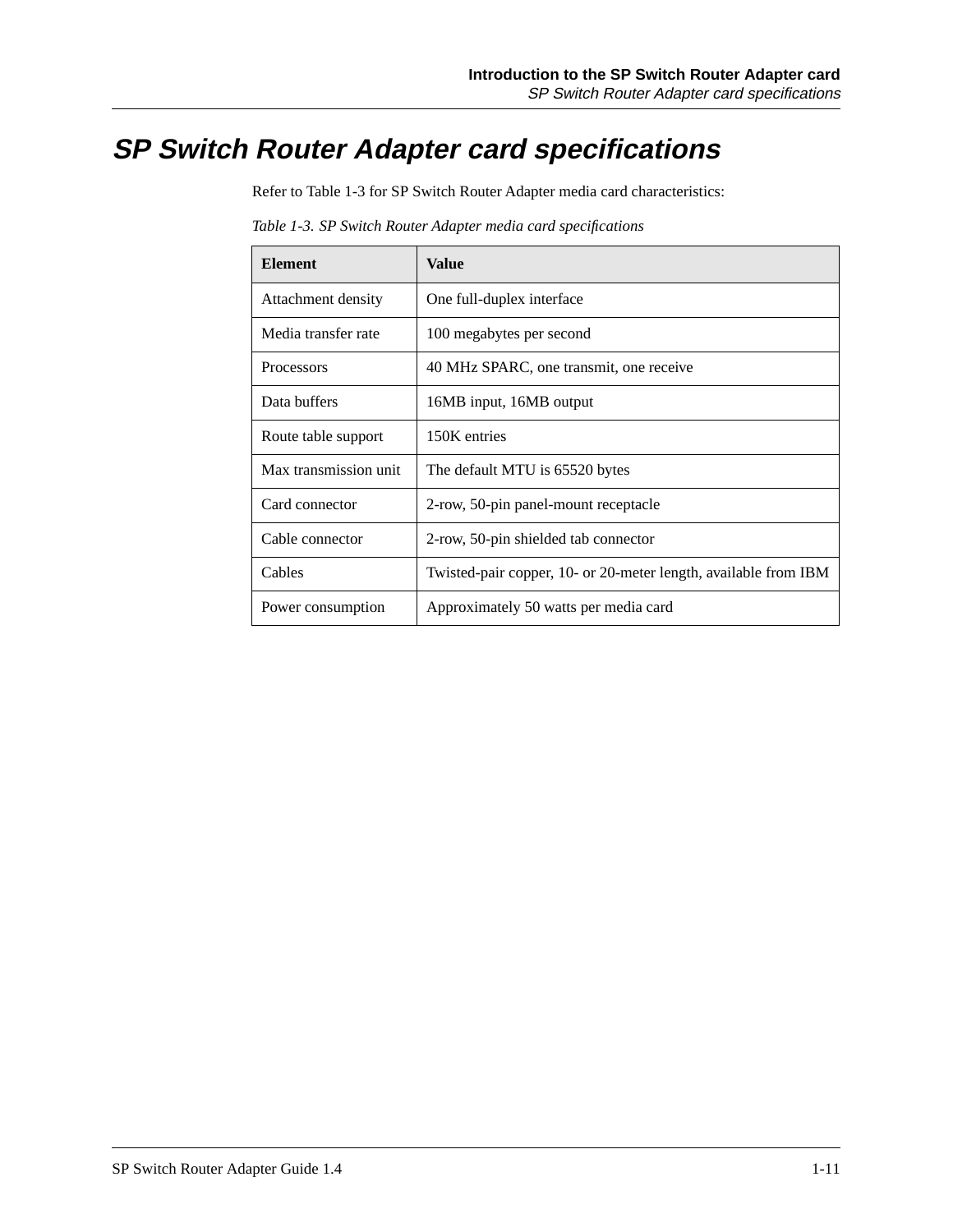## <span id="page-25-0"></span>**SNMP on the SP Switch Router Adapter card**

This section describes the SNMP implementation on the SP Switch Router Adapter card as a way of providing information for staff supporting the card from the SP control workstation. Chapter 2 describes the actual configuration procedure performed on the SP Switch Router.

Although the **mib2d** daemon within the SP Switch Router supports several MIBs, the SET command is supported only for the SP Switch Router Adapter card MIB, ibmSPDepNode.

For SP Switch Router Adapter cards specifically, **mib2d** creates a table of ibmSPDepNodeEntry MIB objects, one entry for each possible media card slot.

SNMP write access mode is supported for SP Switch Router Adapter configuration parameters and for an object representing the Administrative state of the adapter.

When a SET command is received for an object defined in the ibmSPDepNode MIB, the /etc/grdev1.conf configuration file is also updated with the newly-set value. The SP Switch Router Adapter card's run-time software reports board status to **mib2d**.

For more information about the use of SNMP to configure the SP Switch Router Adapter card, please refer to the "Managing Extension Nodes" chapter in the *PSSP Administration Guide*.

### **SP Switch Router Adapter dependent node MIB support**

SP Switch Router Adapter MIB support complies with the dependent node MIB definition and provides these objects:

- ibmSPDepNode
- ibmSPDepNodeTable
- ibmSPDepNodeEntry
- ibmSPDepNodeName
- ibmSPDepNodeNumber
- ibmSPDepSwToken
- ibmSPDepSwARP
- ibmSPDepSwNodeNumber
- ibmSPDepIPaddr
- ibmSPDepNetMask
- ibmSPDepIPMaxLinkPkt
- ibmSPDepIPHostOffset
- ibmSPDepConfigState
- ibmSPDepSysName
- ibmSPDepNodeState
- ibmSPDepSwChipLink
- ibmSPDepNodeDelay
- ibmSPDepAdminStatus

The object ibmSPDepNodeName serves as an index for the ibmSPDepNodeTable and is initialized to a constant text string equivalent to the corresponding chassis slot number: 00–15.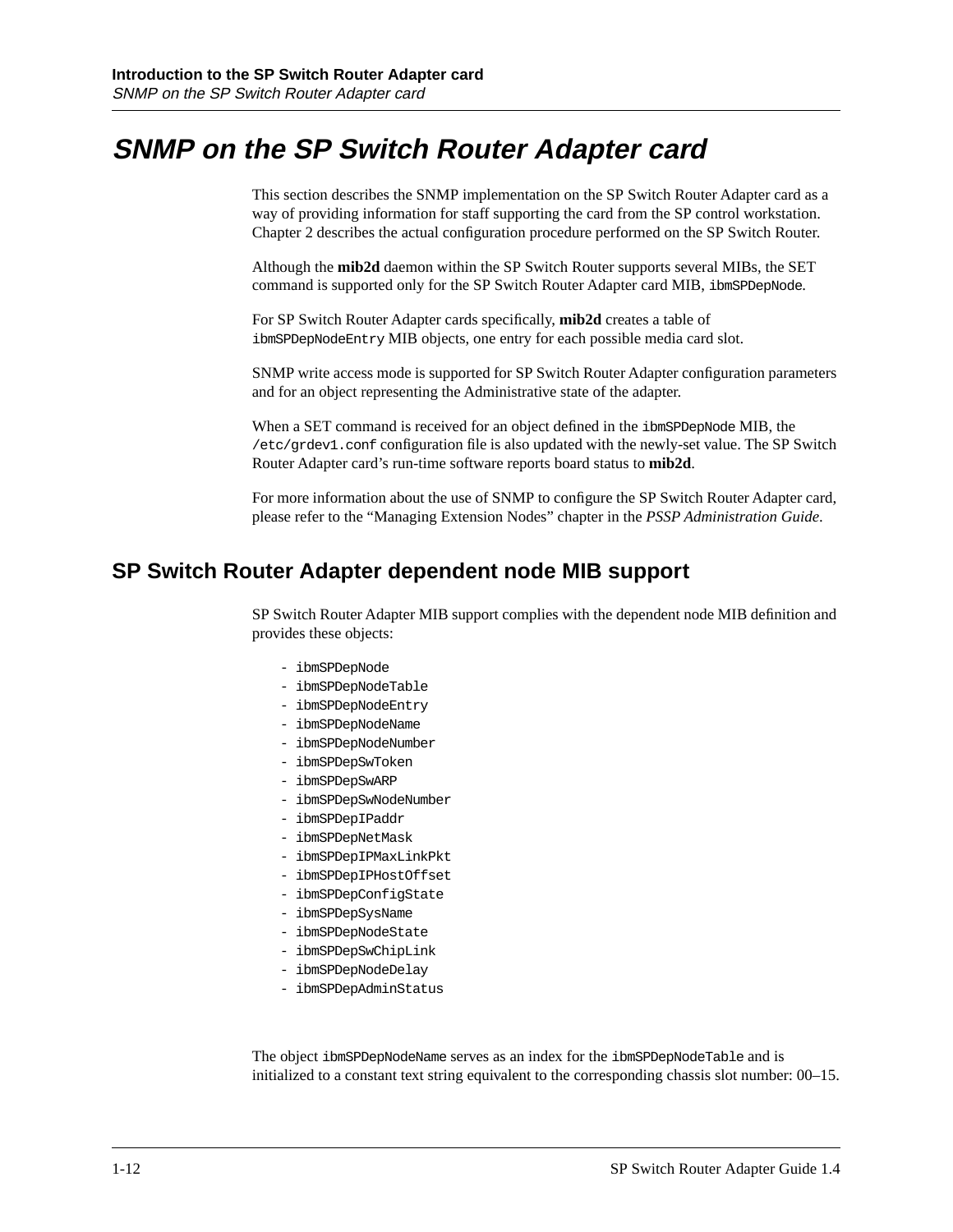The slot numbers support SP Switch Router chassis with 4 or 16 card slots.

The objects ibmSPDepConfigState, ibmSPDepNodeState, and ibmSPDepNodeName are read-only. At start up, ibmSPDepConfigState is set to 1 (not-configured), and is changed as the SP Switch Router Adapter media card state changes.

### <span id="page-26-0"></span>**SP Switch Router Adapter media card states (SNMP)**

These states are available as possible instance values for the SNMP ibmSPDepConfigState object, but are not directly viewed by the user:

| 1 - notConfigured       | (card is initialized)                                                         |
|-------------------------|-------------------------------------------------------------------------------|
| 4-diagnosticFailed      | (card's own on-board diagnostics fail)                                        |
| 5 - microcodeLoadFailed | (card is waiting for valid, not null, configuration parameters)               |
| 6 - fullyConfiqured     | (card is initialized, configured, ready to be brought on line<br>with the SP) |

## **SNMP configuration overview**

After the SP Switch Router is powered on and booted, the network administrator logs on to configure the router as a system. The following is a description of the steps that can be taken during router configuration. The actual procedure is described in Chapter 2.

The configuration for the **snmpd** daemon must be updated to identify the SP SNMP Manager(s) that will configure and maintain status of the SP Switch Router Adapter card. The community name to be used for communications with the SP SNMP Manager must be the same community name that is specified in the Extension Node configuration data on the SP control workstation where the SP SNMP Manager resides.

If no community name is specified on the SP control workstation, specify **spenmgmt** as the community name for the SP SNMP Manager. The community name must allow read, write, and trap capabilities. All community names used to communicate with managers other than the SP SNMP Manager(s) should be restricted to read-only and trap capabilities. Traps should be sent to the same UDP port on which the SP SNMP Manager is listening. This port will most often be port number 162.

Using a UNIX editor, the administrator edits the configuration files required for each type of media card. Configuration parameters for the SP Switch Router Adapter card could also be entered in the /etc/grdev1.conf file at this time if the card is not going to be configured via SNMP.

The administrator now resets the SP Switch Router system to actually install the configuration parameters. During a reset, system daemons restart and reread their files. The media cards also boot, loading their software, configuration information, and the current route table.

Each time the SP Switch Router software boots, **mib2d** starts up. Unless the administrator has already entered SP Switch Router Adapter configuration values in /etc/grdev1.conf, file parameters for SP Switch Router Adapter cards will all contain null values.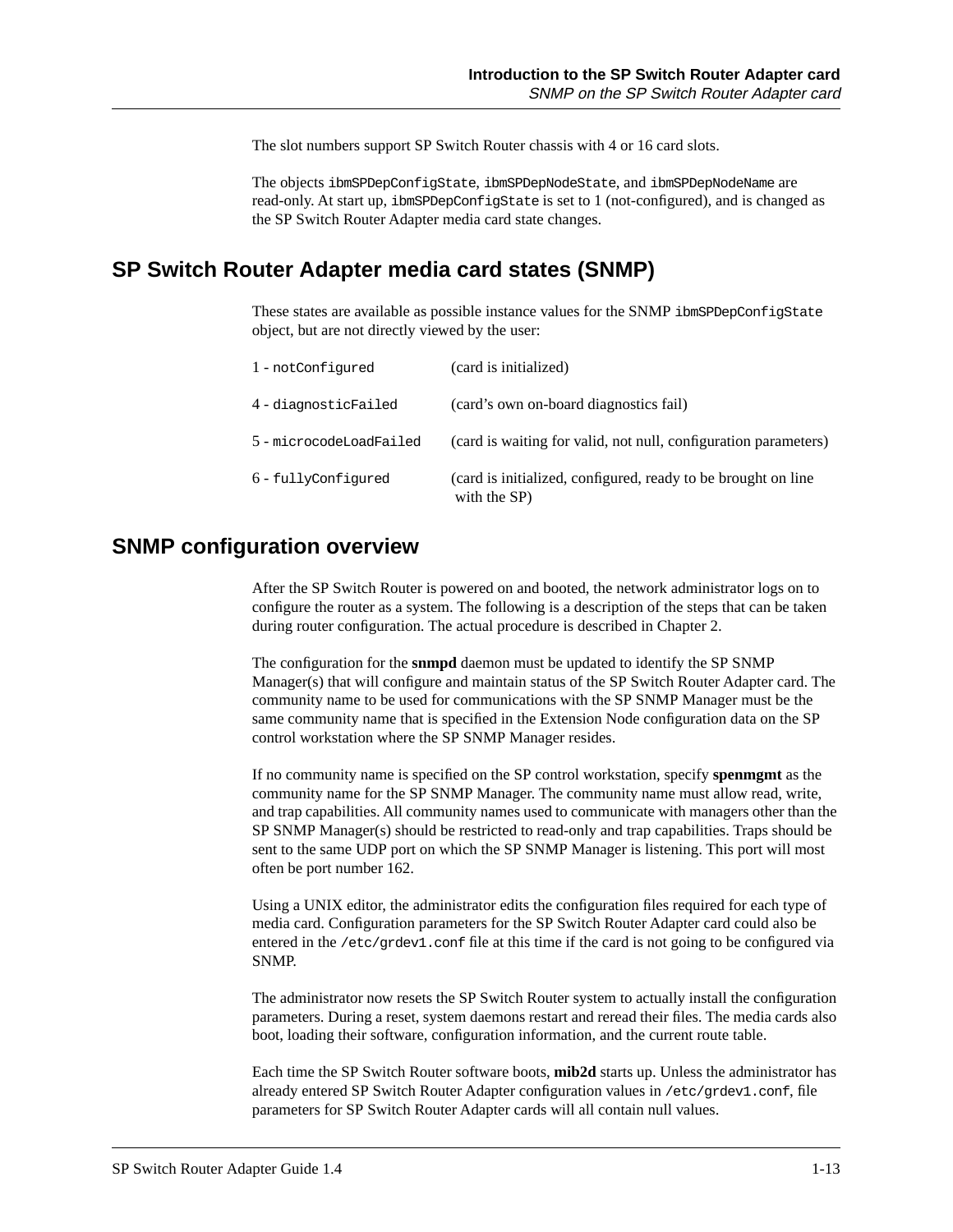**mib2d** generates and sends a coldStart/warmStart trap message to all SNMP Managers configured. It creates and initializes its MIB object instances. To support SET commands for any instances of the SP Switch Router Adapter configuration objects, **mib2d** creates an ibmSPDepNodeTable . The table contains an ibmSPDepNodeEntry MIB entry (there are 16 of these) for each available media card slot in various SP Switch Router models.

### <span id="page-27-0"></span>**SNMP activity during media card start up**

After the SP Switch Router software boots, the media cards boot and load their boot diagnostics. The SP Switch Router Adapter media card runs its diagnostics as a check for hardware defects. If no failure is detected, the card's run-time software is loaded. The screen displays diagnostic and boot reports from all the media cards, interleaved as received. If a hardware problem is found, the diagnostic forwards a ConfigState trap request to **mib2d**. In turn, **mib2d** sends a switchConfigState trap message

 (with ConfigState=diagnosticFailed) to the SP SNMP Manager. The SP Switch Router Adapter card continues to execute its self-test software until the card is powered off (removed from the chassis).

**Note:** The execution of diagnostics at boot time is an option. The default is for diagnostics to run each time the SP Switch Router Adapter card boots.

After an SP Switch Router Adapter card successfully loads its run-time software, the card requests its configuration parameters. After the run-time software verifies the parameters are valid (not null), the card is ready to begin normal operation.

If the configuration parameters contain null values, the card informs **mib2d** that the configuration parameters have not been sent via a trap request message. **mib2d** sends the SP SNMP Manager a switchConfigState trap message (ConfigState=microcodeLoadFailed) and also a switchInfoNeeded trap message.

The card remains in this state (5, microcodeLoadFailed) until it receives valid configuration parameters, or until the card is reset. The card periodically requests configuration parameters and sends trap request messages to **mib2d**.

If the SP SNMP Manager is configured and operational, it responds to the **mib2d** trap messages by sending SET commands to put the parameters in place. If the SP SNMP Manager does not respond, there may be a configuration error that can be detected using the procedures for diagnosing dependent node configuration problems in the *PSSP Diagnosis and Messages Guide*. As a last resort, the network administrator can edit /etc/grdev1.conf and run the **dev1config** program to install the updated parameters on the SP Switch Router Adapter card. The SP Switch Router Adapter card can receive valid parameters either way. It does not begin normal operation until it is brought on line with the SP system as the IP router interface.

Refer to the section on "Bringing the SP Switch Router Adapter card on-line with the SP" in Chapter 2 for a continuation of the start up scenario discussed here.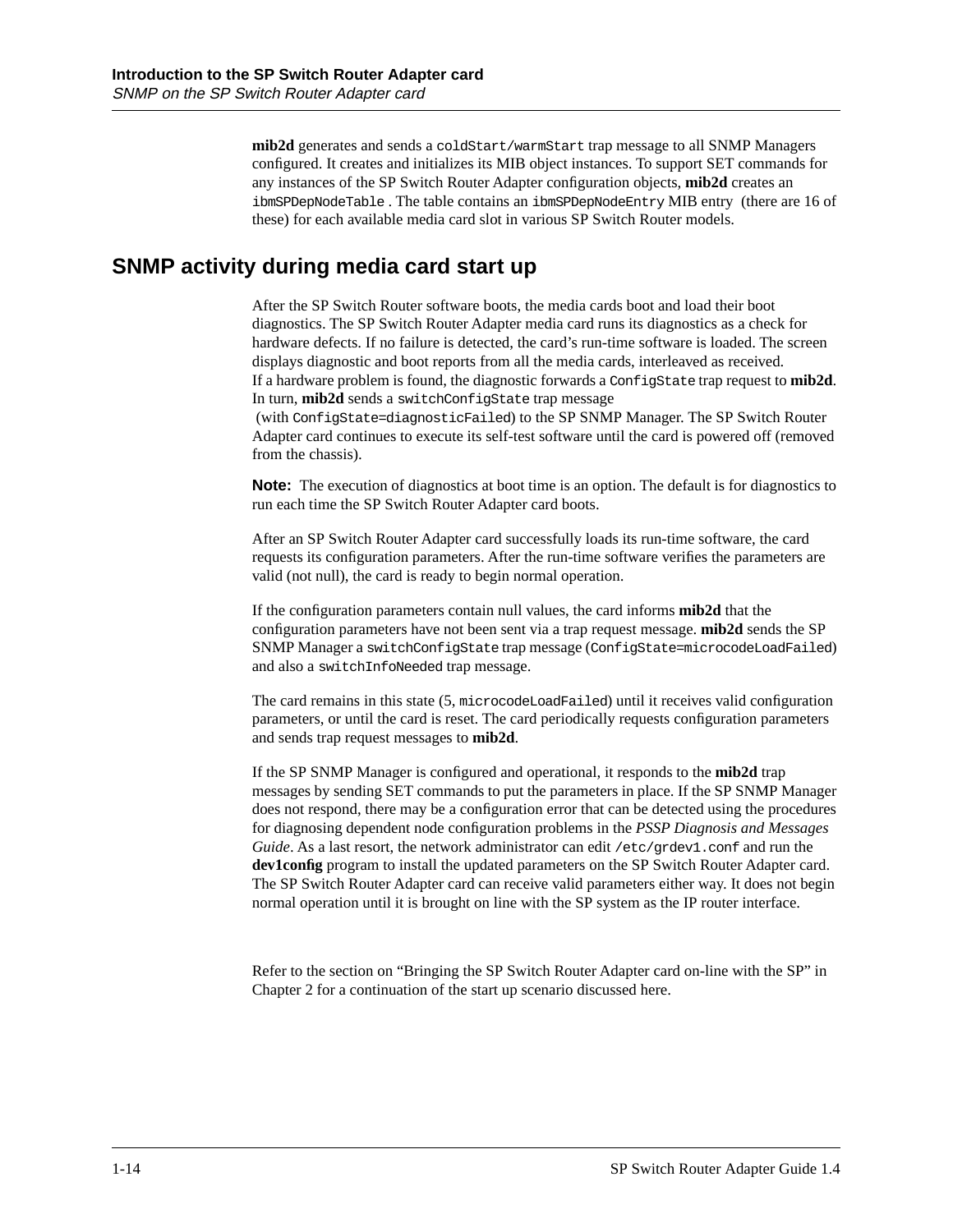# <span id="page-28-0"></span>**2 Configuring the SP Switch Router Adapter**

This chapter describes configuration and installation tasks required to connect an SP Switch Router Adapter media card to an IBM SP System.

The RS/6000 SP Switch Router is based on the GRF 400 and GRF1600 routers manufactured by Ascend Communications. For that reason, this manual contains references to the *GRF 400/1600 Getting Started*, *GRF Reference Guide*, and *GRF Configuration Guide*  manuals. The SP model of a GRF router is referred to as the SP Switch Router.

#### Chapter 2 covers these topics: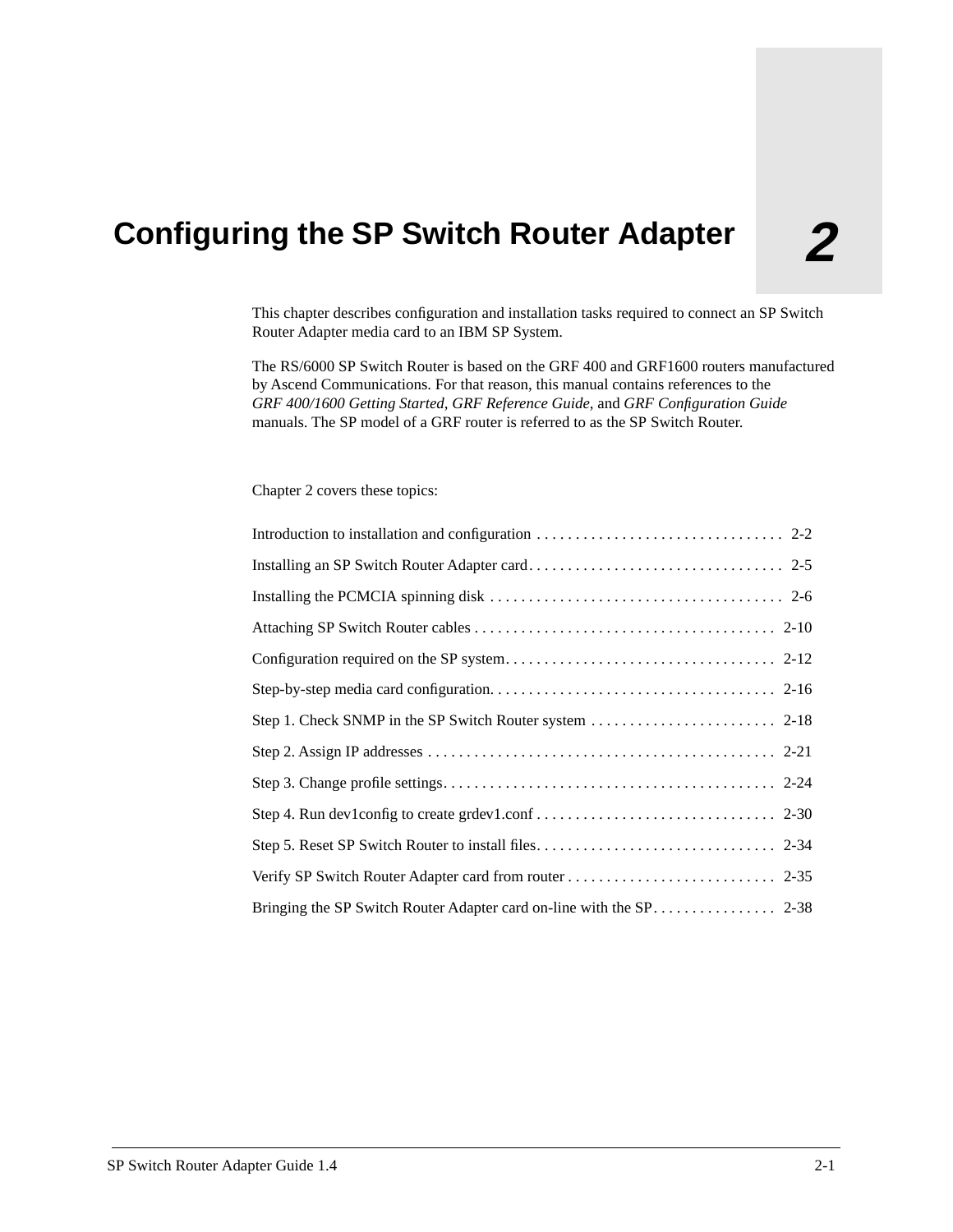## <span id="page-29-0"></span>**Introduction to installation and configuration**

The SP Switch Router functions as an IP router to provide high-speed data communication links between SP processor nodes and external networks/hosts. The SP Switch Router Adapter media card connects to the SP Switch board in an SP system as shown in Figure 2-1.



*Figure 2-1. Components connecting an SP Switch Router to an SP Switch and control workstation* 

The SP Switch Router Adapter card also transmits data to/from other types of media cards across the SP Switch Router's internal switch core. These media include HIPPI, HSSI, FDDI, ATM OC-3c, ATM OC-12c, SONET OC-3c, and 100Base-T (Fast Ethernet).

The SP system manages the SP Switch Router Adapter card as a dependent node, under the control of the SP SNMP Manager running on the SP control workstation and the primary node of the SP Switch.

Once powered on and started up, the SP Switch Router can be configured and managed remotely, via a site's administrative network, including Telnet from the SP control workstation. Information about procedures performed from the SP control workstation are found in the "Managing Extension Nodes" chapter in the *PSSP Administration Guide*.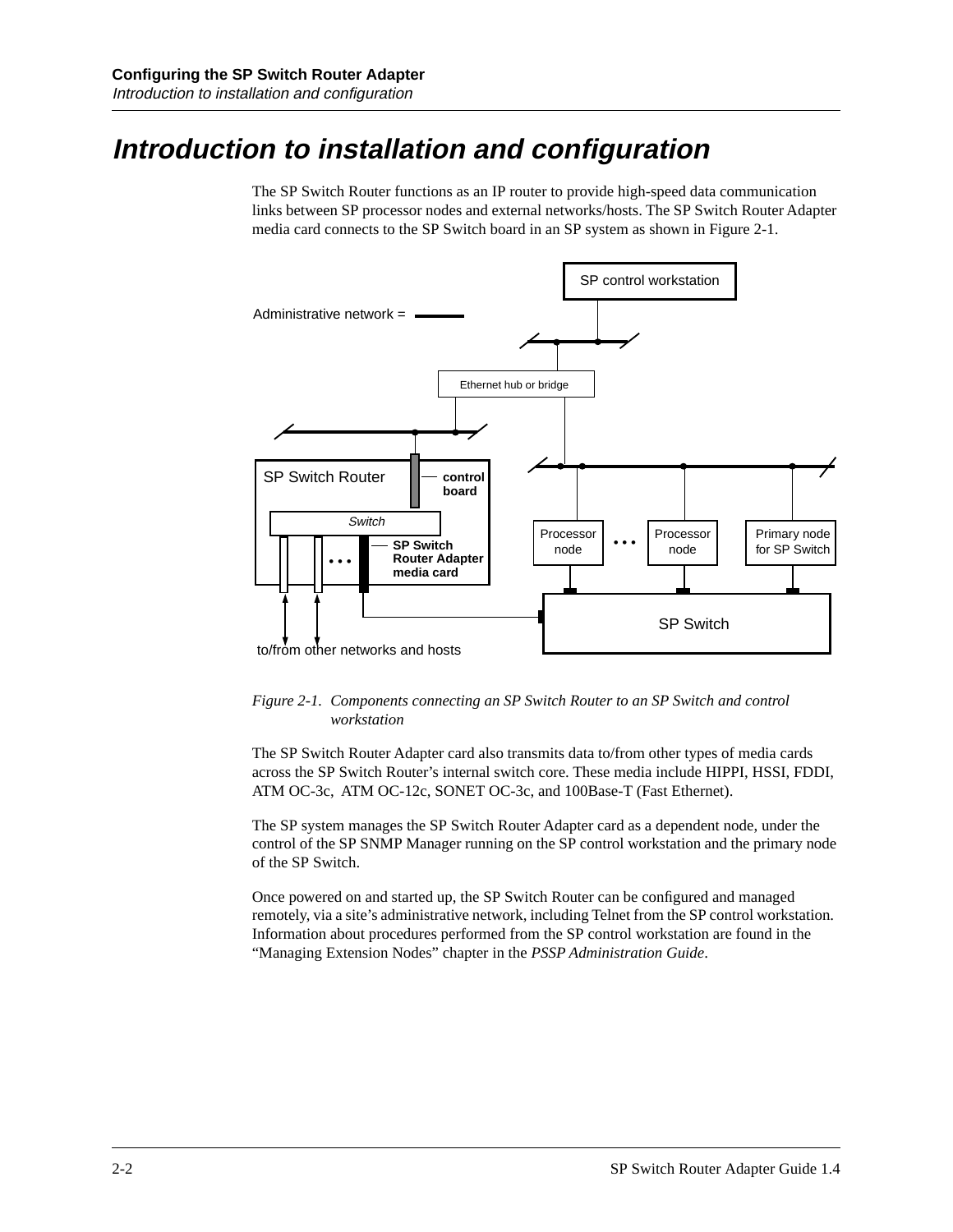### <span id="page-30-0"></span>**Location of relevant information**

The intent of this chapter is to either provide or refer you to the necessary information to enable you to attach an SP Switch Router to an IBM SP system, including:

- information to configure the SP Switch Router Adapter card as required for SP Switch Router functionality is complete in this chapter
- information to physically connect the two independent systems across cables is complete in this chapter
- information to start up, configure, and begin operations on the SP Switch Router is contained in the *GRF 400/1600 Getting Started* manual
- information to configure the SP Switch Router Adapter card as required for SP system functionality is only partially described in this chapter. Detailed information is contained in the "Managing Extension Nodes" chapter in the *PSSP Administration Guide*.

### **Pre-installation assumptions**

The presentation of information in this chapter assumes the following:

- The SP Switch Router is powered on and has a VT-100 or administrative Ethernet network connected to its control board.
- The SP Switch Router's basic system parameters, primarily IP address and host name, have been configured during the first time power-on configuration script.

You use the terminal or network to log in to the SP Switch Router system and enter those basic configuration parameters. Procedures for starting and setting up the SP Switch Router are found in the *GRF 400/1600 Getting Started* manual. Ignore script prompts such as these for network logging:

 Enter the remote logging host name: Enter the logging host IP address:

Since you will configure logging to a PCMCIA device, press <Enter> at these prompts.

- Remote Telnet access is enabled. This requires editing the /etc/ttys file and creating an entry for each remote session needed. Refer to Chapter 2, *GRF Configuration Guide*.
	- Use the following command when telneting to the SP Switch Router from an X terminal: xterm -sb -e tn <hostname\_of\_SP\_Switch\_Router>

This command ensures that the screen output of the SP Switch Router is displayed correctly.

• The SP Switch Router's operating parameters, such as SNMP and IP addressing, have been configured and the system rebooted so it is up and operating. Procedures to configure operating parameters are found in the *GRF Configuration Guide*, Chapter 2.

Descriptions of configuration and system management commands you may need are found in the *GRF Reference Guide*.

- You are ready to configure media cards. Procedures to configure media cards other than the SP Switch Router Adapter card are found in the *GRF Configuration Guide*.
- The IBM SP system is up and operating.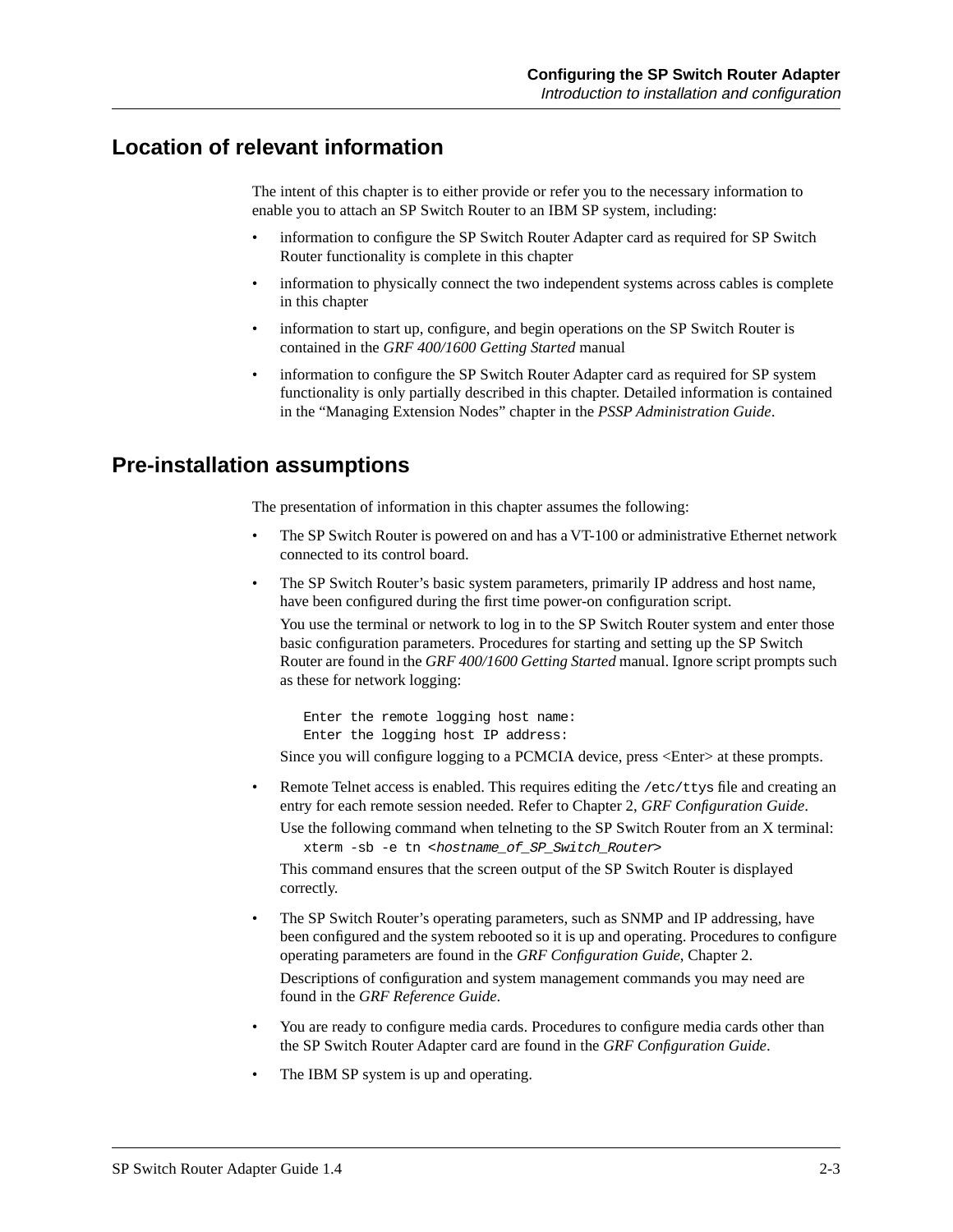- <span id="page-31-0"></span>The SP system administrator has given you one of these pieces of information:
	- the node number assigned to each SP Switch Router Adapter card to be attached to an SP Switch port
	- or
	- the port location on each SP Switch reserved for specific SP Switch Router Adapter cards

### **Order of information**

Here is the order in which installation information is presented:

- an installation overview of tasks involving the SP Switch Router, the SP Switch Router Adapter card, and the SP system
- the configuration procedure for the PCMCIA 520MB disk, which also initiates system logging
- a description of which cables to attach between the SP Switch Router and the SP control workstation, and between the SP Switch Router Adapter card and the SP Switch
- methods to determine node number and SP Switch port for an SP Switch Router Adapter card
- a step-by-step configuration of an SP Switch Router Adapter card
- a list of ways to verify that the SP Switch Router Adapter card is correctly installed in the SP Switch Router
- a description of what needs to occur to bring the card on-line with the SP system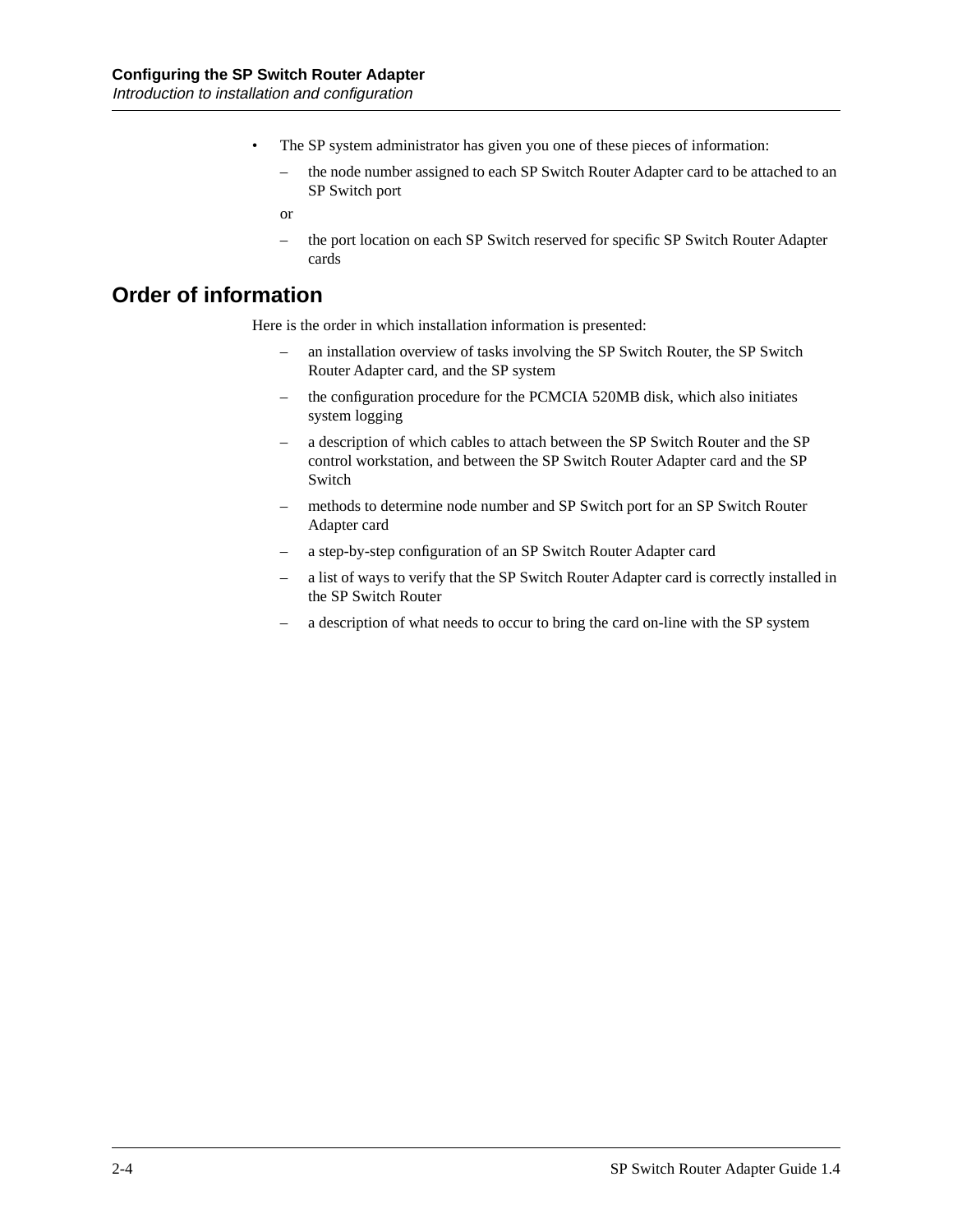## <span id="page-32-0"></span>**Installing an SP Switch Router Adapter card**

This section contains the procedure for physical installation and minimal configuration of the SP Switch Router Adapter card for use as an SP dependent node. This includes cabling the card to the SP control workstation and the appropriate SP switch port.

**Note:** There must be an Ethernet twisted-pair connection between the SP Switch Router control board and the SP control workstation. This is normally done through an Ethernet hub.

### **Installation overview**

IBM support personnel who install the SP Switch Router (9077) will perform the physical installation and minimal configuration described below with help from the customer's system administrator. The system administrator must provide basic configuration information to complete the steps in this procedure.

- **1** Locate all the components of the SP Switch Router ship group.
- **2** Perform the complete physical installation of the SP Switch Router unit as described in the "Power On and Initial Configuration" chapter of the *GRF 400/1600 Getting Started* manual.

Make sure that when the "First-time power on configuration script" runs at system boot, the required configuration information is provided by or entered by the customer. This information includes the SP Switch Router unit IP address and host name. Ignore script references to network or syslog logging.

- **3** Perform the procedure to configure the PCMCIA 520 MB disk. The procedure is included in this chapter.
- **4** Route the Ethernet twisted-pair cable between the SP Switch Router unit and the Ethernet hub, then connect the cable to the SP Switch Router control board and to the Ethernet hub.
- **5** Verify that the SP control workstation has a connection to this same Ethernet hub. If the SP control workstation Ethernet adapter is configured by the system administrator, then a **ping** test from the SP control workstation to the configured SP Switch Router Ethernet address can be done to test Ethernet connectivity.

Physical installation and minimal configuration will be complete at this point.

Review the "Attaching SP Switch Router cables" section in this chapter before connecting the SP Switch Router Adapter card cables to the SP switch ports specified for this configuration.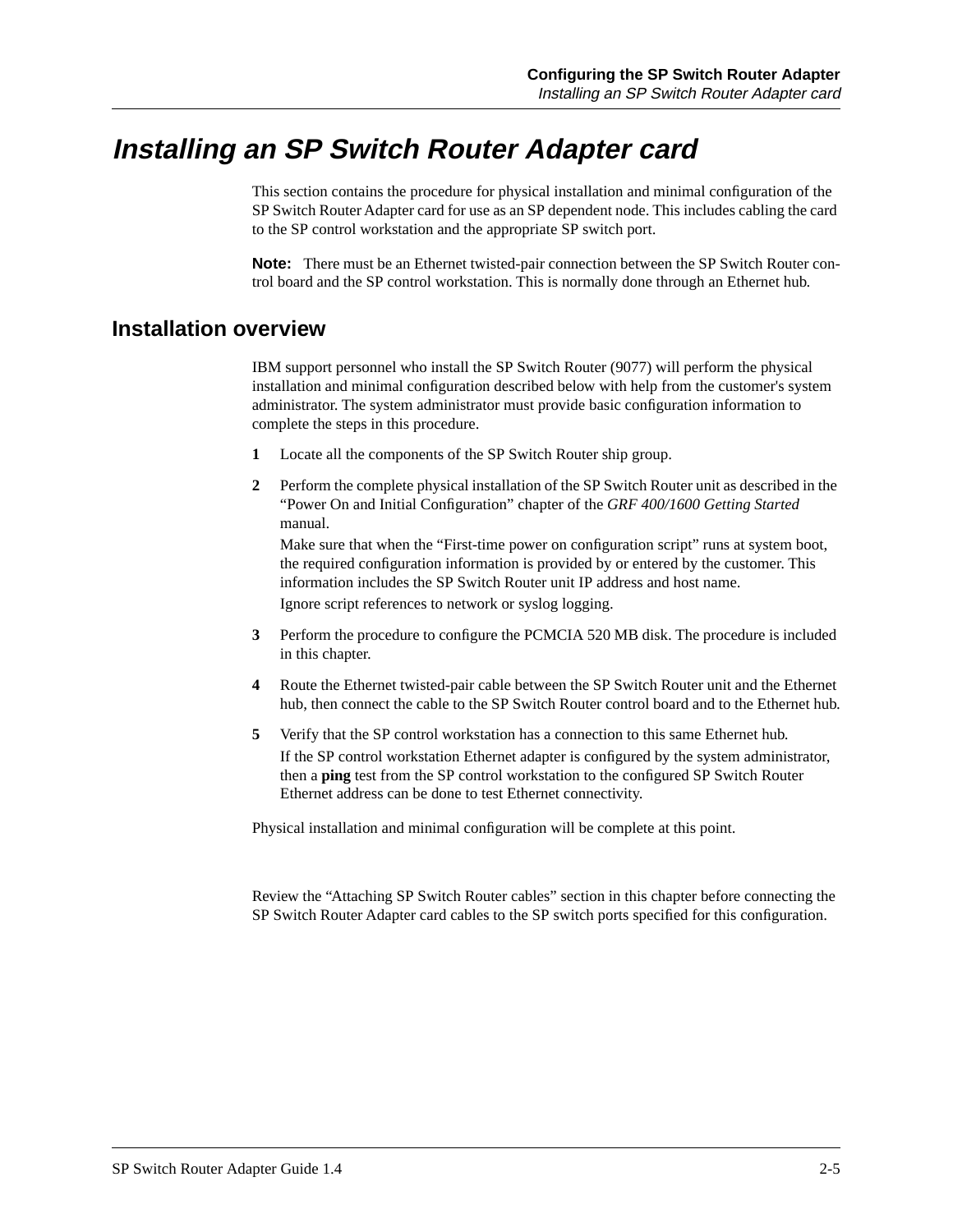## <span id="page-33-0"></span>**Installing the PCMCIA spinning disk**

Your system is shipped with a PCMCIA disk device that is required to collect the system log files. This disk can hold up to 520MB of data.

You can install the disk any time after the SP Switch Router is powered on and is running. Logging is not enabled until you install the disk and complete this configuration procedure. Logged messages can be helpful while you are configuring media cards.

The configuration is done only once to set up local logs and dumps, and is not affected by software updates or system reboots.

Note that the disk is used only for storage. You cannot boot the router from an external device.

Three logs provide specific information useful for monitoring and debugging GRF operations. If you are working with Customer Support, these are the three logs they will need to see:

- /var/logs/gr.console
- /var/logs/messages
- /var/logs/gr.boot

The /var/logs directory contains other log files that collect low-level information useful primarily to system developers.

The procedure formats and initializes an external device (/dev/wd2a), temporarily mounts it on /mnt, creates subdirectories and symbolic links, and creates a permanent site file for storing the symbolic links.

Note that the **iflash** command can be used with a **-f** option that forces any data on the target device to be overwritten. When you use **iflash** without **-f**, you are informed if there is a file system already on the device and reminded that you must use the **-f** option to overwrite it. Because of its "force" capability, use the **iflash -f** command with caution.

The /var/portcards directory only contains media card dump files. These include the dumps from media card panics and dumps created when automatic dumping is selected via the **grreset -D** command (media card dumps when it comes back up). The /var/crash directory contains dumps from BSD kernel crashes.

### **Managing PCMCIA slots**

Two commands enable remote management of PCMCIA slots. The **csconfig** *slot\_number* command returns status while **csconfig** *slot\_number* **up** and **csconfig** *slot\_number* **down**  mark the specified PCMCIA slot up or down, respectively.

### **Panic dumps sent to external flash device**

The **mountf** and **grdump** commands enable the **grdump** program to work with an external flash device to capture media card dumps.

When a media card panics and there is a formatted external flash device plugged into PCMCIA slot A, a copy of the dump is automatically saved to the external flash in a directory called /portcards.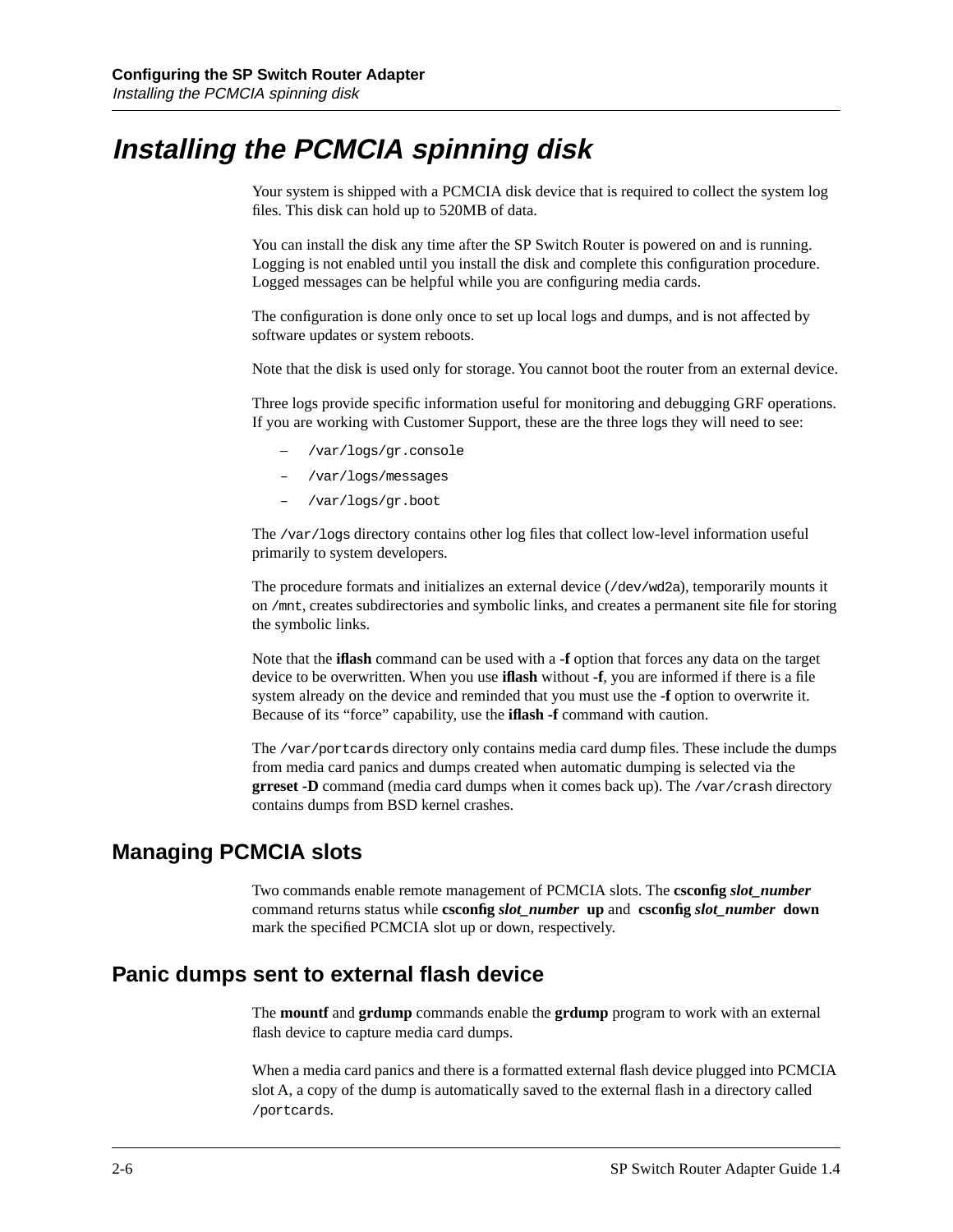### <span id="page-34-0"></span>**Installation steps**

- **1** Insert the PCMCIA disk into slot A on the SP Switch Router control board (the thickness of the device requires it be installed in slot A).
- **2** Log in as root to the SP Switch Router, start the UNIX shell, and execute these commands from the shell:

```
prompt> sh
#
# cd /
# iflash -A 
# mountf -A -w -m /mnt 
# mkdir /mnt/crash
# mkdir /mnt/portcards
# cd /var
# mv crash crash.orig
# mv portcards portcards.orig
# ln -s /var/log/portcards /var/portcards
# ln -s /var/log/crash /var/crash 
# grsite --perm portcards crash
# cd /var/log
# pax -rw -pe -v . /mnt
# umountf -A
```
**3** Edit the file /etc/fstab and add this line as shown in the excerpt below:

/dev/wd2a /var/log ufs rw 0 2 #PCMCIA slot A, use wd3a for slot B # Filesystem mount table information. See the fstab(5) man page # and the /etc/fstab.sample file for more information and examples. # # Each line is of the form: # device mount\_point type flags dump fsck\_pass # # Note that multiple flags (when used) are specified as a # comma separated list without spaces. # # Blank lines and lines beginning with `#' are comments. # /dev/rd0a / ufs rw 0 0 /dev/wd2a /var/log ufs rw 0 2 #PCMCIA slot A, use wd3a for slot B

**4** Edit the file /etc/syslog.conf to specify the location where the logs will be kept. Uncomment the local log configuration lines in the "Log messages to Disk" section by removing #disk# from each line and specify /var/log as the directory for each log:

These are the first four lines in the section:

|                    | #disk#*.err;*.notice;kern.debug;lpr,auth.info;mail.crit /var/log/messages |
|--------------------|---------------------------------------------------------------------------|
| #disk# cron.info   | /var/log/cron                                                             |
| #disk# local0.info | /var/log/gritd.packets                                                    |
| #disk# local1.info | /var/log/gr.console                                                       |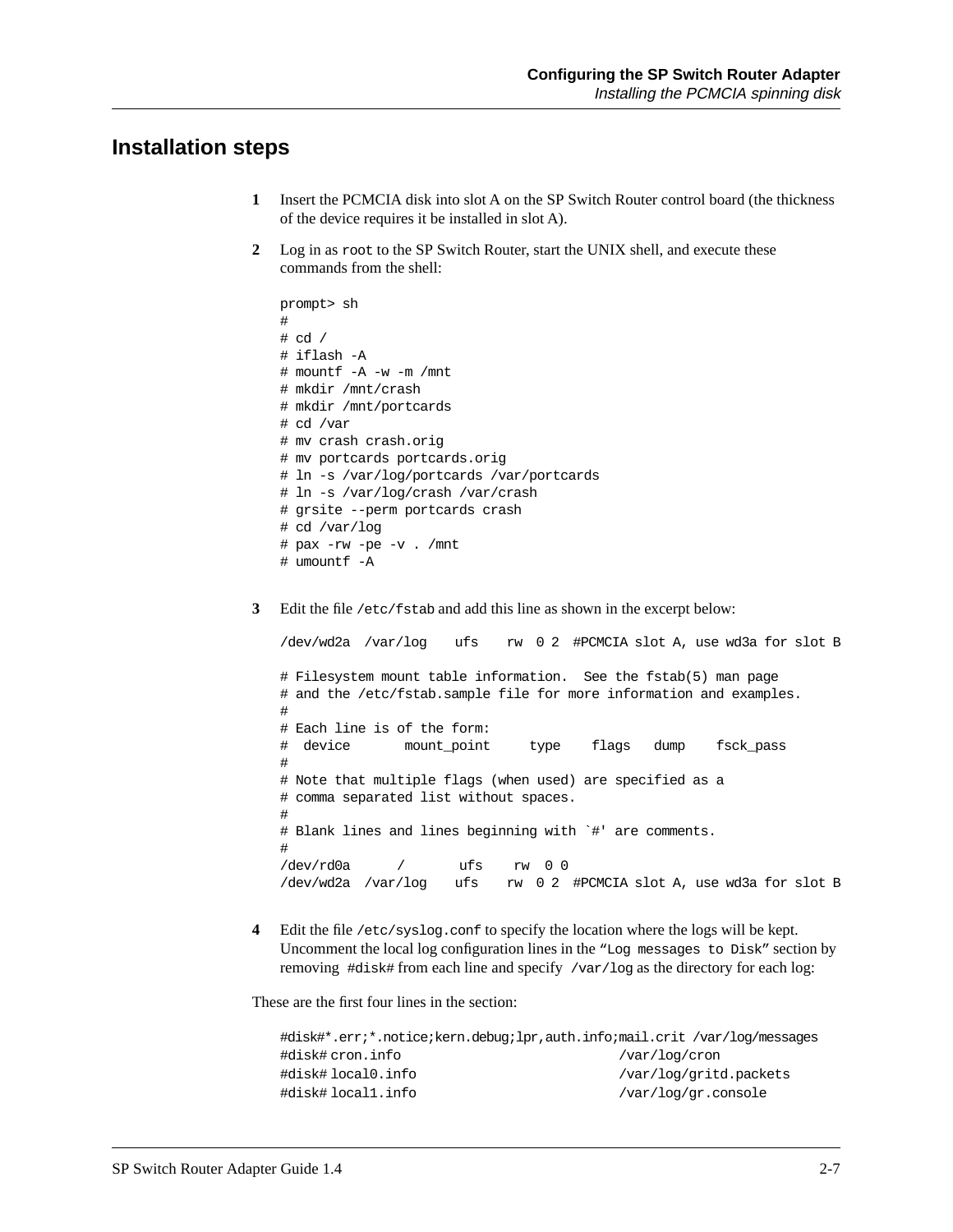The entries should now look like the following:

| *.err;*.notice;kern.debug;lpr,auth.info;mail.crit | /var/log/messages  |  |
|---------------------------------------------------|--------------------|--|
| /var/log/cron                                     |                    |  |
| /var/log/gritd.packets                            |                    |  |
| /var/log/gr.console                               |                    |  |
| /var/log/gr.boot                                  |                    |  |
| /var/log/grinchd.log                              |                    |  |
| /var/log/gr.conferrs                              |                    |  |
|                                                   | /var/log/mib2d.log |  |
|                                                   |                    |  |

If you had previously configured your GRF to log messages to a directory other than /var/logs, you changed settings in /etc/grclean.conf and /etc/grclean.logs.conf files.

Go back into those files now and change the log directory.

**5** Modify /etc/grclean.conf and /etc/grclean.logs.conf to reflect the new log directory.

The /etc/grclean.conf file specifies which log and dump files the **grclean** program compresses, archives, and deletes.

The /etc/grclean.conf file entries should look like the following:

```
###################################################################
# port card dump files.
###################################################################
hold=4
size=1
remove=y
local=y
logfile=/var/portcards/grdump.*
###################################################################
# cleanup our own log file, if necessary.
###################################################################
DEFAULTS
hold=2
local=y
size=10000
logfile=/var/log/grclean.log
```
The /etc/grclean.logs.conf file is used to set size limits on log files. Here are some sample entries:

```
***********************************************************************
* Log files that used to be archived by the /etc/{daily|weekly|monthly}
* scripts.
***********************************************************************
size=150000
logfile=/var/log/gr.console
size=11000
logfile=/var/log/gr.boot
```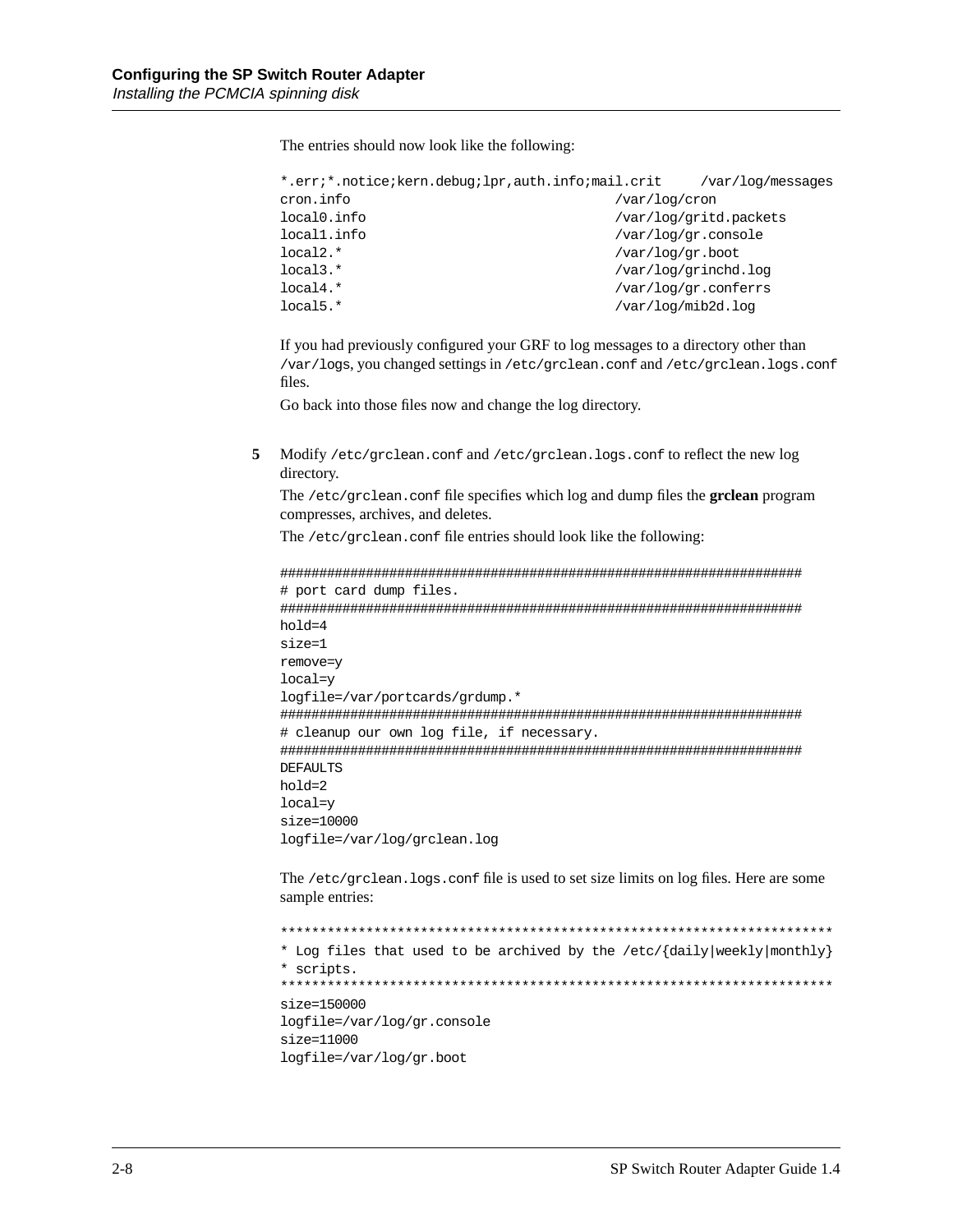**6** Save all changes and reboot:

```
# grwrite -v
# reboot -i
```
**7** Verify that the PCMCIA interface and device are up:

```
# csconfig -a 
              Slot 0: flags=0x3<UP,RUNNING>
                Attached device: wdc2
                Manufacturer Name: "Kingston Technology"
                Product Name: "DataPak 520"
                Function ID: 4 (PC card ATA)
                Assigned IRQ: 11
                Assigned I/O port1: 0x3d0-0x3df
              Slot 1: flags=0x5<UP,EMPTY>
```
**8** To run a quick test, execute the **grconslog** command. If the command runs, these steps have been performed correctly:

```
# grconslog
```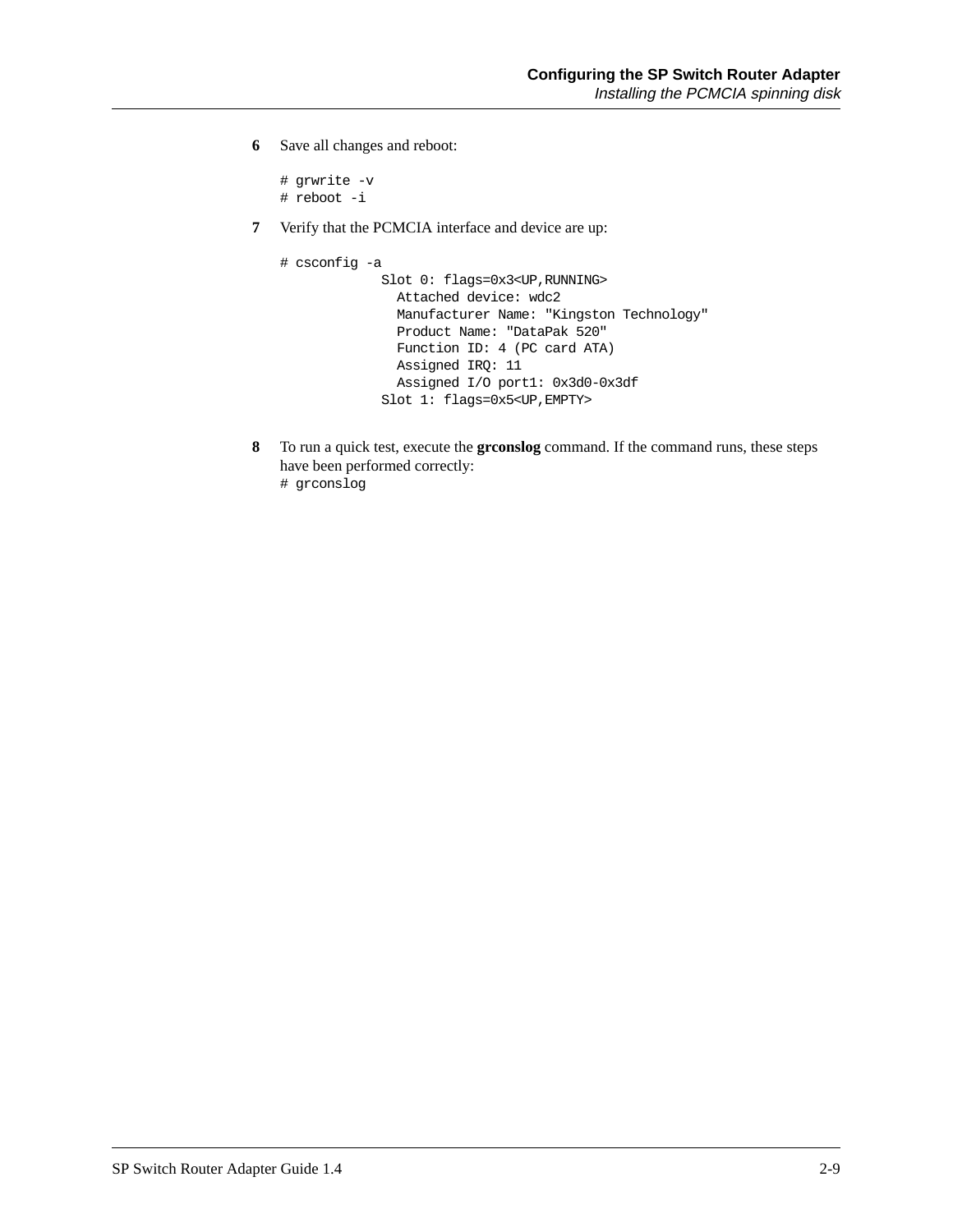# **Attaching SP Switch Router cables**

Three types of cables must be attached:

- the administrative Ethernet LAN cable
- the SP Switch Router Adapter card–SP Switch cable(s)
- the ground strap to the SP frame

## **Ethernet cable**

Route the Ethernet twisted-pair cable between the SP Switch Router unit and the Ethernet hub, then connect the cable to the SP Switch Router control board and to the Ethernet hub. (While using a hub or a bridge to interconnect the administrative Ethernet segments is common, other network components can be used to provide connectivity between the segments.)



*Figure 2-2. SP system administrative Ethernet connections* 

## **SP switch cable**

The SP Switch Router Adapter card provides one full-duplex attachment and requires a specific cable with 50-pin connector ends obtainable from IBM. The cable has a unique signal wiring map, and is not replaceable by a 50-pin HSSI cable, for example.

Figure 2-3 illustrates the cables 50-pin connector end.

SP Switch Router Adapter card cables are available in 10- and 20-meter lengths (32 or 65 feet).

Excess cable lengths should be bound in a figure-eight pattern. Do not wind excess cable into circular coils.



*Figure 2-3. SP Switch Router Adapter cable 50-pin connector end*

## Do not damage the connector ends

Each connector end has 50 fragile pins. Pins can become bent while making the connection to the media card if alignment is wrong. If an SP Switch Router Adapter card link does not work after cabling, check both ends of the cable for bent pins.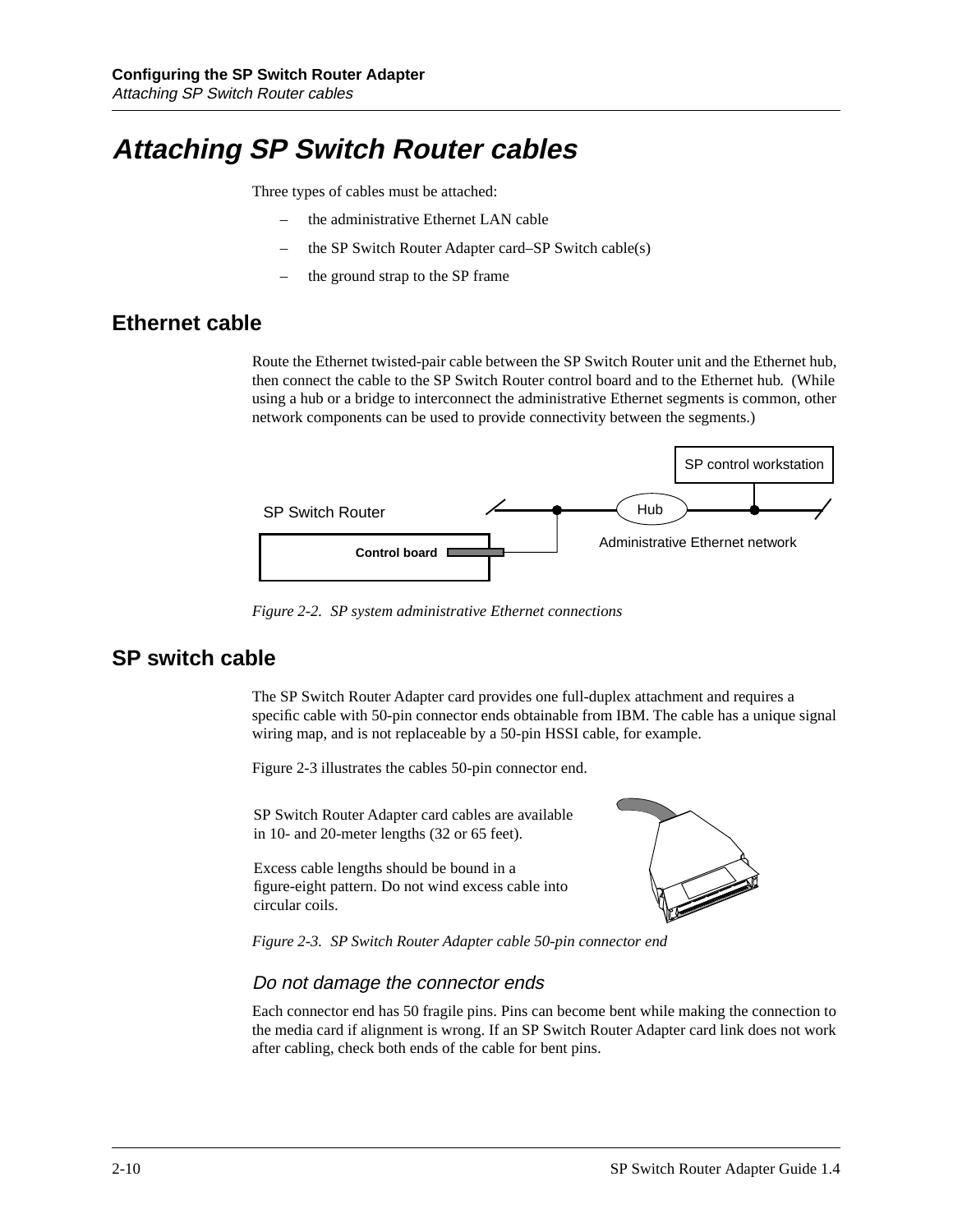#### Keep the plastic cap on

Cables ship with the connector pins protected by a plastic cap. Keep this cap on while you lay out the cabling. Remove the cap only when you are ready to plug in the connector.

## **Procedure for attaching cables to card and SP Switch**

This procedure connects the SP Switch Router Adapter card(s) to the SP Switch. Before the SP Switch Router unit can begin full operation, all other router media cards must be configured with appropriate customer configuration information.

Be careful with the cable ends. Because they use high-density pins, cable ends are susceptible to physical damage if not handled correctly.

**Warning:** A connector can build up enough charge to disable the media card. One way to discharge a cable is to run your finger gently over the tips of the pins, touching pins and the connector shell at the same time.

**Warnung:** Es kann sich genug Ladung in einem Stecker ansammeln, daß die Datenträgerkarte deaktiviert wird. So wird das Kabel entladen: Fahren Sie mit dem Finger vorsichtig über die Spitzen der Stifte; berühren Sie dabei gleichzeitig die Stifte und das Steckergehäuse.

Make sure you have identified and labeled the SP Switch cable as to which media card and SP Switch port it will be connected to.

- **1** If there are any terminators on the media card or the switch assembly where you need to attach the switch cable, remove them now.
- **2** Using appropriate frame entry and exit holes for cable management, route the SP Switch cable between the SP Switch Router unit and the SP Switch.
- **3** Connect the SP Switch cable to both the media card and the correct SP Switch port:

#### **Connection to media card**

The EMI shielding fitted inside the connector end can make insertion difficult. Insert the connector end very nearly perpendicular to the card. Pins can be damaged when the connector is inserted at too much of an angle. Seat the connector firmly so the spring clips are engaged.

#### **Connection to SP Switch port**

The cable ends should click onto the connectors.

Determining the correct switch port is described in the section, "Determining the switch connection for a dependent node."

**4** Make sure there is positive retention at both ends of the cable by pulling lightly on the cable.

At this point, the SP Switch Router Adapter card configuration information must be entered on the SP control workstation to enable the PSSP code and SP Switch to recognize the adapter. These tasks are discussed in the "Configuration required on the SP system" section.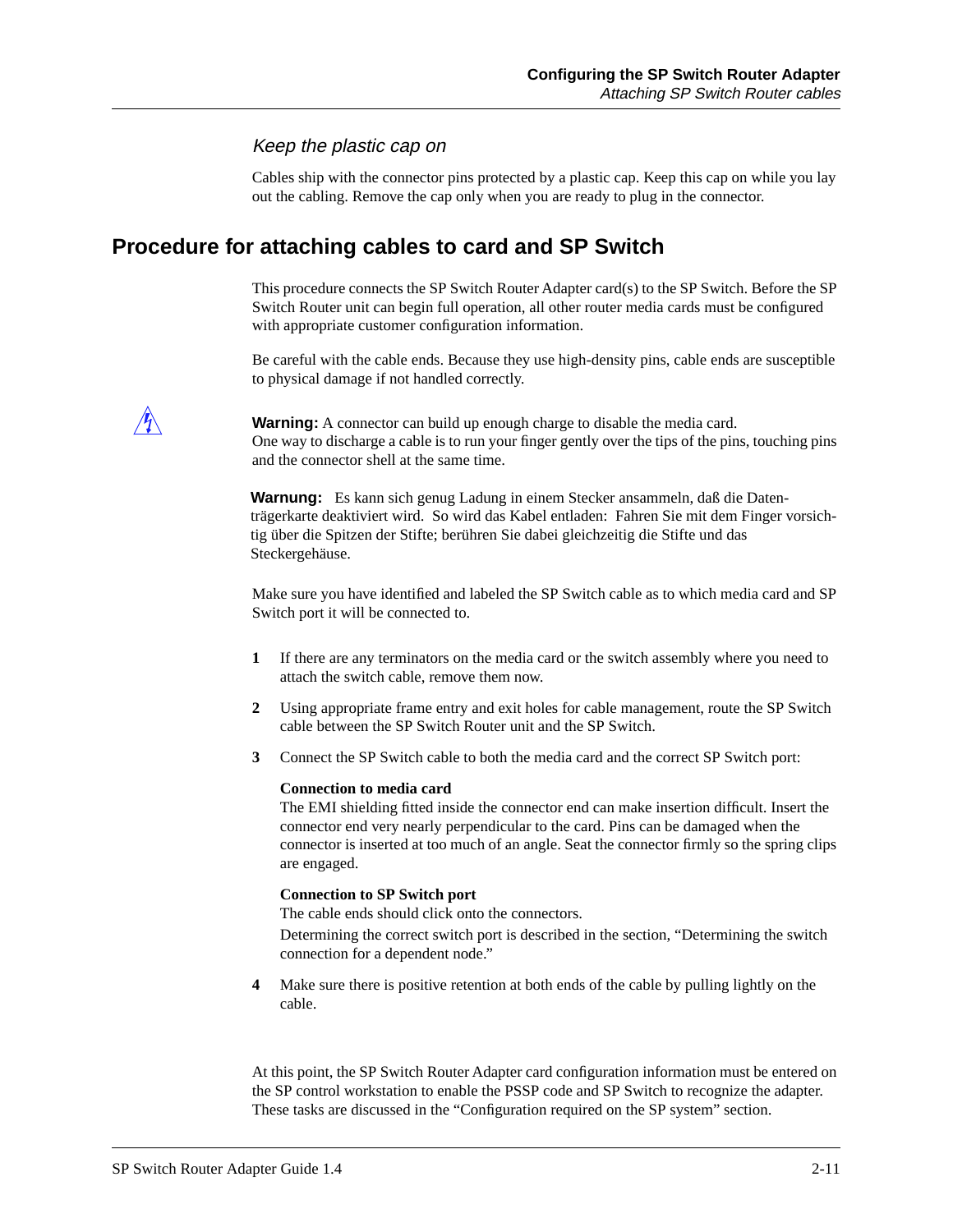# **Configuration required on the SP system**

This section describes the SP Switch Router-related configuration information that should be defined by the SP administrator and then entered from the SP control workstation before configuring the SP Switch Router Adapter card.

The SP Switch Router-related configuration information includes:

- SP Switch Router Ethernet IP address
- SP Switch Router Ethernet host name (this host name is the SP Switch Router's administrative Ethernet host name)
- unique node number(s) for SP Switch Router Adapter card(s)

The SP Switch Router and Adapter card configuration information enables the PSSP code and the SP Switch to recognize and communicate with this card.

## **Determining the switch connection for a dependent node**

The SP Switch Router Adapter connection replaces an SP node connection to the SP Switch. Each SP Switch Router Adapter media card is referred to as a dependent node, and is assigned a node number that corresponds to its specific connection on the SP Switch.

The node number is determined by the SP system administrator based on an understanding of how node numbers are assigned in the SP system and the rules for choosing a valid, unused SP Switch port. The rules are described in the configuration planning section of the *PSSP Planning, Volume 2, Control Workstation and Software Environment* manual.

If proper planning has been done to assign the node number, the system administrator will know which SP frame, switch board, and node slot corresponds to a dependent node. Given this information, you can determine which jack on the switch board should be used by consulting the "Switch Cable Charts" for the SP Switch in the *PSSP Maintenance Information Volume 1, Installation and Customer Engineer Operations* manual.

You should not attempt to connect an SP Switch Router Adapter to the SP Switch until proper planning has been done to assign the node number.

Once the node number is assigned, the SP system administrator can define the corresponding dependent node using SMIT as described in the "Managing Extension Nodes" section of the *PSSP for AIX: Administration Guide*.

After defining new dependent nodes on the SP, the administrator should use the **Eannotator** command to annotate the SP switch topology file. With the file annotated, even if the administrator is not sure of the frame, switch board, or node slot for the dependent node, you can determine the corresponding switch connection with the following procedure.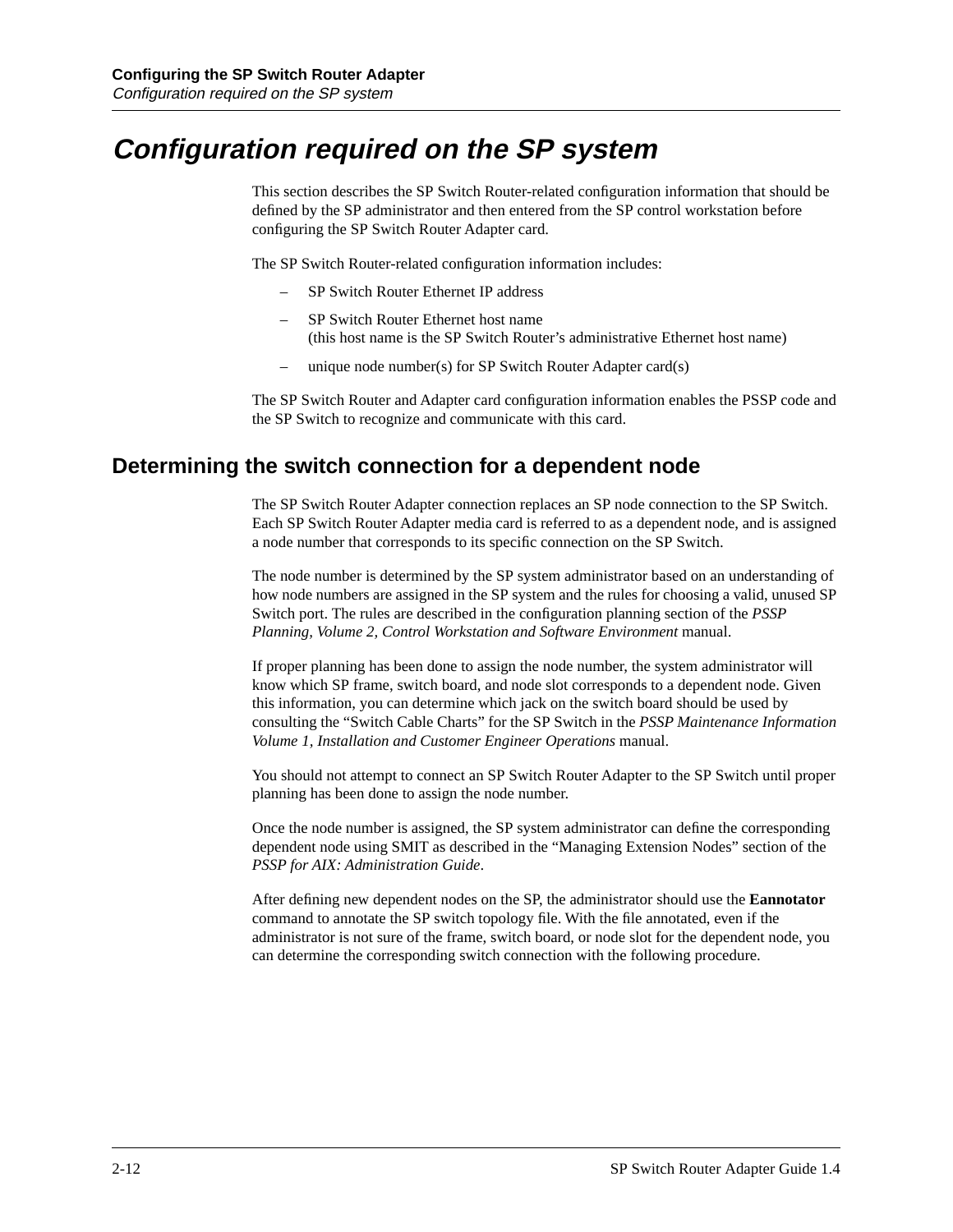#### Procedure

**1** From the SP control workstation, determine the switch\_node\_number by entering:

SDRGetObjects DependentNode node\_number==n

where n is the node\_number of the dependent node.

This command produces output that looks like:

node\_number switch\_node\_number ... 47 31 ...

**2** From the SP control workstation, determine the host name of the switch primary node by entering:

```
splstdata -s
```
This command produces output that lists information about nodes on the SP switch. It includes the following data and identifies the primary node host name:

| switch port | topology | primary  | arp     | switch node |
|-------------|----------|----------|---------|-------------|
| number      | filename | name     | enabled | nos. used   |
|             | top.7    | ournode1 | no      | yes         |

In this case, the primary node host name is "ournode1".

**3** Log into the primary node by entering:

tn node\_hostname

where node\_hostname is the host name of the primary node.

**4** From the primary node, enter:

pg /var/adm/SPlogs/css/out.top

**5** Within the /out.top file, look for the lines containing "tb3". tb3 is immediately followed by the value for the switch\_node\_number.

For switch\_node\_number 31, the following line identifies the SP switch jack E02-S17-BH-J15 (Frame 2, switch, bulkhead, jack J15):

s 27 3 tb3 31 0 E02-S17-BH-J15 to E03-N47 # Dependent Node

If you need help interpreting this identifying string, see the *PSSP Maintenance Information, Volume 2, Maintenance Analysis Procedures and Parts Catalog* for an explanation of the naming standard for RS/6000 SP components.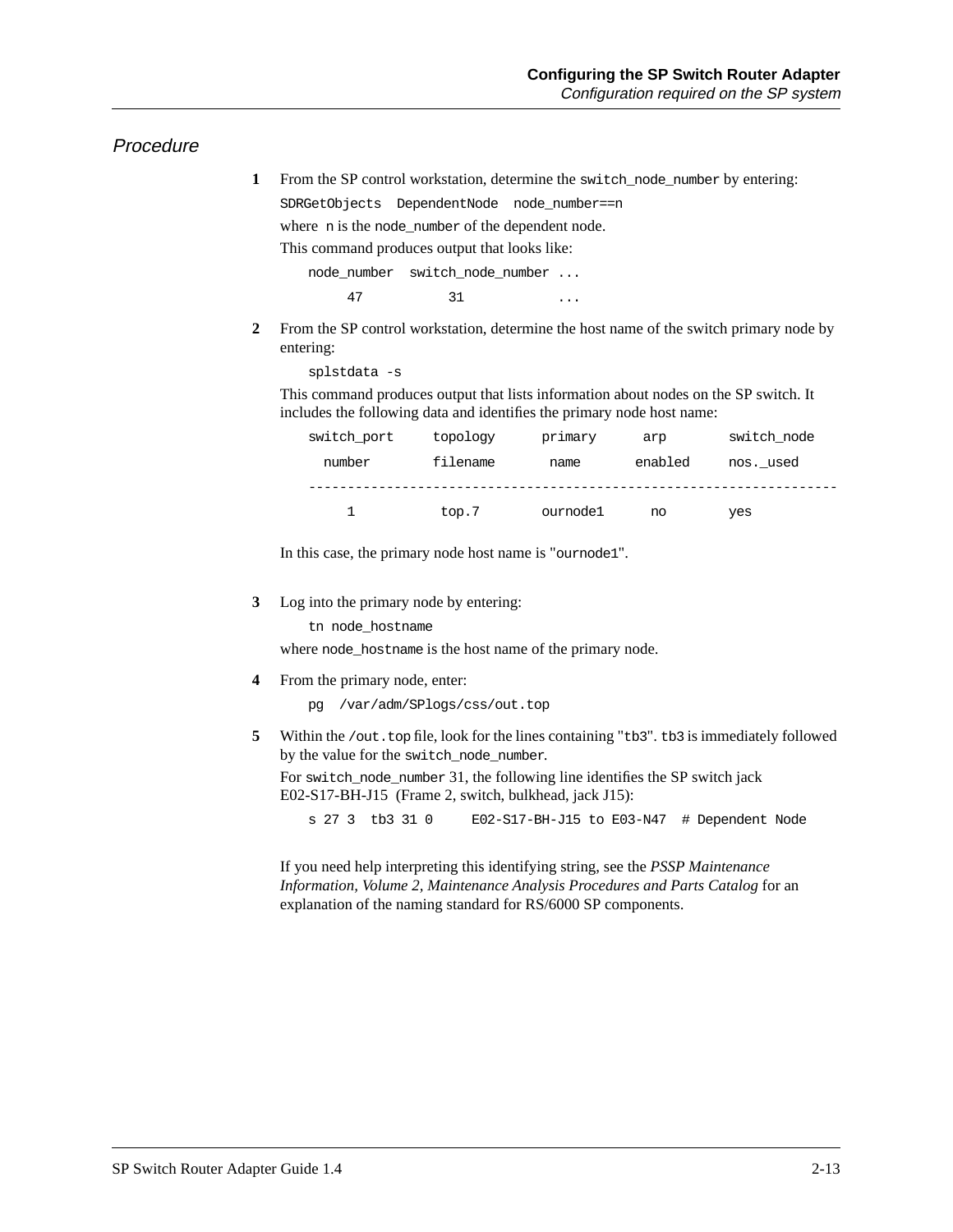## **Sources of configuration information**

Here are several ways to determine the node number and other configuration data for a particular card.

- Check the SP Switch out.top file:
	- The value of the switch\_node\_number follows the "tb3" field in file output. In the example below, the switch\_node\_number is 31:

s 27 3 tb3 31 0 E02-S17-BH-J15 to E03-N47 # Dependent Node

– The value of the node\_number can be found by entering:

SDRGetObjects DependentNode switch\_node\_number==n where n is the switch\_node\_number.

This produces output that looks like:

node\_number switch\_node\_number ... 47 31 ...

• If the node is already defined to the SP system, but you do not know other configuration information, this command returns configuration information about the dependent nodes associated with SP Switch Router Adapters in your SP system. From the SP control workstation, enter:

SDRGetObjects DependentNode

- The system administrator may have labeled the switch cable connecting to the media card with the node number.
- If there is no terminal directly-attached to the SP Switch Router, check the router host name from the SP control workstation. From the control workstation, enter:

SDRGetObjects DependentNode node\_number reliable\_hostname

This command returns host names and their corresponding node numbers for the attached SP Switch Routers.

Several dependent nodes will be associated with the same reliable host name for SP Switch Routers that have more than one SP Switch Router Adapter card.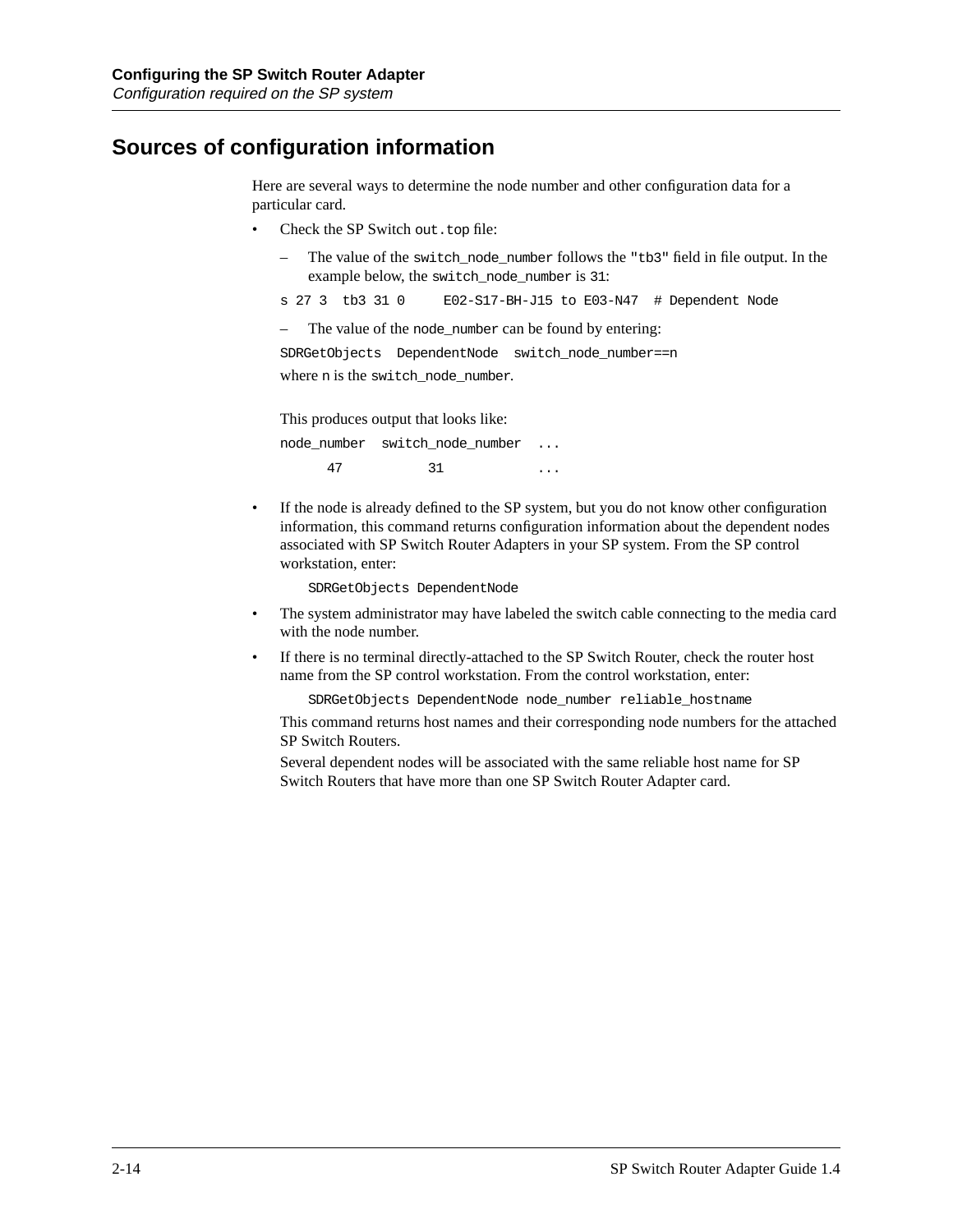## **Multiple frames for multiple system connections**

SP Switch Router Adapter cards in an SP Switch Router can connect to different switch boards in the same SP system. A configuration problem could arise in which the SP Switch Router Adapter cards would be assigned the same node number if each card plugged into the same port position on each switch board.

The construct of a frame removes the configuration problem. The example below demonstrates the organization of three SP frames, 1, 2, and 3 with switch boards in each.





*Figure 2-4. How frames enable connections to multiple SP Switches* 

Figure 2-4 shows how the frame numbering differentiates each SP Switch Router connection:

- the SP Switch Router card connected to port J31 of SP Switch A1 is node number 9
- the SP Switch Router card connected to port J31 of SP Switch A2 is node number 25
- the SP Switch Router card connected to port J31 of SP Switch A3 is node number 41

The SP Switch Router card connected to port J15 of SP Switch A1 is node number 16.

You can now configure the SP Switch Router Adapter card(s).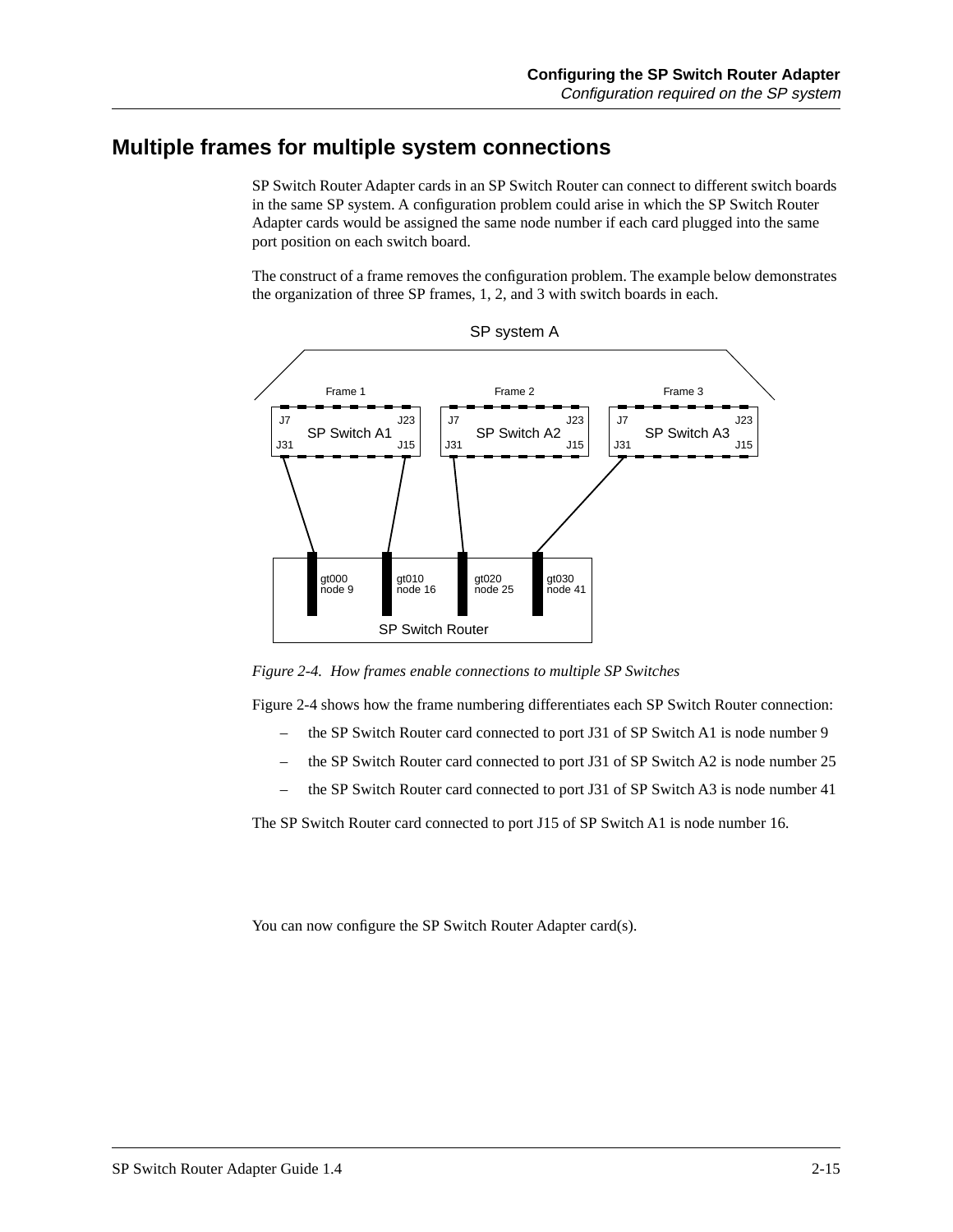# **Step-by-step media card configuration**

This section provides a configuration overview and the steps required to configure an SP Switch Router Adapter media card.

## **Configuration files and their uses**

These are the /etc configuration files discussed in this chapter:

| grifconfig.conf | - identifies each logical interface on a media card |  |
|-----------------|-----------------------------------------------------|--|
|-----------------|-----------------------------------------------------|--|

| snmpd.conf  | - enables SNMP capabilities                 |
|-------------|---------------------------------------------|
| qrdev1.conf | - configures SP Switch Router Adapter cards |

Refer to the *GRF Reference Guide* for templates of all configuration files.

## **Overview of steps 1–5**

Steps 1 through 5 are described following this list.

- **1** Check SNMP in the SP Switch Router system. Edit the SNMP configuration file and start SNMP daemon on the SP Switch Router.
- **2** Assign IP addresses

Assign an IP address and other parameters to each SP Switch Router Adapter interface.

There are two ways to configure these parameters:

a. We recommend using the procedures documented in the "Managing Extension Nodes" chapter of the *PSSP Administration Guide*.

or:

b. As an alternative, you can log in to the SP Switch Router and use a UNIX editor to enter the address and other parameters in the /etc/grifconfig.conf file.

**3** Change profile settings (optional)

Change default boot diagnostics and dump settings in profiles.

To change the defaults for one card, change settings in the appropriate Card profile.

To change the defaults for all installed SP Switch Router Adapter cards, change settings in the Dump and Load profiles.

The default settings are:

| $\overline{\phantom{a}}$        | enable/disable diagnostic boot sequence: | default, <i>off</i>            |
|---------------------------------|------------------------------------------|--------------------------------|
| $\hspace{0.1mm}-\hspace{0.1mm}$ | when to dump:                            | default, at card reset or hang |
| $\overline{\phantom{0}}$        | dumps to save:                           | default, <i>four</i>           |

#### **4** Run **dev1config** to create /etc/grdev1.conf.

The SP Switch Router requires a specific configuration file, /etc/grdev1.conf, for the SP Switch Router Adapter card to operate. The **dev1config** command creates this skeleton file using configuration information passed to the router in either of two ways: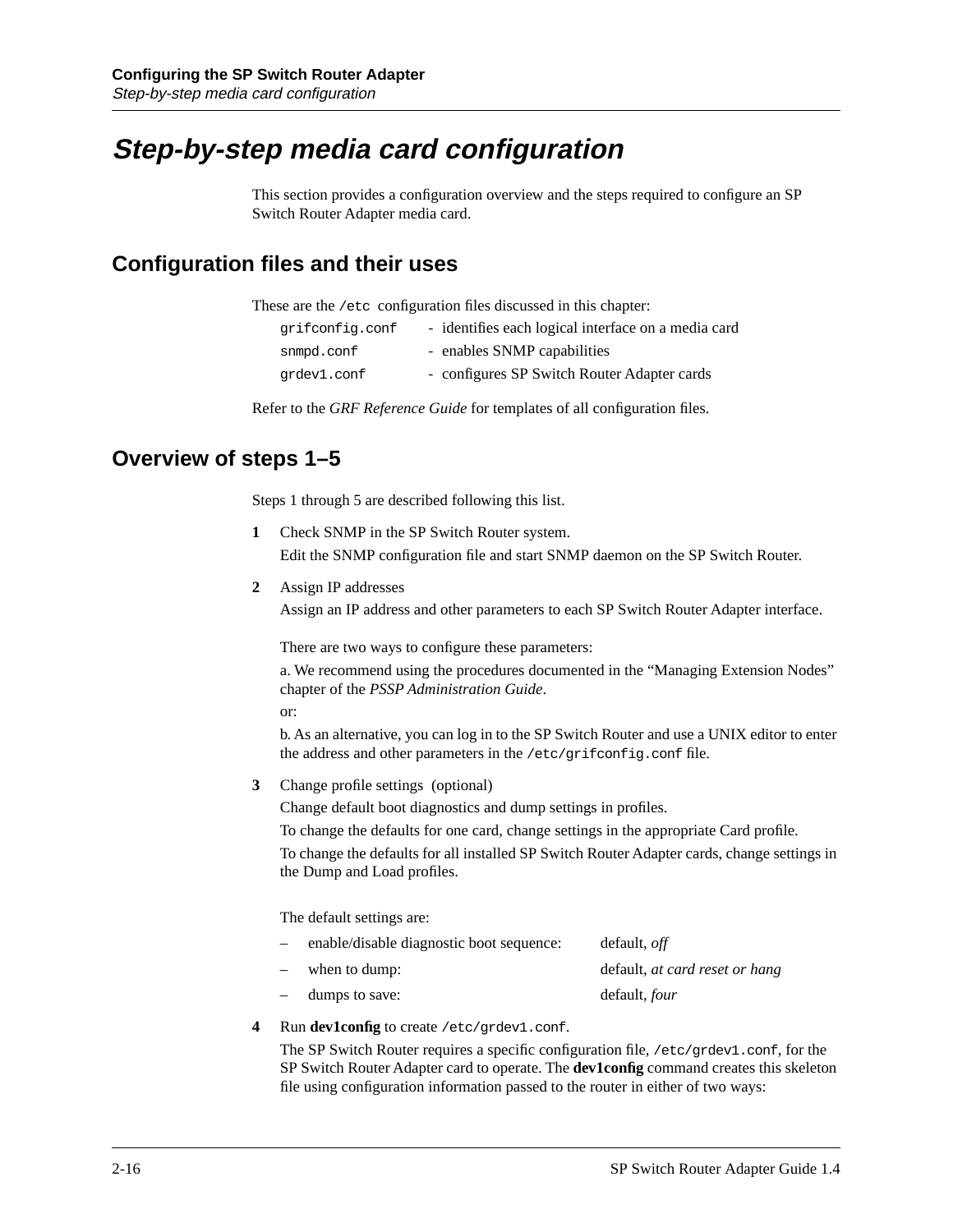a. We recommend using the procedures documented in the "Managing Extension Nodes" chapter of the *PSSP Administration Guide*. to install the parameters. (This is the same configuration information as described in the recommended method of step 2.) These parameters will only be available to **dev1config** *after* the SP Switch Router Adapter card is activated on the SP switch.

or:

b. As an alternative, you can log on to the SP Switch Router and use a UNIX editor to enter the parameters in the /etc/grdev1.conf file.

**5** Reset the SP Switch Router to install configuration files.

Details about each step are provided in the next several sections.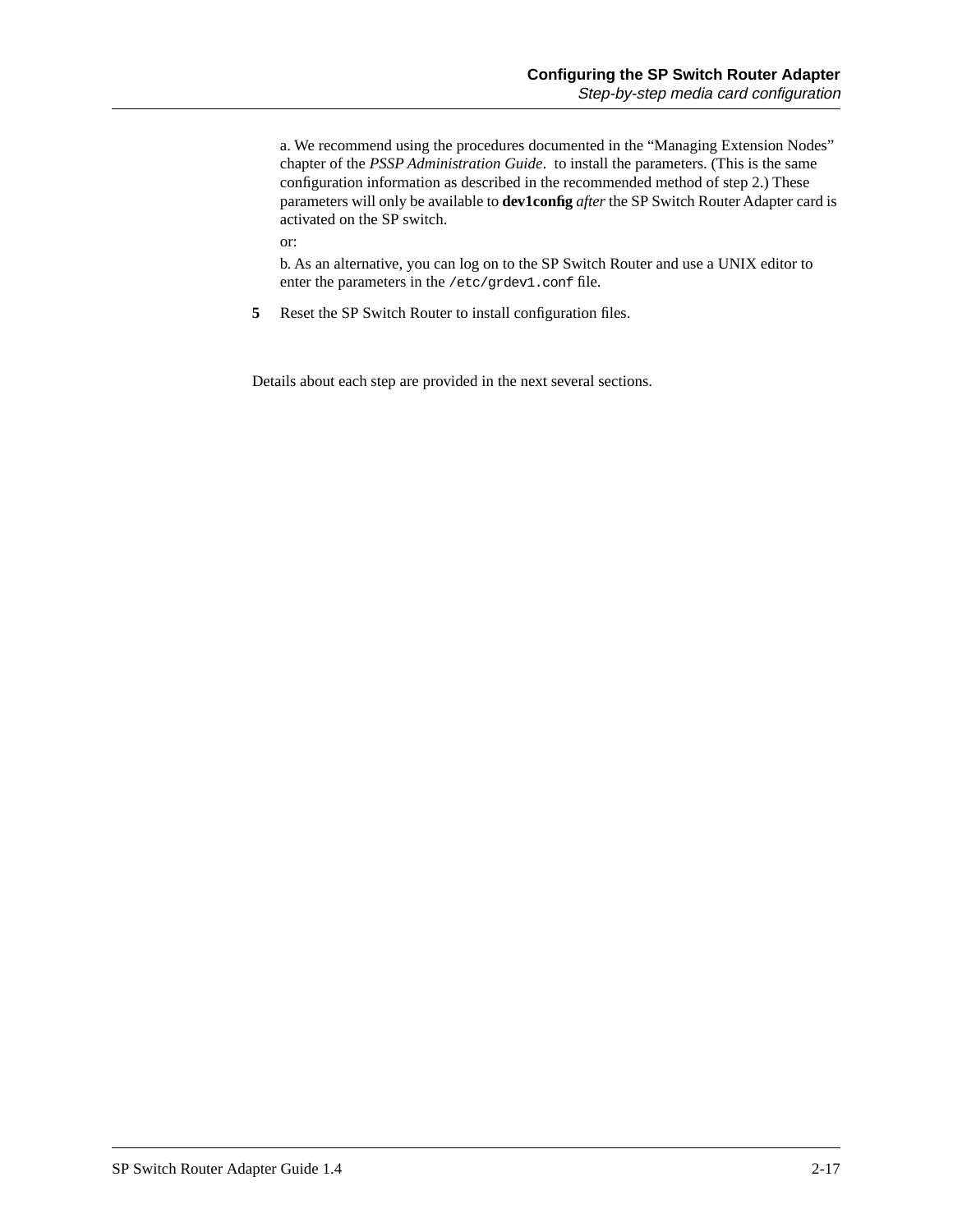# **Step 1. Check SNMP in the SP Switch Router system**

Check the /etc/snmpd.conf file to see if a management station and community are defined, and if traps are enabled. Network monitoring devices (management stations) can request or access the SP Switch Router's SNMP information.

Follow the procedure described in Chapter 2 of the *GRF Configuration Guide,* "Configure SNMP." Note that the ALLOW and COMMUNITY public statements are in the default /etc/snmpd.conf file, and must not be removed.

Here is an /etc/snmpd.conf file appropriate for the SP Switch Router connected to an SP system. This configuration assumes two SP control workstations manage the SP Switch Router Adapter cards. Refer to the "SNMP configuration overview" section in Chapter 1 for background about the values to specify on the MANAGER and COMMUNITY statements that correspond to the SP SNMP Managers.

In the example, the IP addresses of the two SP control workstations are 129.40.61.12 and 129.40.61.5. You will see them defined under "MANAGER". The example assumes that both SP SNMP Managers listen for traps on UDP port 162 and that no other SNMP management programs that need UDP port 162 are installed on the SP control workstations.

```
# Default Agent Configuration File
#
# This file allows MANAGERS to be specified. This is used to
# specify which managers will be receiving which traps.
#
# Also, COMMUNITYs can be specified. This allows that agent to
# be configured such that it will only accept requests from
# certain managers and with certain community strings.
#
# GRAMMAR:
#
# INITIAL <name> <String>
#
# TRANSPORT <name>
# [SNMP | SMUX]
# [OVER [UNIX | UDP | TCP] [SOCKET | TLI]]
# [AT <addr>]
#
# MANAGER <addr> [ON TRANSPORT <name>]
# [SEND [ALL | NO | traplist] TRAPS
# [TO PORT <#> ]
# [WITH COMMUNITY <name>]]
#
# COMMUNITY <name>
# ALLOW op [,op]* [OPERATIONS]
# [AS <name>]
# [USE encrypt ENCRYPTION]
{\rm \quad \  \  } \qquad \qquad {\rm \quad \  } \qquad {\rm \quad \  } \qquad {\rm \quad } \qquad {\rm \quad } \qquad {\rm \quad } \qquad {\rm \quad } \qquad {\rm \quad } \qquad {\rm \quad } \qquad {\rm \quad } \qquad {\rm \quad } \qquad {\rm \quad } \qquad {\rm \quad } \qquad {\rm \quad } \qquad {\rm \quad } \qquad {\rm \quad } \qquad {\rm \quad } \qquad {\rm \quad } \qquad {\rm \quad } \qquad {\rm \quad } \qquad {\rm \quad } \qquad {\rm \quad } \qquad {\rm \quad } \qquad {\rm \quad } \qquad {\rm \quad } \qquad {\rm \quad } \qquad {\rm#
# ALLOW <subagentId> [ON <hostSpec>]
# WITH <passwordSpec> [<entitySpec>] [<timeout>]
#
# DENY <subagentId> ON <hostSpec> WITH <passwordSpec>
#
```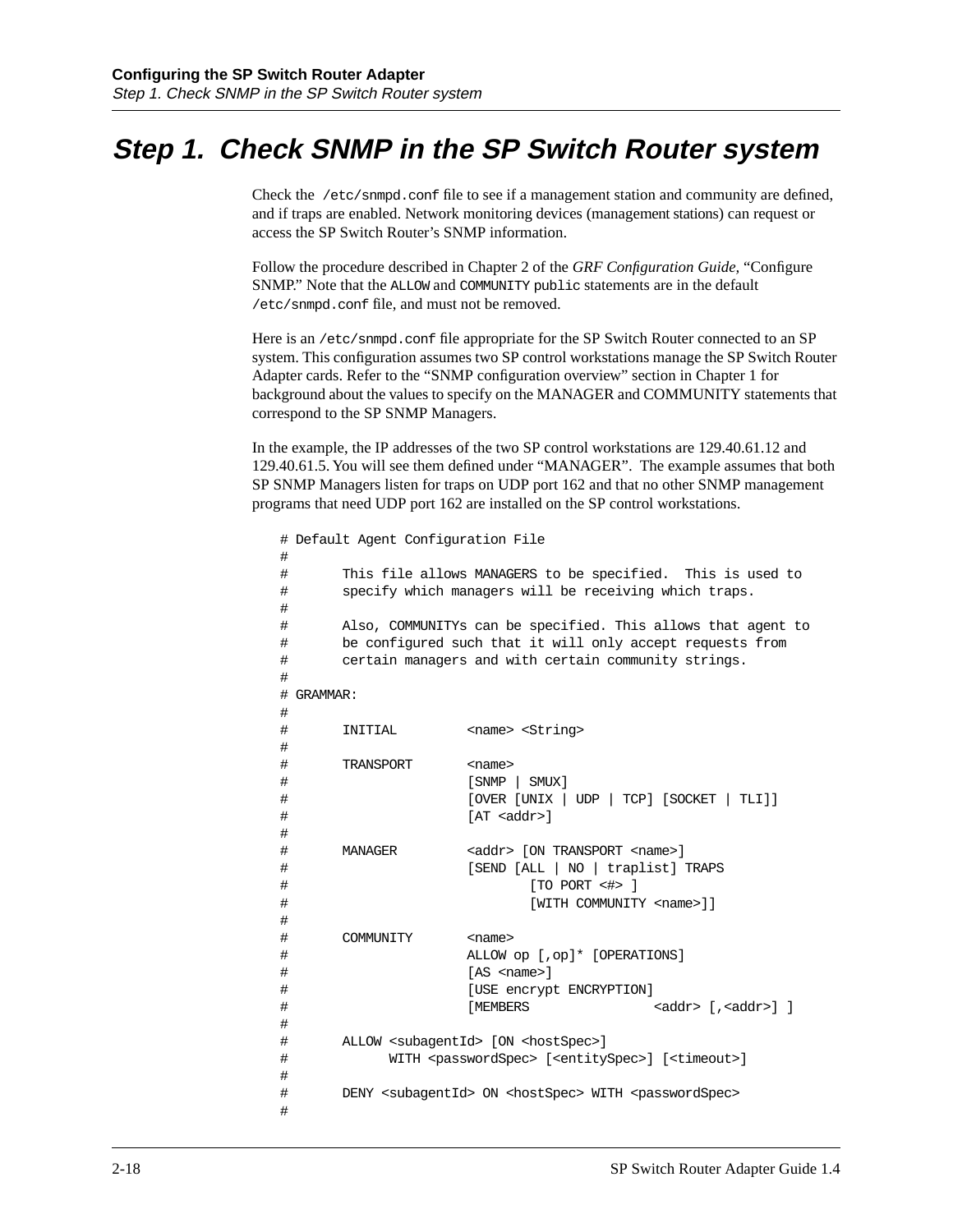```
# ENTITY <EntityName> DESCRIPTION <String>
#
# LOCAL CONTEXT <contextName> [USES] VIEW <viewName>
# REFERS TO ENTITY <entityName> AS <oid>
#
# PROXY CONTEXT <oid> [USES] SOURCE PARTY <oid>
# DESTINATION PARTY <oid>
# [AND] CONTEXT <oid>
#
# VIEW <viewName> [[INCLUDE | EXCLUDE] SUBTREE <oid> [MASK 
<bitmask>]]+
#
# ALLOW op [,op]* [OPERATIONS] <sugar> SOURCE PARTY <partyName>
# DESTINATION PARTY <partyName>
# [AND] CONTEXT <contextName>
#
# <partyDefinition> ::= [LOCAL] PARTY <name> ON TRANSPORT 
<transport>
# AT <addr> <AuthPriv>
# AS <oid>
#
# <transport> ::= [ snmpUDPDomain | snmpCLNSDomain | snmpCONSDomain 
|
# snmpDDPDomain | snmpIPXDomain | rfc1157Domain
# <transport> ::=
# <AuthPriv> ::= <noAuth> <noPriv> |
# <md5Auth> <noPriv> |
# <md5Auth> <desPriv>
#
# <noAuth> ::= <sugar> NO AUTHENTICATION
#
# <sugar> ::= [AND] [[WITH | USING]]
#
# <noPriv> ::= <sugar> NO ENCRYPTION
#
# <md5Auth> ::= <sugar> MD5 AUTHENTICATION <key>
#
# <key> ::= <sugar> <string> AS KEY
#
# <desPriv> ::= <sugar> DES ENCRYPTION <key>
#
# <subagentId> ::= SUBAGENT <oid> |
# SMUX SUBAGENT <oid> |
# UNSPECIFIED SUBAGENTS
#
# <hostSpec> ::= HOST <hostid> |
# UNSPECIFIED HOST[S]
#
# <passwordSpec> ::= PASSWORD <string>
# UNSPECIFIED PASSWORDS
#
# entitySpec ::= AS ENTITY <entityName>
#
# <timeout> ::= USING <specificTimeout> TIMEOUT
# <specificTimeout> ::= <number> SECOND[S] |
# NO
#
```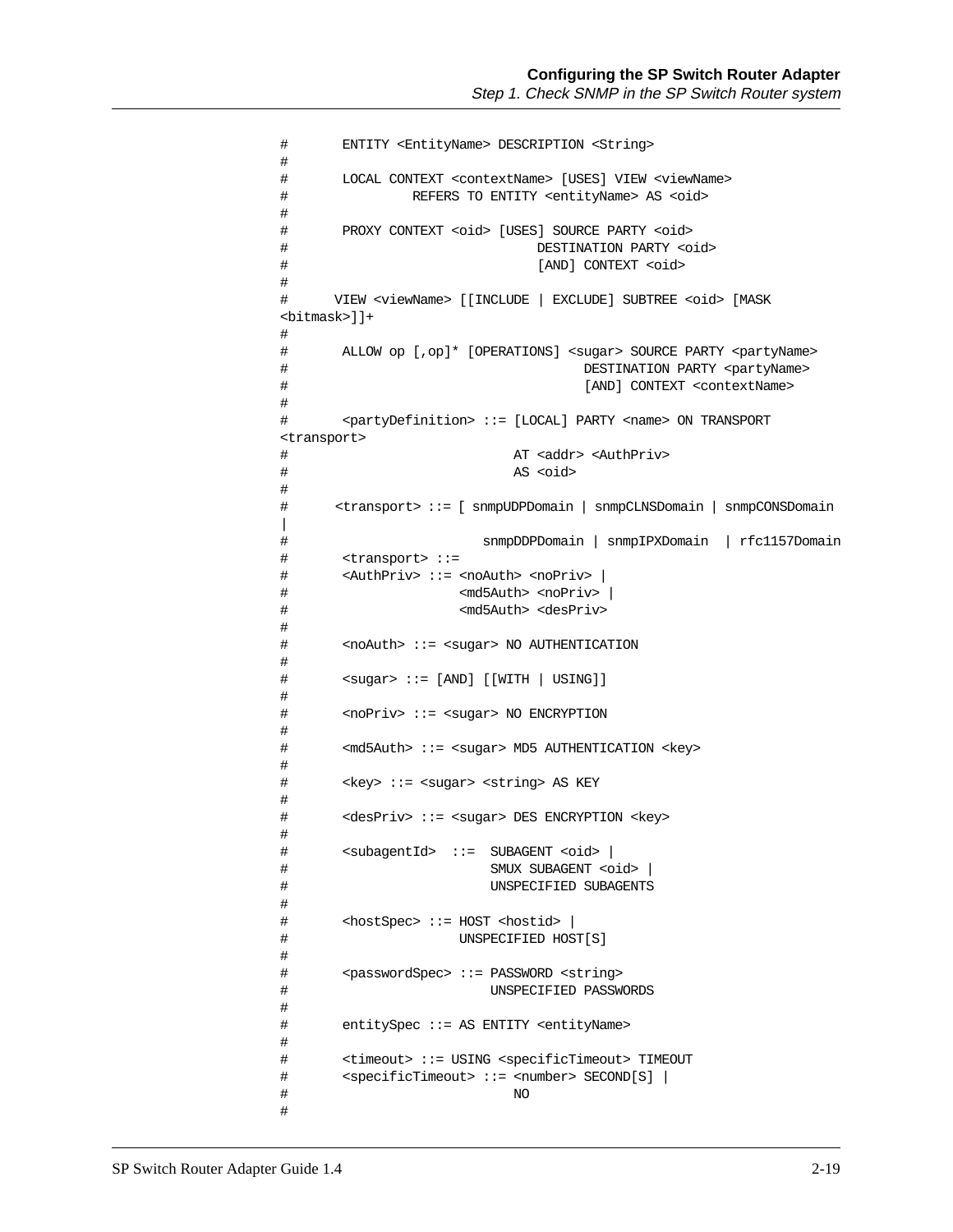```
# addr ::= <ip-kind> | <rfc1449addr> | <full-ip>
# ip-kind ::= <hostid> |
# <hostid> <portid> |
# <portid>
#
# hostid ::= <hostname> | <ip>
# where: hostname is defined in /etc/host
# portid ::= [PORT | : ] <#>
#
# full-ip ::= <ip>:<#>
# ip ::= <#>.<#>.<#>.<#>
# traplist ::= trap [, trap]*
# trap ::= <trap_name>
#
# op ::= ALL | GET | SET | TRAP
# encrypt ::= NO | <name>
#
# rfc1449addr ::= tcp_ip_addr | osi_addr
# tcp_ip_addr ::= <ip>/<#>
# osi_addr ::= <nsap>/<tsel>
# nsap ::= hexes
# tsel ::= hexes
# hexes = hexbyte[: hexbyte]*
#
#
   ALLOW SUBAGENT 1.3.6.1.4.1.1080.1.1.1
             WITH OTHER PASSWORD 
             USE 15 SECOND TIMEOUT 
COMMUNITY public
             ALLOW GET, TRAP OPERATIONS
             USE NO ENCRYPTION
MANAGER 129.40.61.12
             SEND ALL TRAPS
             TO PORT 162
             WITH COMMUNITY spenmgmt
MANAGER 129.40.61.5
             SEND ALL TRAPS
             TO PORT 162
             WITH COMMUNITY spenmgmt
COMMUNITY spenmgmt
             ALLOW ALL OPERATIONS
             USE NO ENCRYPTION
#
```
## **Put SNMP changes into effect**

To have changes to /etc/snmpd.conf take effect, kill **snmpd**. It is automatically restarted.

Log in as super user, find the **snmpd** PID (process ID), and then **kill** the SNMP daemon, as follows:

% ps -ax | grep snmpd 26053 p2 S+ 0:00.05 grep snmpd 127 co- S 1:59.55 snmpd /etc/snmpd.conf /var/run/snmpd.JAN % kill 127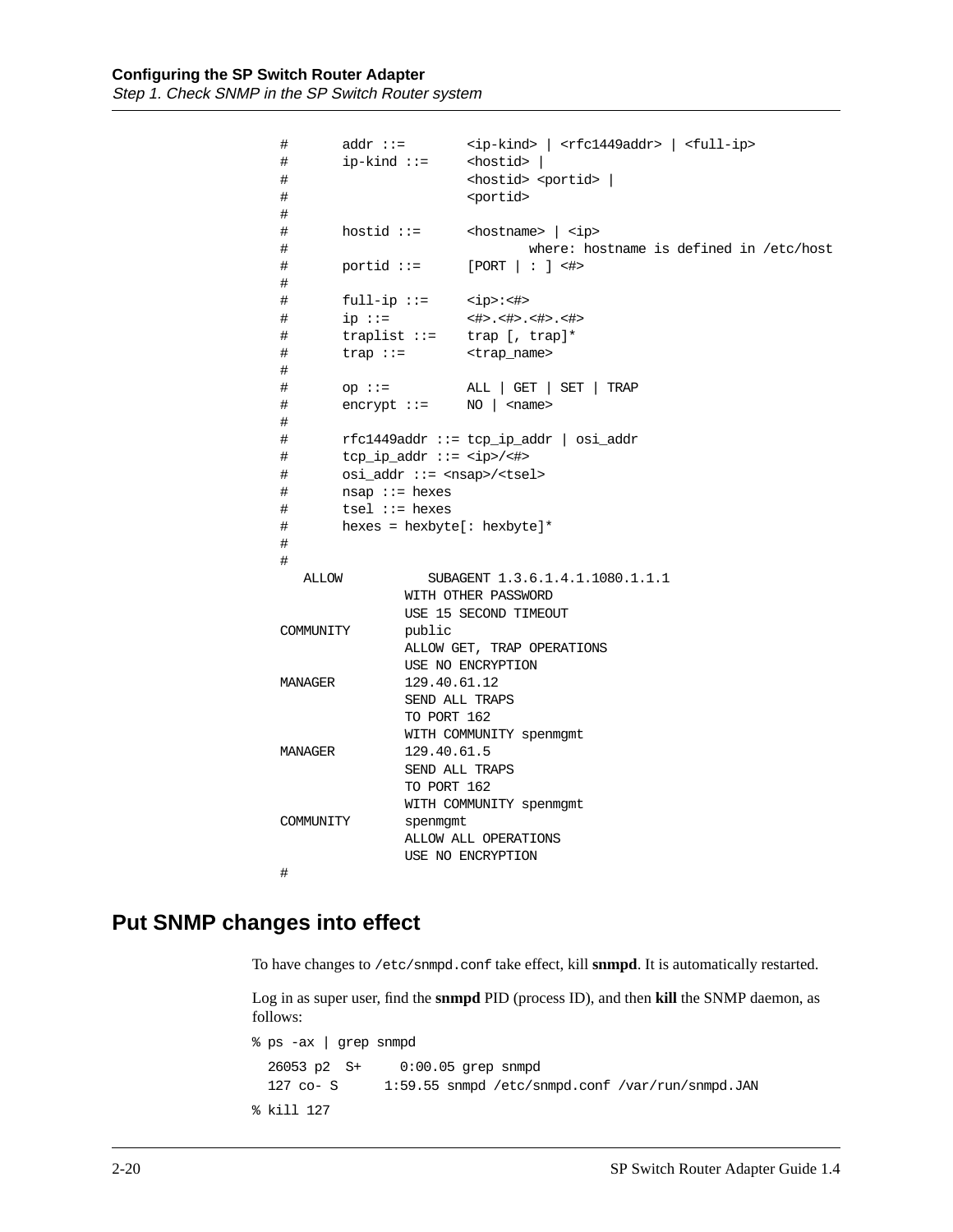# **Step 2. Assign IP addresses**

Assign an IP address and other parameters to the SP Switch Router Adapter interface. There are two ways, one recommended, one optional.

## **Method 1: Recommended, use SP SNMP Manager**

This is the method recommended for configuring the SP Switch Router Adapter card. From a system point of view, it is appropriate to treat the SP Switch Router Adapter card as an extension node in the SP system. All configuration parameters should be entered using the SMIT panels. Remember that if you enter configuration information into SP Switch Router configuration files, you will also need to access the SMIT panels and re-enter information those panels require.

Refer specifically to the "Managing Extension Nodes" chapter in the *PSSP Administration Guide* for information about setting up SNMP to monitor the SP Switch Router system and configure the SP Switch Router Adapter media card.

## **Method 2: Optional, edit /etc/grifconfig.conf**

Edit the /etc/grifconfig.conf file to assign an IP address to each logical SP Switch Router interface. You also can provide other information about the logical IP network to which that interface is physically attached.

Each logical interface is identified in /etc/grifconfig.conf as to its:

- interface name *(an SP Switch Router convention, defined below)*
- Internet address
- netmask
- broadcast/destination address
- argument field

The format for an entry (all lower case) in the /etc/grifconfig.conf file is:

# name address netmask broad-dest arguments | gt020 198.11.152.24 255.255.255.0 255.255.255.255 mtu value

Remember that if you enter configuration information into SP Switch Router configuration files, you will also need to access the SMIT panels and re-enter information those panels require.

If you have not done so, use the super> prompt to establish the UNIX shell you will use to configure the SP Switch Router Adapter card.

Type sh at the super> prompt:

super> sh #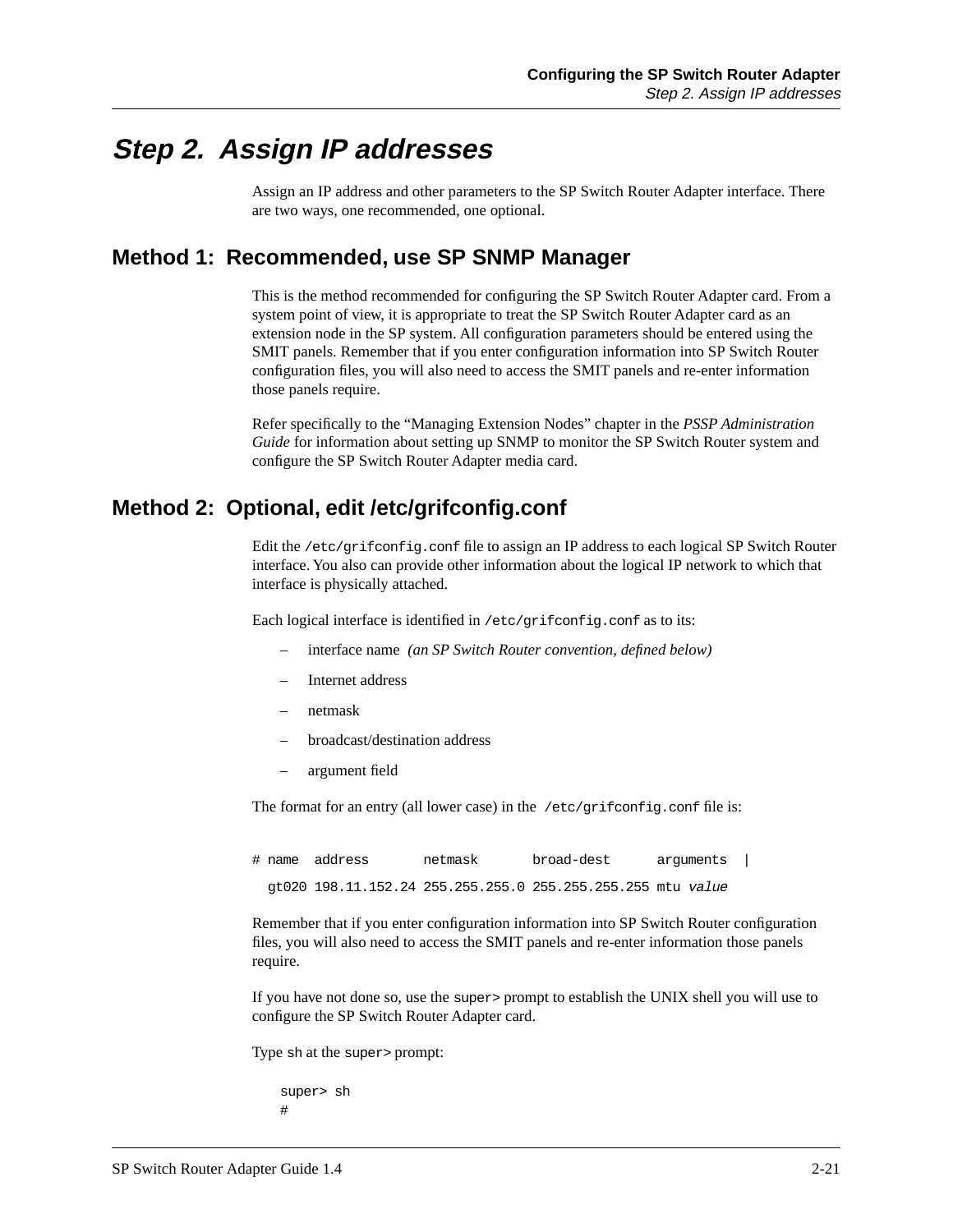#### Interface name

The SP Switch Router interface name has five components that describe an individual interface in terms of its physical slot location in the chassis, and its specific and virtual locations on a media card.

In an SP Switch Router, model 04S, the SP Switch Router Adapter card interface names look like these: gt000, gt010, gt020, gt030 (only the slot # changes).

Figure 2-5 defines the components in the SP Switch Router Adapter card interface name:



*Figure 2-5. Components in the SP Switch Router Adapter card's interface name* 

#### Internet address

The Internet address is the 32-bit IP address for the specified logical interface. The address is in standard dotted-decimal (octet) notation:  $xx$ . $xx$ . $xx$ . $xx$ .

#### **Netmask**

Netmask is the 32-bit address for the logical IP network on the physical network to which the specific SP Switch Router or media card physical interface is attached. The netmask is entered in standard dotted-decimal (octet) notation. If no destination/broadcast address is supplied, a netmask is required.

### Broadcast / destination address

The broadcast or destination address is the 32-bit address for this network. Enter the broadcast or destination address in standard dotted-decimal (octet) notation. When a broadcast IP address is assigned to a logical interface, the netmask value is ignored. A dash (-) can be entered in the netmask column, or it can be left blank.

The connection of the SP Switch Router Adapter card to the SP system is point-to-multipoint.



When you assign an IP address to a logical interface on a point-to-point media such as HIPPI or ATM, the destination address is entered in the broadcast address field. Note that any entry in the broadcast address field for HIPPI or ATM makes it a point-to-point connection to that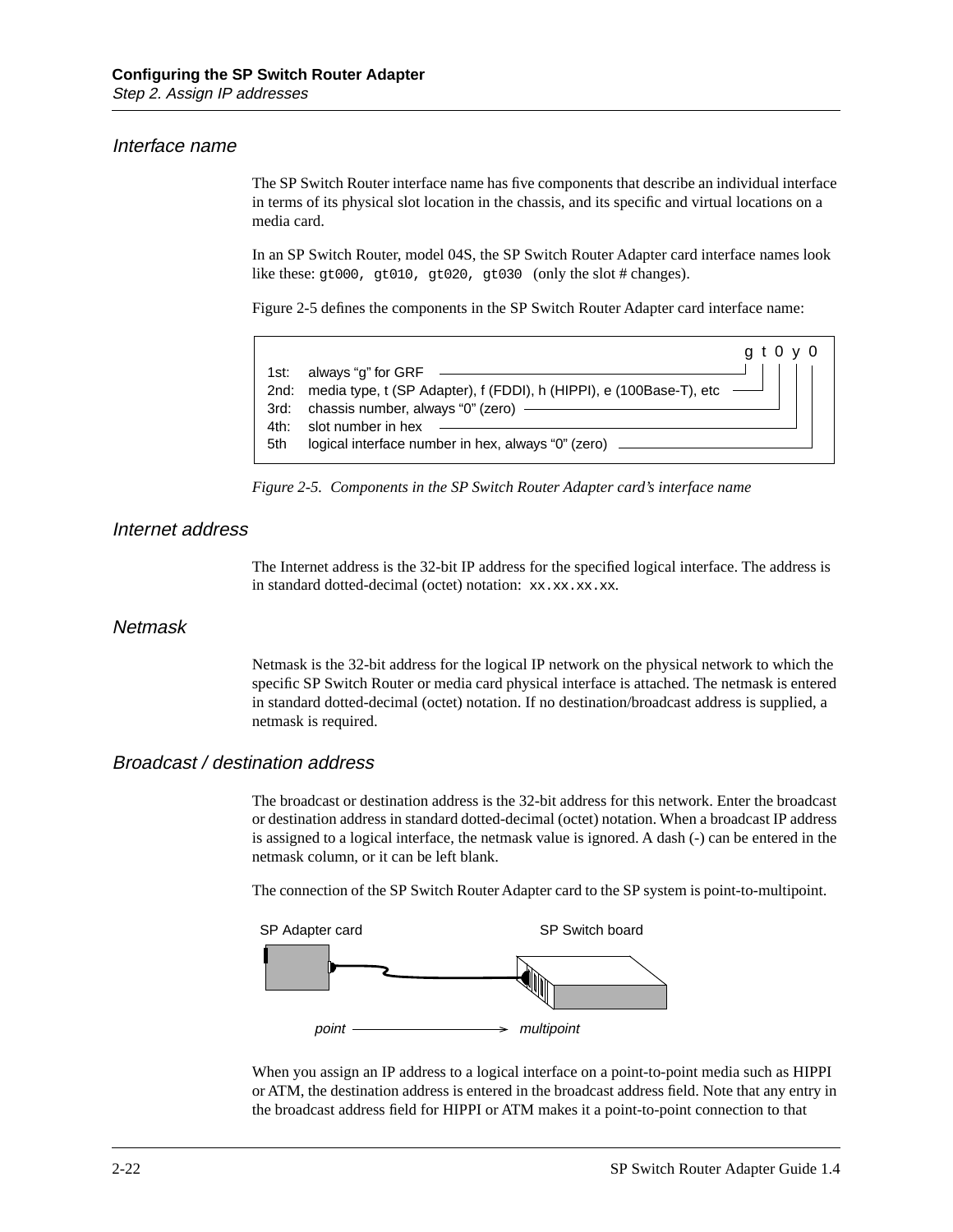address. If you remove the broadcast address, you create a non-broadcast, multi access (NBMA) interface.

#### Argument field

This field is optional for SP Switch Router Adapter cards. The arguments field specifies an MTU value different from the coded default value of 65520.

#### Default MTU values

The default MTUs for SP Switch Router media are:

| SP Switch Router Adapter: | 65520 bytes |
|---------------------------|-------------|
| HPPI:                     | 65280 bytes |
| FDDI:                     | 4352 bytes  |
| $ATM$ OC-3 $c$ :          | 9180 bytes  |
| $ATM$ OC-12 $c$ :         | 9180 bytes  |
| 10/100Base-T:             | 1500 bytes  |

The default MTUs for these framing protocols are:

| Frame Relay:             | 4352 bytes |
|--------------------------|------------|
| HDLC:                    | 4352 bytes |
| Point-to-Point Protocol: | 1496 bytes |

#### MTU discovery facility

Maximum Transmission Unit (MTU) sizes are generally selected at the host end of the route. This is accomplished by turning on the host's MTU discovery facility and allowing the host to send packets. The MTU discovery facility operates by default on the SP Switch Router.

In effect, the discovery facility tells the router not to fragment, but to advise the host when the packet size is larger than the given path can handle. This allows the host to discover the largest packet which the most restrictive of the media components within the same path can handle. Once "discovered", the host then sends only packets in sizes matching the reported maximum, and packets are not fragmented.

## **Putting grifconfig.conf additions into effect**

Additions made to /etc/grifconfig.conf after first-time installation will take effect only after the file is reloaded and the media card(s) reset.

Use the **grreset** command to reset each configured SP Switch Router Adapter card by specifying the slot number where each card is installed.

Enter:

# grreset <card\_slot\_number>

Refer to the *GRF Reference Guide* for more information about using **grreset**.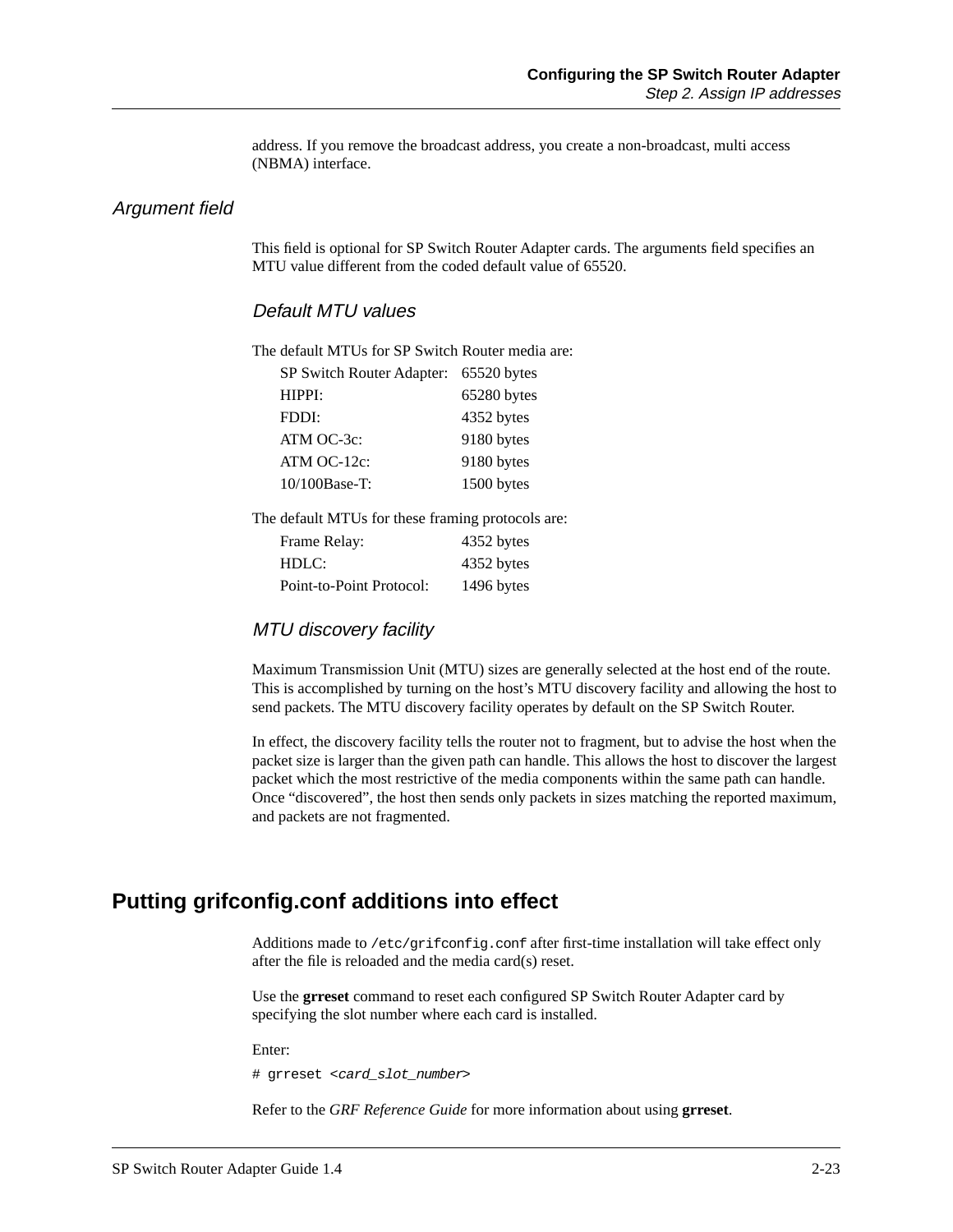# **Step 3. Change profile settings**

## **Specify card-level parameters – Card profile**

Set specific dev1 card configuration parameters at the Card profile. The fields to set are:

- OPTIONAL: specify ICMP throttling settings
- OPTIONAL: change run-time binaries
- OPTIONAL: change dump variables

This is the card profile for the SP Switch Router Adapter card residing in slot 8. Media card type, dev1, is automatically read into the read-only media-type field. Other values shown are defaults. At the top level, you see config and ICMP throttling fields:

```
super> read card 8
CARD/8 read
super> list card 8
card-num* = 8
media-type = dev1
debug-level = 0
hssi-frame-protocol = Frame-Relay
sonet-frame-protocol = PPP
ether-verbose = 0
ports = \{0\} off on 10 3} \{single off\} {"" "" 1 sonet internal-oscillato+
load = \{ 0 \leq x \leq 1 \leq 0 \}dump = \{ 0 \leq x \leq 0 \leq f \leq 0 \leq f\}config = \{ 0 1 1 4 0 0 \}icmp-throttling = { 10 10 2147483647 10 10 10 }
```
#### Specify ICMP throttling

You can specify ICMP throttling changes for this card in these settings. Refer to Chapter 1 in the GRF Configuration Guide for an explanation of each field, or do a set <field-name>? for a brief description. Default values are shown:

```
super> list ic
echo-reply = 10
unreachable = 10
redirect = 2147483647
TTL-timeout = 10
param-problem = 10
time-stamp-reply = 10
```
Change default echo reply and TTL settings with this series of commands:

```
super> set echo-reply = 4 
super> set TTL-timeout = 12 
super> write 
CARD/8 written
```
You do not have to do a **write** until you have finished all changes in the Card profile. However, you get a warning message if you try to exit a profile without saving your changes.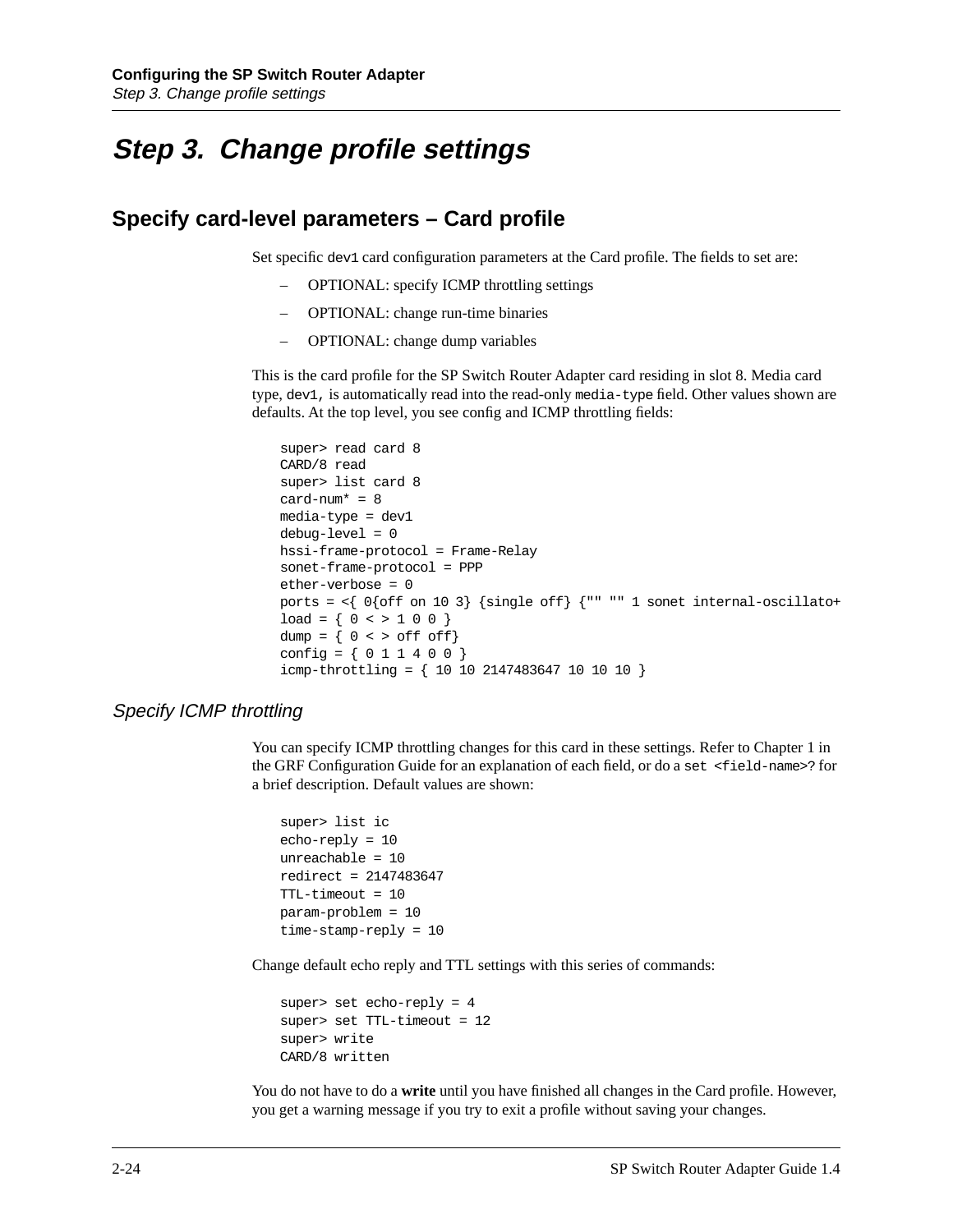#### Specify different executables

A media card's Card profile can be used to specify a custom binary setting that overrides the standard media binary configured in the system Load profile.

Card-specific executables can be set at the Card profile in the load / hw-table field. The hw-table field is empty until you specify the path name of a new run-time binary. This specified run-time binary will execute in this SP Switch Router Adapter card only.

```
super> read card 8
    CARD/8 read
    super> list card 8
    card-num* = 8media-type = dev1
    debug-level = 0
    hssi-frame-protocol = Frame-Relay
    sonet-frame-protocol = PPP
    ether-verbose = 0
    ports = \langle 0{off on 10 3} {single off} {"" "" 1 sonet internal-oscillato+
    load = \{ 0 \leq x \leq 1 \leq 0 \}dump = \{ 0 \leq x \leq 0 \leq x \leq 0 \leq x \leq 0 \}config = \{ 0 1 1 4 0 0 \}icmp-throttling = { 10 10 2147483647 10 10 10 }
    super> list load
    config = 0hw-table = \langle >
   boot-seq-index = 1
   boot-seq-state = 0boot-seq-diagcode = 0 
If you want to try a test binary, specify the new path in the hw-table field: 
    super> set hw-table = /usr/libexec/portcard/test_executable_for_dev1 
    super> write
    CARD/8 written
```
#### Specify different dump settings

A media card's Card profile can be used to specify custom dump settings that override the system options configured in the system Dump profile.

Card-specific dump file names can be set at the Card profile in the dump / hw-table field. The hw-table field is empty until you specify a new path name where you want dumps for this card to be kept.

```
super> read card 8
card/8 read
super> list dump
config = 0hw-table = \langle >
config-spontaneous = off 
dump-on-boot = off
```
In a Card profile's config field you can specify at which specific events a dump is taken for a particular card.

The setting is the sum of one or more values. You can enter the sum in either decimal or hex.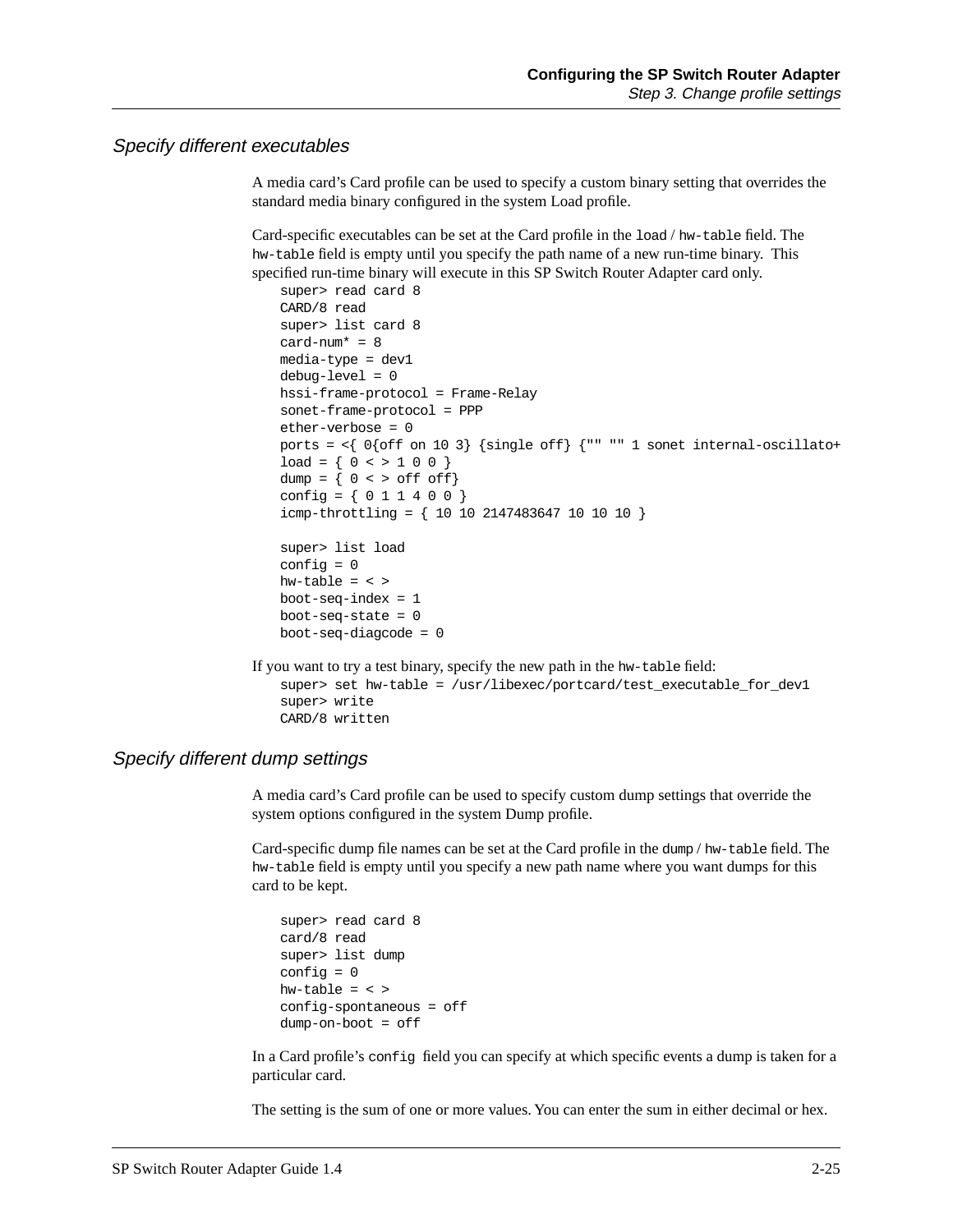Here are the values used, the decimal value is in parenthesis:

| $0x0001$ (1) - dump always (override other bits)  |
|---------------------------------------------------|
| $0x0002$ (2) - dump just the next time it reboots |
| $0x0004$ (4) - dump on panic                      |
| $0x0008$ (8) - dump whenever reset                |
| $0x0010$ (16) - dump whenever hung                |
| $0x0020$ (32) - dump on power up                  |
|                                                   |

The setting config = 20 is the sum of  $0x0004$  (dump on panic), and  $0x0010$ (dump whenever hung) expressed in decimal.

The setting config =  $0x2c$  is the sum of 0x0004, 0x0008, and 0x0020: dump during panic, reset, and power up (you sum to obtain  $0x2c$ ). You can also enter this sum as config = 44.

```
super> set config = 44
super> write
CARD8/ written
```
**Note:** Dump settings for all installed media cards are specified in the system Dump profile. There are two fields, keep-count and config. These fields are overridden by settings in a particular Card profile.

The keep-count field enables you to specify numbers of dumps to be saved for all installed cards. The default setting is keep-count = 2, which means two more dumps are saved in addition to the current dump and the first dump of the day. A total of four dumps will be available with this default setting. At minimum, the first dump of the day and the current dump are always saved.

The config field is the same as the config field in a Card profile. The default for this setting is 20, expressed in decimal, and means that dumps are taken when cards panic and hang.

Refer to the *GRF Configuration Guide* for a description of the system Dump profile.

## **Change executables for all dev1 cards - Load profile**

Global executable binaries are set at the Load profile in the hw-table field. These only change when you want to execute new run-time code in **all** SP Switch Router Adapter cards.

Here is the path, default settings are shown:

```
super> read load
LOAD read
super> list
hippi = \{\ " N/A on 0 1 < \{1 / \text{usr/libexec/portcards/xlxload.run N/A } \} \{2 / +rmb = \{ /usr/libexec/portcards/rm.run N/A off 0 1 < > \}hssi = {/usr/libexec/portcards/hssi_rx.run /usr/libexec/portcards/hssi_+
dev1 = {/usr/libexec/portcards/dev1_rx.run /usr/libexec/portcards/dev1_+
atm-oc3-v2 = {/usr/libexec/portcards/atmq_rx.run /usr/libexec/portcards+
fddi-v2 = {/usr/libexec/portcards/fddiq-0.run /usr/libexec/portcards/fd+
atm-oc12-v1 = \{ /usr/libexec/portcards/atm-12.run N/A off 0 1 < > \}ethernet-v1 = {/usr/libexec/portcards/ether_rx.run /usr/libexec/portcar+
sonet-v1 = {/usr/libexec/portcards/sonet_rx.run /usr/libexec/portcards/+
```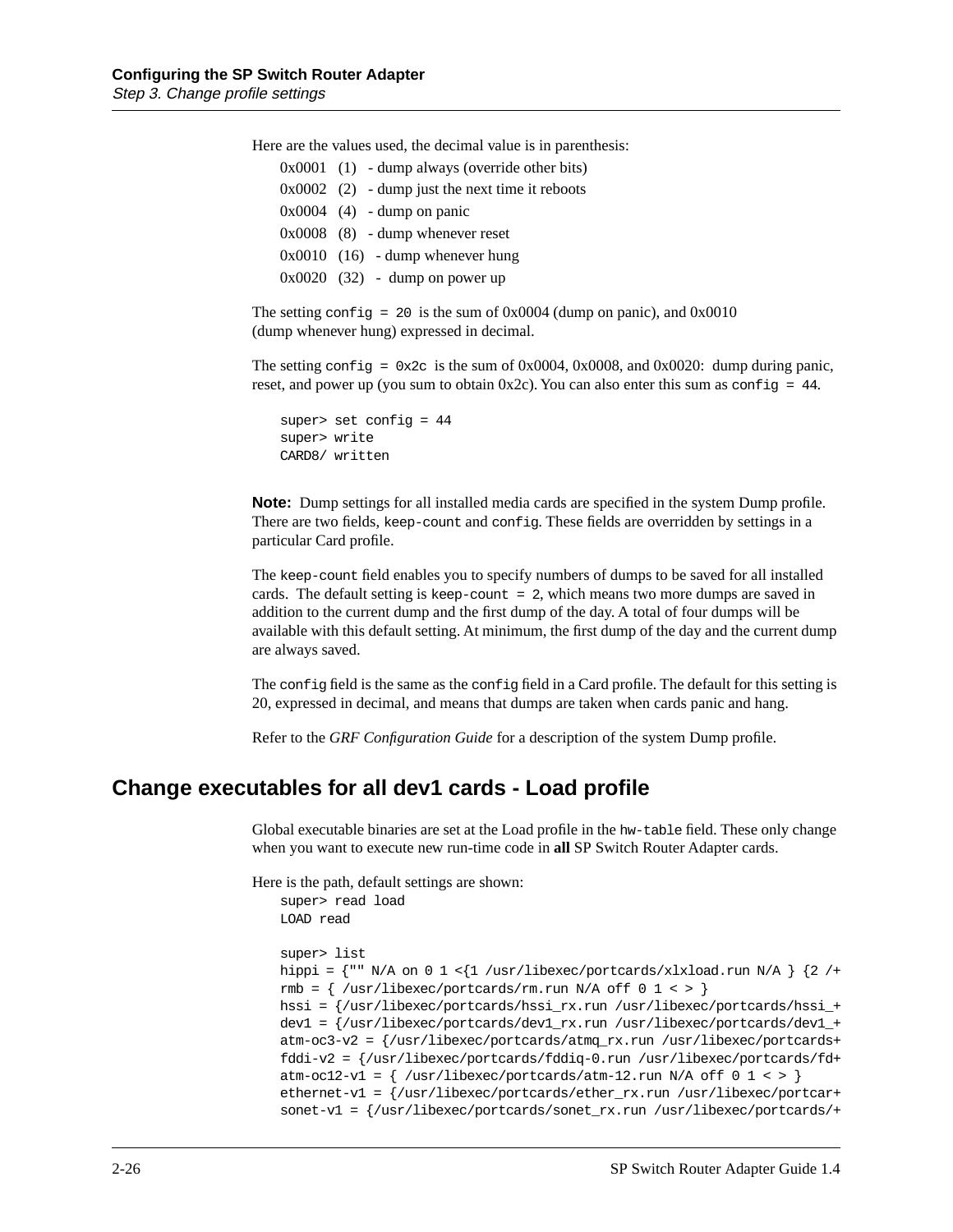Look at the SP Switch Router Adapter card settings:

```
super> list dev1
type = dev1
rx-config = 0
rx-path = /usr/libexec/portcards/dev1_rx.run
tx-config = 0tx-path = /usr/libexec/portcards/dev1_tx.run
enable-boot-seq = off
mode = 0iterations = 1
boot-seq-table = < >
```
To execute different run-time code on the receive side of the SP Switch Router Adapter card, replace **/usr/libexec/portcards/**dev1\_rx.run with the path to the new code:

```
super> set rx-path = /usr/libexec/portcards/newdev1_rx.run
super> write 
LOAD written
```
#### Enable diagnostic boot sequence

You can also enable a diagnostic boot sequence using the enable-boot-seq field.

In the default boot sequence, a media card boots, its executable run-time binaries are loaded, and the card begins to execute that code. You have the option to configure the card's boot sequence so that after booting, the card loads and runs diagnostics before it loads and runs the executable binaries. Set the enable-boot-seq field to on and use **write** to save the change:

```
super> list dev1
type = dev1
rx-config = 0rx-path = /usr/libexec/portcards/dev1_rx.run
tx-config = 0tx-path = /usr/libexec/portcards/dev1_tx.run
enable-boot-seq = off
mode = 0iterations = 1
boot-seq-table = < >
super> set enable-boot-seq = on 
super> write 
LOAD written
```
To disable the diagnostic boot sequence, read the Load profile again, bring up the dev1 fields, and set the enable-boot-seq field to off. Use **write** to save the change:

```
super> set enable-boot-seq = off 
super> write 
LOAD written
```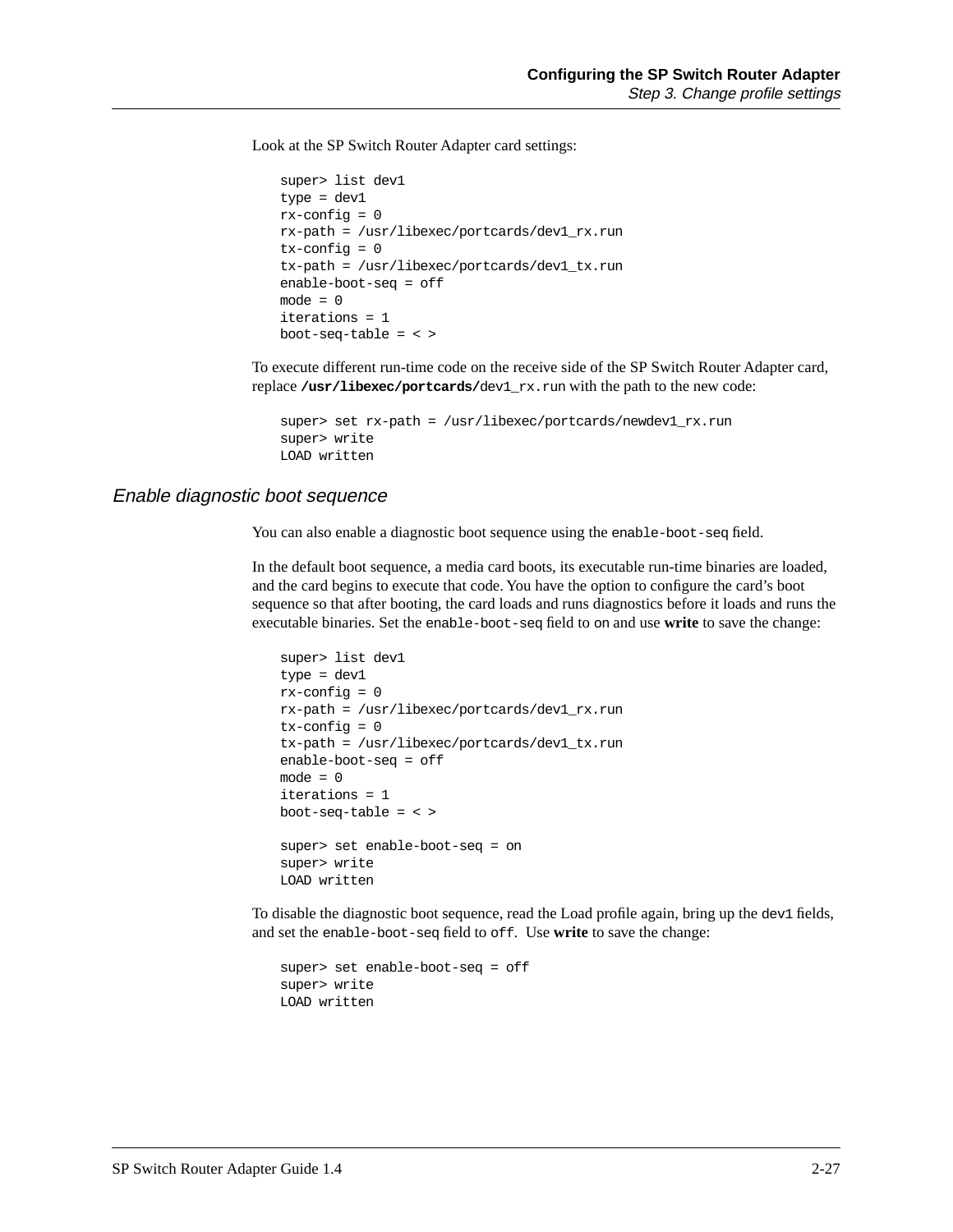## **Change dump defaults for all dev1 cards - Dump profile**

Global dump settings are at the Dump profile. These settings are usually changed only for debug purposes. Default settings are shown in this example.

The keep-count field specifies how many dumps are compressed and stored at one time for each media card. The file system can store the default setting of 2 which actually stores four dumps per day (the current dump, the first dump of the day, and two additional dumps). Use caution if you change the recommended default.

Here is the path, default settings are shown:

```
super> read dump
DUMP read
super> list 
hw-table = <{hippi 20 var 0} {fddi 20 /var/portcards/grdump 2} {rmb 20 /+
dump-vector-table = \langle 2 \text{ fddi} \text{ 'FDDI } \text{ default } \text{dump vectors'' } \langle 1 \text{ 'fddi } \text{ core } +config-spontaneous = off
keep-count = 2
```
The hw-table field has settings to specify when dumps are taken and where dumps are stored. Here is the path to examine the global SP Switch Router Adapter settings:

```
super> list hw-table 
hippi = { hippi 20 /var/portcards/grdump 0 }
rmb = \{ rmb 20 / var/portcards/grdump 3 \}hssi = { hssi 20 /var/portcards/grdump 7 }
dev1 = { dev1 20 /var/portcards/grdump 9 }
atm-oc3-v2 = \{ atm-oc3-v2 20 /var/portcards/grdump 5 \}fddi-v2 = \{ fddi-v2 20 /var/portcards/grdump 6 \}atm-oc12-v1 = \{ atm-oc12-v1 20 / var/portcards/grdump 10 \}ethernet-v1 = \{ ethernet-v1 20 /var/portcards/grdump 8 \}sonet-v1 = \{ sonet-v1 20 /var/portcards/grdump 11 \}super> list dev1
media = dev1
```
The setting is the sum of one or more values. You can enter the sum in either decimal or hex.

Here are the values used, the decimal value is in parenthesis:

| $0x0001$ (1) - dump always (override other bits)  |
|---------------------------------------------------|
| $0x0002$ (2) - dump just the next time it reboots |
| $0x0004$ (4) - dump on panic                      |
| $0x0008$ (8) - dump whenever reset                |
| $0x0010$ (16) - dump whenever hung                |
| $0x0020$ (32) - dump on power up                  |

path = /var/portcards/grdump

config = 20

The setting config = 20 is the sum of  $0x0004$  (dump on panic) and  $0x0010$  (dump whenever hung) expressed in decimal.

The setting config =  $0x2c$  is the sum of 0004, 0008, and 0020: dump during panic, reset, and power up (you sum to obtain  $0x2c$ ). You can also enter this sum as config = 44.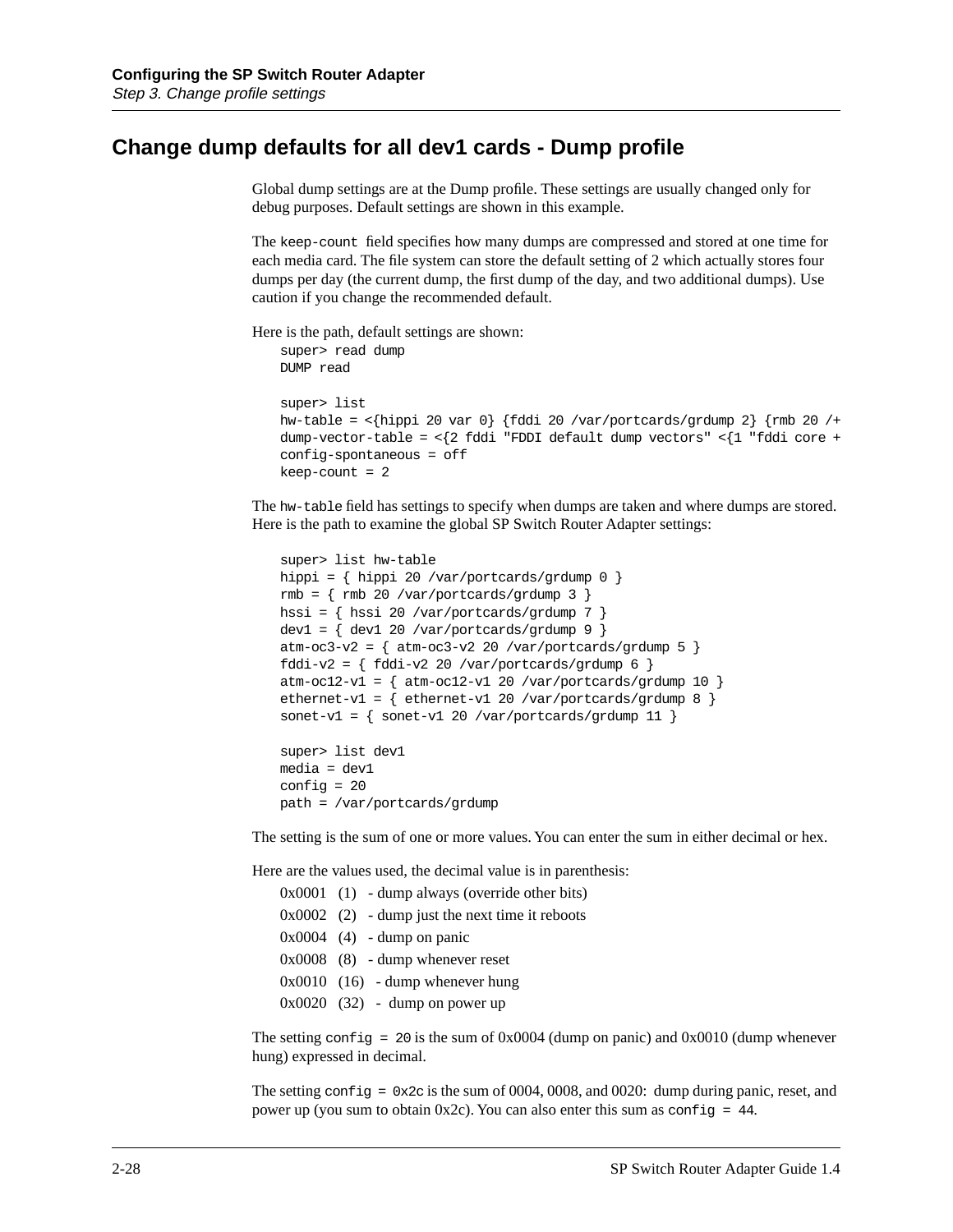```
super> set config = 44
super> write
CARD8/ written
```
## Dump vectors (read-only)

The segment-table fields in the dump-vector-table describe the areas in core memory that will be dumped for all SP Switch Router Adapter cards. These are read-only settings, you cannot change them.

Here is the path, **cd** .. go back up to the main level if necessary:

```
super> cd ..
super> list dump-vector-table 
3 = {3 rmb "RMB default dump vectors" < { 1 SRAM 262144 524288 } > }
5 = \{5 \text{ atm}-oc3-v2 \text{ 'ATM/Q default dump vectors'' } < \{1 \text{ 'atm inst memory'' } 16+\}\6 = \{6 \text{ fddi-v2 } "FDDI/Q default dump vectors" < \{1 \text{ "fddi/Q CPU0 core mem+}7 = {7 hssi "HSSI default dump vectors" < { 1 "hssi rx SRAM memory" 2097+
8 = \{8 \text{ either-int-v1} \text{ "ETHERNET default dump vectors" <math>\{1 \text{ " Ethernet rx SRA+} \}9 = \{9 \text{ dev1} \text{ "DEV1 default dump vectors" <math>\{1 \text{ "dev1 rx SRAM memory" } 2097 + \}10 = \{10 \text{ atm}-\text{oc12-v1} \text{ 'ATM } \text{OC}-12 \text{ default dump vectors'' } < \{1 \text{ 'ATM}-12 \text{ SDRAM+} \}11 = {11 sonet-v1 "SONET default dump vectors" < {1 "SONET rx SRAM memor+
```
This sequence shows the areas in the SP Switch Router Adapter card that are dumped:

```
super> list 9
index = 9hw-type = dev1
description = "DEV1 default dump vectors"
segment-table = <{1 "dev1 rx SRAM memory" 2097152 2097152} {2"dev1 share+
super> list seg
1 = { 1 "dev1 rx SRAM memory" 2097152 2097152 }
2 = \{ 2 "dev1 shared SRAM memory" 131072 32768 }
super> list 1
index = 1
description = "dev1 rx SRAM memory"
start = 2097152
length = 2097152
super> cd ..
index = 9hw-type = dev1
description = "DEV1 default dump vectors"
segment-table = \langle 1 \rangle "dev1 rx SRAM memory" 2097152 2097152 \{2 \rangle "dev1 share+
super> list seg 2
index = 2description = "dev1 shared SRAM memory"
start = 131072
length = 32768
```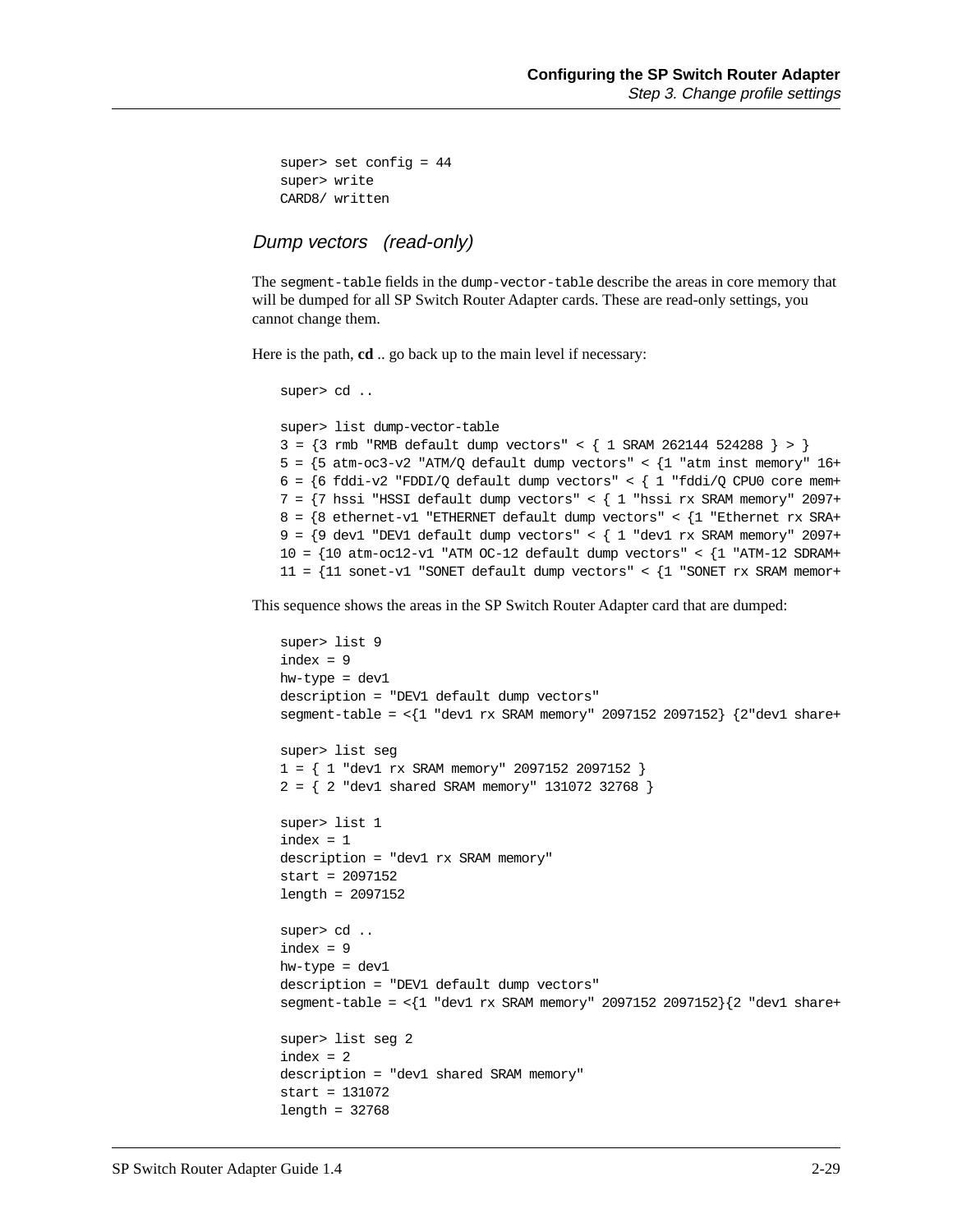# **Step 4. Run dev1config to create grdev1.conf**

The **dev1config** command creates configuration files that are necessary for the setup of your SP Switch Router Adapter card, including /etc/grdev1.conf file.

This command creates the  $/etc/grdev1$ .conf file that contains the null values for the SP Switch Router Adapter MIB. Your SP Switch Router Adapter card configuration will fail if you do not run this command.



**Caution:** You cannot verify that the parameters have been set in /etc/grdev1.conf until after the SP Switch Router Adapter card is activated on the SP switch.

There are two ways to get configuration parameters into the /etc/grdev1.conf file.

## **Method 1: Recommended, use SP SNMP Manager**

This is the method recommended for configuring the SP Switch Router Adapter card. From a system point of view, it is appropriate to treat the SP Switch Router Adapter card as an extension node in the SP system. All configuration parameters should be entered using the SMIT panels.

Refer specifically to the "Managing Extension Nodes" chapter in the *PSSP Administration Guide* for information about setting up SNMP to monitor the SP Switch Router system and configure the SP Switch Router Adapter media card.

This is the same configuration information as described earlier in Method 1 of Step 2. These parameters will only be available to **dev1config** *after* the SP Switch Router Adapter card is activated on the SP switch.

## **Method 2: Optional, edit /etc/grdev1.conf**

Edit the /etc/grdev1.conf file to assign parameters to each logical SP Switch Router interface. These parameters are described on the next page.

Remember that if you enter configuration information into SP Switch Router configuration files, you also need to access the SMIT panels and re-enter information those panels require.

## **How to run the command**

You must run the **dev1config** command while you are logged on to the SP Switch Router. Log on and start the UNIX shell using the **sh** command:

```
super> sh
#
```
Enter the **dev1config** command: # dev1config

Then, after the SP Switch Router Adapter card is activated on the SP switch, use the **vi** editor command to open the /etc/grdev1.conf file and verify that it does contain the configuration data.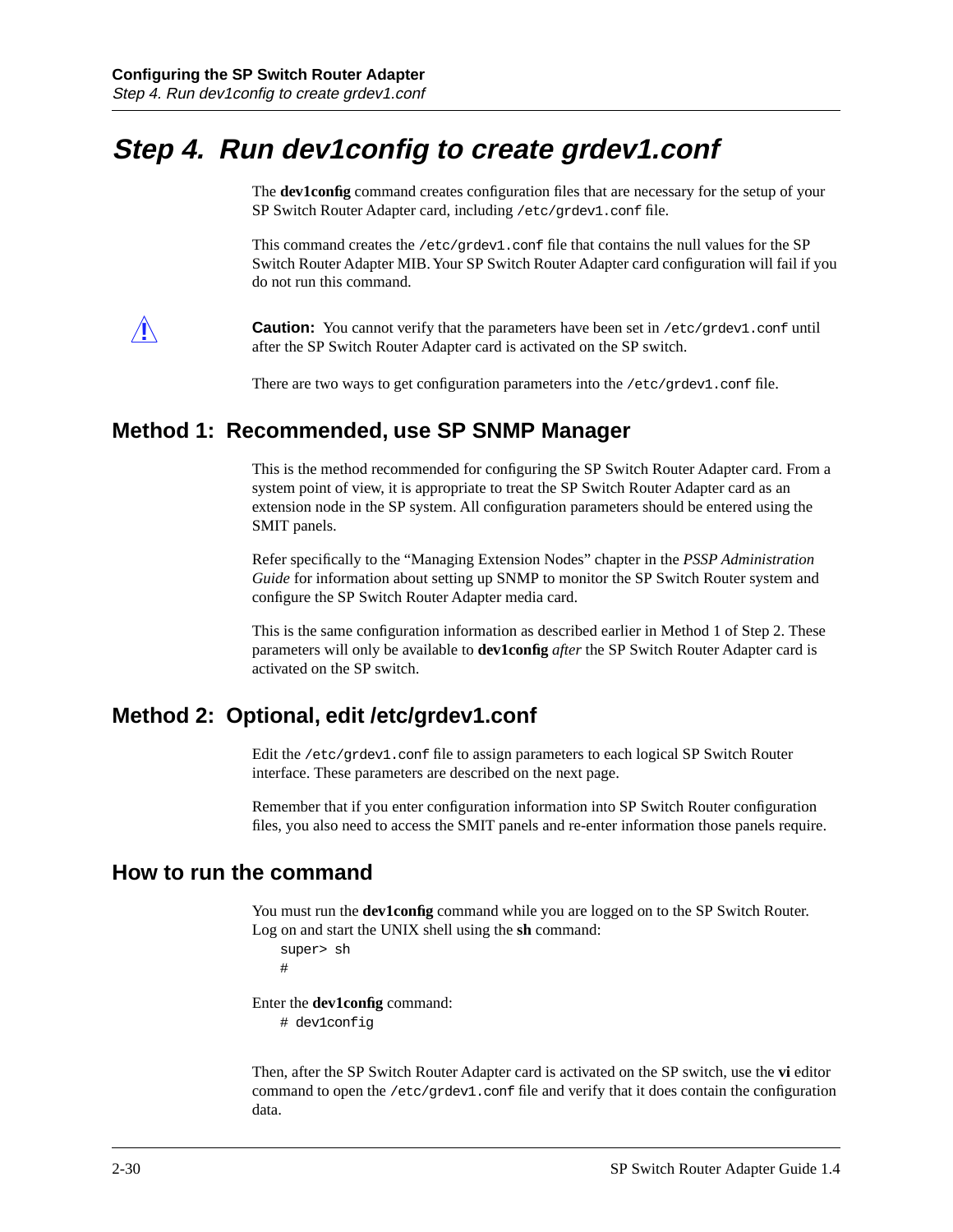## **Contents of /etc/grdev1.conf**

#

#

#

#

Here is an excerpt from the /etc/grdev1.conf configuration file. It shows only the slot 0 card interface entry.

- SNMP expects 16 interface entries, so do not remove any even if they will be unused.
- Leave the "x" in place in front of the IP address and Net Mask parameters.

```
# more /etc/grdev1.conf
```
########################################################################### # DEV1 Configuration

###########################################################################

```
# There are several variables that an SP Adapter card needs at start up.
```

```
# These are handled by a set of GRINCHES whose descriptors are indexed
```

```
# by card number and interface number as follows:
```
# 2.21.{CARD+1}.1.{INTERFACE+1}

```
# This template specifies the start-up values for all potential cards
# in a 16-card GRF router. Initially these are default values indicating
# that the card needs to be configured.
```

```
# The descriptors are grouped by card and interface so that a particular
# interface can be easily configured.
```
########################################################################### #

```
# CARD 0 Interface 0
```

| $\rightarrow$ 2.21.1.1.1.1 | " በበ "     | # Extension Node Identifier                    |
|----------------------------|------------|------------------------------------------------|
| 2.21.1.1.1.2               | $-1$       | # Node Name                                    |
| 2.21.1.1.1.3               |            | "00:00:00:01:00:00:00:02:00:03" # Switch Token |
| 2.21.1.1.1.4               | 1          | # Switch ARP                                   |
| 2.21.1.1.1.5               | $\Omega$   | # Switch Node Number                           |
| 2.21.1.1.1.6               | x0.0.0.0   | # IP Address                                   |
| 2.21.1.1.1.7               | x0.0.0.0   | # Net Mask                                     |
| $-2.21.1.1.1.8$            | 1024       | # Max Link Pckt Len. (bytes)                   |
| 2.21.1.1.1.9               | $\Omega$   | # IP Host Offset                               |
| $-2.21.1.1.1.1$            | 1          | # Configuration State                          |
| 2.21.1.1.1.1               | " $sp 00"$ | # System Name                                  |
| $-2.21.1.1.1.12$           | 2          | # Node State                                   |
|                            |            |                                                |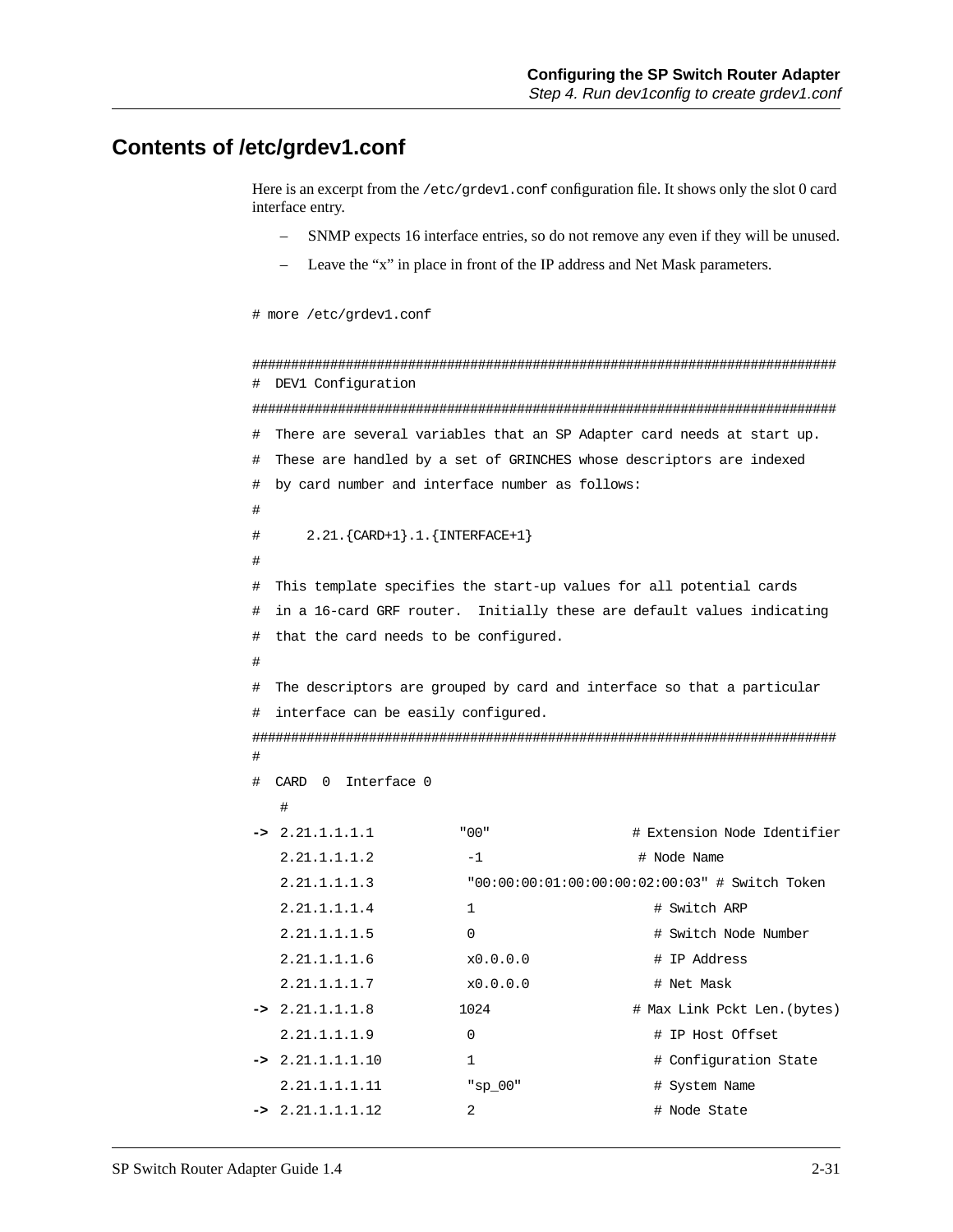| 2.21.1.1.1.13 |    | # Switch Chip Link    |
|---------------|----|-----------------------|
| 2.21.1.1.1.14 | 31 | # Node Delay (cycles) |
| 2.21.1.1.1.15 |    | # Admin Status        |
|               |    |                       |

The arrows (**->**) indicate read-only values that will not be changed.

## **Parameter definitions**

This section describes the parameters in the /etc/grdev1.conf file that are read from SNMP variables:

#### **Extension Node Identifier** ibmSPDepNodeName (read-only)

is a 2-digit value that corresponds to the SP Switch Router slot number for the resident SP Switch Router Adapter card. Valid values are between 00 and 15.

#### **Node Name** ibmSPDepNodeNumber

is an integer value that is the node number assigned to this card based on its physical connection to an SP Switch port.

#### **Switch Token** ibmSPDepSwToken

is an octet string size 10 value that internally identifies the SP Switch Router Adapter card's connection to the SP Switch network.

When you edit the grdev1.conf file, you should consult the SP system administrator to determine what the Switch Token value should be since the makeup of this field could change in future releases. For the initial release of SP Switch Router support, the field includes the switch board number (octets 1–4), switch chip number (octets 5–8), and chip port number (octets 9 and 10) to which the adapter is connected. The SP system administrator can determine these values from the SP System Data Repository (SDR) object for the dependent node.

#### **Switch ARP** ibmSPDepSwARP

is an integer, either 1 or 2. A value of 2, enabled, indicates that ARP is to be used to resolve network protocol addresses to switch node numbers for the switch network.

A value of 1, disabled, indicates that ARP is not to be used to resolve network protocol addresses to switch node numbers for the switch network. Instead, the mapping of IP addresses to switch node numbers is determined via the IP Host Offset.

#### **Switch Node Number** ibmSPDepSwNodeNumber

is an integer that indicates the physical address or switch node number for the SP Switch Router Adapter card on the SP switch network (also called the Node Device ID).

#### **IP Address** ibmSPDepIPaddr

is the IP address of the card expressed in standard IP notation, x00.00.00.00, and requires the x prefix to be attached.

#### **Net Mask** ibmSPDepNetMask

is the subnet netmask for the SP Switch Router Adapter card's IP address expressed in standard IP notation, x255.255.255.0, and requires the x prefix to be attached. All network bits must be set to 1, all host bits set to 0.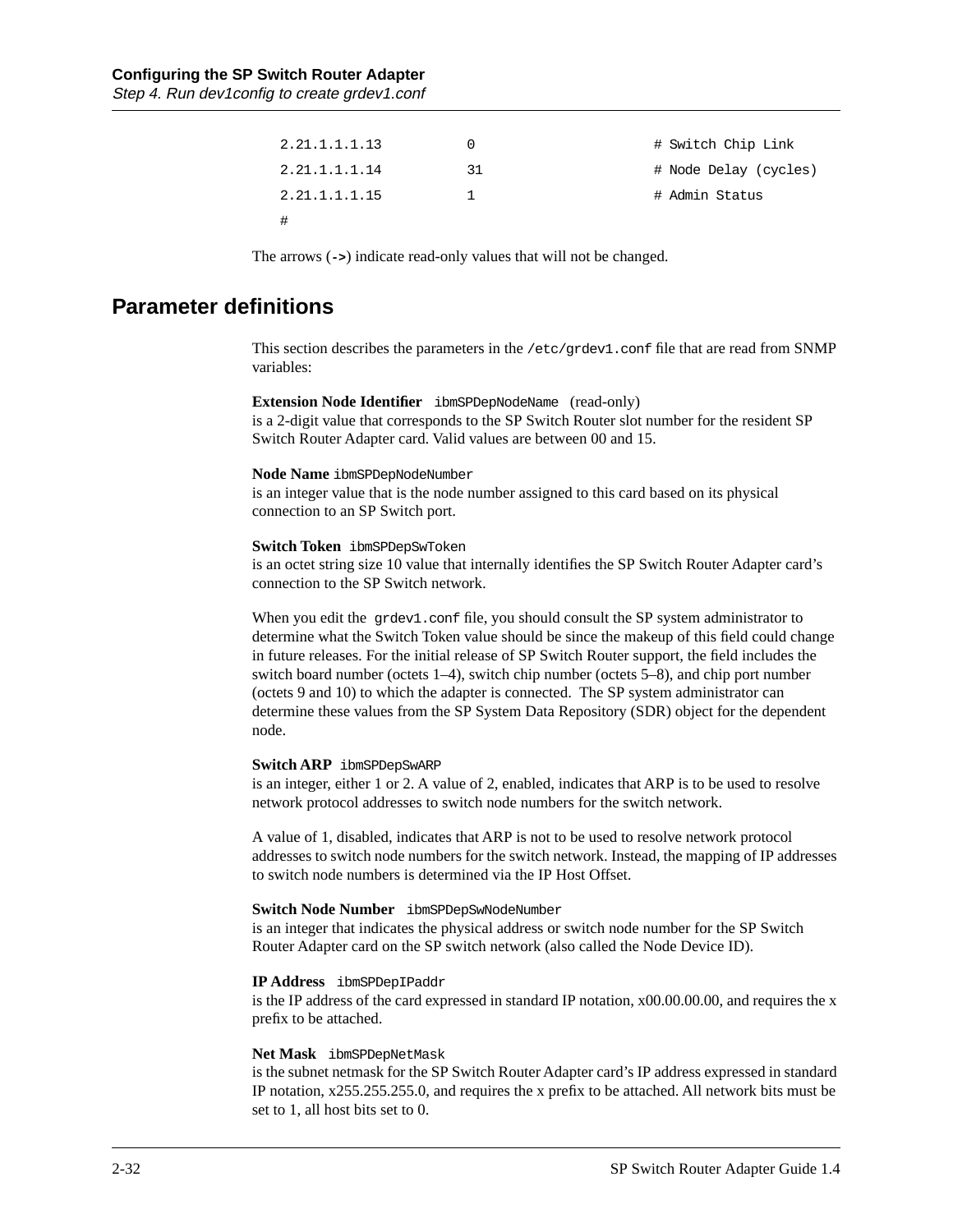#### **Max Link Pckt Length** ibmSPDepIPMaxLinkPkt (read-only)

is the maximum number of bytes carried in the data portion of the IP datagram transmitted on the SP Switch network, the required setting is 1024.

#### **IP Host Offset** ibmSPDepIPHostOffset

Specified when ARP is disabled, is an integer whose value is the difference between switch node numbers and the host portion of the corresponding IP addresses. The value to subtract from the host portion of an IP address to calculate the corresponding switch node number.

#### **Configuration State** ibmSPDepConfigState (read-only)

is an integer that indicates the final configuration state of the SP Switch Router Adapter card.

- $1 = not configured$
- $2 =$  firmware load failed
- $3 =$  driver load failed
- $4 =$  diagnostic failed
- 5 = microcode load failed
- $6 =$  fully configured

#### **System Name** ibmSPDepSysName

is a quoted string which is the domain name of the SP system partition to which the SP Switch Router Adapter card is connected. The format could be anything and is determined by the value specified in the SP system configuration.

#### **Node State** ibmSPDepNodeState (read-only)

is an integer, either 1 or 2, that indicates whether the SP Switch Router Adapter card is responding. A value of 2, down, indicates the card is not responding. A value of 1, up, indicates the card is up and can be unfenced if it had previously been fenced from the SP Switch network.

#### **Switch Chip Link** ibmSPDepSwChipLink

is an integer with a value that corresponds to the send port number for packets from the adjacent switch chip to the SP Switch Router Adapter card. The card uses this value in the wake-up packet it sends to the adjacent switch chip. The SP system administrator can determine this value from the SDR object for the dependent node.

#### **Node Delay** ibmSPDepNodeDelay

is an integer that expresses an estimated amount of clock cycles that can elapse before the switch chip loads a synchronization register in the SP Switch Router Adapter card. The card uses this value in the wake-up packet it sends to the adjacent switch chip. The SP system administrator can determine this value from the SDR object for the switch partition that contains the dependent node.

#### **Admin Status** ibmSPDepAdminStatus

is an integer, either 1, 2, or 3, that indicates whether the SP Switch Router Adapter card is set to communicate with the Switch Manager protocol. The SP SNMP Manager sets this value to trigger resetting or reconfiguration of the SP Switch Router Adapter card.

- $1 =$  the card is ready
- $2 =$  the card is not ready and should be reset
- $3$  = the card needs to be reconfigured and made ready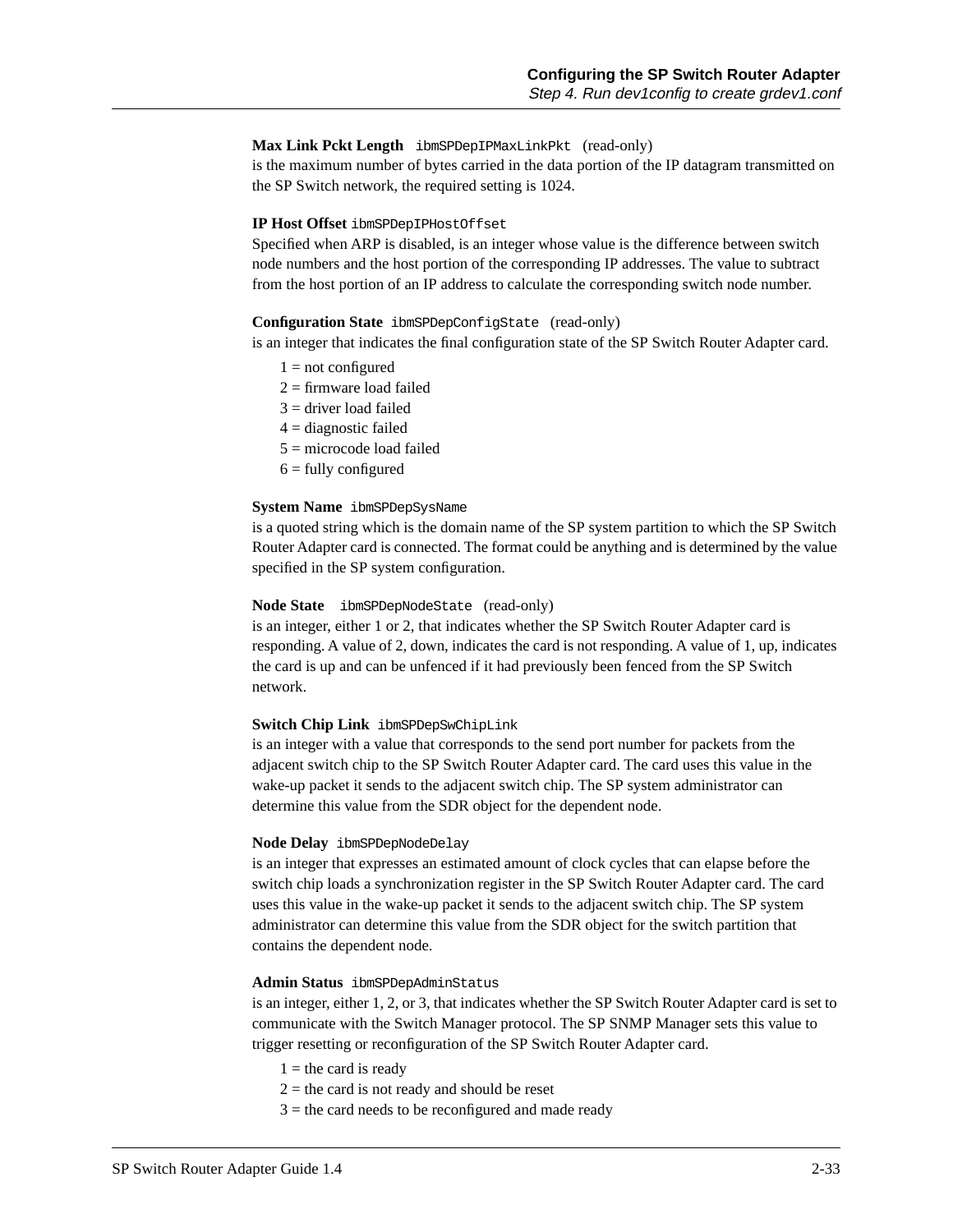# **Step 5. Reset SP Switch Router to install files**

To install the system configuration files, first save the files and then reboot the SP Switch Router.

Save the files after you complete the system parameters and again after you configure the media cards and any network services such as filtering or dynamic routing.

```
# grwrite -v
# reboot -i
```
## **Saving configuration files**

Use the **grwrite** command to save the /etc configuration directory from RAM to a flash device. This preserves the configuration files over a reboot.

```
# grwrite -v
```
To save an alternate configuration on the internal flash based upon the currently-running configuration on the internal flash device:

```
# grsnapshot -si -di=revision,version
```
For more information about these commands, see the *GRF Reference Guide*.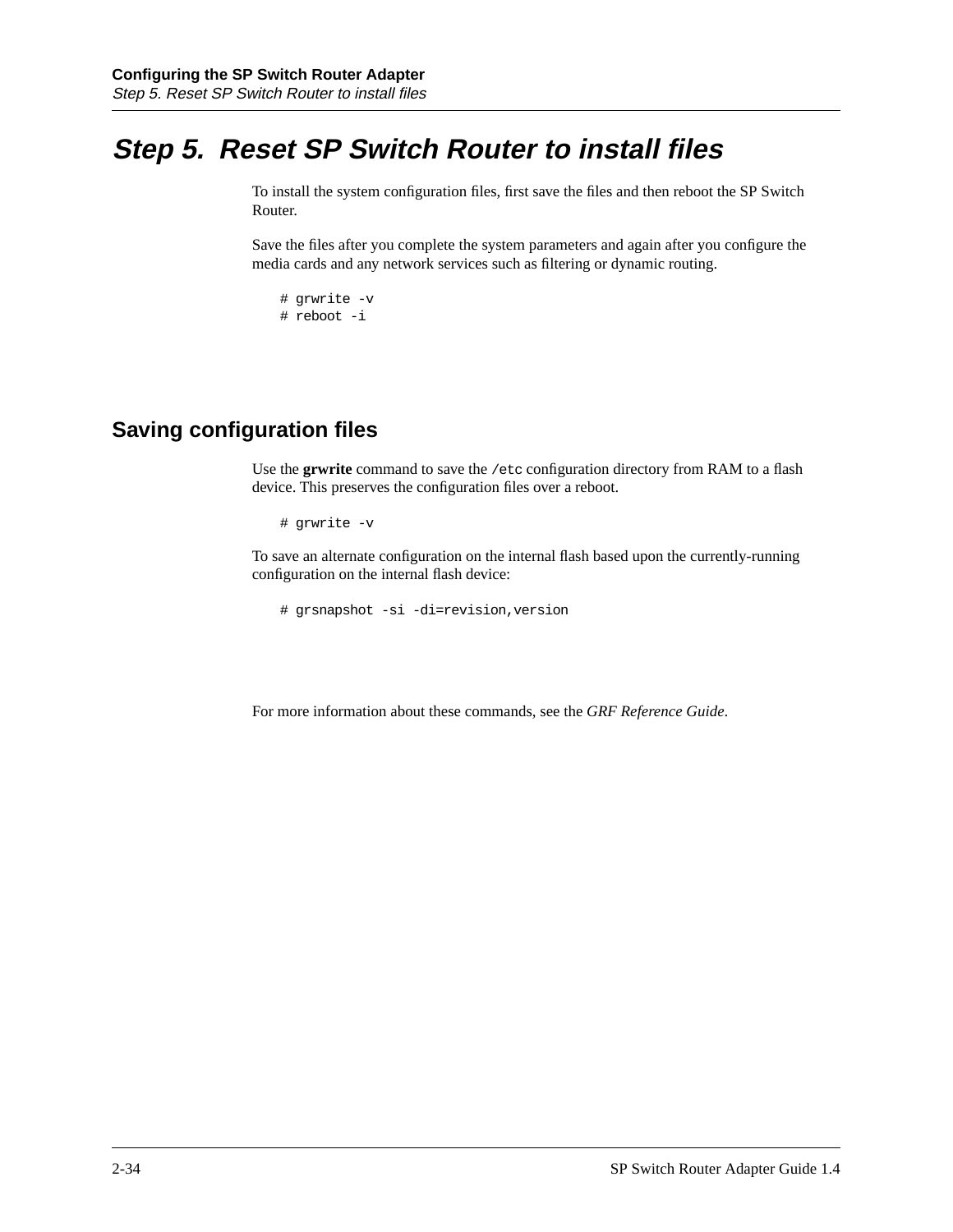## **Verify SP Switch Router Adapter card from router**

This section describes tools available from the SP Switch Router system software to check out newly-installed media cards. These tools are to be used on the SP Switch Router.

- The **ping** command tests whether an SP Switch Router Adapter media card can process and return a message.
- The greard command tells you the operating state of an installed SP Switch Router Adapter card.
- The **grreset** command allows you to reset all or an individual card.

**Note:** Output from logs and other system reporting functions refer to the SP Switch Router Adapter card as DEV1 or dev1.

## **Verify media card operation using ping**

Check SP Switch Router Adapter media card viability using the **ping** command. This UNIX command is modified to support SP Switch Router board components. This use of **ping** only tests internal communication between the SP Switch Router control board and the specified media card. It does not test message routing between media cards or communication between media cards and external devices.

**Note:** The **ping** command does not disturb normal SP Switch Router operations.

The **ping -P grid <***slot number***>** command sends a message to a specified SP Switch Router Adapter card asking the card to respond back with another message.

- **1** Log in as root to the SP Switch Router.
- **2** Enter a **ping** command. Specify the appropriate media card by its chassis slot number.

For example, to act on the SP Switch Router Adapter media card in slot 3, enter:

```
# ping -P grid 3
```
This is what you see when the media card responds:

|  |  | 68 bytes from $0:0x3:0:$ time=0.293 ms |  |
|--|--|----------------------------------------|--|
|  |  | 68 bytes from $0:0x3:0:$ time=0.251 ms |  |
|  |  | 68 bytes from $0:0x3:0:$ time=0.288 ms |  |
|  |  |                                        |  |
|  |  |                                        |  |
|  |  |                                        |  |
|  |  |                                        |  |

Do a Ctrl+C to stop the ping and view ping statistics:

```
-- 2 GRID ECHO Statistics --
2 packets transmitted, 2 packets received, 0% packet loss
round-trip min/avg/max = 0.969/1.060/1.172 ms
```
To act on the IP switch control board, enter:

# ping -P grid 66

Refer to the *GRF Reference Guide* for a description of the **ping** command.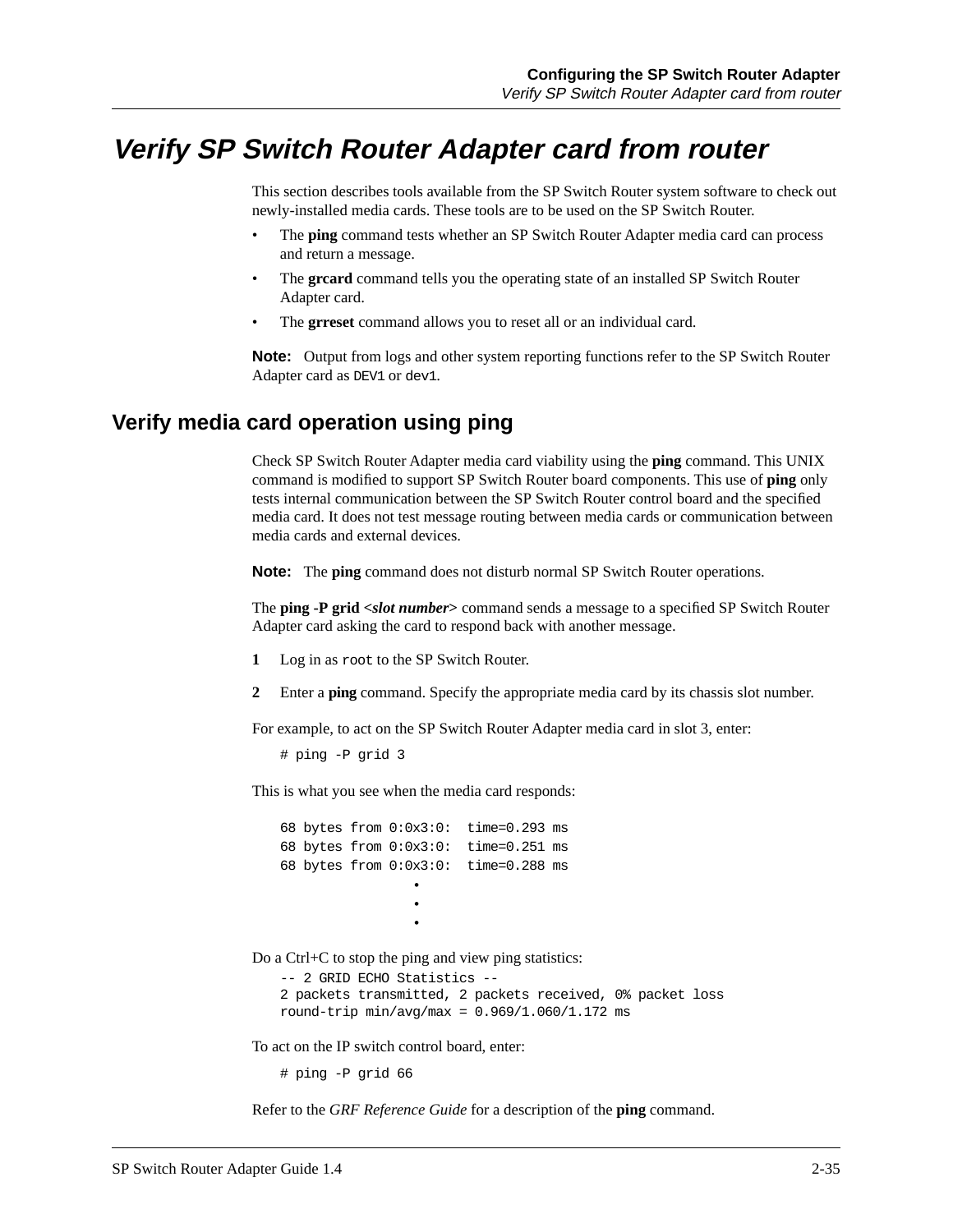## **Check media card status using grcard**

The **grcard** command returns information about the status of all installed media cards. Output from logs and other system reporting functions refer to the SP Switch Router Adapter card as DEV1\_v1 or dev1.

Enter:

# grcard -v

Here is a sample of the slot, media, and state information returned from the **grcard** command:

# grcard -v

| Slot | HWtype     | State   |
|------|------------|---------|
| O    | HSSI V1    | running |
| 1    | ATM OC3 V1 | running |
| 2    | DEV1 V1    | running |
| ્ર   | FDDI V2    | running |

The SP Switch Router Adapter card resides in slot 2 and its state is reported as running.

Refer to the command descriptions in the *GRF Reference Guide* for a description of **grcard**.

#### Media card states

The following SP Switch Router media card states are reported:

| <b>POWER-UP</b>       | - initial state of a card at system power on                     |
|-----------------------|------------------------------------------------------------------|
| <b>BOOT-REQUESTED</b> | - card has requested its run-time code                           |
| <b>DUMPING</b>        | - card is being dumped                                           |
| <b>LOADING</b>        | - card is receiving run-time code                                |
| CONFIGURING           | - card has requested its configuration tables                    |
| <b>RUNNING</b>        | - card is configured and operating                               |
| NOT-RESPONDING        | - card does not respond to requests from the management software |
| <b>PANIC</b>          | - card has encountered a system fault                            |
| <b>HELD RESET</b>     | - card is being held in reset state                              |
| <b>STATE UNKNOWN</b>  | - state cannot be determined                                     |

The Power-up state is the normal condition as power is being applied to the media card.

The Boot-requested state is one step in the progress of a card during initial power-up, while a card is coming up, or while a card is being reset due to user or software direction.

Dumping is the resulting state when a card is directed to dump at reset, at a panic, or as user-specified in the Dump or appropriate Card profile.

Loading is a state during which the card receives its run-time image.

Configuring is a waiting state for the media card after it issues a request for configuration parameters. The media card stays in the configuring state after being loaded until it has all necessary configuration information, is initialized, and the kernel recognizes the card is up.

Running is the normal operating state, the card is able to receive and send packets.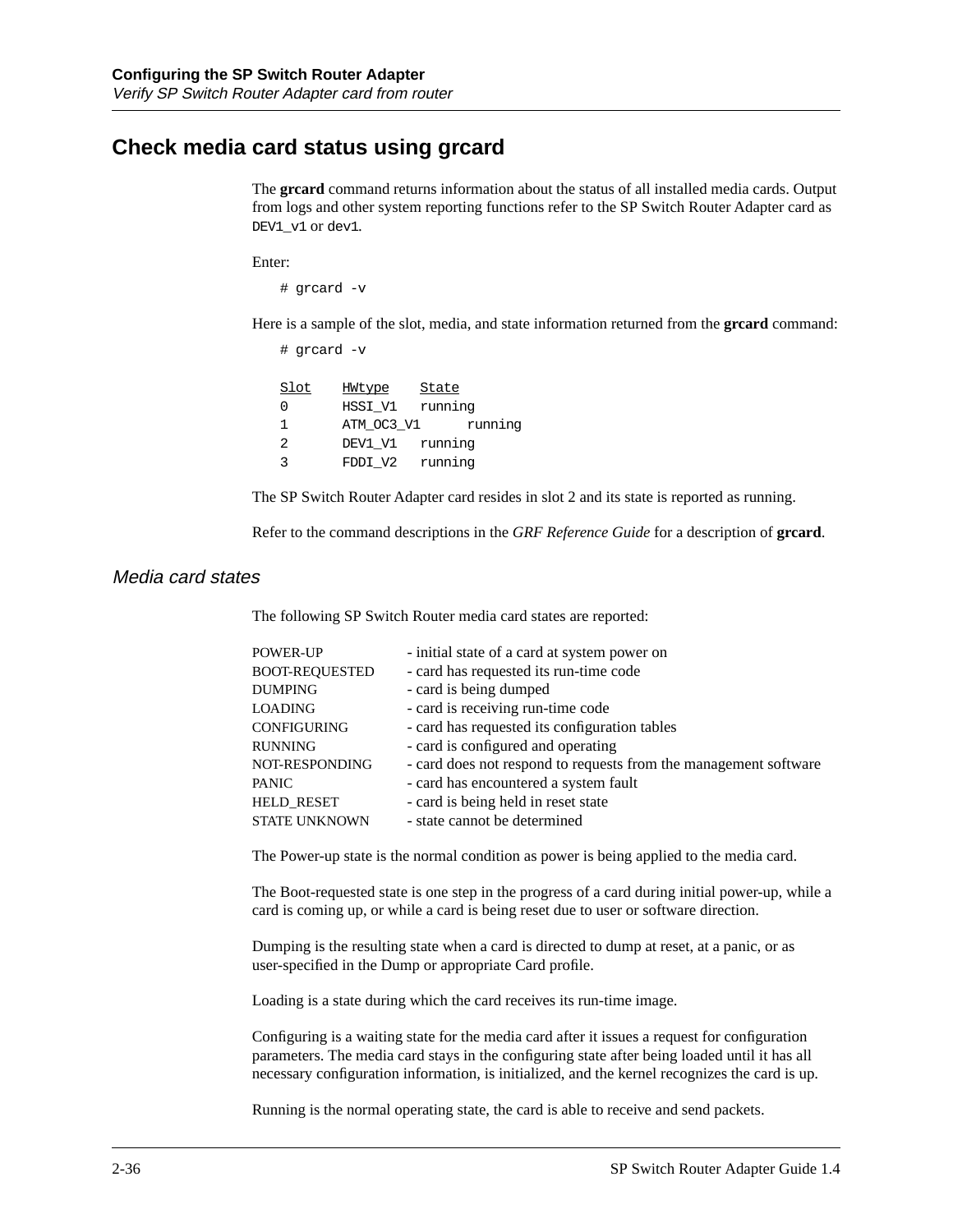Not-responding is a state in which the card does not answer requests from the operating software. The card could be hung. If it decides a card is hung, the kernel begins an automatic reset.

A system fault can cause a card to go into the Panic state. After a card panics, it needs operator or kernel intervention to start up. The kernel either reboots the card, or dumps and then reboots, depending upon how variables are user-specified in the Dump or appropriate Card profile.

An operator can use the **grreset -h** command to put a card into the Held\_reset state to keep it up but not transferring packets.

When the kernel cannot determine what a media card is doing, it places the card into State unknown, and either reboots the card, or dumps and then reboots the card, depending upon how variables are user-specified in the Dump or appropriate Card profile.

## **Reset media card using grreset**

Use the **grreset** command to reset a media card from the UNIX prompt.

**Note:** The **grreset** command can be used on a media card without disturbing normal SP Switch Router system operations.

- **1** Log in as root on the SP Switch Router.
- **2** Enter the **grreset** command, specifying the appropriate media card by its slot number.

To reset all the media cards, enter:

# grreset all

To reset the media cards in slot 0, enter:

# grreset 0

To reset the card in slot 4 and dump its memory, enter:

# grreset -D 4

To reset the card in slot 4 and return debug information, enter:

# grreset -d 4

The hold reset option (-h) has numerous uses, here are three.

To isolate a possible problem, set all cards to hold reset and bring them on-line one at a time. To determine whether a card is affecting other media cards, put that one in hold reset to verify what is happening. If certain cards cannot restart while under heavy load from the router switch, you can put all cards in hold reset and then bring up those cards having trouble first while the switch load is light.

These commands hold either all or one media card in reset:

```
# grreset all -h 
# grreset slot -h
```
Refer to the command section in the *GRF Configuration Guide* for a description of **grreset**.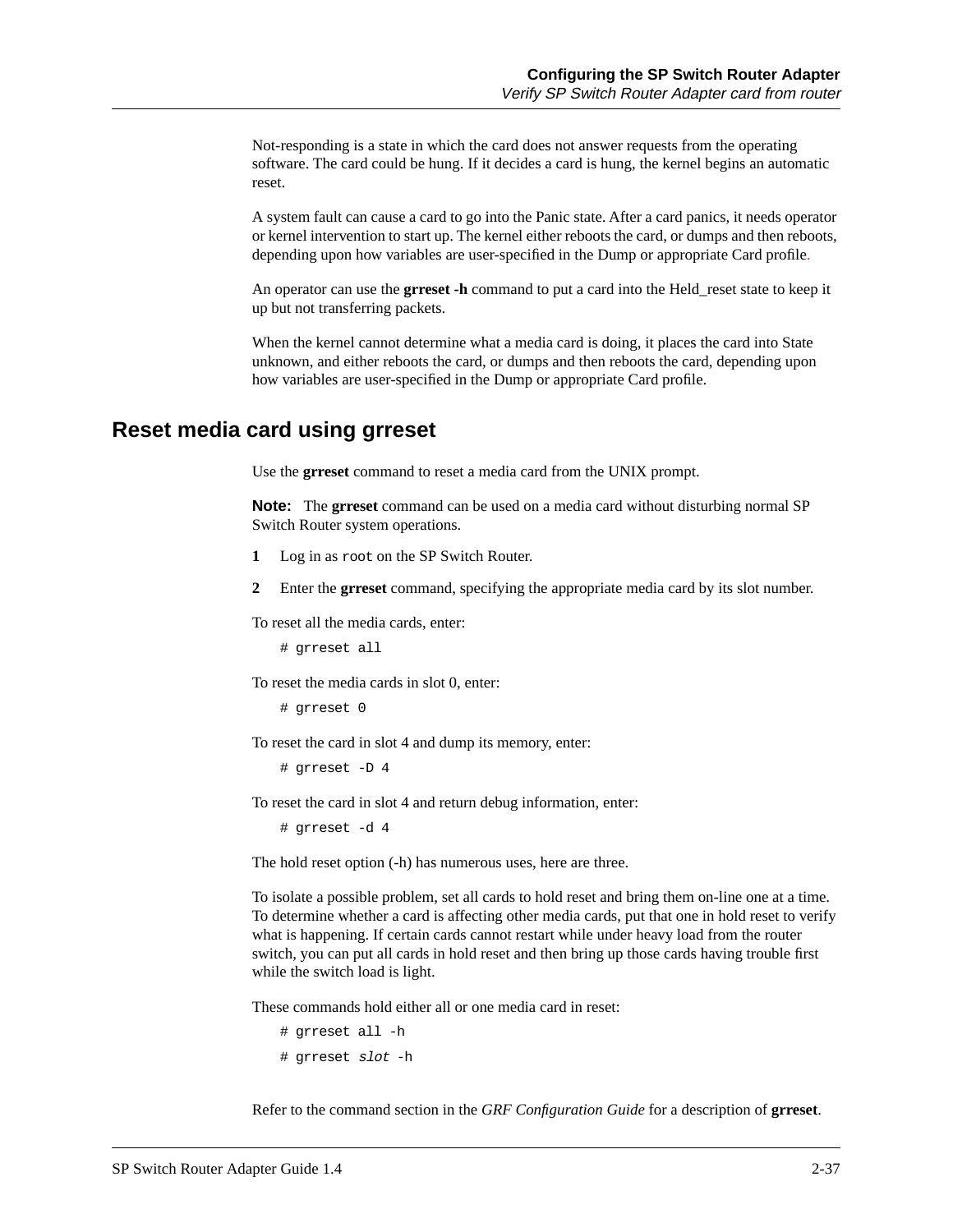# **Bringing the SP Switch Router Adapter card on-line with the SP**

After the SP Switch Router Adapter media card completes initialization, its state machine enters the Configured state (6). The media card sends an up-trap request to **mib2d**. **mib2d** sends the SP Switch manager a pair of switchNodeUp and switchConfigState (ConfigState=FullyConfigured) trap messages.

The SP system administrator now decides which action is required to bring the IP router interface on-line.

If the SP Switch Router Adapter was previously fenced from the switch network with the -autojoin option, the SP SNMP Manager will automatically unfence the adapter. Otherwise, the SP system administrator must perform one of the following actions to bring the SP Switch Router Adapter card on-line. Possible actions include:

- a switch initialization
- an unfencing sequence
- other switch management sequence

The appropriate action depends on what state the SP system is in with respect to the dependent node. For example, if no **Estart** command has been issued to re-initialize the SP switch since the dependent node (the SP Switch Router Adapter) was installed, then an **Estart** command is needed. If the dependent node was fenced from the SP switch without the **-autojoin** option, then an **Eunfence** command is needed.

Many different states are possible. Consult the *PSSP Installation and Migration Guide* and the *PSSP Administration Guide* for descriptions of the administrative actions needed to bring extension nodes on-line (dependent nodes are specific types of extension nodes). See the *PSSP Diagnosis and Messages Guide*" for information on diagnosing extension node configuration problems.

The SP Switch Router Adapter media card remains in fullyConfigured state until it is actually brought on line via a switch initialization or unfencing sequence.

Should the switchNodeUp trap message not reach the SP SNMP Manager, use the **grcard** command to check the card's readiness and state. The **grcard** command returns "*running*" if the card is ready to be brought on-line.

## **Checking connectivity to the SP system**

The procedure in this section is useful when a problem is suspected with the SP Switch Router Adapter media card, its connection to the SP Switch, or its connection to the SP Switch Router hardware. This section is intended for hardware service personnel, although parts may be applicable to customer problem determination.

Before beginning this procedure, it may be helpful to verify the configuration of the media adapter. If you are unable to find a configuration problem or are unable to correct the configuration due to potential hardware problems, the procedure should be used to check the connection to the SP switch.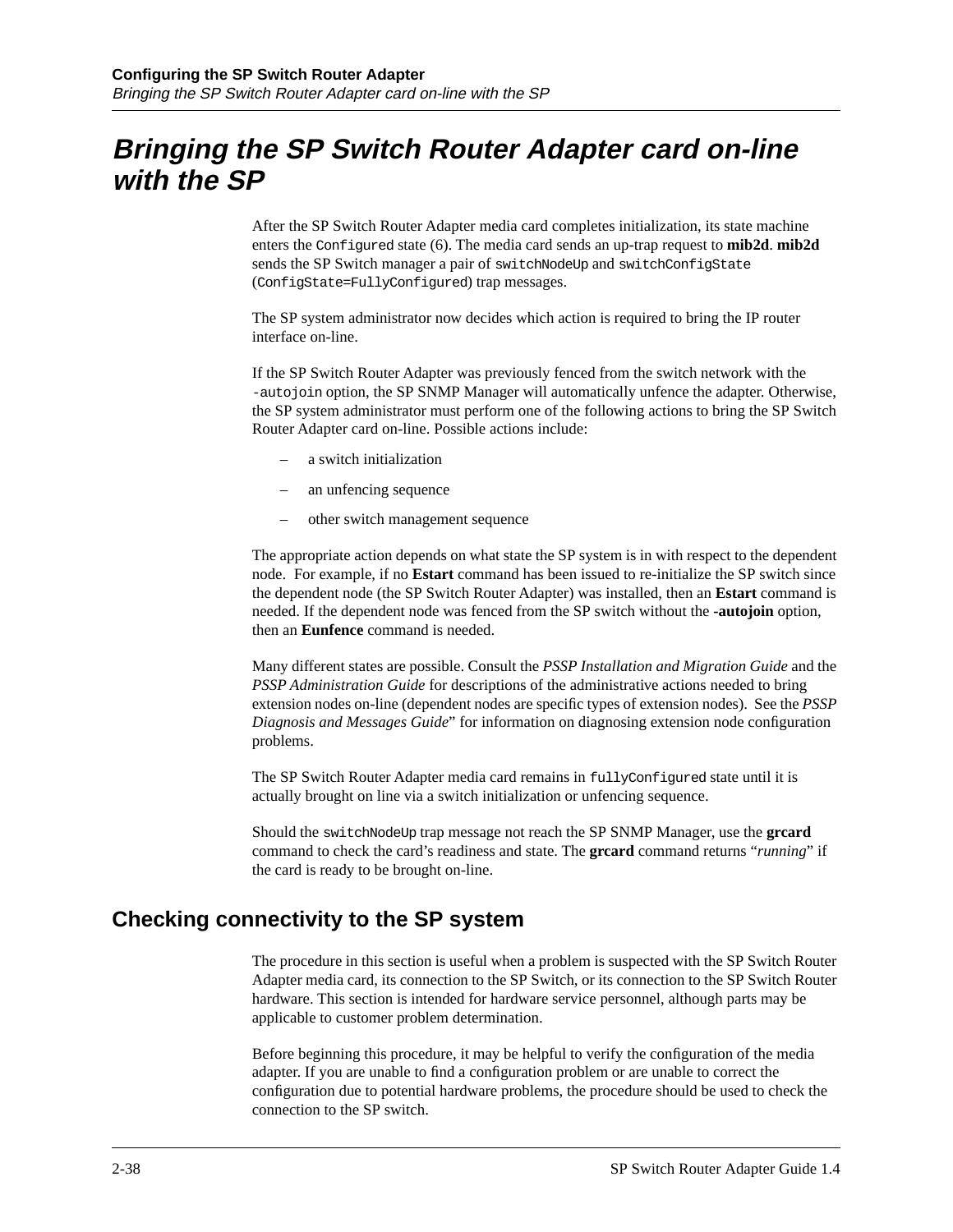Each SP Switch Router Adapter media card is considered a dependent node for the SP System. Each dependent node has a node\_number and other configuration and status information which is unique to that dependent node.

#### **Procedure**

- **1** Check the SP Switch cable for obvious problems such as a loose or disconnected connector. If any problems are found, correct the problem.
- **2** Check the 10Base-T twisted-pair connection between the SP Switch Router control board and the SP control workstation. This connection is normally routed through an Ethernet hub.
- **3** If there is no terminal directly-attached to the SP Switch Router, check the SP Switch Router host name from the SP control workstation.

From the control workstation, enter:

SDRGetObjects DependentNode node\_number reliable\_hostname

This will return the node numbers and the corresponding host names for the SP Switch Router systems.

- **4** Test Ethernet connectivity by performing a **ping** test from the SP control workstation to the SP Switch Router administrative Ethernet address.
- **5** Check the status of the SP Switch Router Adapter LEDs.

Use the tables in the "SP Switch Router Adapter LEDs" section in Chapter 1 to determine the state of the card.

Generally, "RX ST0/ST1/ERR" and "TX ST0/ST1/ERR" will indicate a problem. The problem might be due to connection, configuration, hardware, or software.

To further test the SP Switch Router Adapter card hardware, you can reset or reseat the card, and then use the tables under "LED activity during boot" (Chapter 1) to interpret the results.

**6** From the SP control workstation, use an **Eunfence** and/or **Estart** command to bring the dependent node back into the configuration.

From the control workstation, check switch\_responds for a good value.

If switch\_responds returns "1" or shows green in Perspectives, then the dependent node is active again.

- **7** You may need to log in to the SP Switch Router to perform additional analysis before determining whether any hardware needs replacement.
- **8** If problems remain, you will have to contact the next level of Customer Support for further direction. They may log into the SP Switch Router to perform additional analysis. If you were directed here by the *RS/6000 SP Maintenance Information Manual* Dependent Node MAP, return to that procedure.

For more information about configuration as related to the SP, see the *PSSP Administration Guide* and the *PSSP Command and Technical Reference*.

For additional information on troubleshooting your configuration, see the *PSSP Diagnosis and Messages Guide.*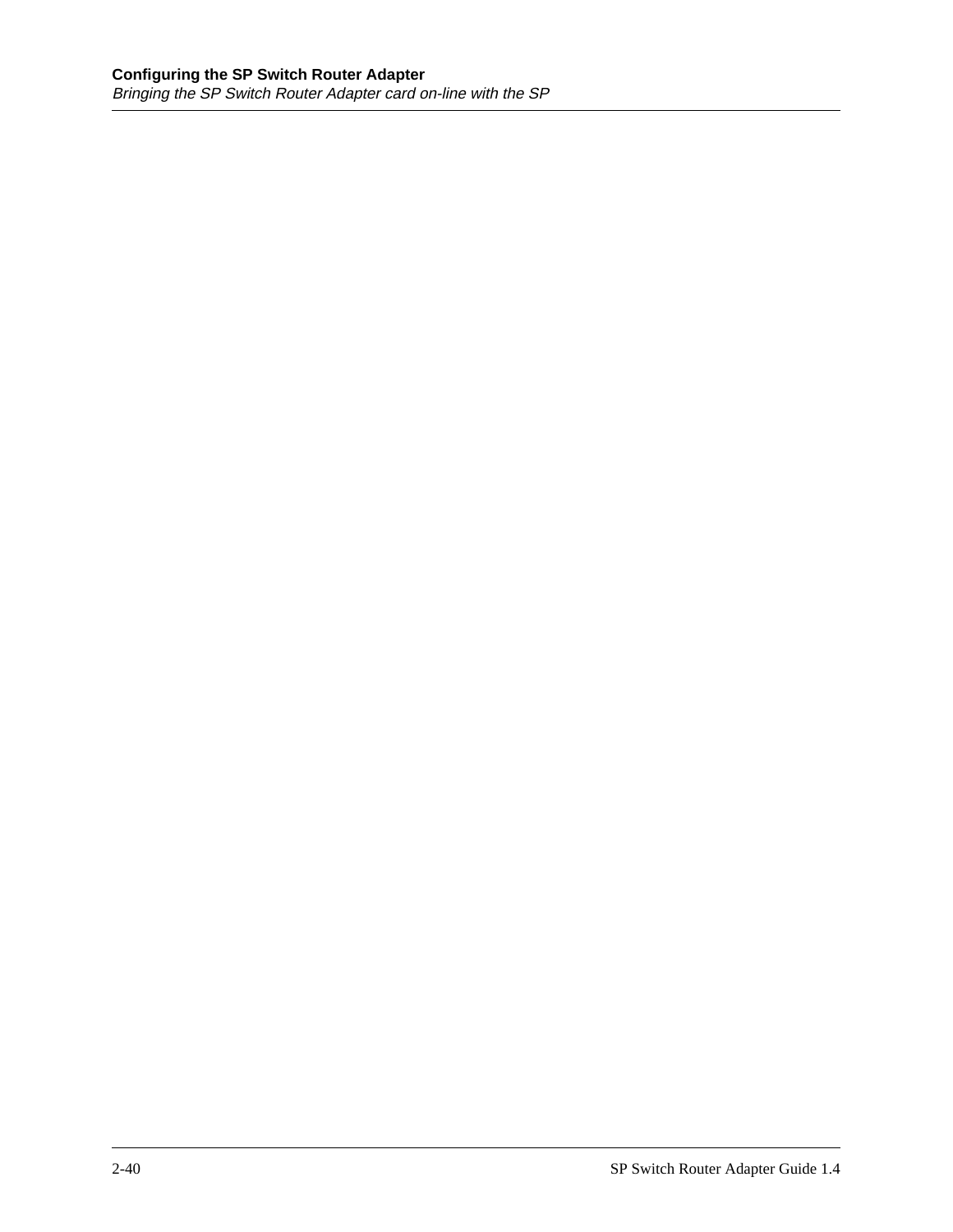# **3 Monitoring and Management Tools**

This chapter describes tools used to monitor day-to-day operations of the SP Switch Router Adapter card or to indicate the causes of any problems which may develop.

These tools operate from the SP Switch Router, and apply to the SP Switch Router and the SP Switch Router Adapter card.

Other tools that apply to the SP Switch Router Adapter card, notably SNMP, operate from the SP control workstation. Information about procedures performed from the SP control workstation are found in the "Managing Extension Nodes" chapter in the *PSSP Administration Guide*.

Chapter 3 contains these topics:

| Using the netstat command $\ldots \ldots \ldots \ldots \ldots \ldots \ldots \ldots \ldots \ldots \ldots \ldots \ldots$ 3-7 |
|----------------------------------------------------------------------------------------------------------------------------|
|                                                                                                                            |
|                                                                                                                            |
|                                                                                                                            |
|                                                                                                                            |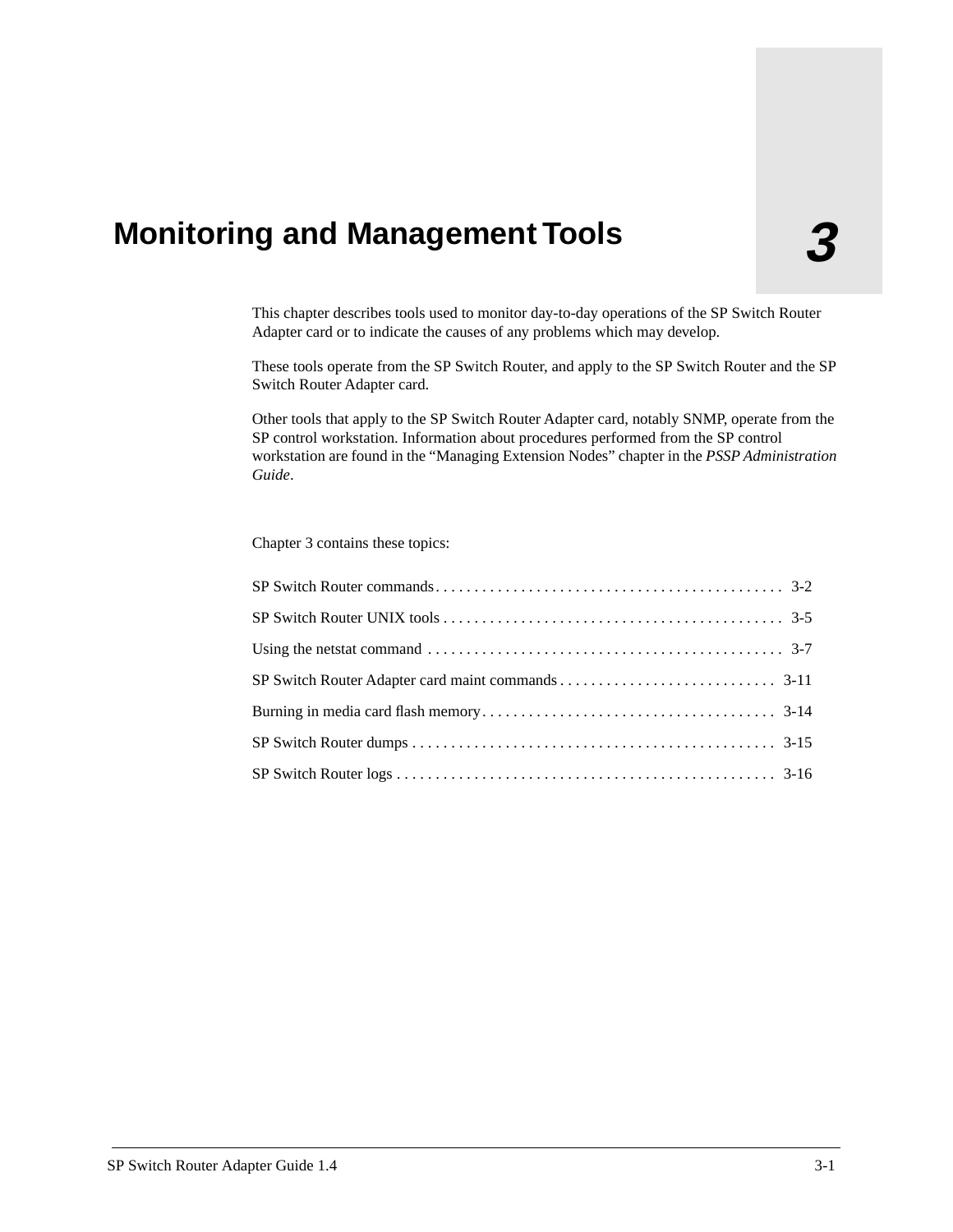# <span id="page-69-0"></span>**SP Switch Router commands**

This section provides a brief overview of SP Switch Router-specific commands. These are administrative and configuration commands, and most are prefixed with **gr**. SP Switch Router commands manage memory and support multiple configuration versions. These include: **csconslog**, **getver**, **grfins**, **grsite**, **grsnapshot**, **grwrite**, **mountf**, **setver**, **umountf**, and **vpurge.**

This diagram of SP Switch Router control board memory structure provides a reference point as you review the memory commands.



*Figure 3-1. SP Switch Router control board memory components* 

Refer to the *GRF Reference Guide* for command syntax and examples. Man pages are available for most of these commands.

## **csconfig**

**csconfig** sets a PCMCIA slot interface on (up) or off (down), and reports general interface and device status. This command is useful for remote management of PCMCIA devices to verify the status of device and slot interface readiness.

## **getver**

This command tells you the version of the operating system that is currently running. Used in conjunction with **setver**, **getver** can also report which release version will be run the next time the system is booted. **setver** specifies which release will be run at the next system boot.

## **grarp**

The **grarp** command displays the ARP table for a given IP address. If you specify **grarp** with the IP address of the SP Switch Router Adapter card, it returns a physical address that is the switch node number to which this card connects.

# grarp 192.146.162.67 gt030 (0): 192.146.162.67 at 0:0:0:0:0:2

In this example, 192.146.162.67 is the IP address of the SP Switch Router Adapter card in slot 3 (interface name gt030), and 0:0:0:0:0:2 is the switch node number.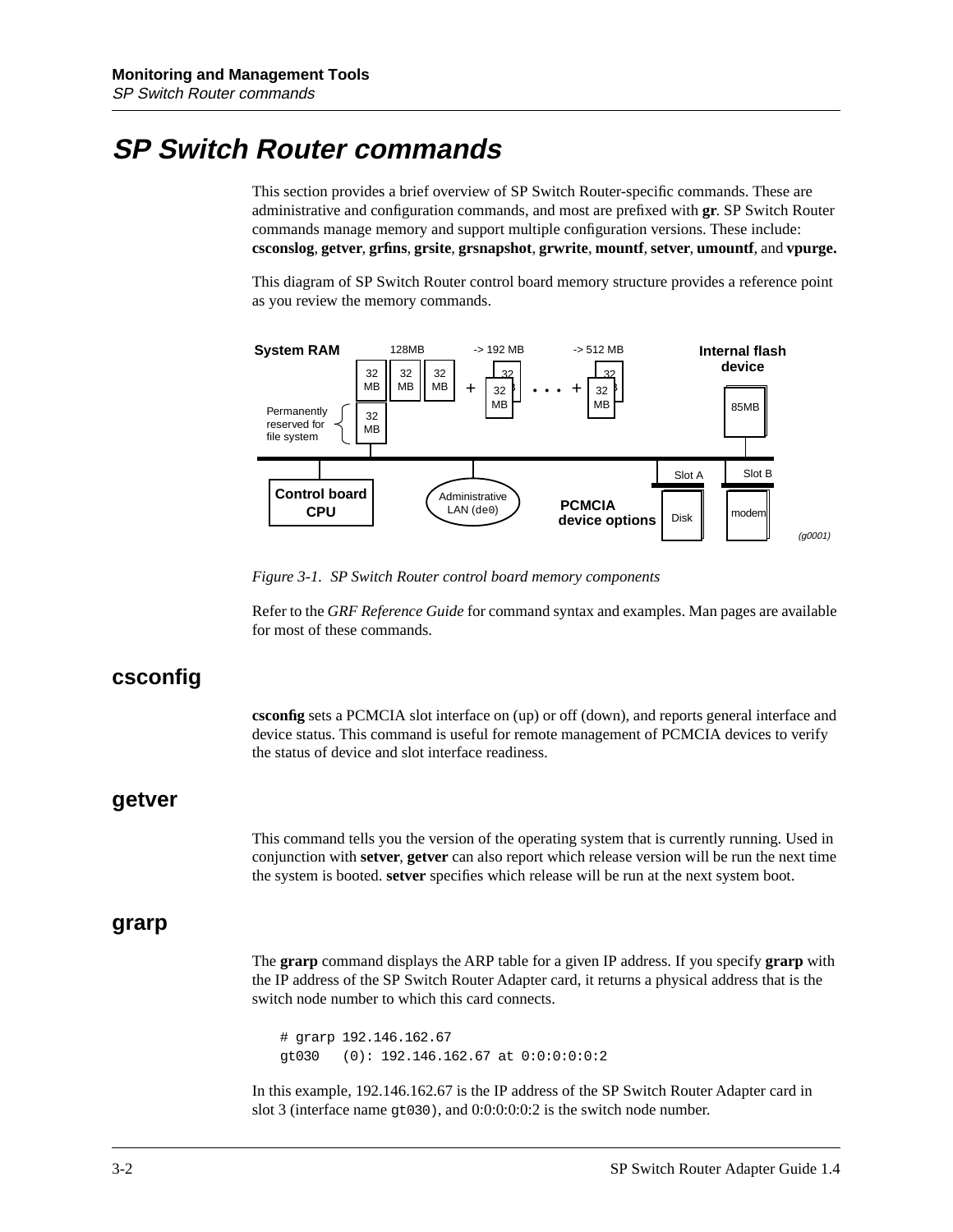| grcard  |                                                                                                                                                                                                                                                                                                                                                                                                                                                    |
|---------|----------------------------------------------------------------------------------------------------------------------------------------------------------------------------------------------------------------------------------------------------------------------------------------------------------------------------------------------------------------------------------------------------------------------------------------------------|
|         | This command displays slot number, media type, and current operating status of the installed<br>media cards.                                                                                                                                                                                                                                                                                                                                       |
| grfins  |                                                                                                                                                                                                                                                                                                                                                                                                                                                    |
|         | This command installs a release onto the internal flash device. In the process, it installs all the<br>new files and converts the system configuration files as required. Rebooting moves the image<br>to RAM.                                                                                                                                                                                                                                     |
| grms    |                                                                                                                                                                                                                                                                                                                                                                                                                                                    |
|         | This command enables non-privileged users to reboot, halt, or shutdown the SP Switch Router<br>in an orderly manner that precludes damage to the system.                                                                                                                                                                                                                                                                                           |
| grreset |                                                                                                                                                                                                                                                                                                                                                                                                                                                    |
|         | This command resets one or more specified media cards. Options can direct that memory be<br>dumped when the media card comes back up (grreset -D) or that the media card be held in<br>reset (grreset -h).                                                                                                                                                                                                                                         |
| grrmb   |                                                                                                                                                                                                                                                                                                                                                                                                                                                    |
|         | This command enables you to use the maint command set to display media card statistics.<br>When grrmb is entered, the screen prompt changes to:<br>GR ##>                                                                                                                                                                                                                                                                                          |
|         | where ## is the number of a chassis slot. The default is 66, specifying that the command will<br>act on slot 66, the router control board.                                                                                                                                                                                                                                                                                                         |
| grroute |                                                                                                                                                                                                                                                                                                                                                                                                                                                    |
|         | This command adds the routes specified in the /etc/grroute.conf configuration file. This<br>file maintains the set of static routes to remote nodes. If you are running GateD, do not use<br>grroute, you must use the GateD Static Statement to create static routes.                                                                                                                                                                             |
| grrt    |                                                                                                                                                                                                                                                                                                                                                                                                                                                    |
|         | This command displays an individual media card's route table.                                                                                                                                                                                                                                                                                                                                                                                      |
| grsite  |                                                                                                                                                                                                                                                                                                                                                                                                                                                    |
|         | This command enables a site to manage and install special files after the main release is loaded<br>into RAM. A special file could be a single binary image for a type of media card to be used for<br>debug or testing, for example, an experimental version of the FDDI run-time file<br>/var/portcards/fddi.run.grsite has options to add, delete, or list files in the current<br>release, the next boot release, or an arbitrary release set. |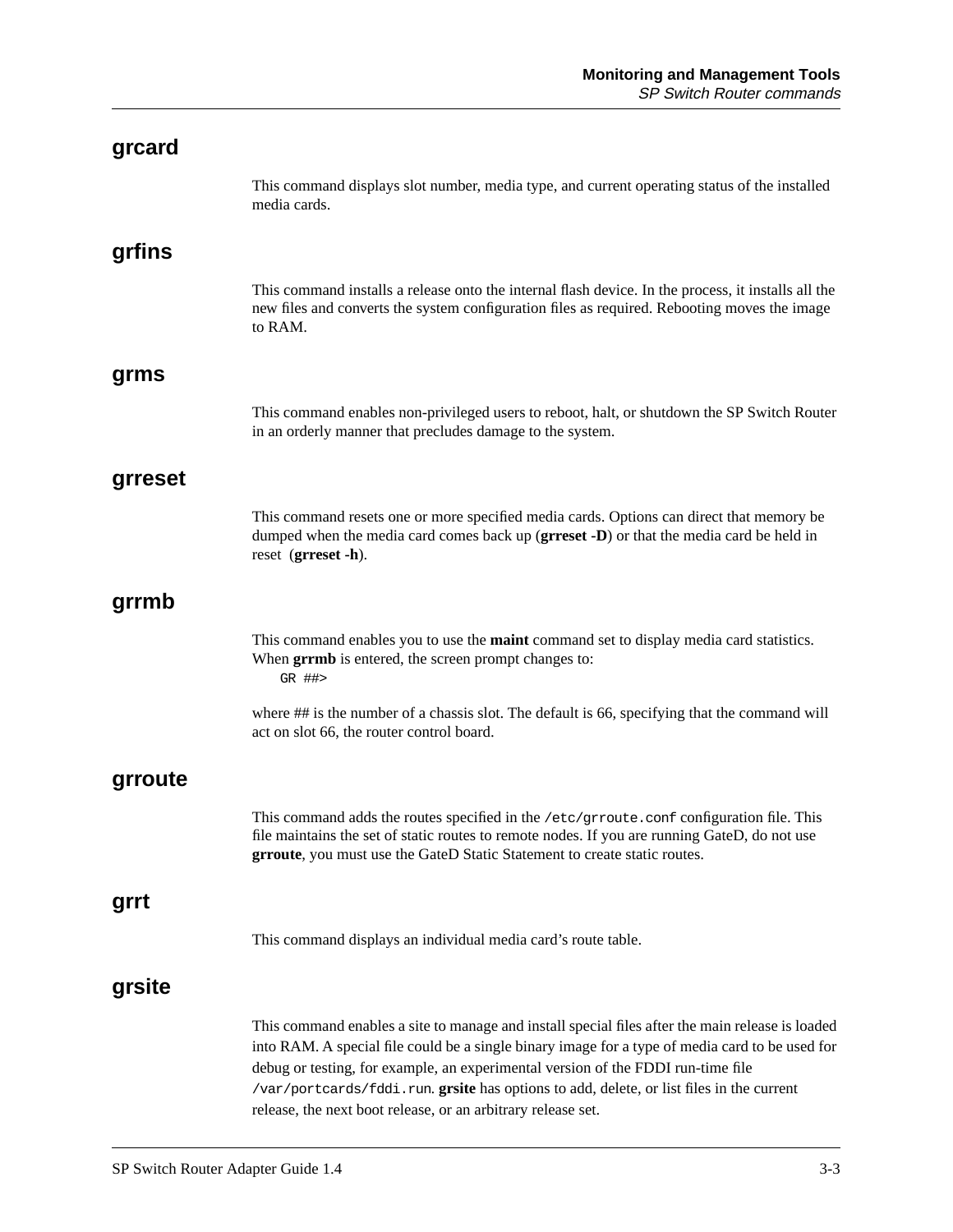## **grsnapshot**

This command runs a script that can be specified to copy configuration files (or release images) to a target flash device under a new or the current version name. For example, **grsnapshot** can be set up to initialize an external (PCMCIA) flash device, copy the entire contents of the internal flash device to it, and rename the image as a backup.

## **grstat**

The **grstat** command reports layer 3 (IP and ICMP) forwarding statistics for all media card types. Error reporting includes the saved source and destination IP addresses of the packet that caused the last error of each type reported.

The **grstat** command reports many of the Layer 2 (data link layer) statistics currently reported by individual media card **maint** commands. Examples are at the end of this section.

## **grwrite**

The **grwrite** command is crucial on the SP Switch Router because it saves configuration changes made in the /etc directory to a flash device so the changes survive the boot-up process. By default, **grwrite** saves a copy of those files with a newer time stamp than the last boot.

## **mountf**

This command mounts an external device so that the device looks like a file system to the operating system. Mounting an external device enables various processes to be applied to the device. A device is mounted as read only (default) or writable. **mountf** verifies (**fsck**) the device before doing the mount. When a media card panics, **mountf** works with **grdump** to write a panic dump out to an external storage device in a PCMCIA slot. See also **umountf**.

#### **setver**

This command specifies the software version that will load during the next system reboot. The general form of the command is setver release\_name. When **setver** executes, it verifies that the specified release name can actually be loaded by checking to see that the appropriate release files, start-up scripts, and configuration entities are in place. You see a message if these release components are incomplete. See also **getver**.

## **umountf**

This command unmounts a flash device previously mounted by the **mountf** command. See also **mountf**.

#### **vpurge**

This command removes a specified release or configuration version from a specified flash device.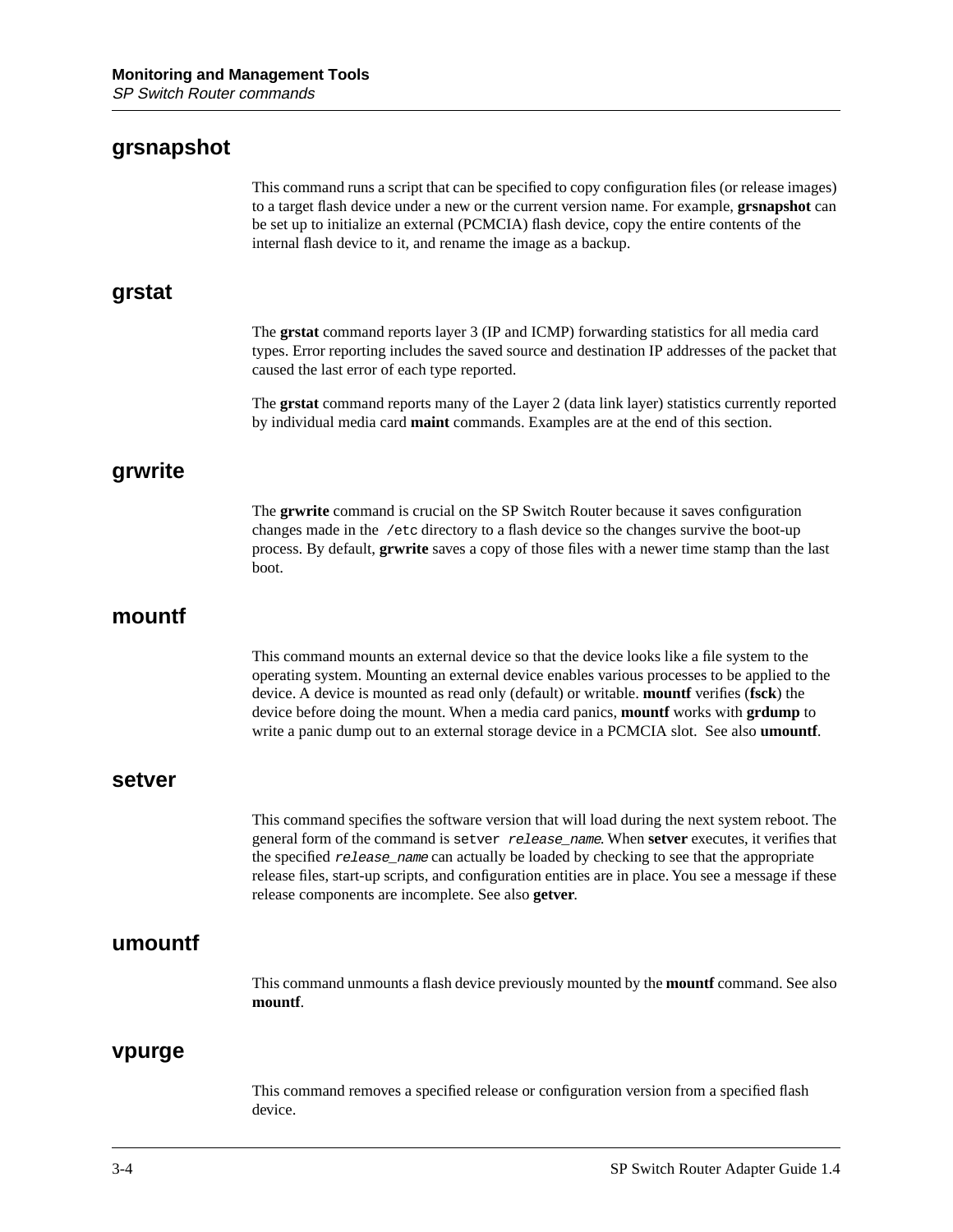# **SP Switch Router UNIX tools**

Determining that TCP/IP routing is configured properly between the SP system and the SP Switch Router is another task for a system administrator. This section details some commands that can be useful in performing this task. For more information on managing the SP Switch Router network data, please see the sections of the *IBM PSSP Administration Guide* that deal with managing extension nodes.

### **ping**

This standard tool generates and receives ICMP/IP echo request and reply messages. It is used to test connectivity to a specific interface or to a host such as the SP. The version running on the SP Switch Router is modified for use with media card protocols.

The most common use of **ping** is to use it from an SP standard node to determine if you have a path to your SP Switch Router Adapter on the SP Switch network. This is necessary if you are to reach or be reached by external networks that the SP Switch Router can access. From an SP standard node, you can **ping** the IP address for the SP dependent node that corresponds to the SP Switch Router Adapter. This IP address can be obtained by using the **host** command if you have domain host name resolution configured in your network. If not, then this address is the address associated with the switch network for that node, and not the address that would be associated with the administrative network for nodes in your SP.

The following example shows how you might use **host** and **ping** to verify your path to the SP Switch Router Adapter on an SP node named sp\_n3. The SP dependent node in the same SP system is sp\_sn2.

```
[sp_n3][/]> host sp_sn2
sp_sn2.ppd.pok.ibm.com is 129.40.85.130
[sp_n3][/]> ping 129.40.85.130
PING 129.40.85.130: (129.40.85.130): 56 data bytes
64 bytes from 129.40.85.130: icmp_seq=0 ttl=255 time=0 ms
64 bytes from 129.40.85.130: icmp_seq=1 ttl=255 time=0 ms
64 bytes from 129.40.85.130: icmp_seq=2 ttl=255 time=0 ms
  ----129.40.85.130 PING Statistics----
3 packets transmitted, 3 packets received, 0% packet loss
round-trip min/avg/max = 0/0/0 ms
[sp_n3][/]>
```
In this example, note the difference between sp\_nX host names that refer to the Ethernet IP address of a node, and the sp\_snX host names that refer to the switch network IP address of a node.

Refer to the *GRF Reference Guide* for other **ping** examples.

#### **route**

Static routing can be configured by using either the UNIX **route** command or the SP Switch Router **grroute** command. Routing is the primary function of a router that allows IP traffic from one network to reach another network. The SP Switch Router and the SP Switch Router Adapter card support both static and dynamic IP routing.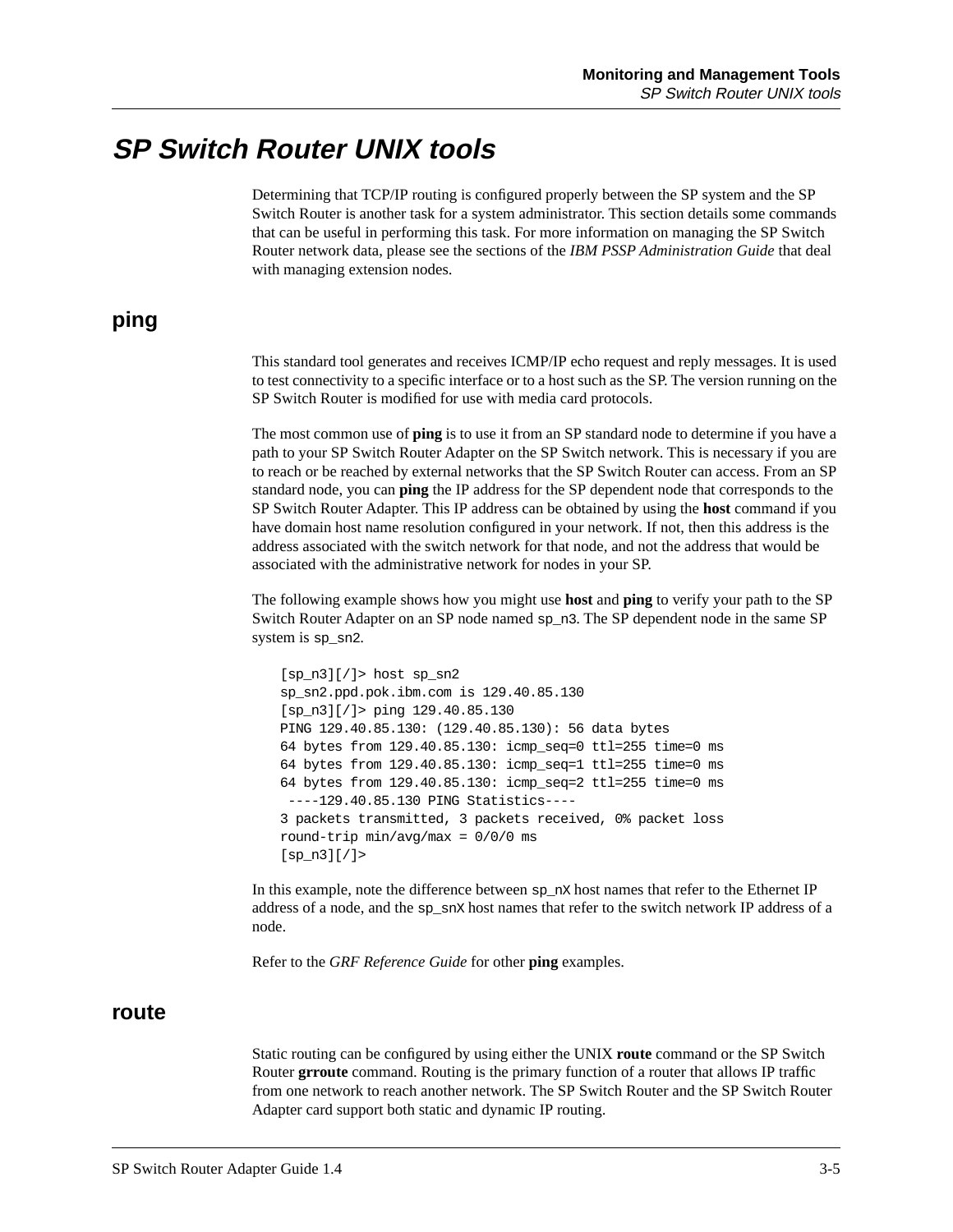The UNIX **route** command can be used to manually add or delete routes. When **route** is used, no media card or system reset is needed to install the new routes, the new routes are updated in the kernel and downloaded into each media card automatically.

The SP Switch Router **grrt** command can also be used to examine the routing table on a specific media card but it is not recommended for routing table configuration because it does not ensure that routing tables are synchronized among the various media cards.

Static routes can also be set by editing the /etc/grroute.conf configuration file. Changes made via this configuration file do not take effect until the affected media card is reset or the SP Switch Router system is reset.

IP dynamic routing can be configured by editing the /etc/gated.conf configuration file and running the **gated** daemon in the Ascend router. GateD implements complex routing protocols. Please refer to the *GRF Reference Guide* and the *GRF Configuration Guide* for information about using GateD on the SP Switch Router.

**Note:** If you plan to run GateD, set up your static routes in /etc/gated.conf by using the Static statement. If you add routes using the **route** command when GateD is active, those routes are not maintained and are removed by GateD.

#### grroute.conf file

Route tables can also be set by editing the /etc/grroute.conf configuration file. Changes made via this configuration file do not take effect until the affected media card is reset. Information in grroute.conf is eventually turned into **route** commands.

### **tcpdump**

This standard UNIX media examination tool is modified for use with media card protocols. **tcpdump** also works on the router's Ethernet LAN interface located on the SP Switch Router control board (de0), and the SP Switch Router communications bus (rmb0).

**tcpdump** prints out all packet headers or a specified type of header transmitting on the target network. Note that **tcpdump** can interfere with network operations and performance.

#### **traceroute**

This standard UNIX command prints the route that packets likely take to a destination network host. **traceroute** uses the ICMP/IP parameters time-to-live and time-exceeded to trace a route between two IP entities.

You can use the **traceroute** command to determine if packets from an SP node are actually being routed through the SP Switch Router to get to the target destination address.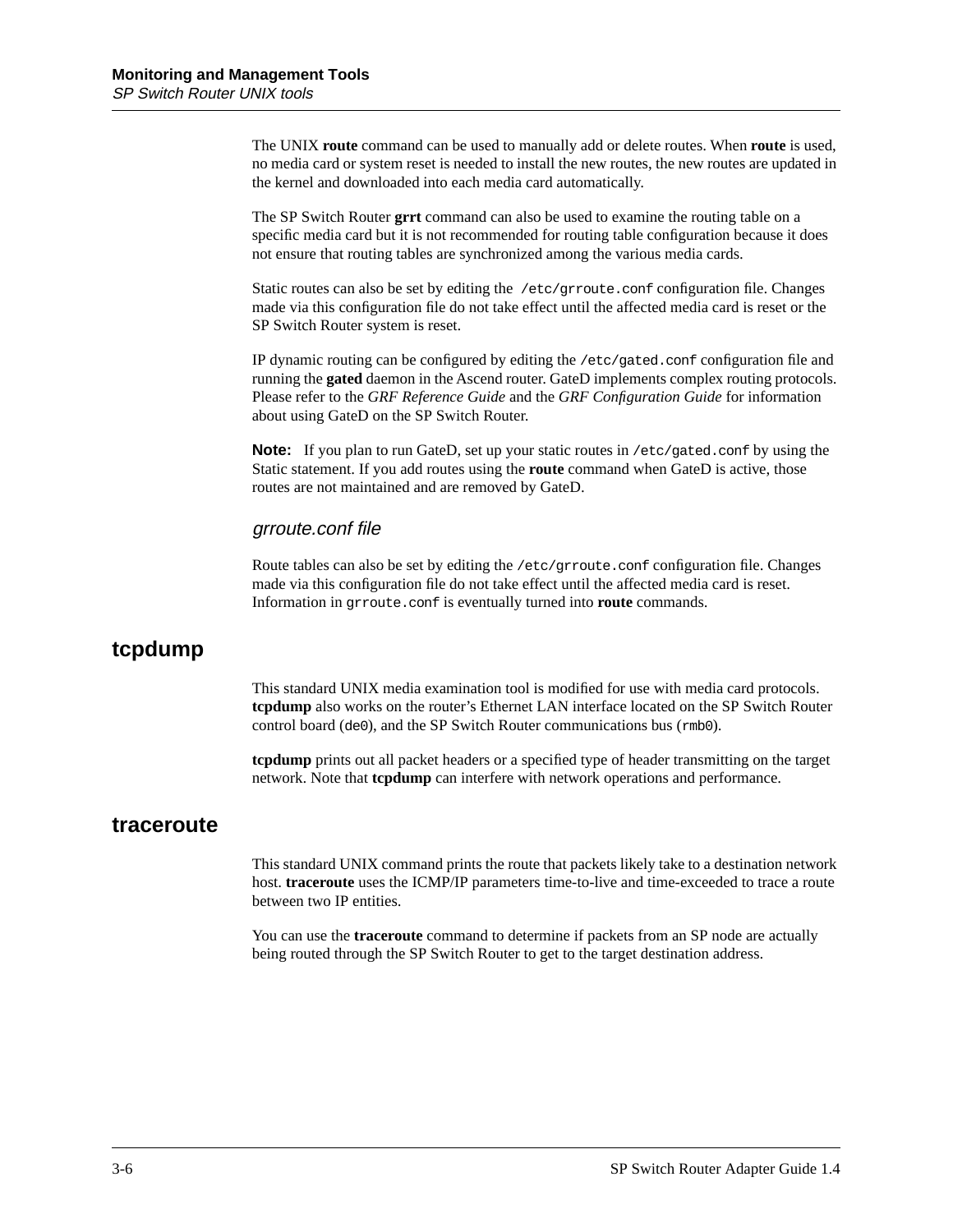# **Using the netstat command**

The UNIX **netstat** command reports status and information about SP Switch Router media card physical interfaces:

– **netstat -rn** prints the current table of installed routes

In the output from **netstat** -rn, the  $\Rightarrow$  symbol next to a route means it is a duplicate key, but with a different netmask.

- **netstat -rs** prints routing statistics
- **netstat -in** shows all configured interfaces
- **netstat -an** prints a list of all active connections
- **netstat -s** prints comprehensive statistics for protocols, including: IP, ICMP, TCP, and UDP, and GRIT, GRIEF, and GRID for SP Switch Router entities.

Refer to the man page for a complete list of **netstat** options. Examples of **netstat** usage follow.

#### **netstat -rn**

Use this **netstat** command to determine that the SP Switch Router Adapter card has the correct routing table entries. You must have properly configured routing table entries so that TCP/IP packets can be routed to and from the SP system to the SP Switch Router Adapter card. Use **netstat** with the **-rn** options to view the card's current routing table entries:

| # netstat -rn                    |                      |            |          |          |                |
|----------------------------------|----------------------|------------|----------|----------|----------------|
| Routing tables                   |                      |            |          |          |                |
| Internet:                        |                      |            |          |          |                |
| Destination                      | Gateway              | Flaqs      | Refs     | Use      | Interface      |
| default                          | 129.40.85.126        | <b>UGS</b> | 3        | 19356    | tn0            |
| 127.0.0.1                        | 127.0.0.1            | UH         | $\Omega$ | 19       | 1 <sub>0</sub> |
| 129.40.85.64/26                  | link#1               | UC         | 0        | $\Omega$ | tn0            |
| 129.40.85.121                    | 0: c0: f2: 0: 26: 8a | UHL        | 4        | 490      | 100            |
| 129.40.85.126                    | 0:0:a2:1:ff:e8       | UHL        | 1        | 2        | tn0            |
| 129.40.85.128/26 129.40.85.130   |                      | U          | $\Omega$ | 0        | qt020          |
| 129.40.158.128/26 129.40.158.139 |                      | U          | $\Omega$ | 88652    | qt030          |
| 129.40.192.128/26 129.40.192.139 |                      | ŢŢ         | $\Omega$ | 34       | qt060          |
| 224/8                            | link#1               | UC         | $\Omega$ | $\Omega$ | tn0            |
|                                  |                      |            |          |          |                |

In the **netstat -rn** output, you will see the routing entries for the various SP Switch Router Adapters installed in the SP Switch Router. In the example above there are three. These are identified by their Interface names having the form  $gt0y0$  where y is the number of the chassis slot in which a specific SP Switch Router Adapter is installed. For more information on the logical interface naming convention, refer to Chapter 2.

Each Interface in the **netstat -rn** output should correspond to at least one route that specifies the reachable network in the Destination column. The TCP/IP address of the SP dependent node for this SP Switch Router Adapter will be specified in the Gateway column. This is the address to which packets for the destination network will be sent when they enter the SP Switch Router from external networks or from other SP Switch Router Adapter networks. This is how you display the route paths that have been built for packets destined for or sent from the SP system.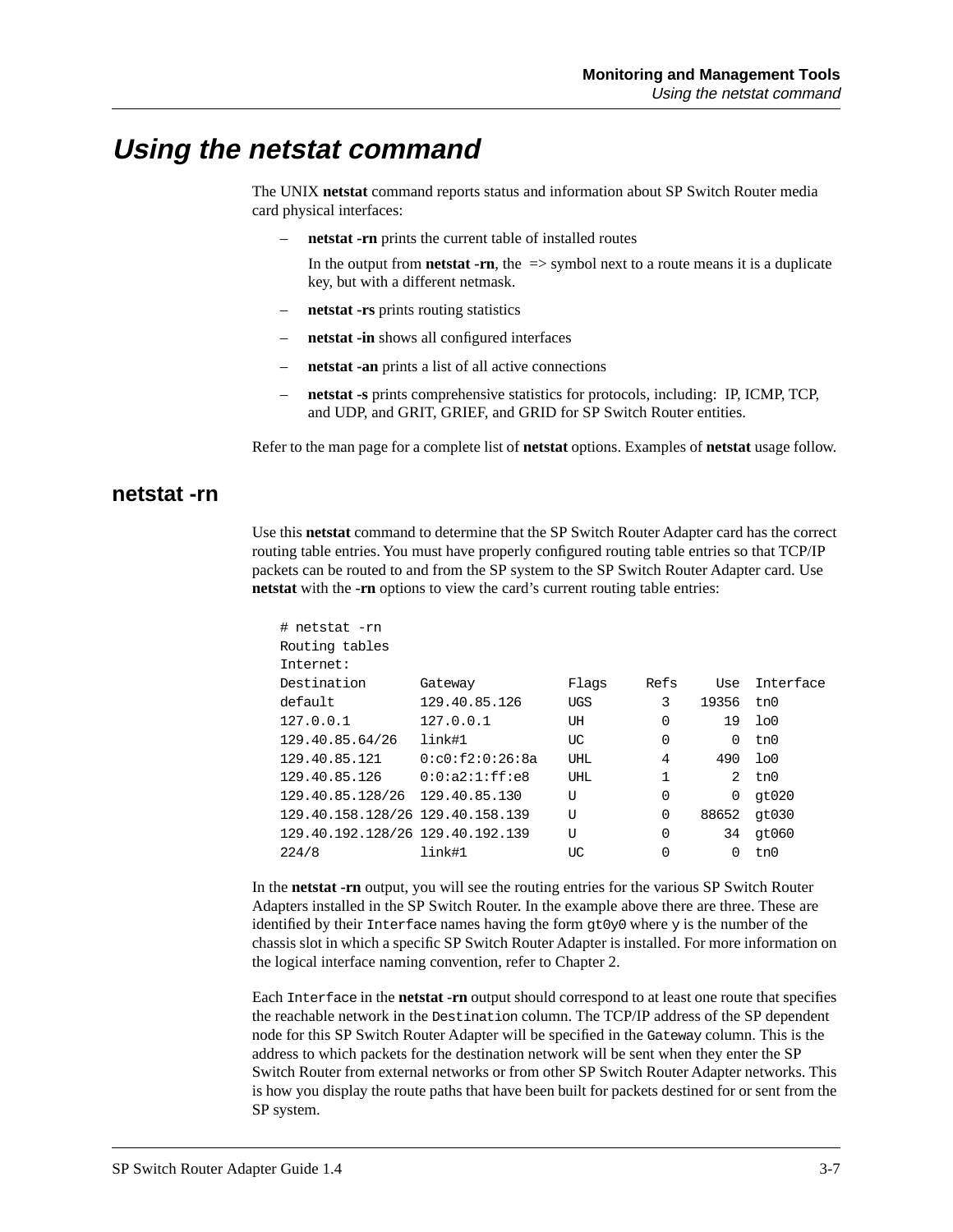#### **netstat -rs**

Using both the **-r** and **-s** options, **netstat** prints routing statistics:

```
% netstat -rs
routing:
         0 bad routing redirects
         0 dynamically created routes
         0 new gateways due to redirects
         44 destinations found unreachable
         0 uses of a wildcard route
```
### **netstat -in**

Here is an example of output from **netstat -in** with interface information. Interface gt020 is the SP Switch Router Adapter card from slot 2:

| # netstat -in    |       |                         |                            |             |          |             |             |          |
|------------------|-------|-------------------------|----------------------------|-------------|----------|-------------|-------------|----------|
| Name             | Mtu   | Network                 | Address                    | Ipkts Ierrs |          | Opkts Oerrs |             | Coll     |
| de0              | 1500  | $<$ lin $k1>$           | 00: c0:80:0b:30:53         | 492665      | $\Omega$ | 8099        | $\Omega$    | 2584     |
| de0              | 1500  | 198.174.11              | 198.174.11.249             | 492665      | $\Omega$ | 8099        | $\Omega$    | 2584     |
| rmb0             | 596   | <link2></link2>         | 00:00:00:00:00:00          | 130022      | $\Omega$ | 129726      | $\Omega$    | $\Omega$ |
| rmb0             | 596   | $<$ GRIT $>$            | 0:0x40:0                   | 130022      | $\Omega$ | 129726      | $\Omega$    | $\Omega$ |
| 1 <sub>0</sub>   | 1536  | <link3></link3>         |                            | 496         | $\Omega$ | 496         | $\Omega$    | $\Omega$ |
| 1 <sub>0</sub>   | 1536  | $<$ GRIT $>$            | 0:0x48:0                   | 496         | $\Omega$ | 496         | $\mathbf 0$ | 0        |
| $q1000*$         | 1524  | $\langle$ link4>        |                            | 0           | 0        | $\Omega$    | $\Omega$    | $\Omega$ |
| gh010*           |       | 65280 <link11></link11> |                            | $\Omega$    | $\Omega$ | $\Omega$    | $\Omega$    | $\Omega$ |
| q <sub>020</sub> |       | 65520 <link5></link5>   |                            | $\Omega$    | $\Omega$ | $\Omega$    | $\Omega$    | $\Omega$ |
| qt020            | 65520 |                         | 206.146.162 206.146.162.67 | $\Omega$    | $\Omega$ | $\Omega$    | $\Omega$    | $\Omega$ |
| qf080            | 4352  | <link7></link7>         | 00: c0:80:00:04:db         | $\Omega$    | 0        | $\Omega$    | $\Omega$    | $\Omega$ |
| qf080            | 4352  | 206.146.162             | 206.146.162.129            | $\Omega$    | $\Omega$ | $\Omega$    | $\Omega$    | $\Omega$ |
| $qf081*$         | 4352  | <link8></link8>         | 00: c0:80:00:04:dc         | $\Omega$    | $\Omega$ | $\Omega$    | $\Omega$    | $\Omega$ |
| $qf082*$         | 4352  | <link9></link9>         | 00: c0:80:00:04:dd         | $\Omega$    | $\Omega$ | $\Omega$    | $\Omega$    | $\Omega$ |
| $qf083*$         | 4352  | $<$ lin $k10>$          | 00: c0:80:00:04:de         | $\Omega$    | $\Omega$ | $\Omega$    | $\Omega$    | 0        |
| $qs0b0*$         | 4352  | $<$ lin $k6$ >          |                            | $\Omega$    | 0        | $\Omega$    | $\Omega$    | 0        |

#### **netstat -an**

Here is an excerpt from **netstat -an** showing active connections:

|     | # netstat -an                                   |          |                                   |                     |                    |
|-----|-------------------------------------------------|----------|-----------------------------------|---------------------|--------------------|
|     | Active Internet connections (including servers) |          |                                   |                     |                    |
|     |                                                 |          | Proto Recv-O Send-O Local Address | Foreign Address     | state)             |
| tcp | 0                                               | $\Omega$ | 198.174.11.249.23                 | 198.174.11.38.1073  | <b>ESTABLISHED</b> |
| tcp | 0                                               | $\Omega$ | 198.174.11.249.199                | 198.174.11.249.1026 | ESTABLISHED        |
| tcp | 0                                               | $\Omega$ | 198.174.11.249.1026               | 198.174.11.249.199  | ESTABLISHED        |
| tcp | $\Omega$                                        | 0        | $*$ , 199                         | $*$ $*$             | LISTEN             |
| tcp | $\Omega$                                        |          | 198.174.11.249.199                | 198.174.11.249.1024 | ESTABLISHED        |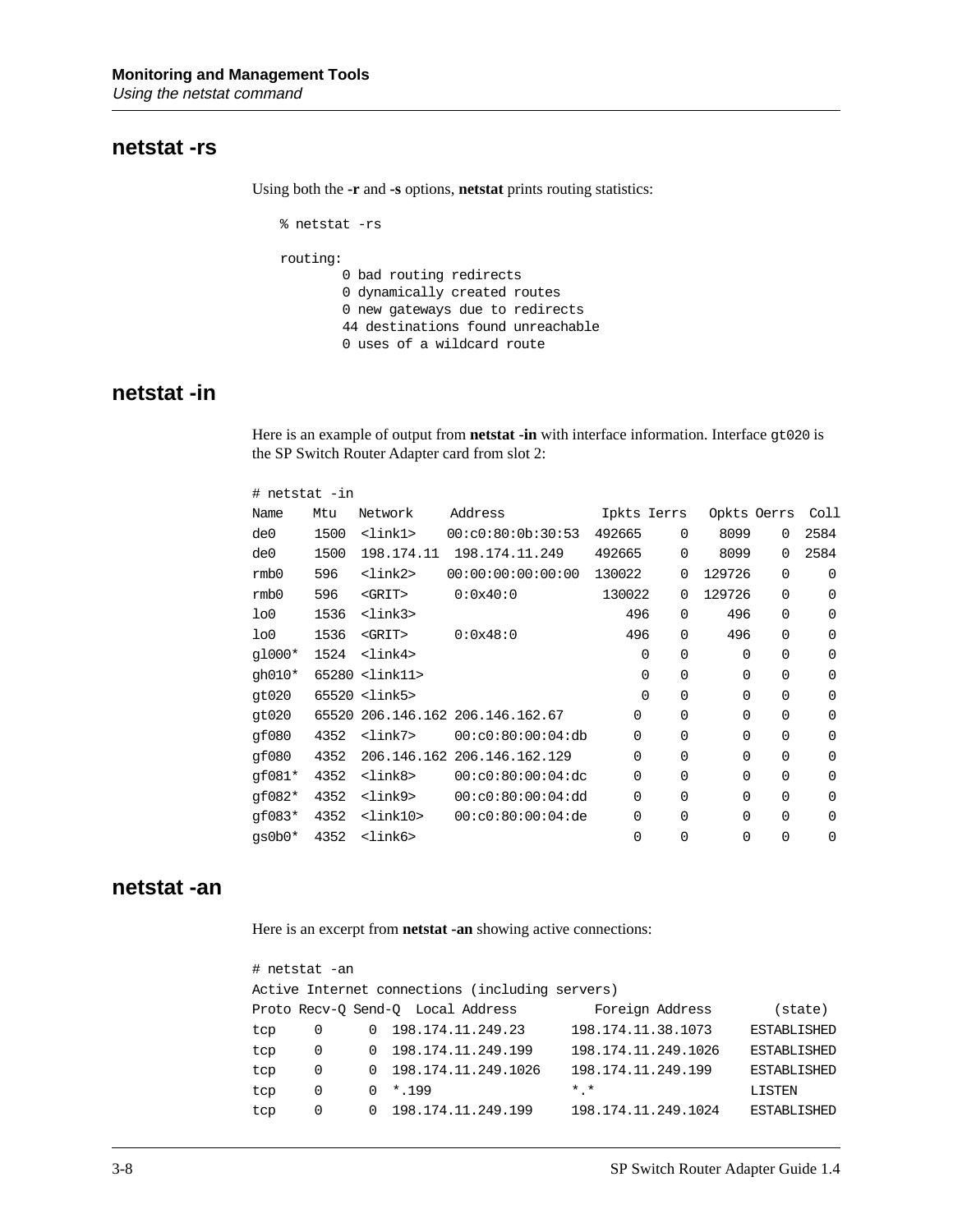| tcp     | 0                                           | 0              |             |                    | 198.174.11.249.1024               |                   | 198.174.11.249.199  |              | <b>ESTABLISHED</b> |
|---------|---------------------------------------------|----------------|-------------|--------------------|-----------------------------------|-------------------|---------------------|--------------|--------------------|
| tcp     | $\Omega$                                    | $\Omega$       | $*$ .23     |                    |                                   | $*$ $*$           |                     |              | LISTEN             |
| udp     | $\mathbf 0$                                 | $\mathbf 0$    | $*$ .*      |                    |                                   | $*$ $*$           |                     |              |                    |
| udp     | 0                                           | 0              | $*$ .161    |                    |                                   | $*$ $*$           |                     |              |                    |
| udp     | $\mathbf 0$                                 | $\mathbf 0$    |             |                    | 198.174.11.249.1056               |                   | 198.174.11.239.2049 |              |                    |
| udp     | 0                                           | $\Omega$       |             |                    | 198.174.11.249.1054               |                   | 198.174.11.239.2049 |              |                    |
| udp     | 0                                           | $\overline{0}$ |             |                    | 198.174.11.249.1046               |                   | 198.174.11.239.2049 |              |                    |
| udp     | 0                                           | $\Omega$       |             |                    | 198.174.11.249.1044               |                   | 198.174.11.239.2049 |              |                    |
| udp     | $\mathbf 0$                                 | $\Omega$       | $*$ $*$     |                    |                                   | $*$ $*$           |                     |              |                    |
|         | Active GRIT connections (including servers) |                |             |                    |                                   |                   |                     |              |                    |
|         |                                             |                |             |                    | Proto Recv-Q Send-Q Local Address |                   | Foreign Address     |              | (state)            |
| grit    | $\Omega$                                    | $\Omega$       | $*:25$      |                    |                                   | $* : *$           |                     |              |                    |
| qrit    | $\mathbf 0$                                 | $\Omega$       | $* : *$     |                    |                                   | $* : *$           |                     |              |                    |
| grit    | $\overline{0}$                              | $\overline{0}$ | $*:32$      |                    |                                   | $\star$ : $\star$ |                     |              |                    |
| qrit    | $\Omega$                                    | $\Omega$       | $* : *$     |                    |                                   | $* : *$           |                     |              |                    |
| grit    | $\Omega$                                    | $\Omega$       | $*:27$      |                    |                                   | $* : *$           |                     |              |                    |
|         | Active UNIX domain sockets                  |                |             |                    |                                   |                   |                     |              |                    |
| Address |                                             |                |             | Type Recv-Q Send-Q | Inode                             | Conn              | Refs                | Nextref Addr |                    |
|         | f0d5ff80 dgram                              |                | $\Omega$    | $\mathbf 0$        |                                   | 0 f0793b94        |                     | 0 f0c4d694   |                    |
|         | f0cd4500 dgram                              |                | $\Omega$    | $\Omega$           |                                   | 0 f0793b94        |                     | 0 f0879494   |                    |
|         | f09eb200 stream                             |                | $\Omega$    | $\Omega$           | $\Omega$                          | $\Omega$          | $\Omega$            | $\Omega$     |                    |
|         | f0c22980 stream                             |                | $\Omega$    | 0                  | $\Omega$                          | $\Omega$          | $\Omega$            | $\Omega$     |                    |
|         | f0dc0f80 stream                             |                | $\Omega$    | $\Omega$           | 0                                 | $\Omega$          | $\Omega$            | $\Omega$     |                    |
|         | f0cd4e00 dgram                              |                | $\Omega$    | $\mathbf 0$        |                                   | 0 f0793b94        |                     | 0 f0c8a414   |                    |
|         | f0cd4b00 dqram                              |                | $\mathbf 0$ | $\mathbf 0$        |                                   | 0 f0793b94        | $\Omega$            | 0            |                    |
| #       |                                             |                |             |                    |                                   |                   |                     |              |                    |

#### **netstat -s**

**netstat -s** shows the statistics reported for all protocols, this excerpt shows the statistics reported for IP:

```
# netstat -s
ip:
         211338 total packets received
         0 bad header checksums
         0 with size smaller than minimum
         0 with data size < data length
         0 with header length < data size
         0 with data length < header length
         0 with bad options
         0 with incorrect version number
         29285 fragments received
         0 fragments dropped (dup or out of space)
         0 fragments dropped after timeout
         4885 packets reassembled ok
         171636 packets for this host
         2948 packets for unknown/unsupported protocol
         0 packets forwarded
         12295 packets not forwardable
         0 redirects sent
```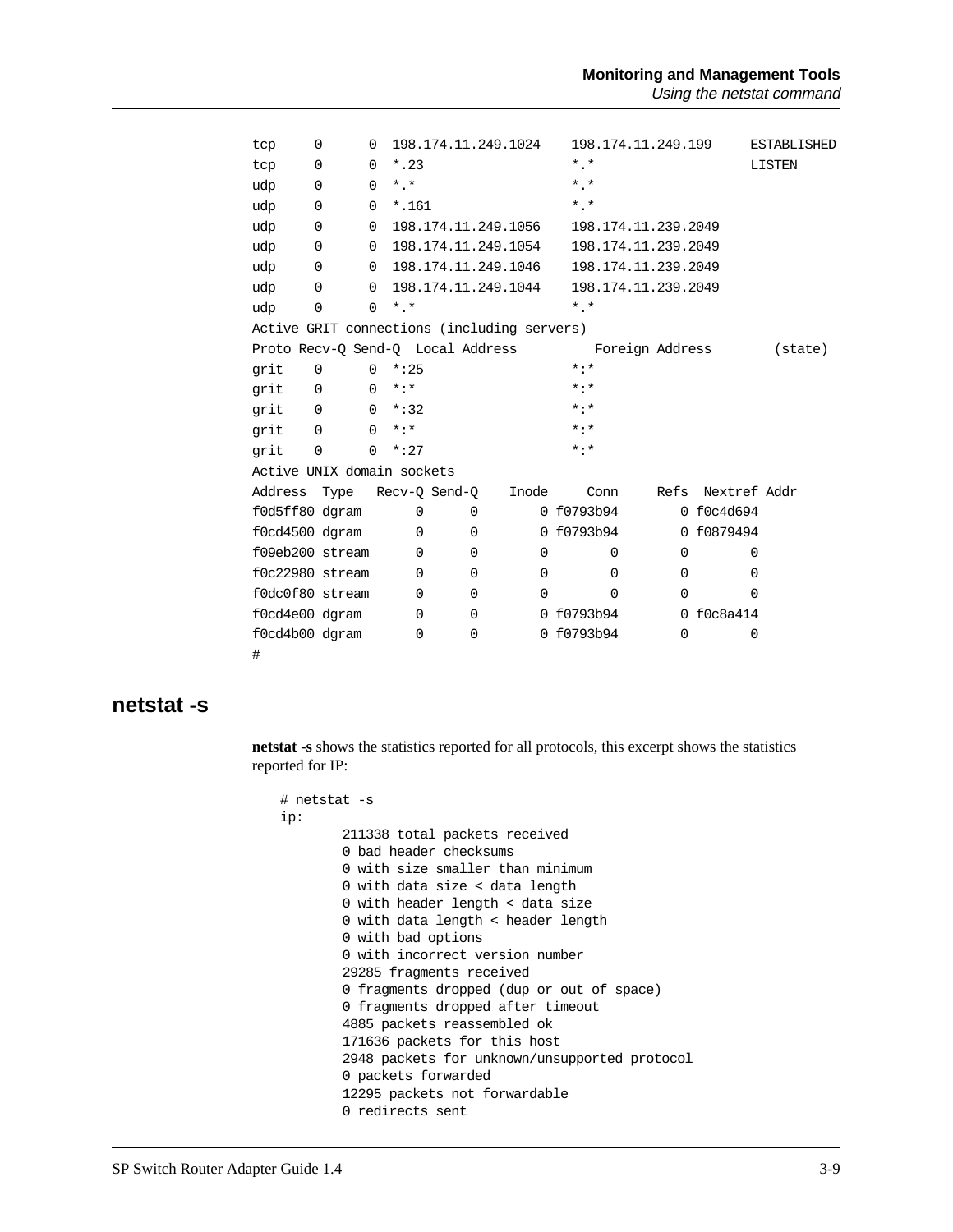8049 packets sent from this host

- 0 packets sent with fabricated ip header
- 0 output packets dropped due to no bufs, etc.
- 0 output packets discarded due to no route
- 0 output datagrams fragmented
- 0 fragments created
- 0 datagrams that can't be fragmented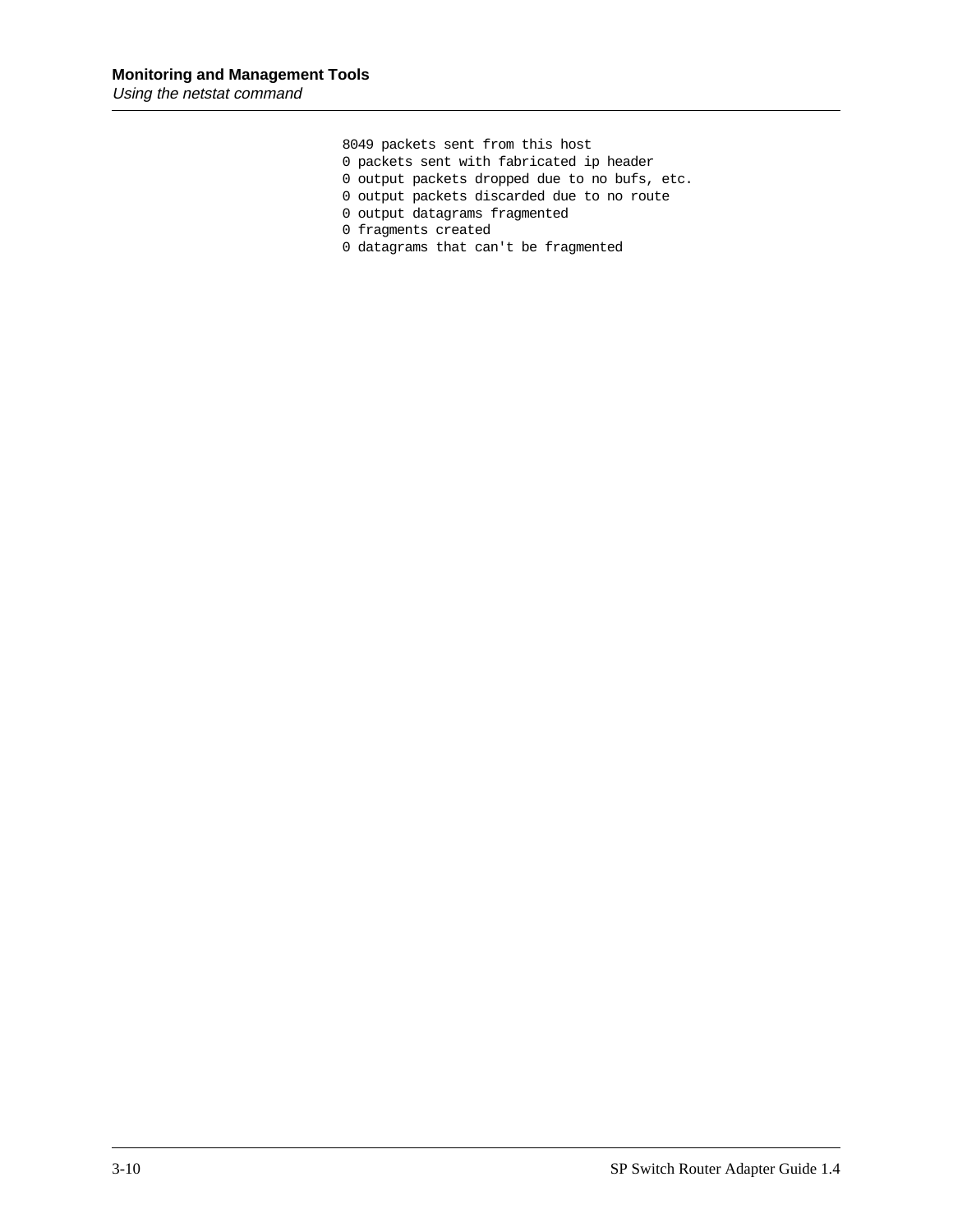# **SP Switch Router Adapter card maint commands**

Each type of media card has a set of maintenance or **maint** commands. Some of the commands operate on most types of media cards, others are media-specific.

A small set of the **maint** commands provide card-specific status information. The majority of **maint** commands are useful only to system developers. You can use the **maint** commands listed below at any time, they do not interrupt or affect media card operations.

Several **maint** commands that return useful feedback on card status useful to administrators and support staff are:

- **maint 3**, Display Configuration and Status
- **maint 4**, Display Media Statistics
- **maint 5**, Display SWITCH Statistics
- **maint 6**, Display Combus Statistics
- **maint 189** displays the ARP table for the specified interface's IP address

The SP Switch Router Adapter card has two processors, one on the receive side, one on the transmit side. One set of **maint** commands returns developer-level information and information specific to the receive side. A small set of **maint** commands returns developer-level information specific to the transmit side. Commands 81–89 are reserved because certain of their effects upon the card can be destructive.

You must start the **grrmb** program before you can enter a **maint** command.

### **Preparing to use maint commands**

First, start the **grrmb** program to invoke the GR 66> prompt. From the UNIX shell enter: # grrmb

The new prompt appears: GR 66>

Use the **port** command to change the prompt to the slot occupied by the SP Switch Router Adapter media card. For example, if the card is in slot 7, enter:

GR 66> port 7

This message is returned along with the changed prompt:

```
Current port card is 07
GR 07>
```
To exit the **grrmb** program, enter **quit**:

```
GR 07> quit
#
```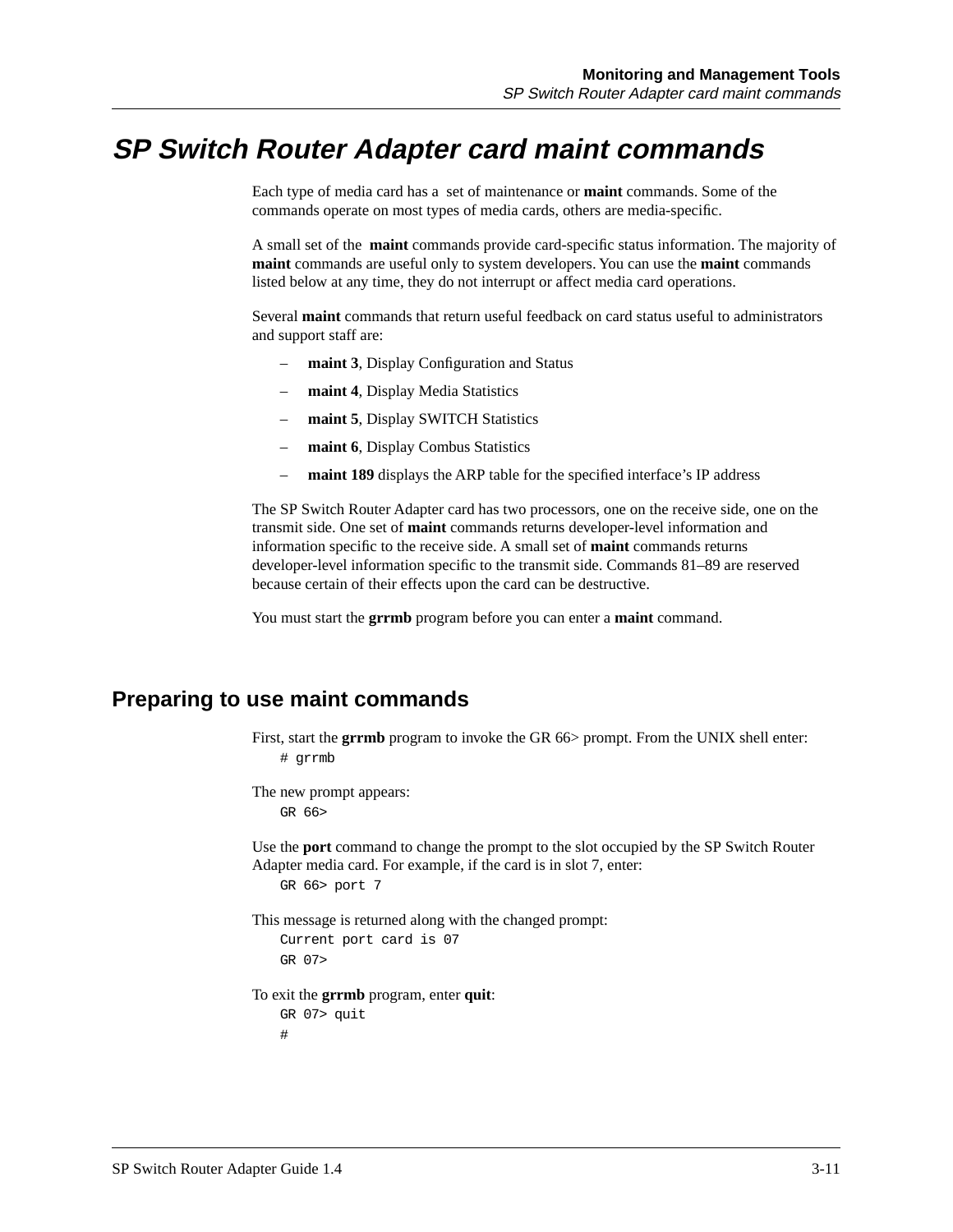## **Sample maint commands**

The next pages show samples of **maint** commands you may find useful.

### maint 3 - display configuration and status

To return internal SP Switch Router Adapter card configuration parameters, enter: **maint 3**

|      | $GR$ 07> maint 3               |  |
|------|--------------------------------|--|
|      | [RX] Configuration Parameters: |  |
| [RX] | $Slot$ Number: 7               |  |
| [RX] | Node Number: $9$               |  |
| [RX] | Node Name: $07$                |  |
| [RX] | SW Token: 0001000600           |  |
| [RX] | Arp Enabled: $1$               |  |
| [RX] | SW Node Number $2$             |  |
| [RX] | $IP$ : 0xce92a243              |  |
| [RX] | IP Mask: 0xfffffffc0           |  |
| [RX] | Alias IP: 0x0                  |  |
| [RX] | Max Link Size: 1024            |  |
| [RX] | $Host$ Offset: 1               |  |
| [RX] | Config State: $1$              |  |
| [RX] | System Name: $qiqa$ SP         |  |
| [RX] | Node State: 2                  |  |
| [RX] | Switch Chip Link: $0$          |  |
| [RX] | Transmit Delay: 31             |  |

#### maint 4 - display media statistics

To return a set of data transfer statistics for the input and output ports, enter: **maint 4**

|      | $GR$ $07>$ maint 4 |                               |                                                                         |  |
|------|--------------------|-------------------------------|-------------------------------------------------------------------------|--|
| [RX] |                    |                               | Media Statistics                                                        |  |
|      | $[RX]$ input:      |                               |                                                                         |  |
|      |                    | [RX] Port Bytes               |                                                                         |  |
|      |                    |                               |                                                                         |  |
|      |                    |                               | [RX] 0 00000000000055233360 000000000000000000843 0000000002 0000000002 |  |
|      |                    |                               |                                                                         |  |
| [RX] |                    |                               |                                                                         |  |
|      | $[RX]$ output:     |                               |                                                                         |  |
|      |                    | [RX] Port Bytes               | Packets Discards                                                        |  |
|      |                    |                               |                                                                         |  |
|      |                    |                               | [RX] 0 00000000000339524640 00000000000000005182 0000000000             |  |
|      |                    |                               |                                                                         |  |
| [RX] |                    |                               |                                                                         |  |
|      | $[RX]$ Port $0:$   |                               |                                                                         |  |
|      |                    | [RX] Odd Length TX Packets: 0 |                                                                         |  |
|      |                    | [RX] TX Dropped Fifo Full: 0  |                                                                         |  |
|      |                    | [RX] TX Dropped Line Down:    | $\Omega$                                                                |  |
|      | $[RX]$ Port 1:     |                               |                                                                         |  |
|      |                    | [RX] Odd Length TX Packets: 0 |                                                                         |  |
|      |                    | [RX] TX Dropped Fifo Full: 0  |                                                                         |  |
| [RX] |                    | TX Dropped Line Down:         | $\Omega$                                                                |  |

(Ignore the output at the end of the display for port 1, port 1 does not exist.)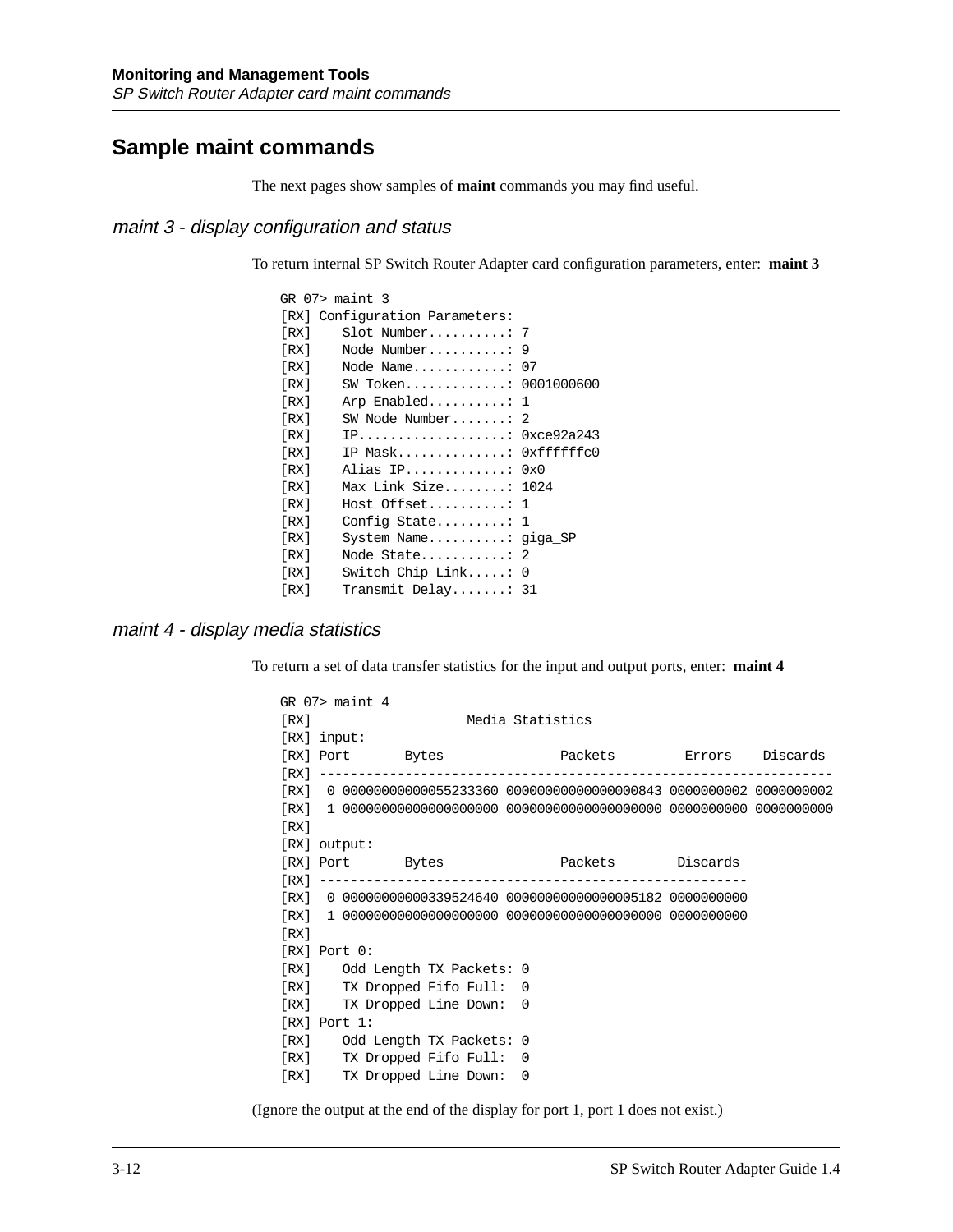#### maint 5 - display switch statistics

This command provides you with information about data transfers between the SP Switch Router switch and the SP Switch Router Adapter card. Enter: **maint 5**

|      | $GR$ $07>$ maint $5$                          |                   |          |  |
|------|-----------------------------------------------|-------------------|----------|--|
|      | GR 07> [RX]                                   |                   |          |  |
| [RX] |                                               | Switch Statistics |          |  |
|      | $[RX]$ input:                                 |                   |          |  |
|      | [RX] Bytes                                    | Packets Errors    |          |  |
|      | [RX] ---------------------------------        |                   |          |  |
|      |                                               |                   |          |  |
| [RX] |                                               |                   |          |  |
|      | $[RX]$ output:                                |                   |          |  |
|      | [RX] Bytes Packets Errors                     |                   |          |  |
|      |                                               |                   |          |  |
|      |                                               |                   |          |  |
| [RX] |                                               |                   |          |  |
|      | [RX] Switch Transmit Data Errors:             |                   | $\Omega$ |  |
|      | [RX] Switch Transmit Fifo Parity Errors:      |                   | $\Omega$ |  |
|      | [RX] Switch Transmit Internal Parity Errors:  |                   | $\Omega$ |  |
|      | [RX] Switch Transmit Connection Rejects:      |                   | $\Omega$ |  |
|      | [RX] Switch Receive Encoding Errors:          |                   | $\Omega$ |  |
|      | [RX] Switch Receive Running Disparity Errors: |                   | $\Omega$ |  |
|      | [RX] Switch Receive Receiver Errors:          |                   | 0        |  |
|      | [RX] Switch Receive Running Checksum Errors:  |                   | $\Omega$ |  |
|      | [RX] dont-free packets: 0                     |                   |          |  |
|      | [RX] fifo-full packets: 0                     |                   |          |  |

#### maint 6 - display combus statistics

To look at information about the exchanges between the system software and the SP Switch Router Adapter card, enter **maint 6** for the receive side and **maint 106** for the transmit side.

| $GR$ $07$ maint $6$                          |          |                        |          |  |
|----------------------------------------------|----------|------------------------|----------|--|
| GR 07> [RX]                                  |          |                        |          |  |
| [RX] Combus Status:                          |          |                        |          |  |
| [RX]<br>0x50502055<br>Last interrupt status: |          |                        |          |  |
| [RX] Combus Statistics:                      |          |                        |          |  |
| [RX]<br>Message ready interrupts:            |          | 16153                  |          |  |
| [RX]<br>Truncated input messages:            |          | $\Omega$               |          |  |
| [RX]<br>Grit messages for TX-CPU:            |          | 155                    |          |  |
| [RX]<br>Ip messages Rcvd (non-bypass):       |          | $\Omega$               |          |  |
| [RX]<br>Raw messages:                        |          | $\Omega$               |          |  |
| [RX]<br>ISO messages:                        |          | $\Omega$               |          |  |
| [RX]<br>Grid messages:                       |          | 15998                  |          |  |
| [RX]<br>Grid echo requests:                  |          |                        |          |  |
| [RX]<br>Port available messages:             |          | 0                      |          |  |
| [RX]<br>Segmented Packets:                   |          | 0                      |          |  |
| [RX]<br>Seqments Sent:                       | $\Omega$ |                        |          |  |
| [RX] Combus Errors:                          |          |                        |          |  |
| Bus in timeouts:<br>[RX]                     | $\Omega$ | Bus out timeouts:      | $\Omega$ |  |
| [RX]<br>Out of buffer cond.:                 | $\Omega$ | Bad packet type:       | $\Omega$ |  |
| [RX]<br>Dropped IP packets:                  | 0        | Bad packet dest:       | $\Omega$ |  |
| [RX]<br>Receive Msq Errors:                  | $\Omega$ | Receive Format Errors: | $\Omega$ |  |
| [RX]<br>Receive Past End:                    | $\Omega$ | Received Long Message: | $\Omega$ |  |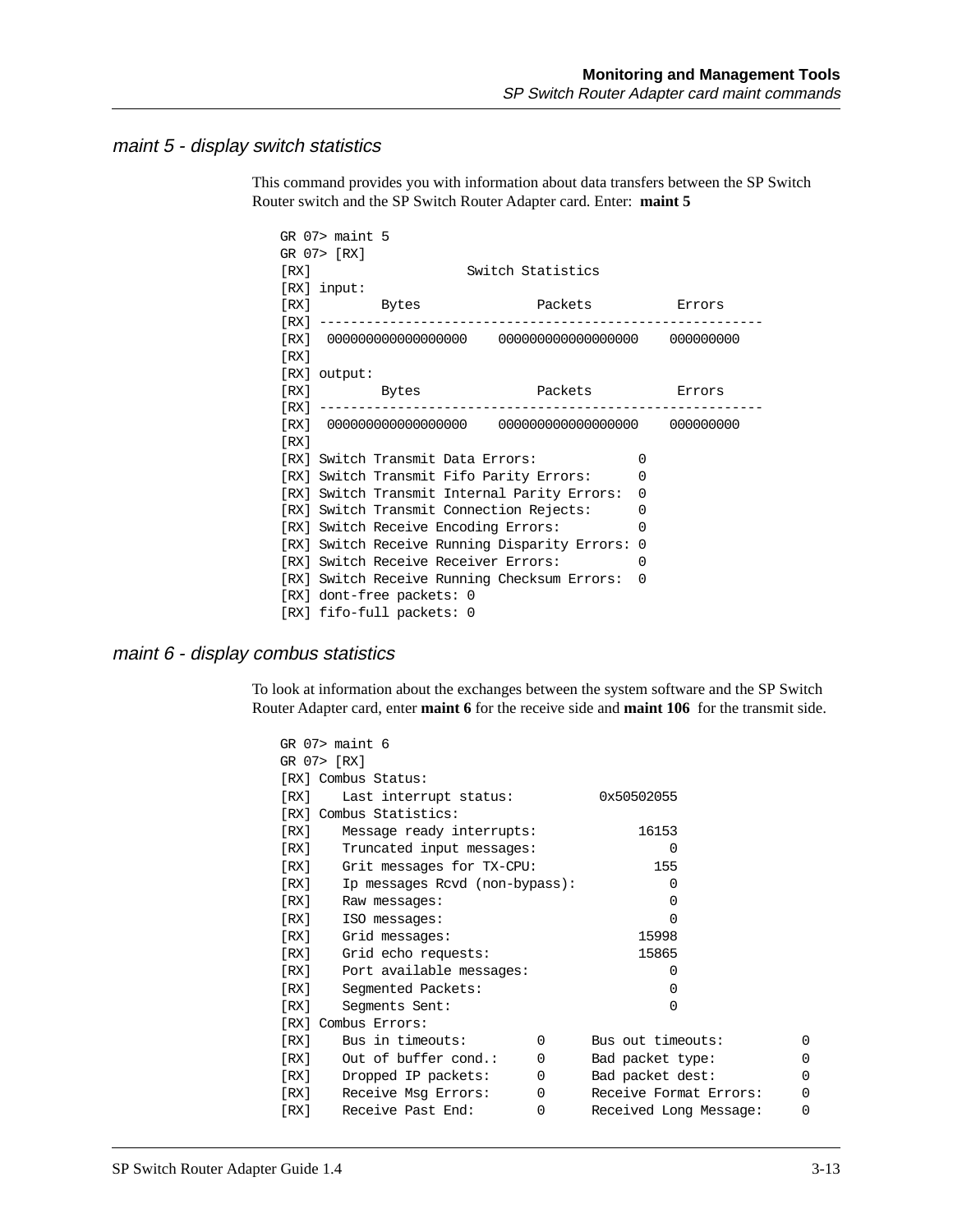#### maint 16 - display multicast routing table

This command shows current entries in the virtual interface table and the multicast forwarding cache; it may be of use when multicast options are implemented.

GR 07> maint 16 GR 07> [RX] [RX] [RX] Virtual Interface Table is empty [RX] [RX] Multicast Forwarding Cache is empty [RX]

#### maint 189 - display ARP table

This command returns the current ARP entries and IP address:

```
GR 07> maint 189 1
GR 07> [RX]
[TX] 
[TX] ARP Entry: IP= 129.40.192.131, SW-node=2, state=3
[TX] ARP Entry: IP= 129.40.192.132, SW-node=3, state=3
[TX] ARP Entry: IP= 129.40.192.135, SW-node=6, state=3
[TX] ARP Entry: IP= 129.40.192.136, SW-node=7, state=3
[TX] ARP Entry: IP= 129.40.192.139, SW-node=10, state=3
[TX] ARP Entry: IP= 129.40.158.131, SW-node=2, state=3
[TX] ARP Entry: IP= 129.40.158.132, SW-node=3, state=3
[TX] ARP Entry: IP= 129.40.158.135, SW-node=6, state=3
[TX] ARP Entry: IP= 129.40.158.136, SW-node=7, state=3
[TX] ARP Entry: IP= 129.40.158.139, SW-node=10, state=3
[TX] ARP Entry: IP= 129.40.158.131, SW-node=255, state=1
```
# **Burning in media card flash memory**

**grflash** provides the ability to upgrade flash code at customer sites. The **grflash** command reprograms (reburns) the code in internal flash (the boot loader). This is different than updating the system software with a new release. Typically, new software releases are loaded into the system and then downloaded into the specific type of media card, they do not require burning into internal flash. The reburn procedure is done only under direction of Customer Support.

Please work with Customer Support to schedule a session with them in the rare instance that the **grflash** command is needed. If not carefully and correctly done, the reburn process could disable the memory component and the SP Switch Router. A **grflash** man page is available, and the command is also described in the *GRF Reference Guide*.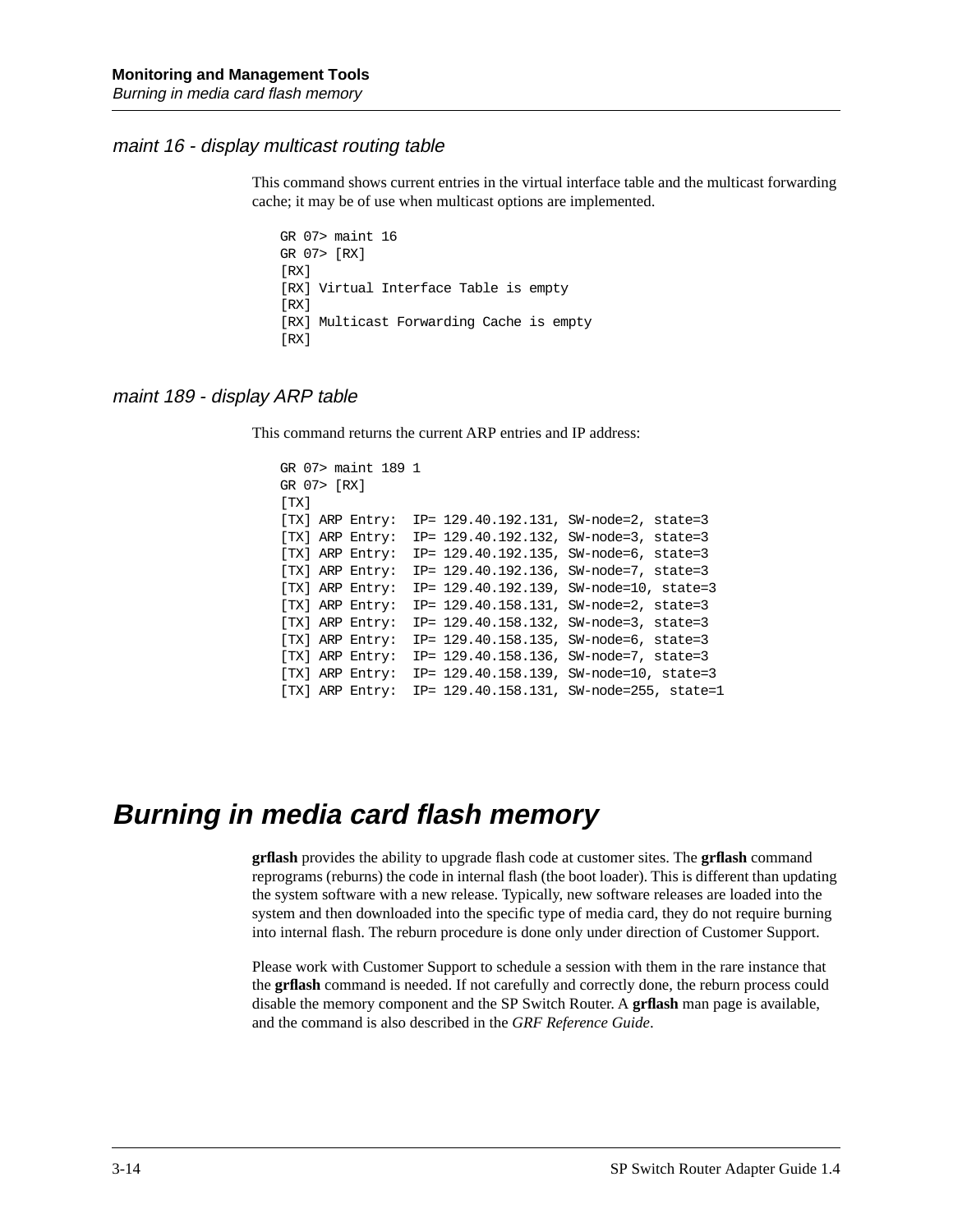# **SP Switch Router dumps**

The SP Switch Router can be configured to send dumps to an external PCMCIA 520MB disk rather than to its own system memory.

On the SP Switch Router, output from dumps, logs, and other system reporting functions refer to the SP Switch Router Adapter card as DEV1 v1 or dev1. Dumps are maintained in the directories /var/portcards and /var/crash.

Dumps are compressed to save space, and the compressed files are appended with .qz. Media card dumps are stored in /var/portcards in a file named with the convention grdump.n.x.gz where n is the card slot number and x is the number of the saved dump, 1, 2, 3....

Dumps provide specific information useful for monitoring and debugging the SP Switch Router and SP Switch Router Adapter card operations. If you are working with Customer Support, these are dumps they might need to see:

- bsdx.core a kernel dump resulting from a system reset or panic, sent to /var/crash (x is number of the dump, 1, 2, 3...)
- grdump.n.x.gz a dump resulting from a media card reset or panic, sent to /var/portcards

# **System dumps**

If the SP Switch Router is reset or panics, a dump is saved in /var/crash under the naming convention bsdx.core.

This dump is generally too large to send by e-mail. Customer Support will tell you how to send it to them.

The **grsavecore** command copies and formats information generated from a kernel panic as the data is written to standard output. The formatted data is written to gr savecore. out in the /var/crash directory.

### **Media card dumps**

The grdump program saves and manages media card dumps. As described in Chapter 2, you can specify the number of dumps in the Dump or appropriate Card profile. The default number is two per day for each media card. Dumps are collected from media cards when they panic or when they are reset by the system administrator using the **grreset -D** command.

This dump is generally 4–8MB, and may possibly be e-mailed. Customer Support will tell you how to send it to them.

### **tcpdump**

You can also execute the UNIX **tcpdump** command on any SP Switch Router media card. Note that **tcpdump** can interfere with network operations and performance because it turns on filtering to log the IP packet headers. Refer to the **tcpdump** man page for more information.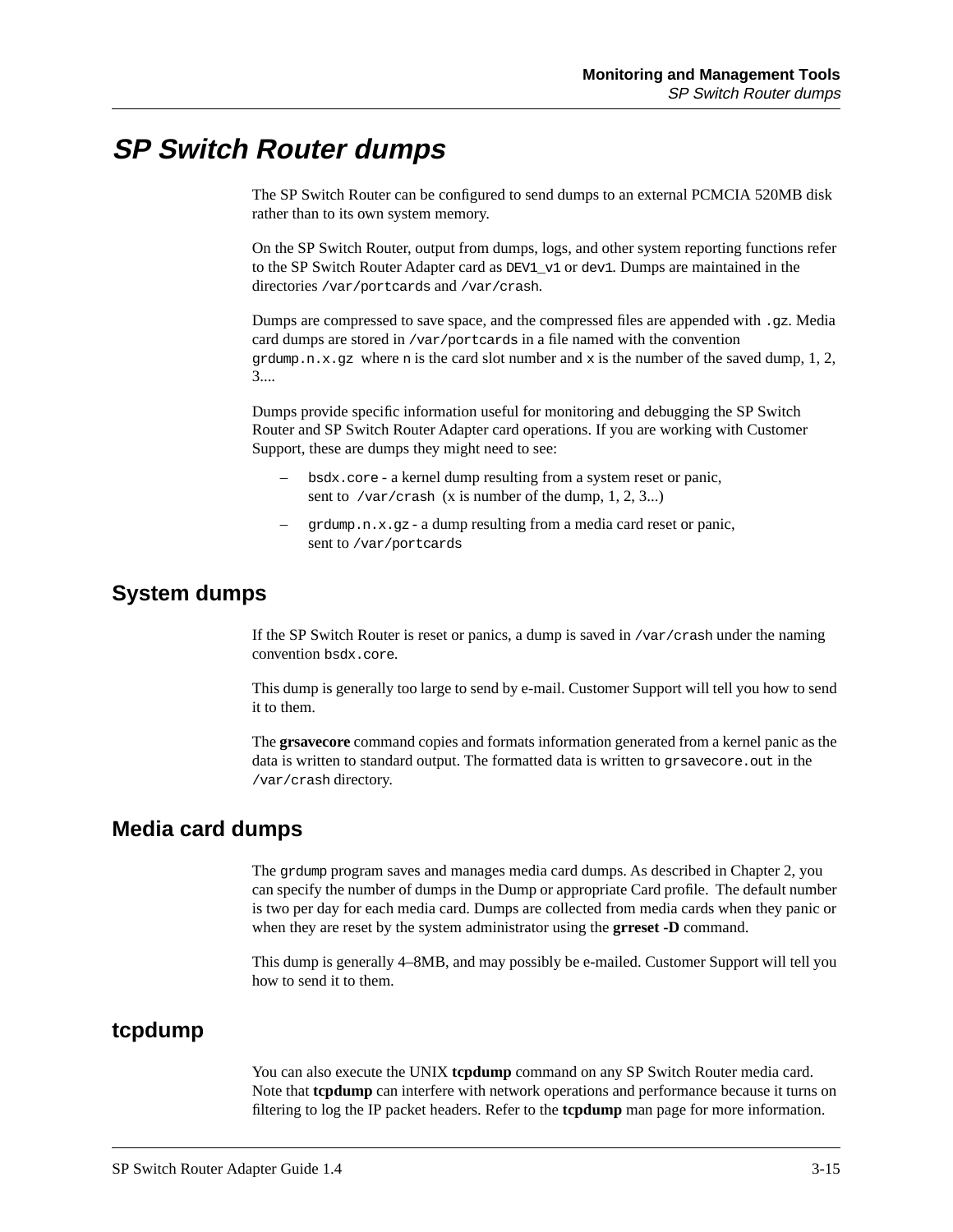The following command produces a line of information for each IP packet an SP Switch Router Adapter card in slot 2 sees:

# tcpdump -i gt020

# **SP Switch Router logs**

This section provides examples of logged information for the SP Switch Router and the SP Switch Router Adapter media card.

When so configured, the SP Switch Router logs to a PCMCIA 520MB disk rather than to its own system memory. The procedure to configure the PCMCIA disk is in Chapter 2.

On the SP Switch Router, output from logs and other system reporting functions refer to the SP Switch Router Adapter card as DEV1\_v1 or dev1. Logs are maintained in the directory /var/logs.

Appendix B contains a list of log messages that are sent by the SP Switch Router Adapter card to system logs, usually /var/log/gr.console.

Three logs provide specific information useful for monitoring and debugging the SP Switch Router and SP Switch Router Adapter card operations. If you are working with Customer Support, these are the three logs they will need to see:

- /var/logs/gr.console
- /var/logs/messages
- /var/logs/gr.boot

The /var/logs directory contains other log files that collect low-level information useful primarily to system developers.

The gr.console log is the most useful log. It contains status and events for the SP Switch Router system and all media cards, including the SP Switch Router Adapter card. When a media card resets, many events of the resetting are reported, including initializing, loading run-time code, requesting and reading configuration parameters, and so on. At the end, you see a message that indicates the cause of the reset.

The messages log contains system-related events connected usually with the management software (also referred to as RMS, Router Management System) and the operating system kernel.

The gr.boot log contains events reported during system and media card boot. These can be helpful if a card has problems booting and coming up.

### **Accessing a log file**

Change directories to /log and use the **more** command to display the contents of a specific log file. To access the **grconsole** log, use this sequence of commands:

# cd /var # cd log # more gr.console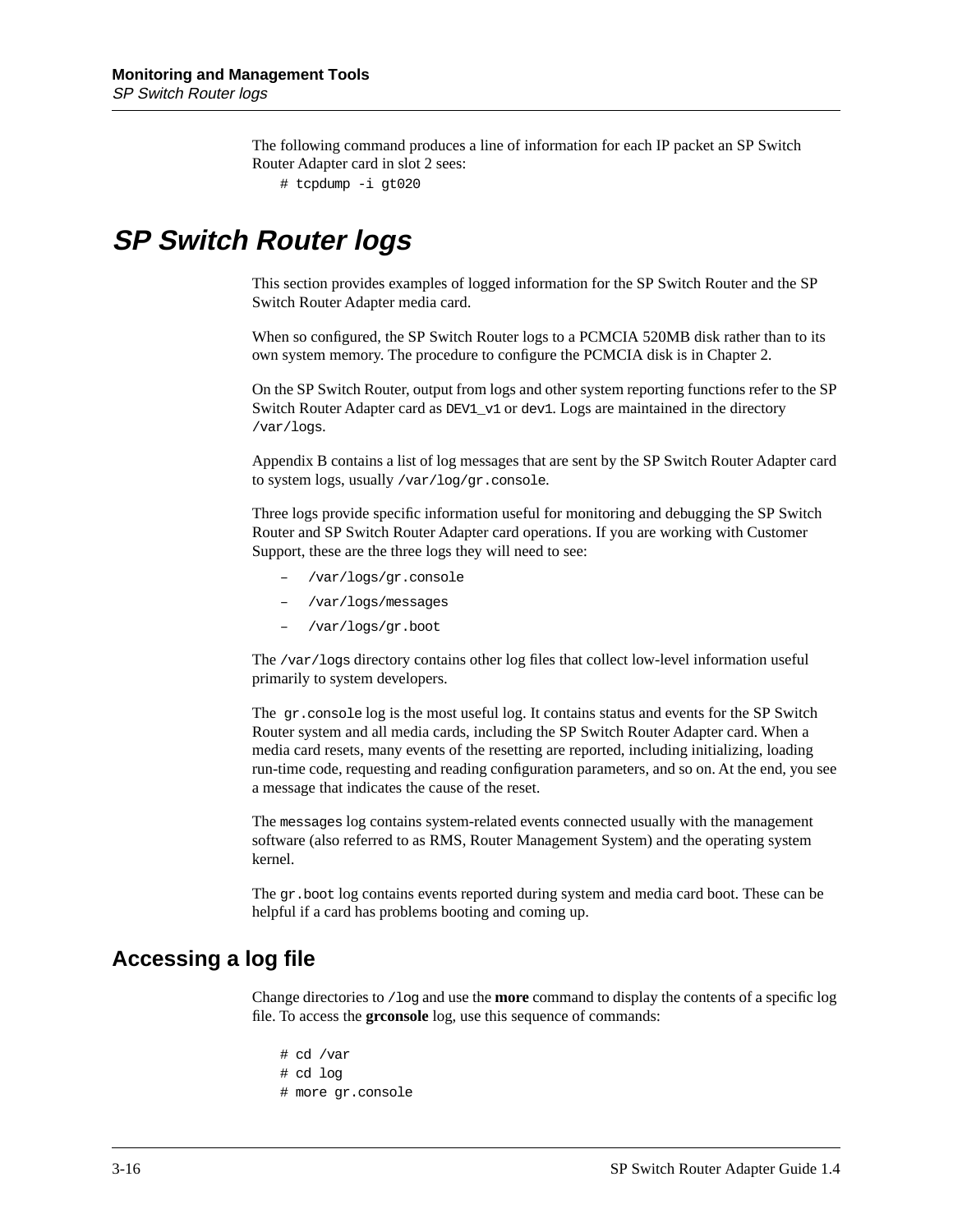### **Sample gr.console log**

The gr.console log contains messages issued by the media cards and SP Switch Router control board. This includes run-time errors, diagnostic information, and information about the operational status of each media card.

Here is a sample log from the SP Switch Router with host name tester.site.com.

```
tester-22 more gr.console
Mar 14 23:16:22 tester gritd: from 0:0x7:0: dst=0:0x40:16, src=0:0x7:0, type=GRID: 
hwtype=DEV1_V1_cmd=MSGP '[TX] \tBroadcasting an Gratuitous ARP Request.. \r\n'
Mar 14 23:26:24 tester gritd: from 0:0x7:0: dst=0:0x40:16, src=0:0x7:0, type=GRID: 
hwtype=DEV1_V1 cmd=MSGP '[TX] \tBroadcasting an Gratuitous ARP Request.. \r\n'
Mar 14 23:36:26 tester gritd: from 0:0x7:0: dst=0:0x40:16, src=0:0x7:0, type=GRID: 
hwtype=DEV1_V1 cmd=MSGP '[TX] \tBroadcasting an Gratuitous ARP Request.. \r\n'
Mar 14 23:46:28 tester gritd: from 0:0x7:0: dst=0:0x40:16, src=0:0x7:0, type=GRID: 
hwtype=DEV1_V1 cmd=MSGP '[TX] \tBroadcasting an Gratuitous ARP Request.. \r\n'
Mar 16 11:27:42 tester syslog: from 0:0xc:0: dst=0:0x40:16, src=0:0xc:0, type=GRID: 
hwtype=FDDI cmd=MSGP ' Doing slow check\r\n'
Mar 16 11:28:12 tester syslog: from 0:0xc:0: dst=0:0x40:16, src=0:0xc:0, type=GRID: 
hwtype=FDDI cmd=MSGP 'IF:0 - Received 0xc4-byte IP packet from fddi.\r\n'
Mar 16 11:28:12 tester syslog: from 0:0xc:0: dst=0:0x40:16, src=0:0xc:0, type=GRID: 
hwtype=FDDI cmd=MSGP '\tSource IP Addr: 198.174.59.2, Dest IP Addr: 198.174 .59.0 . \r\n'
Mar 23 11:15:13 tester syslog: from 0:0x3:0: dst=0:0x40:16, src=0:0x3:0, type=GRID: 
hwtype=HIPPI cmd=MSGP 'Interface 0:3:0 active.\r\n'
Mar 23 11:18:05 tester syslog: from 0:0x7:0: dst=0:0x40:16, src=0:0x7:0, type=GRID: 
hwtype=HIPPI cmd=MSG 'BOOT ME\n\r'
Mar 23 11:18:13 tester syslog: from 0:0x7:0: dst=0:0x40:16, src=0:0x7:0, type=GRID: 
hwtype=HIPPI cmd=MSGP 'HIPPI boot complete\r\n'
Mar 23 11:18:13 tester syslog: from 0:0x7:0: dst=0:0x40:16, src=0:0x7:0, type=GRID: 
hwtype=HIPPI cmd=MSGP 'SRAM size is 512KB\r\n'
Mar 23 11:18:13 tester syslog: from 0:0x3:0: dst=0:0x40:16, src=0:0x3:0, type=GRID: 
hwtype=HIPPI cmd=MSGP 'HIPPI boot complete\r\n'
Mar 23 11:18:13 tester syslog: from 0:0x3:0: dst=0:0x40:16, src=0:0x3:0, type=GRID: 
hwtype=HIPPI cmd=MSGP 'SRAM size is 4096KB\r\n'
tester-23
```
*Figure 3-2. Sample entries in the gr.console log*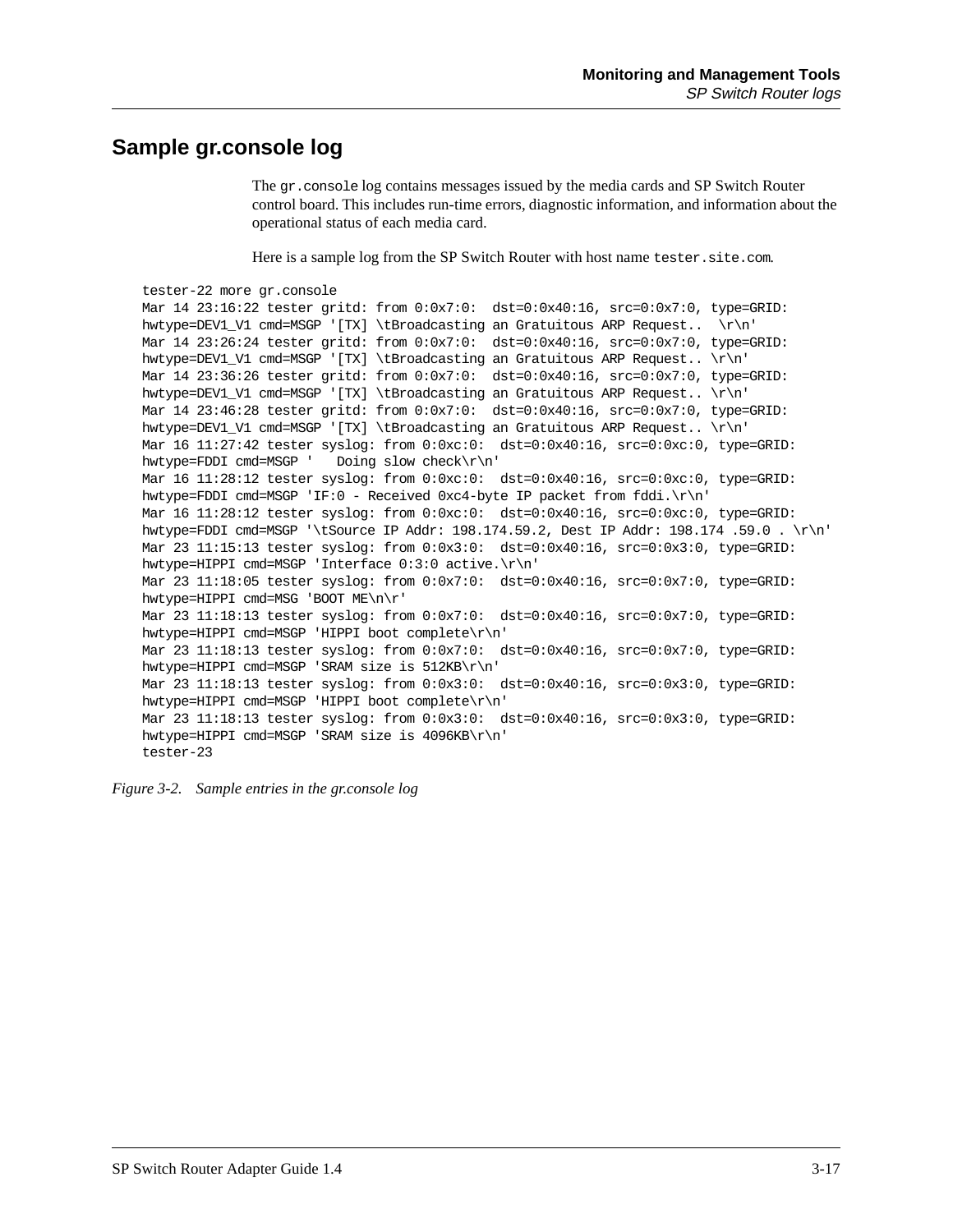### **Sample messages log**

The messages log is the general operating system log. It contains boot or deadstart commentary, system-level warnings, and error messages.

In the excerpt below, the third line from the top shows the SP Switch Router Adapter card, DEV1, being configured with its interface name, gt020.

This is a sample messages log from the SP Switch Router with host name tester.site.com.

tester-6 more messages Feb 10 03:30:17 tester grinchd[122]: sendto: No buffer space available Feb 10 10:49:57 tester kernel: de0: framing error Feb 10 10:04:52 tester kernel: gt020: creating interface: GigaRouter DEV1, GRIT address 0:7:0 Feb 10 10:04:58 tester kernel: gs0b0:creating interface: GigaRouter HSSI, GRIT address  $0:0xb:0$ Feb 10 10:04:59 tester kernel: gf080: creating interface: GigaRouter FDDI, GRIT address 0:8:0 Feb 10 10:04:59 tester kernel: gf081: creating interface: GigaRouter FDDI, GRIT address 0:8:1 Feb 10 10:04:59 tester kernel: gf082: creating interface: GigaRouter FDDI, GRIT address 0:8:2 Feb 10 10:04:59 tester kernel: gf083: creating interface: GigaRouter FDDI, GRIT address 0:8:3 Feb 17 15:57:39 tester kernel: uid 26 on /usr: file system full Feb 17 15:57:54 tester last message repeated 2 times Feb 17 19:47:53 tester fr[3289]: Error opening grifconfig file drifconfig.conf. Exiting. Feb 17 20:04:31 tester fr[3637]: LMI type STANDARD is not supported, type NONE is selected Feb 17 20:04:32 tester last message repeated 6 times Feb 17 21:54:40 tester login: ROOT LOGIN (root) ON ttyp1 FROM mondo Feb 17 21:55:58 tester fr[5107]: LMI type STANDARD is not supported, type NONE is selected Feb 17 21:55:58 tester last message repeated 6 times Feb 17 22:44:57 tester fr[5898]: Route Circuit configured on an un-defined link Feb 17 22:44:57 tester fr[5898]: Slot: 1, Link: 0 Feb 17 22:44:57 tester fr[5898]: Switch Circuit configured on an un-defined link Feb 17 22:44:57 tester fr[5898]: Slot: 0, Link: 1 Feb 17 22:50:39 tester fr[6025]: un-supported auto-grif i/f name configured Feb 17 22:50:39 tester  $fr[6025]$ : I/F name:q0060, Slot=6, Port=0 Feb 17 22:50:40 tester fr[6025]: Route Circuit configured on an un-defined link Feb 17 22:50:40 tester fr[6025]: Slot: 6, Link: 0 Feb 18 10:02:59 tester reboot: rebooted by root Feb 18 10:02:59 tester syslogd: exiting on signal 15 Feb 18 10:04:17 tester kernel: Kernel #0 (nit): Thu Feb 13 08:46:56 CST 1997 Feb 18 10:04:17 tester kernel: nit@bsd2.netstar.com:/nit/A1\_2\_8/BSDI/sys/compile/RMS Feb 18 10:04:17 tester kernel: cpu = 80486 (about 66 MHz) Feb 18 10:04:17 tester kernel: delay multiplier 1050 Feb 18 10:04:17 tester kernel: real mem = 37748736 Feb 18 10:04:17 tester kernel: avail mem = 34865152 Feb 18 10:04:17 tester kernel: buffer cache =  $3608576$ Feb 18 10:04:17 tester kernel: isa0 (root) tester-7

*Figure 3-3. Sample entries in the messages log*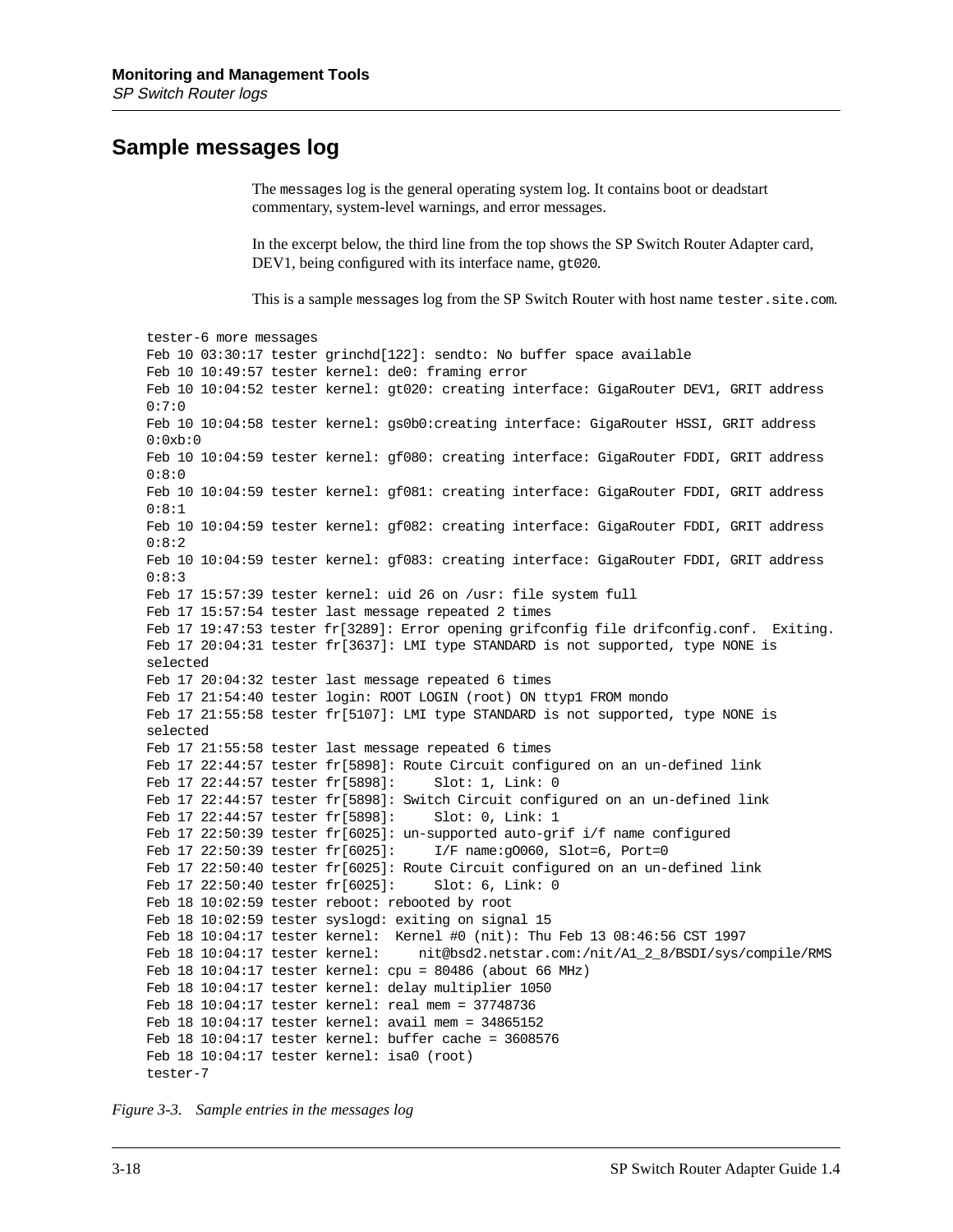### **Sample gr.boot log**

When a media card boots, information about its boot status is written to  $gr.$  boot. Lines at Mar 24 show the release of a boot image for the dev1 and other media card receive and transmit ports.

Here is a sample gr.boot log from the SP Switch Router with host name tester.site.com.

```
tester-26 more gr.boot
Mar 23 11:08:38 tester grboot[27388]: Starting up (after openlog)...
Mar 23 11:08:38 tester grboot[27389]: read packet from 0:0x3:0 (cmd=BOOTME)
Mar 23 11:08:38 tester grboot[27389]: grinch dump config (2.12.2.4.7.2.3.3=0x14)
Mar 23 11:08:38 tester grboot[27389]: grinch card death state (2.12.2.4.5.4=0x2)
Mar 23 11:08:38 tester grboot[27389]: sending ACK|BOOTME to 0:0x3:0
Mar 23 11:08:38 tester grboot[27389]: past switch(grid->grid_cmd)
Mar 23 11:08:38 tester grboot[27389]: past receive(); exiting main()
Mar 23 11:08:39 tester grboot[27390]: Starting up (after openlog)...
Mar 23 11:08:39 tester grboot[27391]: read packet from 0:0x3:0 (cmd=LOAD)
Mar 23 11:08:39 tester grboot[27391]: exec '/usr/nbin/grload.sh -h HIPPI -p 0:0x3 :0 -s 0'
Mar 23 11:08:40 tester log2[27398]: grload.sh exec /usr/nbin/grload -p 0:0x3:0 - s 0 -i 3
Mar 24 10:10:24 tester grbootd[208]: boot image ager scheduled for 60s
Mar 24 10:11:24 tester grbootd[208]: freeing boot image for /usr/libexec/portcards/hippi.run 
(age 6)
Mar 24 10:11:24 tester grbootd[208]: freeing boot image for /usr/libexec/portcards/run-
load.run (age 6)
Mar 24 10:11:24 tester grbootd[208]: freeing boot image for /usr/libexec/port-
cards/hssi_tx.run (age 6)
Mar 24 10:11:24 tester grbootd[208]: freeing boot image for /usr/libexec/port-
cards/dev1_tx.run (age 6)
Mar 24 10:11:24 tester grbootd[208]: freeing boot image for /usr/libexec/port-
cards/dev1_rx.run (age 6)
Mar 24 10:11:24 tester grbootd[208]: freeing boot image for /usr/libexec/port-
cards/hssi_rx.run (age 6)
Mar 24 10:11:24 tester grbootd[208]: freeing boot image for /usr/libexec/portcards/fddi.run 
(age6)
Mar 24 10:11:24 tester grbootd[208]: freeing boot image for /usr/libexec/portcards/xlx-
load.run (age 6)
Mar 24 10:11:24 tester grbootd[208]: 1 boot images resident (1 max)
```
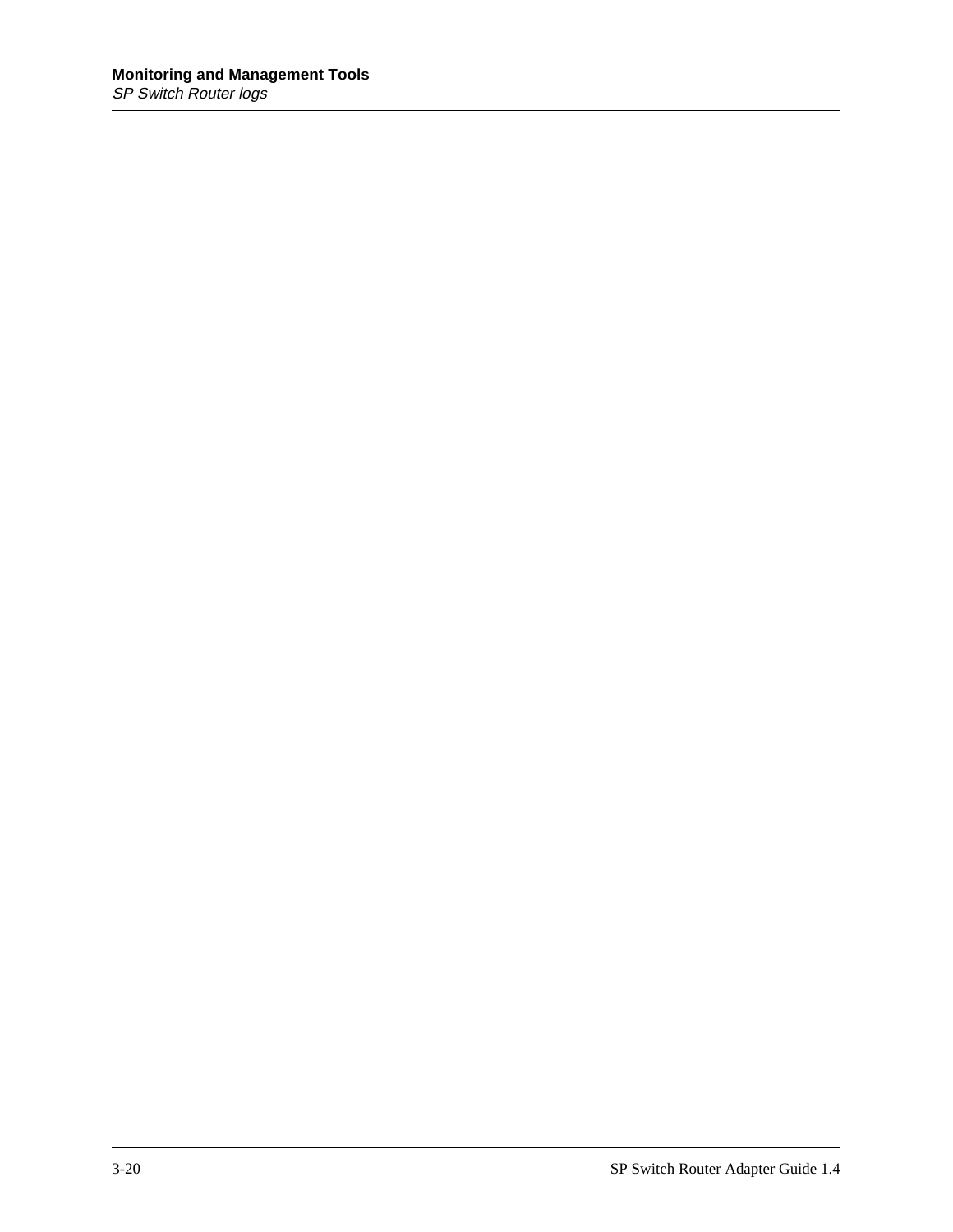# Part Numbers **A**

This appendix contains lists of IBM and Ascend part numbers for Model 04S (4-card) and Model 16S (16-card) SP Switch Router components.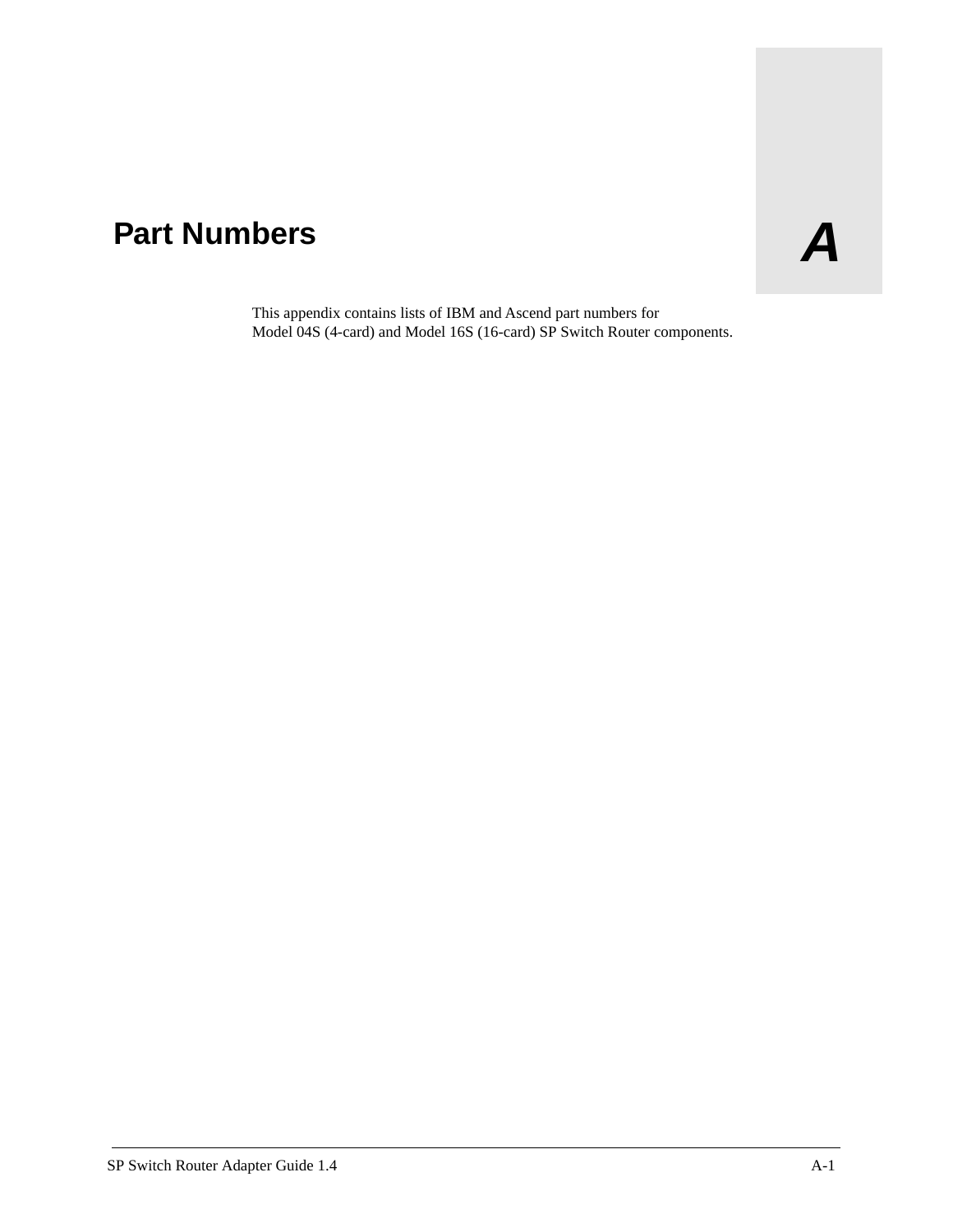# **Parts list – model 04S**

| <b>IBM</b> part number | Ascend part number | SP Switch Router (04S) part description              |
|------------------------|--------------------|------------------------------------------------------|
| 05L5677                | GRF-MC-AOC3M       | ATM OC-3c multi-mode media card                      |
| 05L5678                | GRF-MC-AOC3S       | ATM OC-3c single-mode media card                     |
| 05L7197                | GRF-MC-AOC12M      | ATM OC-12c multi-mode media card                     |
| 05L5684                | GRF-MC-AOC12S      | ATM OC-12c single-mode media card                    |
| 05L5675                | GRF-MC-EN4         | Ethernet 10/100Base-T 4-port media card              |
| 05L5676                | GRF-MC-EN8         | Ethernet 10/100Base-T 8-port media card              |
| 05L5674                | <b>GRF-MC-FDDI</b> | FDDI media card                                      |
| 05L5680                | <b>GRF-MC-HPPI</b> | HIPPI media card                                     |
| 05L5679                | <b>GRF-MC-HSSI</b> | HSSI media card                                      |
| 05L5682                | <b>GRF-MC-IPSM</b> | SONET OC3 multi-mode media card                      |
| 05L5681                | <b>GRF-MC-IPSS</b> | SONET OC3 single-mode media card                     |
| 08J6117                | GRF-MC-IOSTB3      | SP Switch Router Adapter card                        |
| 05L5687                | GRF-MEM-64         | 64 MB memory module (optional)                       |
| 05L5686                | GRF-AC-CB4         | GRF 400 switch/control board                         |
| 05L5685                | <b>GRF-AC-ZPS</b>  | GRF 400 AC power module                              |
| 05L7772                | GRF-4-BC           | GRF 400 base router chassis                          |
| 05L7705                | N/A                | 520MB PCMCIA hard drive                              |
| 08J6118                | N/A                | Frame-to-frame groundstrap, 10 meter                 |
| 08J6119                | N/A                | Frame-to-frame groundstrap, 20 meter                 |
| 46H9699                | N/A                | SP switch cable, 10 meter                            |
| 46H9701                | N/A                | SP switch cable, 20 meter                            |
| 64G5589                | N/A                | IBM 9076 SP Maintenance Information<br>Manual, Vol 1 |
| 64G5586                | N/A                | IBM 9076 SP Maintenance Information<br>Manual, Vol 2 |
| 17H5085                | N/A                | IBM 9076 SP Site Planning Guide                      |

*Table A-1. IBM and Ascend part numbers for model 04S*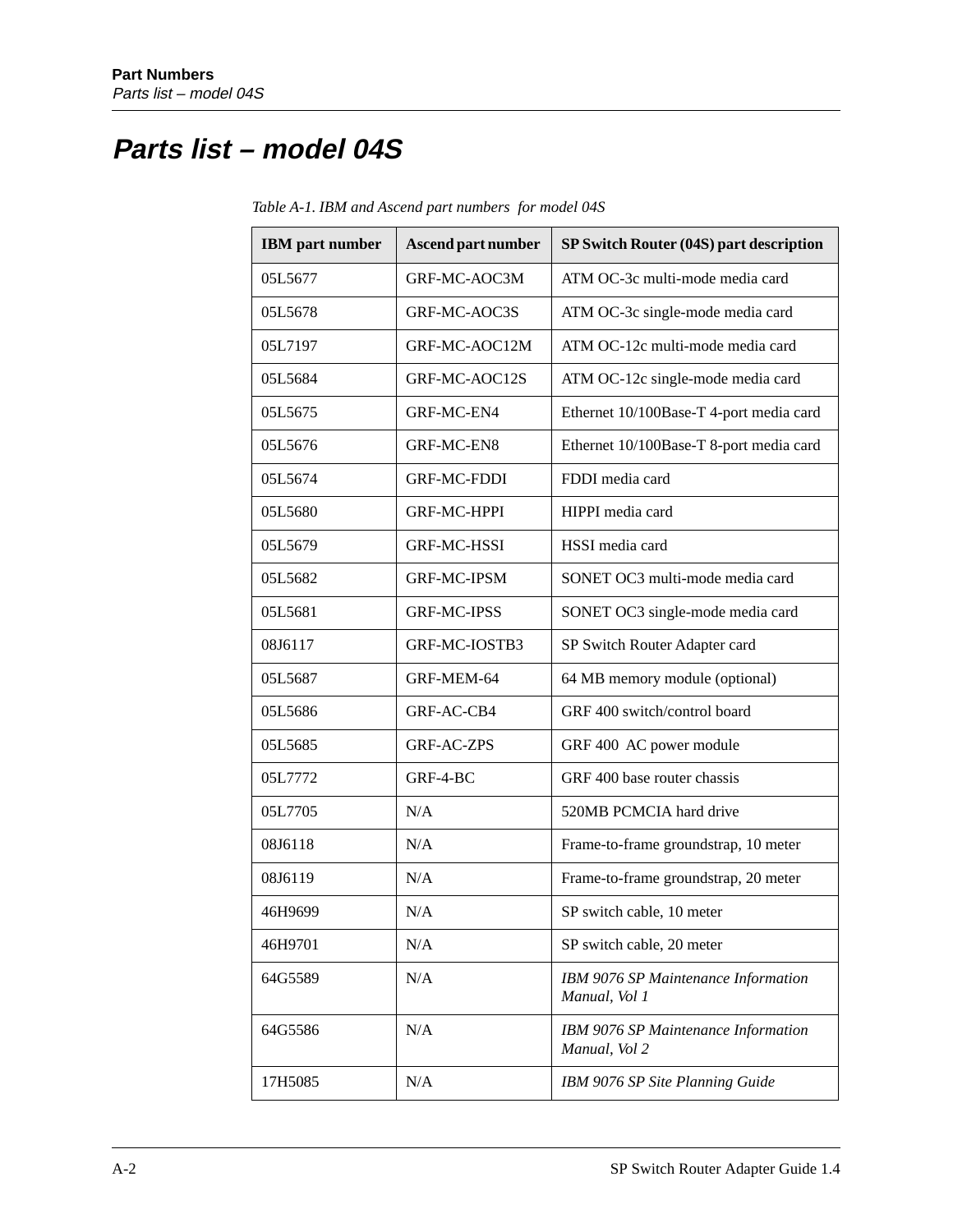# **Parts list – model 16S**

| <b>IBM</b> part number | <b>Ascend part number</b> | SP Switch Router (16S) part description              |
|------------------------|---------------------------|------------------------------------------------------|
| 05L5677                | GRF-MC-AOC3M              | ATM OC-3c multi-mode media card                      |
| 05L5678                | GRF-MC-AOC3S              | ATM OC-3c single-mode media card                     |
| 05L7197                | GRF-MC-AOC12M             | ATM OC-12c multi-mode media card                     |
| 05L5684                | GRF-MC-AOC12S             | ATM OC-12c single-mode media card                    |
| 05L5675                | GRF-MC-EN4                | Ethernet 10/100Base-T 4-port media card              |
| 05L5676                | GRF-MC-EN8                | Ethernet 10/100Base-T 8-port media card              |
| 05L5674                | <b>GRF-MC-FDDI</b>        | FDDI media card                                      |
| 05L5680                | <b>GRF-MC-HPPI</b>        | HIPPI media card                                     |
| 05L5679                | <b>GRF-MC-HSSI</b>        | HSSI media card                                      |
| 05L5682                | <b>GRF-MC-IPSM</b>        | SONET OC3 multi-mode media card                      |
| 05L5681                | <b>GRF-MC-IPSS</b>        | SONET OC3 single-mode media card                     |
| 08J6117                | GRF-MC-IOSTB3             | SP Switch Router Adapter card                        |
| 05L5687                | GRF-MEM-64                | 64 MB memory module (optional)                       |
| 05L5874                | GRF-AC-SWB16              | GRF 1600 switch board                                |
| 05L5873                | GRF-AC-CB16               | GRF 1600 control board                               |
| 05L5876                | GRF-AC-AC16               | GRF 1600 AC power module                             |
| 05L7778                | <b>GRF-16-BC</b>          | GRF 1600 base router chassis                         |
| 05L7705                | N/A                       | 520MB PCMCIA hard drive                              |
| 08J6118                | N/A                       | Frame-to-frame groundstrap, 10 meter                 |
| 08J6119                | N/A                       | Frame-to-frame groundstrap, 20 meter                 |
| 46H9699                | N/A                       | SP switch cable, 10 meter                            |
| 46H9701                | N/A                       | SP switch cable, 20 meter                            |
| 64G5589                | N/A                       | IBM 9076 SP Maintenance Information<br>Manual, Vol 1 |
| 64G5586                | N/A                       | IBM 9076 SP Maintenance Information<br>Manual, Vol 2 |
| 17H5085                | N/A                       | IBM 9076 SP Site Planning Guide                      |

*Table A-2. IBM and Ascend part numbers for model 16S*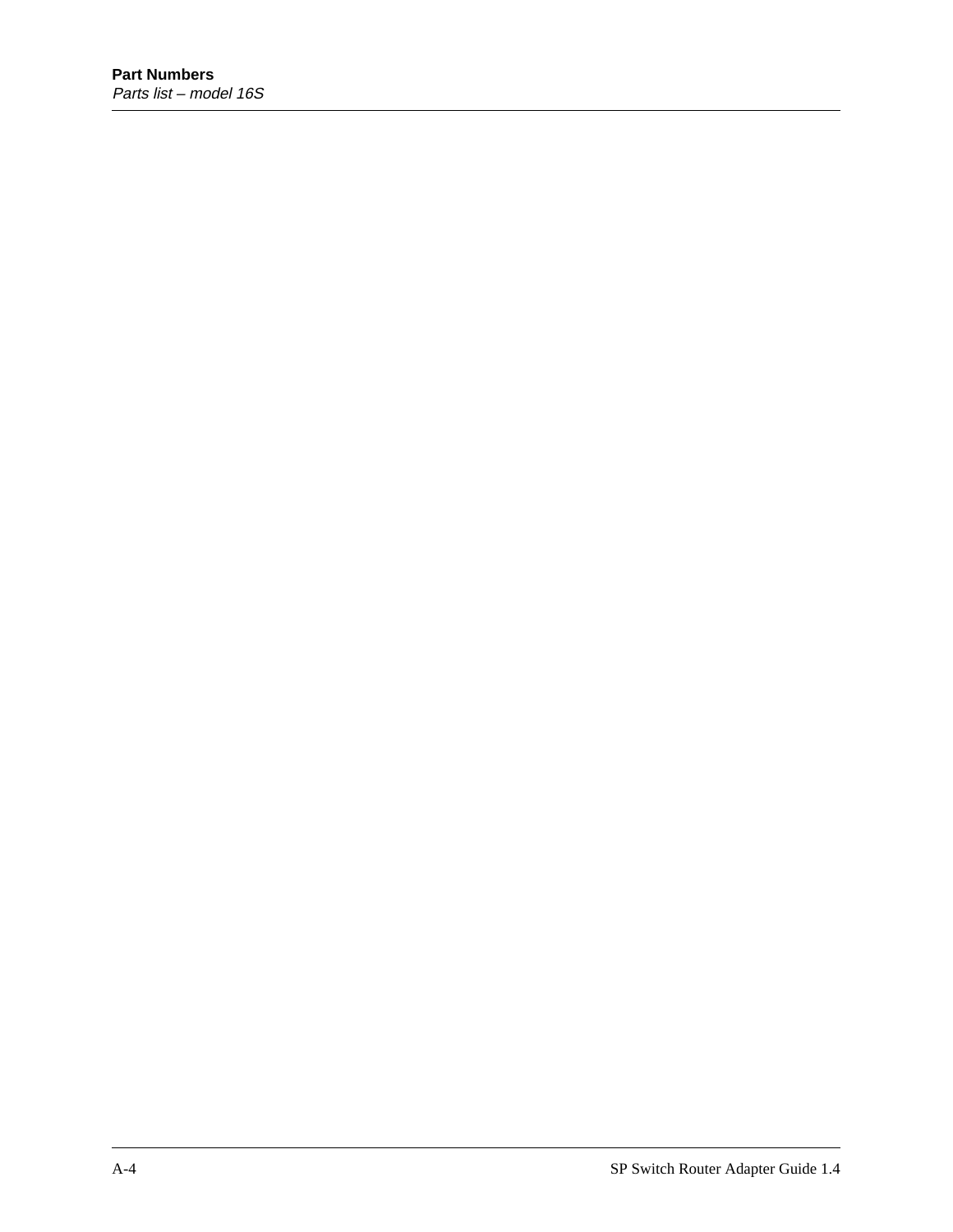# Log Messages **B**

This appendix describes log messages that are generated by the SP Switch Router Adapter card. Most are written to the /var/log/gr.console file.

For each message described, related information to the message is also included to aid in analysis and interpretation:

- SOURCE\_FILE specifies the software module that generates the message
- TEXT is the actual text of the message
- LOG\_FILE provides the name of the file where the message text is written
- SCOPE specifies the scope of the message, either CARD (media card) or RMS (management software)
- CONTEXT specifies the state of the SP Switch Router Adapter card:  $INT = initialization phase$ BIST = Built-In-Self-Test phase
	- RUNNING = operational phase
- SEVERITY specifies the severity of the message: INFO, WARNING, ERROR, or FATAL
- DESCRIPTION provides addtional information (when, why, how) about the message

References to "IOSTB3" should be read as the SP Switch Router Adapter card, dev1.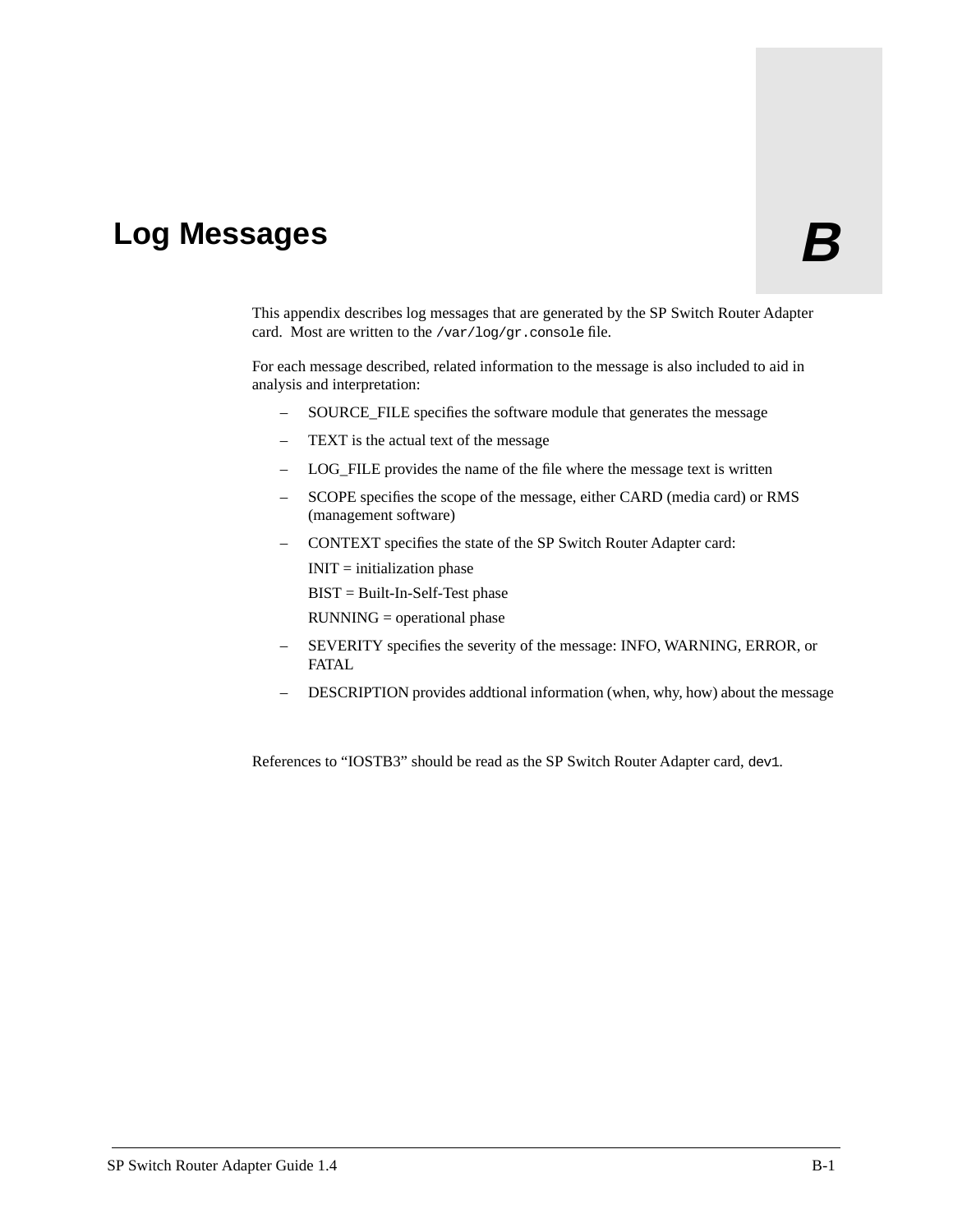# **Alphabetical list of messages**

The first line of each error message is listed here. Messages appear in the order in which they are described in the following pages.

"Access FIFO Sync Error from RC, int1=%d\n" "Access FIFO Sync Error from TC, int1=%d\n" "ACK WORDS: 0x%08x, 0x%08x, 0x%08x, 0x%08x, 0x%08x, 0x%08x\n" " ARP added: IP= %s, SW-node=%d, state=%d\n" "Bad Hdr/Svc received, Ret code=%d\n" "Board Configuration timed-out, retrying\n" "\tBroadcasting an ARP Request.. \n" "Configuration Parameters:\n" "Configuring transmit side.\n" "CPU ready msg received from TX-CPU\n" "Descriptor Sync Error from RC, int1=%d\n" "Descriptor Sync Error from TC, int1=%d\n" "Discarding arp msg, msg\_type is not 0x82\n" "Expect NODE\_INIT but received Stat/Err Request\n"); "Hot interrupt detected, ier1=0x%8x, ier2=0x8x\n" "Hot interrupt detected, ier1=0x%8x, ier2=0x8x\n" "Initializing Main Task...\n" "Initializing RX Subsystem data structure.\n" "IOSTB3:RX SET TOD service message received\n" "Lost of STI clock, TBIC Status =  $0x\%x\$ n" "Lost of STI clock, TBIC Status =  $0x\%x\ln$ " "NetStar GigaRouter %s RX Interface Initializing:\n" "NetStar GigaRouter %s TX Interface Initializing:\n" "RX: Clock is valid\n" "RX-CPU Loaded msg received from TX-CPU\n" "RX: got TBIC INITED fron TX\n" "RX: Port connected, stat= $0x\%x\ln$ " "\tRX: send SEND\_TOD to the switch\n" or "RX-TBIC outage error(s) detected IER1=0x%x, IER2=0x%x\n "RX-TBIC permanent error(s) detected IER1=0x%x, "RX-TBIC trasientt error(s) detected IER1=0x%x, IER2=0x%x\n" "SEND TOD service message received\n" "Sending Grid Init\n" "Sending IF RESET message to TX-CPU\n" "Sending mib-2 trap, type = %d, state = %d\n" "Sending params to TX...\n" "State machine changes from xxx to yyy\n" "State machine changes from xxx to yyy\n" "Status/Err service message received\n" "Svc Msg rxed, svc\_cmd=0x%x %s, node\_cmd: 0x%x %s\n"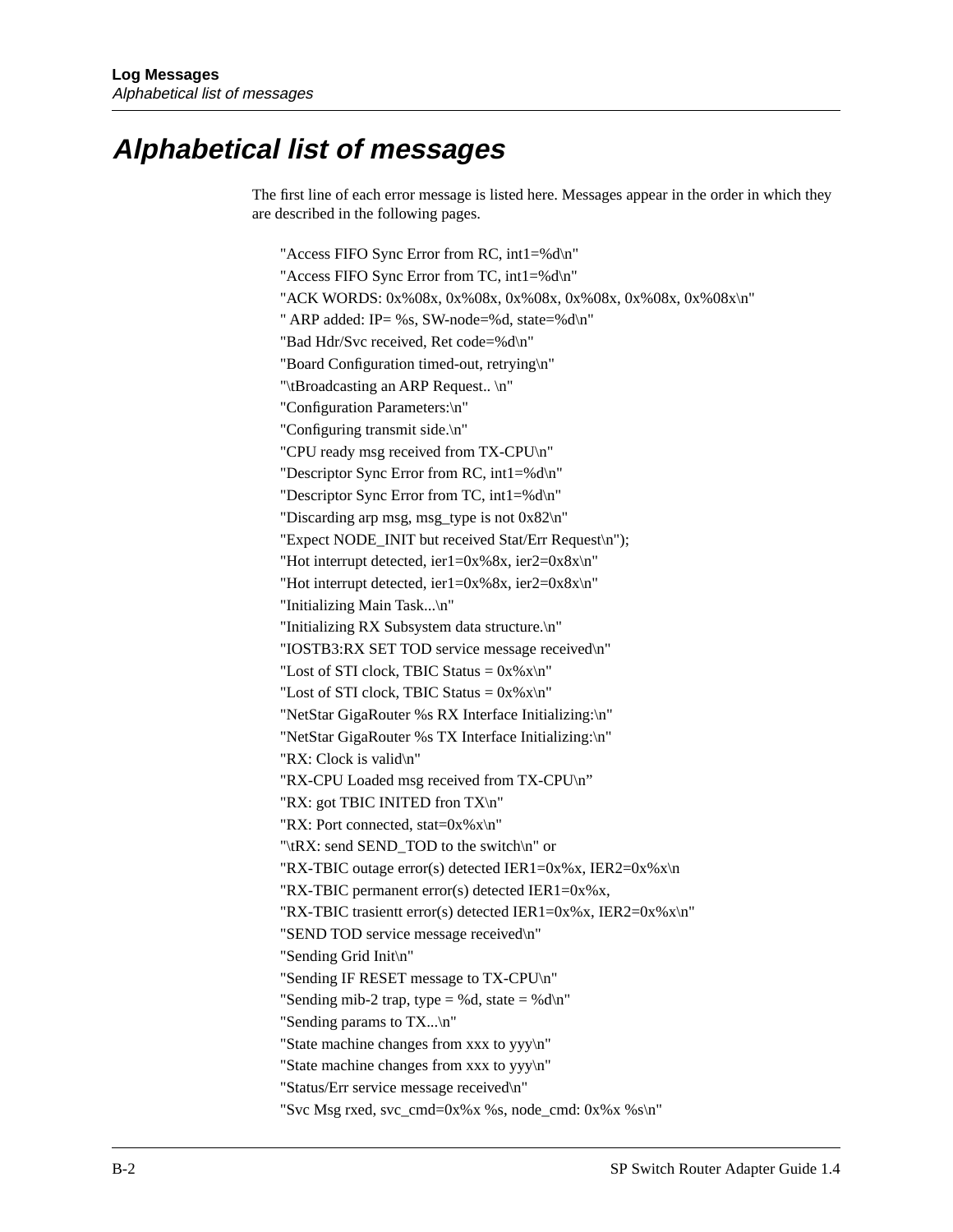"Switch Route table loaded, %d entries\n" "Switch route entry not found, node  $=$  %d\n" "TB4 segement received in error\n" "TB4 segement received in wrong state\n" " TBIC INIT msg sent to TX-CPU \n" "TBSI Online Init the ORCAs\n" "\tTBSI-RX: TBIC's TOD: 0x%x, 0x%x\n" "TBSI-TX Unexpected SVC threshold interrupt\n" "TBUS Parity Error from RC, int1=%d\n" "TBUS Parity Error from TC, int1=%d\n" "Timed out resolving ARP. If: %d IP: %d.%d.%d.%d\n" "Timeout waiting for CFG\_DN bits clear, stat0=% $x\$ <sup>"</sup> "Timeout waiting for FPGA\_INIT\_COMPLETE, stat0=%x\n" " TX-CPU: Access FIFO busy, discarding IP packet\n" "TX-CPU Config Params msg received from RX-CPU\n" " TX-CPU sending msg type=%d to RX-CPU\n" " TX-CPU TBIC Init msg received from RX-CPU\n" "\tTX: Port is connected, stat= $0x\%x\ln$ " "TX-PROR: start\_node: %d, end\_node: %d, # entries: %d\n" "\tTX: psuedo STI clock is valid\n" "\tTX: Setting the TC in operational mode, stat=  $0x\%x\$ n" "TX-TBIC outage error(s) detected IER1=0x%x, IER2=0x%x\n" "TX-TBIC permanent error(s) detected IER1=0x%x "TX-TBIC trasientt error(s) detected IER1=0x%x, IER2=0x%x\n" "Un-expected descriptor from RC, desc\_type=%d\n "Un-expected descriptor from TC, desc\_type=%d\n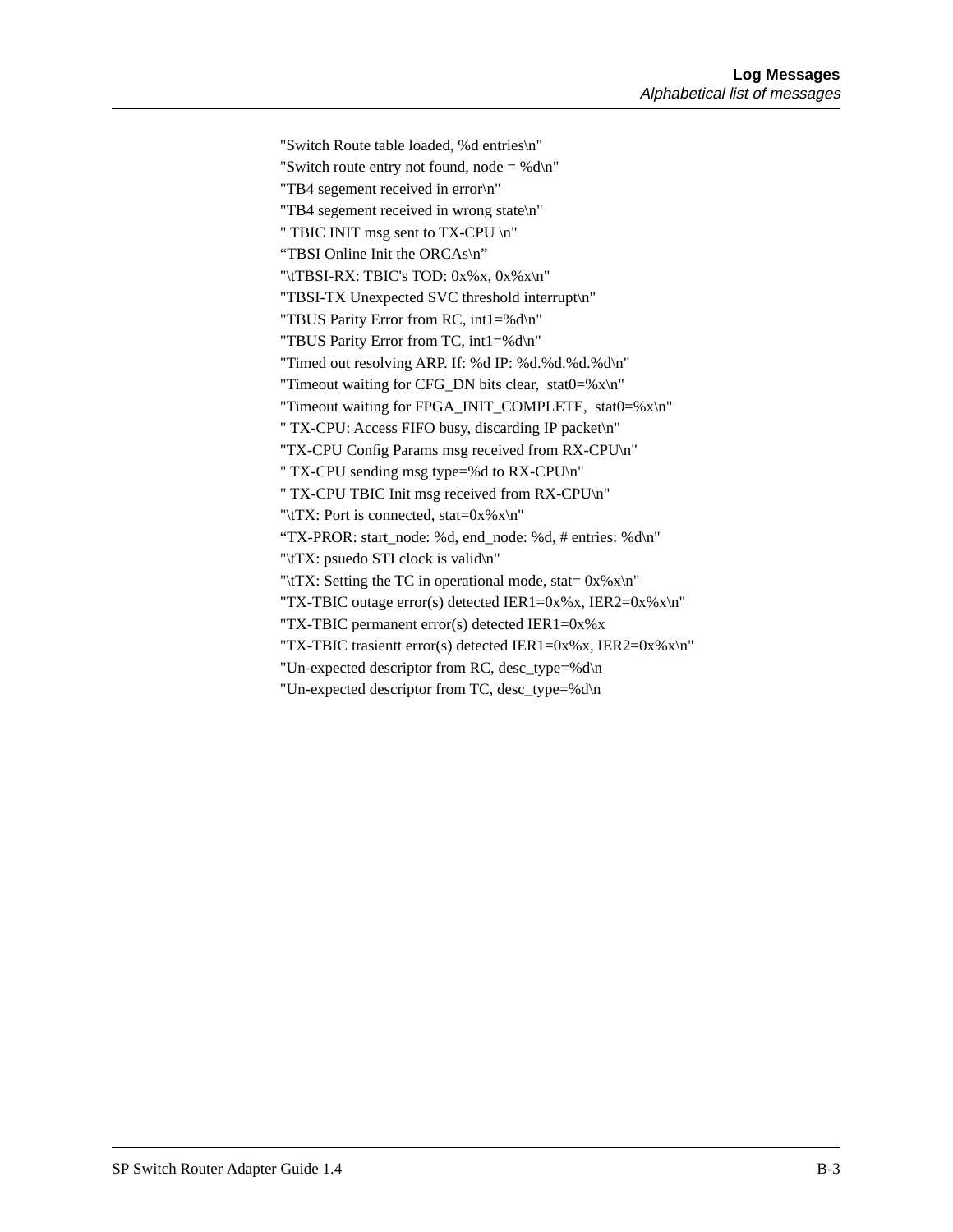# **Message descriptions**

The description are in alphabetical order.

| <b>SOURCE FILE:</b> | $rx/t$ bsi svc.c                            |
|---------------------|---------------------------------------------|
| TEXT:               | "Access FIFO Sync Error from RC, int1=%d\n" |
| LOG FILE:           | /var/log/gr.console                         |
| SCOPE:              | <b>CARD</b>                                 |
| <b>CONTEXT:</b>     | <b>RUNNING</b>                              |
| <b>SEVERITY:</b>    | <b>FATAL</b>                                |
|                     |                                             |

DESCRIPTION: This message is logged when the RX-CPU detects that the CPU and the RC are out-of-synched. This is a fatal error, the card is reset and reloaded automatically. int1 is the content of the RC's interrupt register.

| SOURCE FILE:     | $tx/t$ bsi svc.c                                              |
|------------------|---------------------------------------------------------------|
| TEXT:            | "Access FIFO Sync Error from TC, $int1 = %d\pi$ "             |
| LOG FILE:        | /var/log/gr.console                                           |
| SCOPE:           | <b>CARD</b>                                                   |
| <b>CONTEXT:</b>  | <b>RUNNING</b>                                                |
| <b>SEVERITY:</b> | FATAL.                                                        |
|                  | <b>DECONDEION</b> THE COLLECTED AT 1000 ALTER ONE 10000 ALTER |

DESCRIPTION: This message is logged when the TX-CPU detects that the CPU and the TC are out-of-synched. This is a fatal error, the card is reset and reloaded automatically. int1 is the cpntent of the TC's interrupt register.

| SOURCE FILE:     | $tx/t$ bsi svc.c                                                     |
|------------------|----------------------------------------------------------------------|
|                  | TEXT: "ACK WORDS: 0x%08x, 0x%08x, 0x%08x, 0x%08x, 0x%08x, 0x%08x\n", |
| LOG FILE:        | /var/log/gr.console                                                  |
| SCOPE:           | <b>CARD</b>                                                          |
| CONTEXT:         | <b>RUNNING</b>                                                       |
| <b>SEVERITY:</b> | <b>INFO</b>                                                          |
|                  |                                                                      |

DESCRIPTION: This message is logged when the TX-CPU sends an ACK service message to the switch manager. This message was/is used primary as a debug tool to debug the SP switch manager code.

| SOURCE FILE:     | $tx/tbsi$ <sub>_arp.c</sub>                                            |
|------------------|------------------------------------------------------------------------|
| TEXT:            | " ARP added: IP= %s, SW-node=%d, state=%d\n"                           |
| LOG FILE:        | /var/log/gr.console                                                    |
| SCOPE:           | <b>CARD</b>                                                            |
| <b>CONTEXT:</b>  | <b>RUNNING</b>                                                         |
| <b>SEVERITY:</b> | <b>INFO</b>                                                            |
|                  | DESCRIPTION: This message is logged whenever the TX-CPU adds an arp en |

try to the arp table.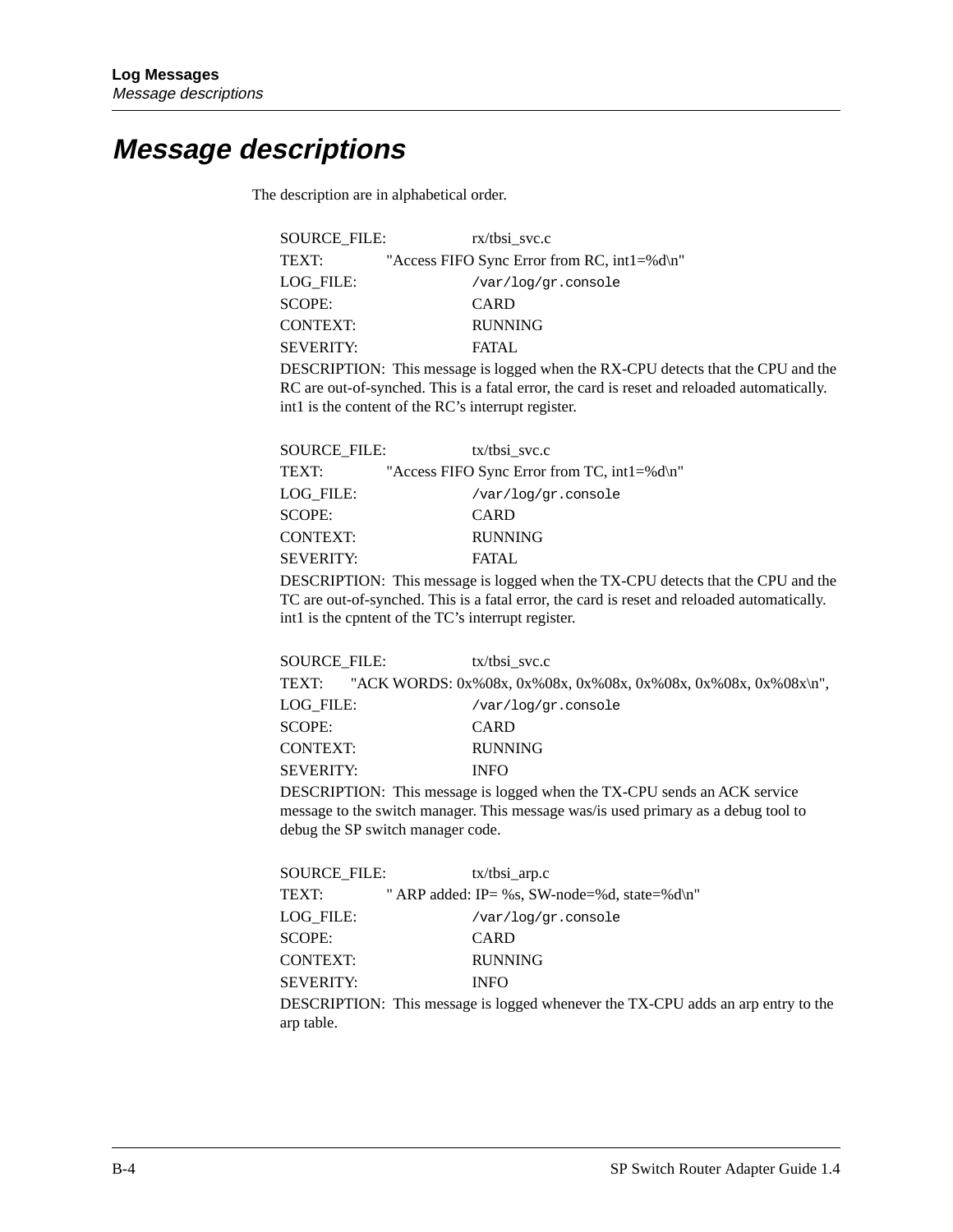| SOURCE FILE:     | $rx/t$ bsi svc.c                      |
|------------------|---------------------------------------|
| TEXT:            | "Bad Hdr/Svc received, Ret code=%d\n" |
| LOG FILE:        | /var/log/gr.console                   |
| <b>SCOPE:</b>    | <b>CARD</b>                           |
| <b>CONTEXT:</b>  | <b>RUNNING</b>                        |
| <b>SEVERITY:</b> | <b>WARNING</b>                        |

DESCRIPTION: This message is logged when a bad service message header is received. This is a indication that there was some sort of error on the link.

| <b>SOURCE FILE:</b> | rx/main.c                                   |
|---------------------|---------------------------------------------|
| TEXT:               | "Board Configuration timed-out, retrying\n" |
| LOG FILE:           | /var/log/gr.console                         |
| <b>SCOPE:</b>       | <b>CARD</b>                                 |
| <b>CONTEXT:</b>     | <b>RUNNING</b>                              |
| <b>SEVERITY:</b>    | <b>INFO</b>                                 |

DESCRIPTION: This message is logged when a timed-out condition has occurred while the IOSTB3 is waiting for it configuration parameters from the RMS. The card will retry, no actions need to be taken.

| <b>SOURCE FILE:</b> | $tx/tbsi$ arp.c                                                                                      |
|---------------------|------------------------------------------------------------------------------------------------------|
| TEXT:               | "\tBroadcasting an ARP Request \n"                                                                   |
| TEST:               | "\tBroadcasting an Gratuitous ARP Request \n"                                                        |
| LOG FILE:           | /var/log/gr.console                                                                                  |
| <b>SCOPE:</b>       | <b>CARD</b>                                                                                          |
| <b>CONTEXT:</b>     | <b>RUNNING</b>                                                                                       |
| <b>SEVERITY:</b>    | <b>INFO</b>                                                                                          |
|                     | $DPICDIDPION$ , $T1$ , $\ldots$ , $1$ , $\ldots$ , $1$ , $\ldots$ , $1$ , $TVI$ , $CDIII$ , $\ldots$ |

DESCRIPTION: This message is logged whenever the TX-CPU broadcasts an arp request or a gratuitous arp message.

| <b>SOURCE_FILE:</b> | $rx/tbsi_cenfg.c$             |
|---------------------|-------------------------------|
| TEXT:               | "Configuration Parameters:\n" |
| TEXT:               | "\tSlot Number: %d\n"         |
| TEXT:               | "\tNode Number: %d\n"         |
| <b>TEXT:</b>        | "\tNode Name: %s\n"           |
| <b>TEXT:</b>        | "\tSW Token: %s\n"            |
| TEXT:               | "\tArp Enabled: %d\n"         |
| TEXT:               | "\tSW Node Number: %d\n       |
| <b>TEXT:</b>        | " tIP: $0x\%x\n''$            |
| TEXT:               | "\tIP Mask: $0x\%x\n"$        |
| TEXT:               | "\tMax Link Size: %d\n"       |
| <b>TEXT:</b>        | "\tHost Offset: %d\n"         |
| TEXT:               | "\tConfig State: % $d\n$ "    |
| TEXT:               | "\tSystem Name: % $s\$ n"     |
| TEXT:               | "\tNode State: %d\n"          |
| TEXT:               | "\tSwitch Link Chip: %d\n"    |
| TEXT:               | "\tTransmit Delay: %d\n"      |
| LOG FILE:           | /var/log/gr.console           |
|                     |                               |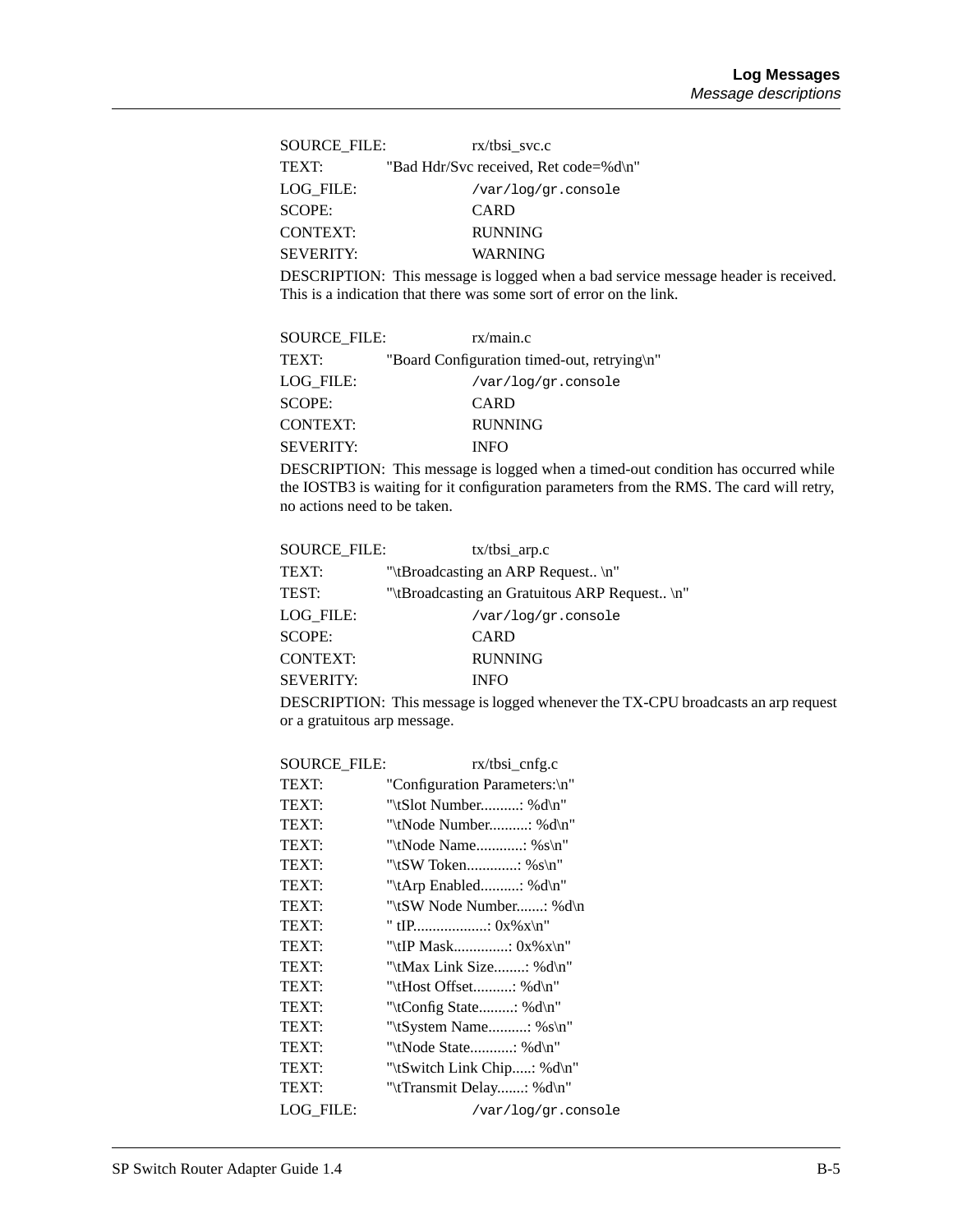SCOPE: CARD CONTEXT: RUNNING SEVERITY: INFO DESCRIPTION: This message is logged when the IOSTB3 receives it configuration parameters.

| <b>SOURCE FILE:</b> | $rx/tbsi\_ipc.c$                                                     |
|---------------------|----------------------------------------------------------------------|
| TEXT:               | "Configuring transmit side.\n"                                       |
| LOG FILE:           | /var/log/gr.console                                                  |
| SCOPE:              | CARD                                                                 |
| <b>CONTEXT:</b>     | <b>RUNNING</b>                                                       |
| <b>SEVERITY:</b>    | <b>INFO</b>                                                          |
|                     | DESCRIPTION: This message is logged when the RX-CPU is ready to send |
|                     | configuration parameters to the TX-CPU.                              |

| SOURCE FILE:     | $rx/tbsi\_ipc.c$                                                                                                                                                                                                                                                                                                                   |
|------------------|------------------------------------------------------------------------------------------------------------------------------------------------------------------------------------------------------------------------------------------------------------------------------------------------------------------------------------|
| TEXT:            | "CPU ready msg received from TX-CPU\n"                                                                                                                                                                                                                                                                                             |
| LOG FILE:        | /var/log/gr.console                                                                                                                                                                                                                                                                                                                |
| <b>SCOPE:</b>    | <b>CARD</b>                                                                                                                                                                                                                                                                                                                        |
| <b>CONTEXT:</b>  | <b>RUNNING</b>                                                                                                                                                                                                                                                                                                                     |
| <b>SEVERITY:</b> | <b>INFO</b>                                                                                                                                                                                                                                                                                                                        |
| $P_{\text{max}}$ | $\mathbf{1}$ $\mathbf{1}$ $\mathbf{1}$ $\mathbf{1}$ $\mathbf{1}$ $\mathbf{1}$ $\mathbf{1}$ $\mathbf{1}$ $\mathbf{1}$ $\mathbf{1}$ $\mathbf{1}$ $\mathbf{1}$ $\mathbf{1}$ $\mathbf{1}$ $\mathbf{1}$ $\mathbf{1}$ $\mathbf{1}$ $\mathbf{1}$ $\mathbf{1}$ $\mathbf{1}$ $\mathbf{1}$ $\mathbf{1}$ $\mathbf{1}$ $\mathbf{1}$ $\mathbf{$ |

DESCRIPTION: This message is logged when the TX-CPU is loaded and configured.

| <b>SOURCE FILE:</b> | $rx/t$ bsi svc.c                                 |
|---------------------|--------------------------------------------------|
| TEXT:               | "Descriptor Sync Error from RC, int $1 = %d\$ n" |
| LOG FILE:           | /var/log/gr.console                              |
| SCOPE:              | CARD                                             |
| <b>CONTEXT:</b>     | <b>RUNNING</b>                                   |
| <b>SEVERITY:</b>    | FATAL.                                           |

DESCRIPTION: This message is logged when the RX-CPU detects that the CPU and the RC are out-of-synched. This is a fatal error, the card is reset and reloaded automatically. int1 is the content of the RC's interrupt register.

| <b>SOURCE FILE:</b> | $tx/t$ bsi svc.c                                 |
|---------------------|--------------------------------------------------|
| <b>TEXT:</b>        | "Descriptor Sync Error from TC, int $1 = %d\$ n" |
| LOG FILE:           | /var/log/gr.console                              |
| SCOPE:              | CARD                                             |
| <b>CONTEXT:</b>     | <b>RUNNING</b>                                   |
| <b>SEVERITY:</b>    | FATAL.                                           |
|                     |                                                  |

DESCRIPTION: This message is logged when the TX-CPU detects that the CPU and the TC are out-of-synched. This is a fatal error, the card is reset and reloaded automatically. int1 is the cpntent of the TC's interrupt register.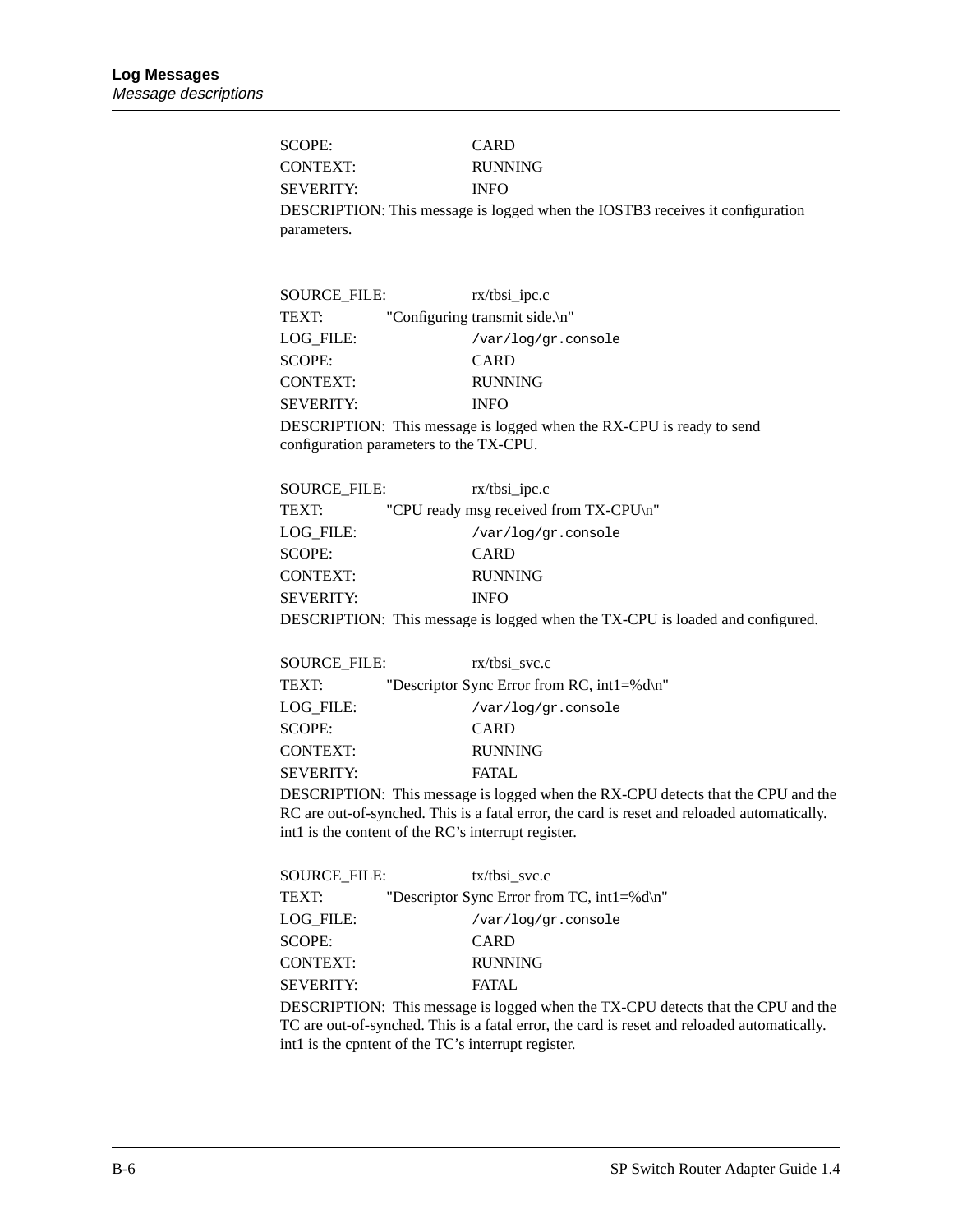| SOURCE FILE:     | $rx/t$ bsi $rx.c$                                   |
|------------------|-----------------------------------------------------|
| TEXT:            | "Discarding arp msg, msg_type is not $0x82 \n\pi$ " |
| LOG FILE:        | /var/log/gr.console                                 |
| SCOPE:           | CARD                                                |
| CONTEXT:         | <b>RUNNING</b>                                      |
| <b>SEVERITY:</b> | WARNING                                             |

DESCRIPTION: This message is logged when the IOSTB3 card receives a message expected to be an ARP message, and it is not. This message was used, historically, to log errors from the node during the test phase when the software on the node did not conform the spec. The TB4 header and the message data are included in the log.

| <b>SOURCE FILE:</b> | $rx/t$ bsi svc.c                                     |
|---------------------|------------------------------------------------------|
| TEXT:               | "Expect NODE_INIT but received Stat/Err Request\n"); |
| LOG FILE:           | /var/log/gr.console                                  |
| <b>SCOPE:</b>       | CARD                                                 |
| <b>CONTEXT:</b>     | <b>RUNNING</b>                                       |
| <b>SEVERITY:</b>    | <b>INFO</b>                                          |
|                     |                                                      |

DESCRIPTION: This message is logged when a Read Status service message is received while the IOSTB3 card is expecting a NODE\_INIT message.

| <b>SOURCE FILE:</b> | $rx/t$ bsi svc.c                                                                                |
|---------------------|-------------------------------------------------------------------------------------------------|
| TEXT:               | "Hot interrupt detected, ier1=0x%8x, ier2=0x8x\n"                                               |
| LOG FILE:           | /var/log/gr.console                                                                             |
| <b>SCOPE:</b>       | CARD                                                                                            |
| <b>CONTEXT:</b>     | <b>RUNNING</b>                                                                                  |
| <b>SEVERITY:</b>    | FATAL.                                                                                          |
|                     | $DECOMIPPION.$ THe same set of $1, \ldots, 1, 1, \ldots$ . TEDIC $1, \ldots, 1, \ldots, \ldots$ |

DESCRIPTION: This message is logged when a TBIC hot interrupt condition has been detected.

| <b>SOURCE FILE:</b> | $tx/t$ bsi svc.c                                                                 |
|---------------------|----------------------------------------------------------------------------------|
| TEXT:               | "Hot interrupt detected, ier1=0x%8x, ier2=0x8x\n"                                |
| LOG FILE:           | /var/log/gr.console                                                              |
| <b>SCOPE:</b>       | <b>CARD</b>                                                                      |
| <b>CONTEXT:</b>     | <b>RUNNING</b>                                                                   |
| <b>SEVERITY:</b>    | <b>FATAL</b>                                                                     |
|                     | DESCRIPTION: This message is logged when a TBIC hot interrupt condition has been |
| detected.           |                                                                                  |

| SOURCE FILE:     | rx/main.c                  |                                                                             |
|------------------|----------------------------|-----------------------------------------------------------------------------|
| TEXT:            | "Initializing Main Task\n" |                                                                             |
| LOG FILE:        | /var/log/gr.console        |                                                                             |
| <b>SCOPE:</b>    | CARD                       |                                                                             |
| <b>CONTEXT:</b>  | <b>RUNNING</b>             |                                                                             |
| <b>SEVERITY:</b> | <b>INFO</b>                |                                                                             |
|                  |                            | DESCRIPTION: This message is logged when the RX-CPU enters its main control |
| (while) loop.    |                            |                                                                             |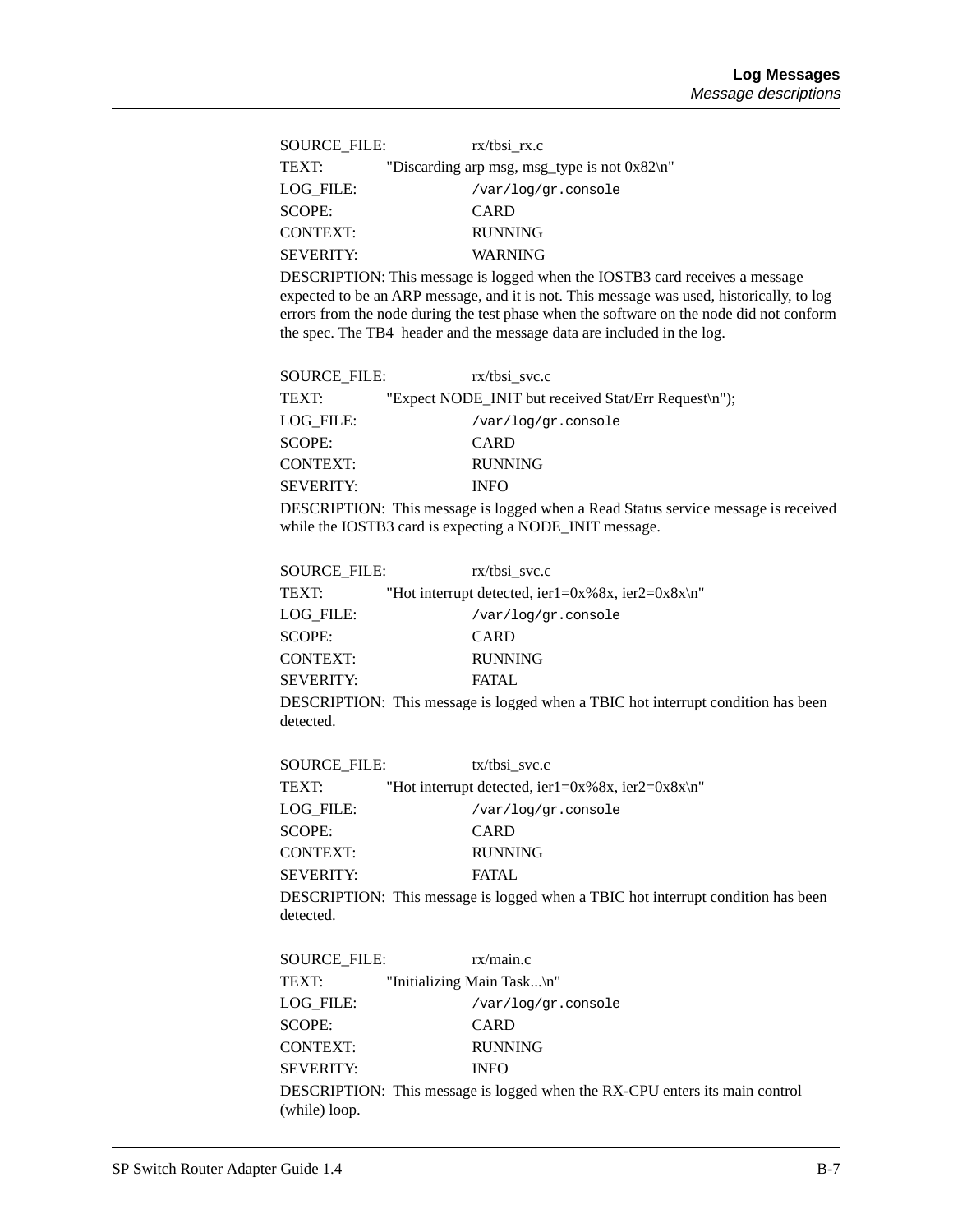| <b>SOURCE FILE:</b> | $rx/t$ bsi $rx.c$                             |
|---------------------|-----------------------------------------------|
| TEXT:               | "Initializing RX Subsystem data structure.\n" |
| LOG FILE:           | /var/log/gr.console                           |
| SCOPE:              | CARD                                          |
| <b>CONTEXT:</b>     | <b>RUNNING</b>                                |
| <b>SEVERITY:</b>    | <b>INFO</b>                                   |

DESCRIPTION: This message is logged when the RX Side is ready to initialize its subsystem to bring the up the interface.

| SOURCE FILE:     | $rx/t$ bsi svc.c                               |
|------------------|------------------------------------------------|
| TEXT:            | "IOSTB3:RX SET TOD service message received\n" |
| LOG FILE:        | /var/log/gr.console                            |
| SCOPE:           | CARD                                           |
| <b>CONTEXT:</b>  | <b>RUNNING</b>                                 |
| <b>SEVERITY:</b> | <b>INFO</b>                                    |

DESCRIPTION: This message is logged every time a SET TOD service mesages is received. Historically, this type of messages was used to aid debugging between the switch manager and the card.

| <b>SOURCE FILE:</b> | $rx/t$ bsi svc.c                               |
|---------------------|------------------------------------------------|
| <b>TEXT:</b>        | "Lost of STI clock, TBIC Status = $0x\%x\ln$ " |
| LOG FILE:           | /var/log/gr.console                            |
| SCOPE:              | <b>CARD</b>                                    |
| <b>CONTEXT:</b>     | <b>RUNNING</b>                                 |
| <b>SEVERITY:</b>    | <b>ERROR</b>                                   |
|                     |                                                |

DESCRIPTION: This message is logged when the TBIC's STI clock (sttaus bit) becomes invalid. Status is the TBIC's status register.

| SOURCE FILE:     | $tx/t$ bsi svc.c                                                            |
|------------------|-----------------------------------------------------------------------------|
| TEXT:            | "Lost of STI clock, TBIC Status = $0x\%x\ln$ "                              |
| LOG FILE:        | /var/log/gr.console                                                         |
| <b>SCOPE:</b>    | CARD                                                                        |
| <b>CONTEXT:</b>  | <b>RUNNING</b>                                                              |
| <b>SEVERITY:</b> | <b>ERROR</b>                                                                |
|                  | DESCRIPTION: Logged when the TBIC's STI clock (sttaus bit) becomes invalid. |

| SOURCE FILE:     | rx/main.c                                            |  |
|------------------|------------------------------------------------------|--|
| TEXT:            | "NetStar GigaRouter %s RX Interface Initializing:\n" |  |
| TEXT:            | "\tCode Version: % $s\$ n"                           |  |
| TEXT:            | "\tCompiled in: %s,\n"                               |  |
| TEXT:            | "\t on: %s.\n"                                       |  |
| LOG FILE:        | /var/log/gr.console                                  |  |
| SCOPE:           | <b>CARD</b>                                          |  |
| <b>CONTEXT:</b>  | <b>RUNNING</b>                                       |  |
| <b>SEVERITY:</b> | INFO                                                 |  |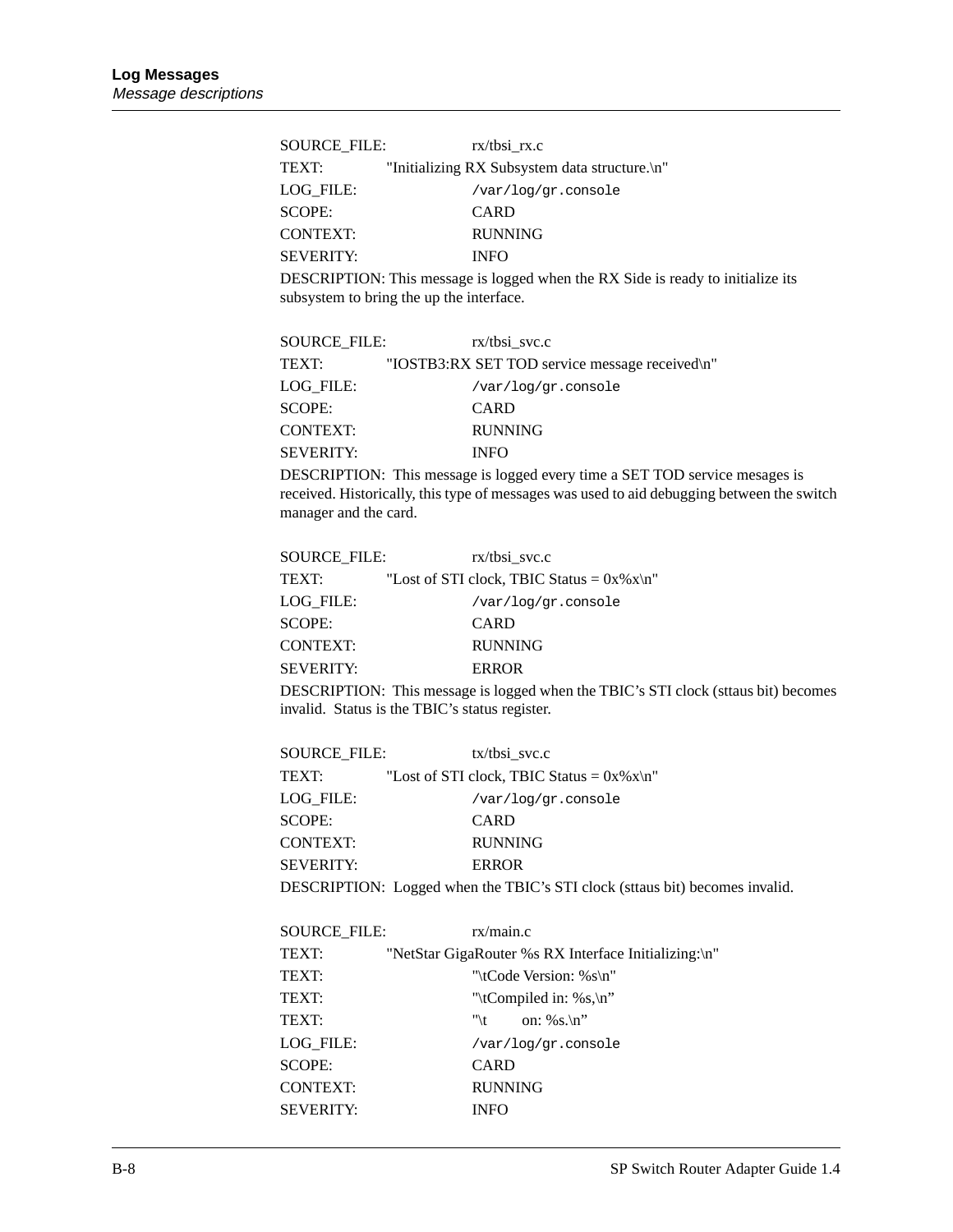DESCRIPTION: This message is logged when the RX-CPU starts the execution of its run-time software. The message is used to log the version the software executed.

| SOURCE_FILE:     | tx/main.c                                            |  |
|------------------|------------------------------------------------------|--|
| TEXT:            | "NetStar GigaRouter %s TX Interface Initializing:\n" |  |
| TEXT:            | "\tCode Version: %s\n"                               |  |
| TEXT:            | "\tCompiled in: %s,\n"                               |  |
| TEXT:            | on: %s.\n"<br>"\t                                    |  |
| LOG FILE:        | /var/log/gr.console                                  |  |
| SCOPE:           | <b>CARD</b>                                          |  |
| <b>CONTEXT:</b>  | <b>RUNNING</b>                                       |  |
| <b>SEVERITY:</b> | INFO                                                 |  |
|                  |                                                      |  |

DESCRIPTION: This message is logged when the TX-CPU starts the execution of its run-time software. The message is used to log version the software executed.

| SOURCE FILE:     | $rx/t$ bsi rc.c        |                                                                                |
|------------------|------------------------|--------------------------------------------------------------------------------|
| TEXT:            | "RX: Clock is valid\n" |                                                                                |
| LOG FILE:        | /var/log/gr.console    |                                                                                |
| SCOPE:           | <b>CARD</b>            |                                                                                |
| CONTEXT:         | <b>RUNNING</b>         |                                                                                |
| <b>SEVERITY:</b> | <b>INFO</b>            |                                                                                |
|                  |                        | DESCRIPTION: This masses is logged when Because TBIC's STI algeb becomes valid |

DESCRIPTION: This message is logged when Receive TBIC's STI clock becomes valid.

| <b>SOURCE FILE:</b> | $rx/tbsi\_ipc.c$                                                               |
|---------------------|--------------------------------------------------------------------------------|
| TEXT:               | "RX-CPU Loaded msg received from TX-CPU\n"                                     |
| LOG FILE:           | /var/log/gr.console                                                            |
| <b>SCOPE:</b>       | <b>CARD</b>                                                                    |
| <b>CONTEXT:</b>     | <b>RUNNING</b>                                                                 |
| <b>SEVERITY:</b>    | <b>INFO</b>                                                                    |
|                     | DESCRIPTION: Logged when the TX Side run-time software is successfully loaded. |

| SOURCE FILE:     | $rx/tbsi\_ipc.c$                                                      |
|------------------|-----------------------------------------------------------------------|
| TEXT:            | "RX: got TBIC INITED from $TX\setminus n$ "                           |
| LOG FILE:        | /var/log/gr.console                                                   |
| SCOPE:           | CARD                                                                  |
| <b>CONTEXT:</b>  | <b>RUNNING</b>                                                        |
| <b>SEVERITY:</b> | <b>INFO</b>                                                           |
|                  | DESCRIPTION. Logged when the TV CDU her initialized the Trenomit TDIC |

DESCRIPTION: Logged when the TX-CPU has initialized the Transmit TBIC.

| SOURCE FILE:     | $rx/t$ bsi rc.c                         |
|------------------|-----------------------------------------|
| TEXT:            | "RX: Port connected, stat= $0x\%x\ln$ " |
| LOG FILE:        | /var/log/gr.console                     |
| <b>SCOPE:</b>    | <b>CARD</b>                             |
| <b>CONTEXT:</b>  | <b>RUNNING</b>                          |
| <b>SEVERITY:</b> | <b>INFO</b>                             |
|                  |                                         |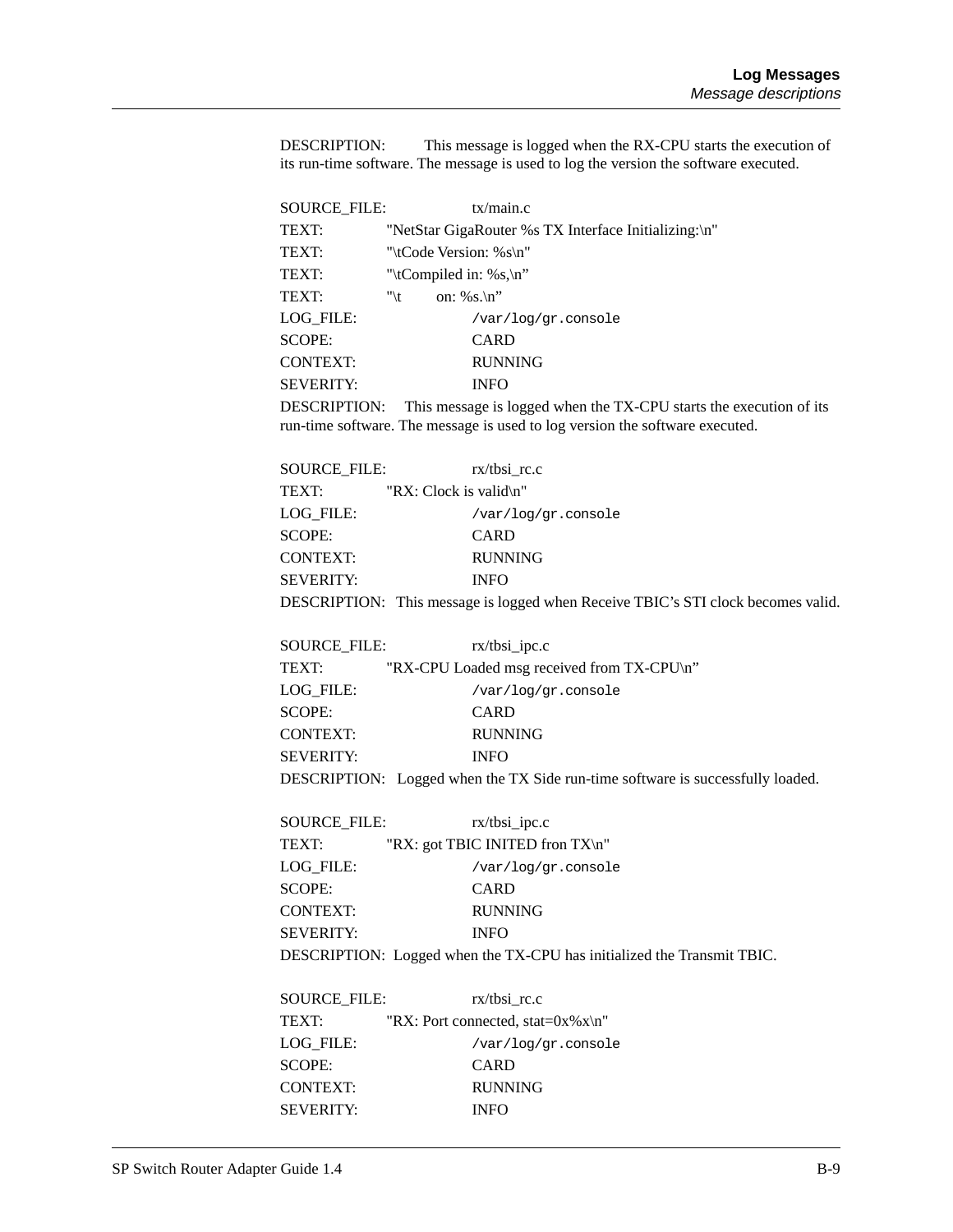DESCRIPTION: Logged when the Receive TBIC's receive port is connected to the switch chip's send port.

| <b>SOURCE FILE:</b> | $rx/t$ bsi svc.c                         |
|---------------------|------------------------------------------|
| TEXT:               | "\tRX: send SEND TOD to the switch\n" or |
| TEXT:               | "\tRX: Reading TBIC's TOD \n"            |
| LOG FILE:           | /var/log/gr.console                      |
| <b>SCOPE:</b>       | <b>CARD</b>                              |
| <b>CONTEXT:</b>     | <b>RUNNING</b>                           |
| <b>SEVERITY:</b>    | <b>INFO</b>                              |
|                     |                                          |

DESCRIPTION: Historically, these messages were used to aid debugging between the switch manager and the card.

| <b>SOURCE FILE:</b> | $rx/t$ bsi svc.c                                                                          |
|---------------------|-------------------------------------------------------------------------------------------|
| TEXT:               | "RX-TBIC outage error(s) detected IER1=0x%x, IER2=0x%x\n",                                |
| LOG FILE:           | /var/log/gr.console                                                                       |
| <b>SCOPE:</b>       | CARD                                                                                      |
| <b>CONTEXT:</b>     | <b>RUNNING</b>                                                                            |
| <b>SEVERITY:</b>    | FATAL.                                                                                    |
|                     | $\overline{DESCRIPTION}$ This message is logged when a TRIC outage error occurs. The TRIC |

DESCRIPTION: This message is logged when a TBIC outage error occurs. The TBICs are reset and the state machine go back to CONFIGURED state. The IOSTB3 card treats TBIC outage errors as permanent errors.

| <b>SOURCE FILE:</b> | $rx/t$ bsi svc.c                                                            |
|---------------------|-----------------------------------------------------------------------------|
| TEXT:               | "RX-TBIC permanent error(s) detected IER1=0x%x, IER2=0x%x\n",               |
| LOG FILE:           | /var/log/gr.console                                                         |
| SCOPE:              | <b>CARD</b>                                                                 |
| <b>CONTEXT:</b>     | <b>RUNNING</b>                                                              |
| <b>SEVERITY:</b>    | <b>FATAL</b>                                                                |
|                     | DESCRIPTION: This message is logged when a TRIC permanent error occurs. The |

DESCRIPTION: This message is logged when a TBIC permanent error occurs. The TBICs are reset and the state machine go back to CONFIGURED state.

| <b>SOURCE FILE:</b> | $rx/t$ bsi svc.c                                                        |
|---------------------|-------------------------------------------------------------------------|
| TEXT:               | "RX-TBIC trasient error(s) detected IER1=0x%x, IER2=0x%x\n",            |
| LOG FILE:           | /var/log/gr.console                                                     |
| SCOPE:              | <b>CARD</b>                                                             |
| <b>CONTEXT:</b>     | <b>RUNNING</b>                                                          |
| <b>SEVERITY:</b>    | <b>INFO</b>                                                             |
|                     | DESCRIPTION: This message is logged when a TBIC transient error occurs. |

| SOURCE FILE:     | $tx/t$ bsi svc.c                      |
|------------------|---------------------------------------|
| <b>TEXT:</b>     | "SEND TOD service message received\n" |
| LOG FILE:        | /var/log/gr.console                   |
| SCOPE:           | <b>CARD</b>                           |
| <b>CONTEXT:</b>  | <b>RUNNING</b>                        |
| <b>SEVERITY:</b> | <b>INFO</b>                           |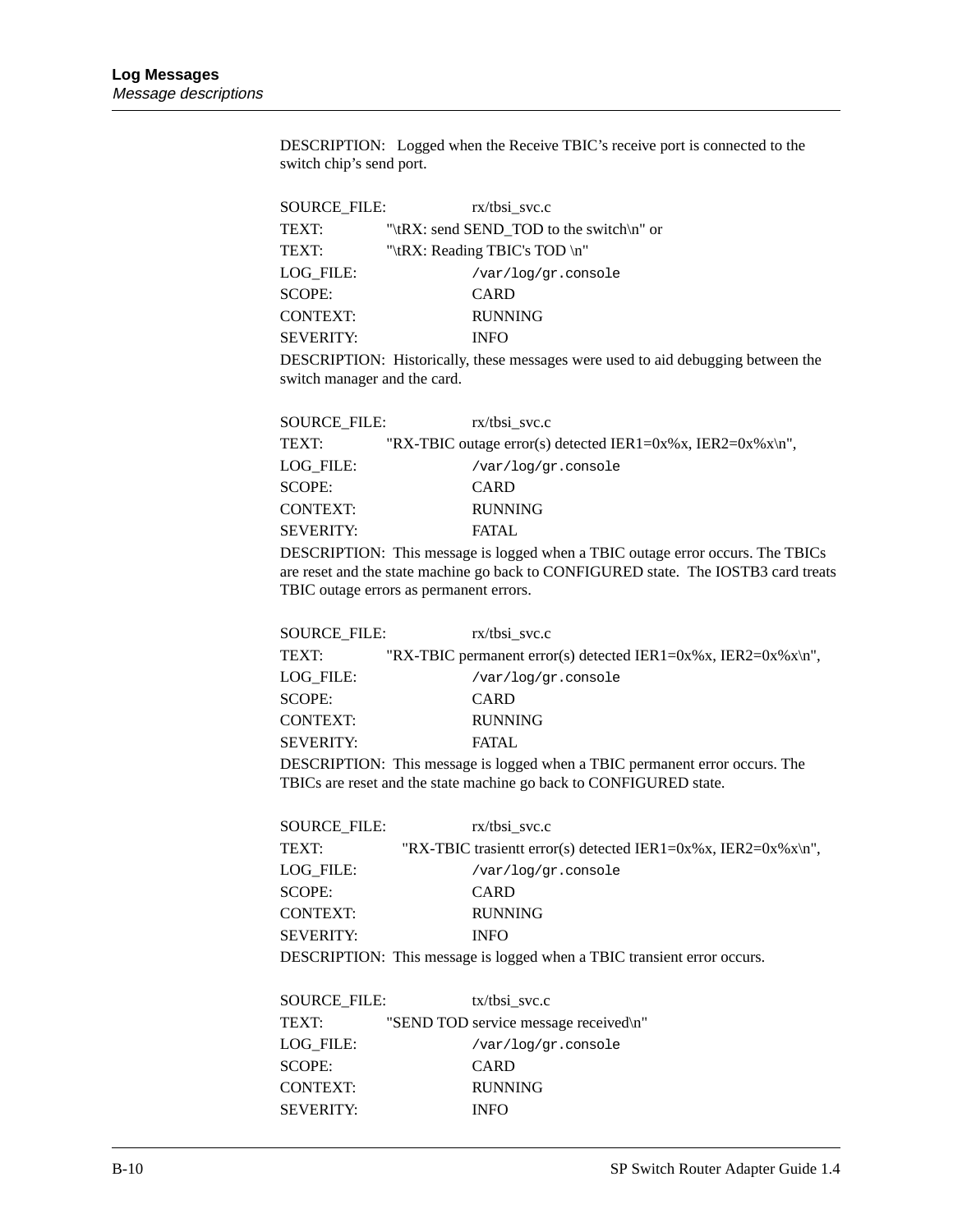DESCRIPTION: This message is logged when the TX-CPU receives a SEND TOD service message from the RX-CPU. This message indicates that a SEND TOD service message is being sent to the adjacent switch chip.

| <b>SOURCE FILE:</b> | $rx/tbsi\_ipc.c$                       |
|---------------------|----------------------------------------|
| <b>TEXT:</b>        | "Sending Grid Init\n"                  |
| <b>TEXT:</b>        | "Sending IF Init for IF $0x\%x.\n\ $ " |
| LOG FILE:           | /var/log/gr.console                    |
| <b>SCOPE:</b>       | <b>CARD</b>                            |
| <b>CONTEXT:</b>     | <b>RUNNING</b>                         |
| <b>SEVERITY:</b>    | <b>INFO</b>                            |
|                     |                                        |

DESCRIPTION: This message is logged when the IOSTB3 card is loaded, configured, and it is requesting the RMS to create and bring up the interface for the card.

| <b>SOURCE FILE:</b> | rx/tbsi svc.c                                       |
|---------------------|-----------------------------------------------------|
| TEXT:               | "Sending IF RESET message to TX-CPU\n"              |
| LOG FILE:           | /var/log/gr.console                                 |
| <b>SCOPE:</b>       | <b>CARD</b>                                         |
| <b>CONTEXT:</b>     | <b>RUNNING</b>                                      |
| <b>SEVERITY:</b>    | <b>INFO</b>                                         |
|                     | DECOUPTION. This masses is larged when DV CDU and a |

DESCRIPTION: This message is logged when RX-CPU sends an interface reset message to the TX-CPU when the state machine is changing from RUNNING to other states.

| <b>SOURCE FILE:</b> | $rx/tbsi_{\text{on}}fg.c$                     |
|---------------------|-----------------------------------------------|
| TEXT:               | "Sending mib-2 trap, type = %d, state = %d\n" |
| LOG FILE:           | /var/log/gr.console                           |
| <b>SCOPE:</b>       | <b>CARD</b>                                   |
| <b>CONTEXT:</b>     | <b>RUNNING</b>                                |
| <b>SEVERITY:</b>    | <b>INFO</b>                                   |
|                     |                                               |

DESCRIPTION: This message is logged when the IOSTB3 sends an trap request the mib2d. mib2d, in turn, will generate and send a TRAP PDU to the managers

| SOURCE FILE:     | rx/main.c                                                                                                        |
|------------------|------------------------------------------------------------------------------------------------------------------|
| TEXT:            | "Sending params to $TX\n\mid n$ "                                                                                |
| LOG FILE:        | /var/log/gr.console                                                                                              |
| <b>SCOPE:</b>    | <b>CARD</b>                                                                                                      |
| <b>CONTEXT:</b>  | <b>RUNNING</b>                                                                                                   |
| <b>SEVERITY:</b> | <b>INFO</b>                                                                                                      |
|                  | DESCRIPTION: This message is logged when the RX-CPU sends the board's<br>configuration parameters to the TX-CPU. |

| SOURCE FILE:     | $rx/t$ bsi svc.c                            |
|------------------|---------------------------------------------|
| TEXT:            | "State machine changes from xxx to $yy\$ n" |
| LOG FILE:        | /var/log/gr.console                         |
| <b>SCOPE:</b>    | <b>CARD</b>                                 |
| <b>CONTEXT:</b>  | <b>RUNNING</b>                              |
| <b>SEVERITY:</b> | <b>INFO</b>                                 |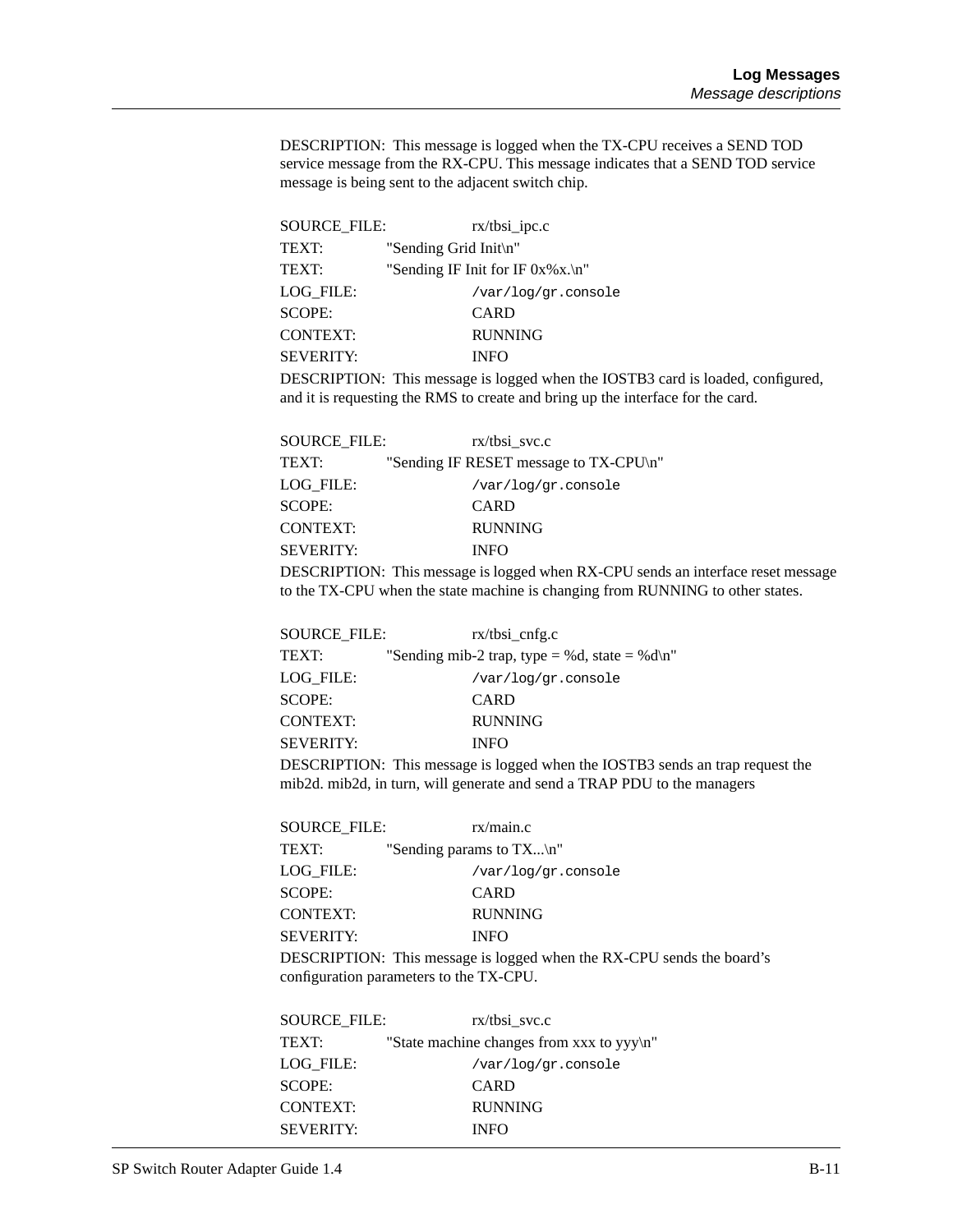DESCRIPTION: The IOSTB3's state machine is changing from the xxx state to yyy state where xxx and yyy are the values of the IOSTB3 state. Configured: 2, Off-line: 3, Off-line-Q: 4, Running: 5, and Quiesced: 6.

| SOURCE FILE:     | $tx/t$ bsi svc.c                             |
|------------------|----------------------------------------------|
| TEXT:            | "State machine changes from xxx to $yyy\$ n" |
| LOG FILE:        | /var/log/gr.console                          |
| <b>SCOPE:</b>    | <b>CARD</b>                                  |
| <b>CONTEXT:</b>  | <b>RUNNING</b>                               |
| <b>SEVERITY:</b> | <b>INFO</b>                                  |

DESCRIPTION: The IOSTB3's state machine is changing from the xxx state to yyy state where xxx and yyy are the values of the IOSTB3 state. Configured: 2, Off-line: 3, Off-line-Q: 4, Running: 5, and Quiesced: 6.

| <b>SOURCE FILE:</b> | $rx/t$ bsi svc.c                        |
|---------------------|-----------------------------------------|
| <b>TEXT:</b>        | "Status/Err service message received\n" |
| LOG FILE:           | /var/log/gr.console                     |
| SCOPE:              | <b>CARD</b>                             |
| <b>CONTEXT:</b>     | <b>RUNNING</b>                          |
| <b>SEVERITY:</b>    | <b>INFO</b>                             |
|                     |                                         |

DESCRIPTION: This message is logged every time a Read Status service mesages is received. Historically, this type of messages was used to aid debugging between the switch manager and the card.

| <b>SOURCE FILE:</b> | $rx/t$ bsi svc.c                                               |
|---------------------|----------------------------------------------------------------|
| TEXT:               | "Svc Msg rxed, svc_cmd= $0x\%x\%s$ , node_cmd: $0x\%x\%s\}n$ " |
| LOG FILE:           | /var/log/gr.console                                            |
| SCOPE:              | <b>CARD</b>                                                    |
| <b>CONTEXT:</b>     | <b>RUNNING</b>                                                 |
| <b>SEVERITY:</b>    | <b>INFO</b>                                                    |
|                     |                                                                |

DESCRIPTION: This message is logged every time a service mesages is received. Historically, this type of messages was used to trace bugs in the protocols between the switch manager and the card.

| <b>SOURCE FILE:</b> | $tx/t$ bsi svc.c                              |
|---------------------|-----------------------------------------------|
| TEXT:               | "Switch route entry not found, node $=$ %d\n" |
| LOG FILE:           | /var/log/gr.console                           |
| SCOPE:              | CARD                                          |
| <b>CONTEXT:</b>     | <b>RUNNING</b>                                |
| <b>SEVERITY:</b>    | WARNING                                       |
|                     |                                               |

DESCRIPTION: This message is logged when the IOSTB3 card fails to find an switch route entry for a node. This indicates that there is an error in the building the switch route table or downloading function.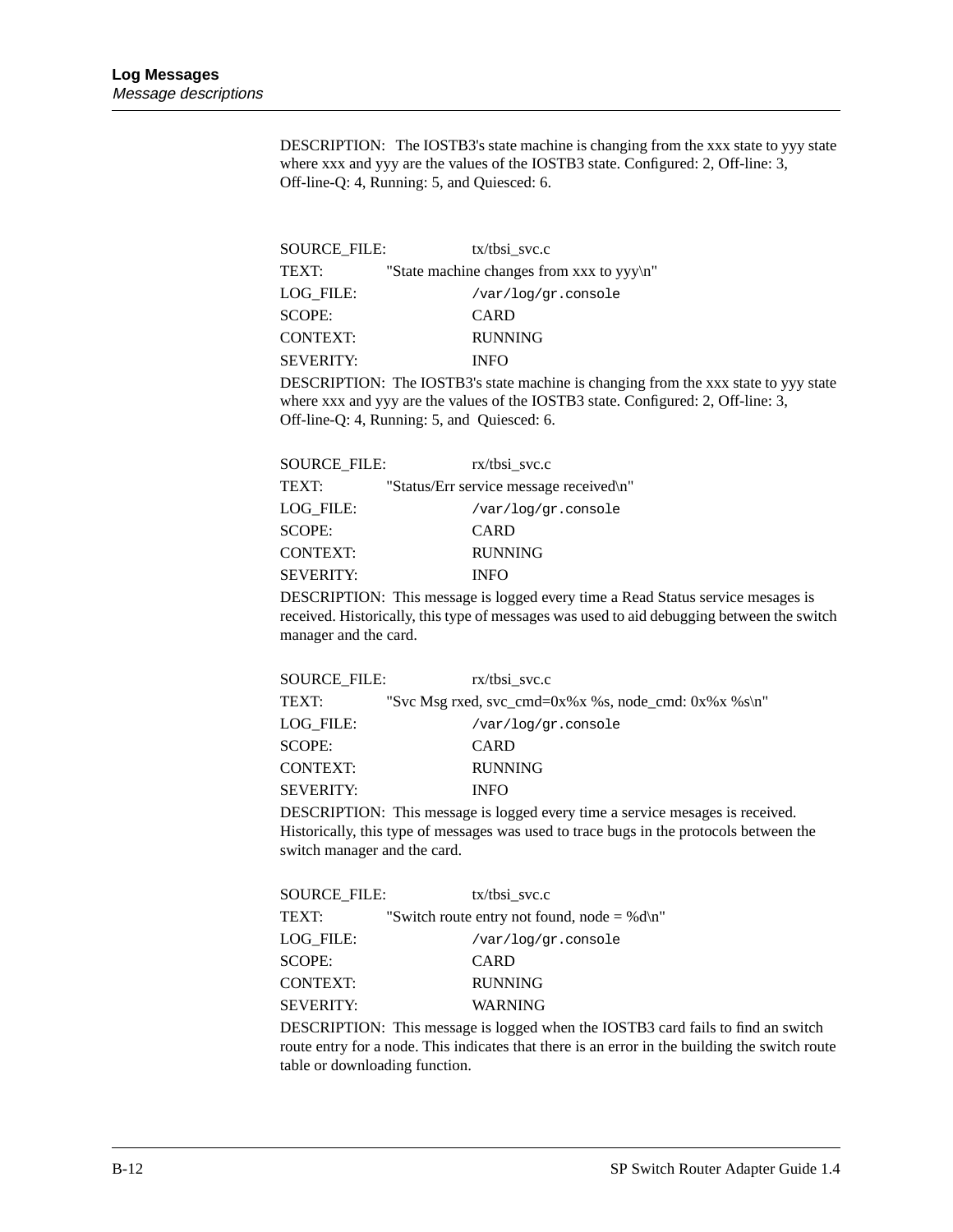| SOURCE FILE:     | $tx/t$ bsi svc.c                          |
|------------------|-------------------------------------------|
| TEXT:            | "Switch Route table loaded, %d entries\n" |
| LOG FILE:        | /var/log/gr.console                       |
| SCOPE:           | CARD                                      |
| <b>CONTEXT:</b>  | <b>RUNNING</b>                            |
| <b>SEVERITY:</b> | <b>INFO</b>                               |

DESCRIPTION: This message is logged when the transient switch route table has been moved to the permanent switch route table resulted from the processing a Load Routes service message.

| <b>SOURCE FILE:</b> | rx/tbsi rx.c                       |
|---------------------|------------------------------------|
| TEXT:               | "TB4 segement received in error\n" |
| TEXT:               | "TB4-HDR word%d: $0x\%x\ln$ "      |
| LOG FILE:           | /var/log/gr.console                |
| SCOPE:              | <b>CARD</b>                        |
| <b>CONTEXT:</b>     | <b>RUNNING</b>                     |
| <b>SEVERITY:</b>    | <b>WARNING</b>                     |
|                     |                                    |

DESCRIPTION: This message is logged when a TB4 segment was received in error. The TB4 header and the message data are included in the log.

| <b>SOURCE FILE:</b> | $rx/tbsi_rx.c$                           |
|---------------------|------------------------------------------|
| TEXT:               | "TB4 segement received in wrong state\n" |
| LOG FILE:           | /var/log/gr.console                      |
| <b>SCOPE:</b>       | CARD                                     |
| <b>CONTEXT:</b>     | <b>RUNNING</b>                           |
| <b>SEVERITY:</b>    | <b>WARNING</b>                           |
|                     |                                          |

DESCRIPTION: This message is logged when a TB4 segment was received when the IOSTB3 state machine is not RUNNING nor QUIESCED state. The TB4 header and the message data are included in the log. This happens when a node sends data packets to the IOSTB3 card without knowing that the card interface is down.

| <b>SOURCE FILE:</b> | $rx/tbsi\_ipc.c$                   |
|---------------------|------------------------------------|
| TEXT:               | " TBIC INIT msg sent to TX-CPU \n" |
| LOG FILE:           | /var/log/gr.console                |
| <b>SCOPE:</b>       | <b>CARD</b>                        |
| <b>CONTEXT:</b>     | <b>RUNNING</b>                     |
| <b>SEVERITY:</b>    | <b>INFO</b>                        |
|                     | $P(X \cap Y) = P(Y \cap Y)$        |

DESCRIPTION: This message is logged when the RX-CPU sends a message to the TX-CPU to initialize the TBIC. The RX-CPU will then wait for TBIC INITED message from the TX-CPU.

| <b>SOURCE FILE:</b> | $rx/tbsi_cnfg.c$                       |
|---------------------|----------------------------------------|
| <b>TEXT:</b>        | "TBSI Online Init the ORCAs\n"         |
| TEXT:               | "xmain_dp= %x, xmain_hp= %x\n"         |
| <b>TEXT:</b>        | "len1=%d, time=%x, date=%x, data=%x\n" |
| LOG FILE:           | /var/log/gr.console                    |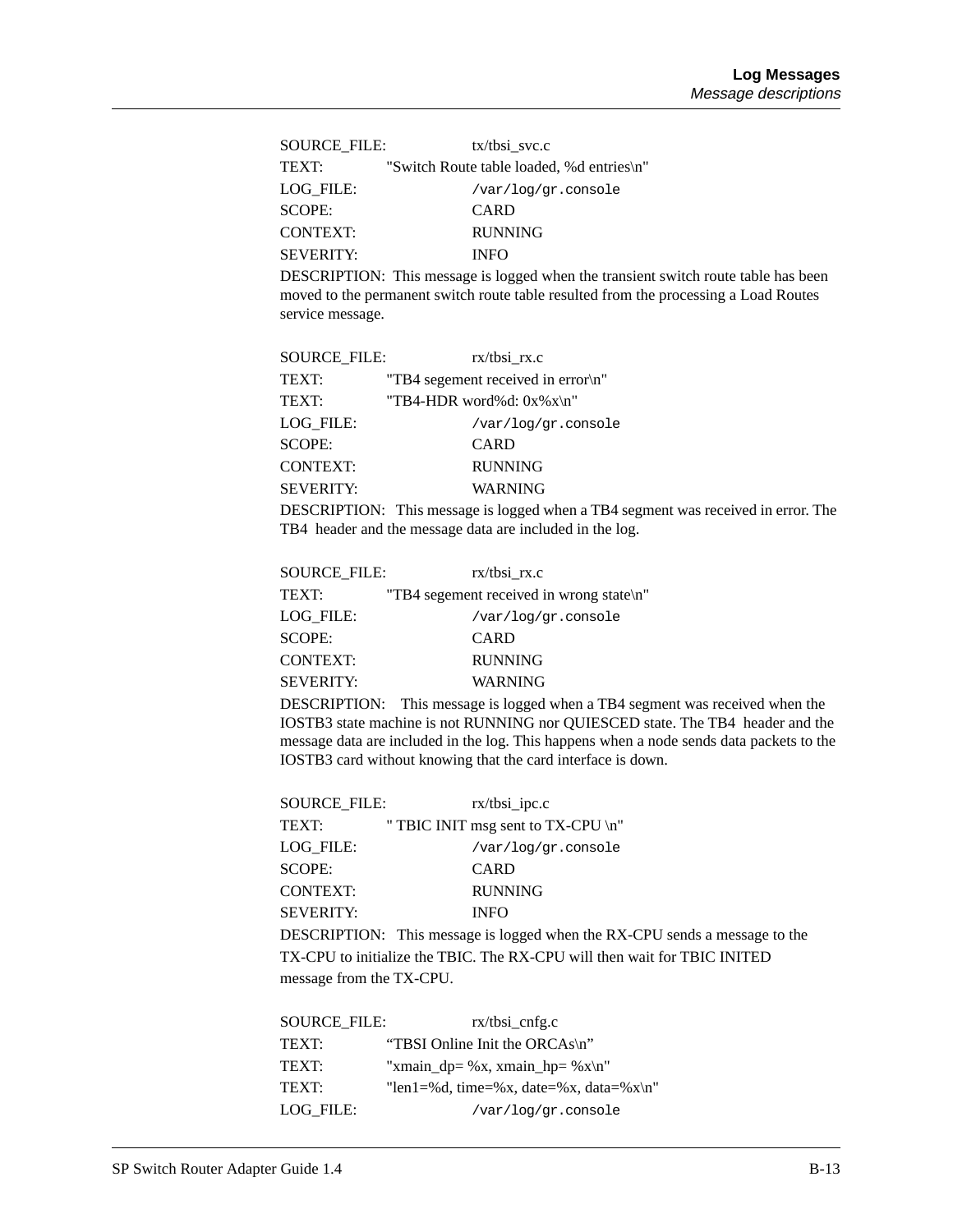SCOPE: CARD CONTEXT: RUNNING SEVERITY: INFO DESCRIPTION: Logged when the IOSTB3 prepares to program the FPGAs. SOURCE\_FILE: rx/tbsi\_svc.c TEXT:  $\forall$ ''\tTBSI-RX: TBIC's TOD: 0x%x, 0x%x\n LOG\_FILE: /var/log/gr.console SCOPE: CARD CONTEXT: RUNNING SEVERITY: INFO DESCRIPTION: The IOSTB3 displays the content of the TBIC's TOD register every time it reads it. SOURCE\_FILE: tx/tbsi\_svc.c TEXT: "TBSI-TX Unexpected SVC threshold interrupt\n" LOG\_FILE: /var/log/gr.console SCOPE: CARD CONTEXT: RUNNING SEVERITY: WARNING

DESCRIPTION: This message is logged whenever the TX-CPU receives an interrupt from the Transmit TBIC indicating that it has received a service message. No action will need to be taken, but if the problem persists, reset the card.

| SOURCE FILE:     | $rx/t$ bsi svc.c                       |
|------------------|----------------------------------------|
| TEXT:            | "TBUS Parity Error from RC, int1=%d\n" |
| LOG FILE:        | /var/log/gr.console                    |
| SCOPE:           | <b>CARD</b>                            |
| <b>CONTEXT:</b>  | <b>RUNNING</b>                         |
| <b>SEVERITY:</b> | FATAL.                                 |
|                  |                                        |

DESCRIPTION: This message is logged when the RX-CPU detects that the RC has detected a parity error on the TBUS. This is a fatal error, the card is reset and reloaded automatically. If the problem persists, reset/replace the card. int1 is the content of the RC's interrupt register.

| <b>SOURCE FILE:</b><br>$tx/t$ bsi svc.c |
|-----------------------------------------|
| "TBUS Parity Error from TC, int1=%d\n"  |
| /var/log/gr.console                     |
| CARD                                    |
| <b>RUNNING</b>                          |
| FATAL.                                  |
|                                         |

DESCRIPTION: This message is logged when the TX-CPU detects that the TC has detected a parity error on the TBUS. This is a fatal error, the card is reset and reloaded automatically. If the problem persists, reset/replace the card. int1 is the cpntent of the TC's interrupt register.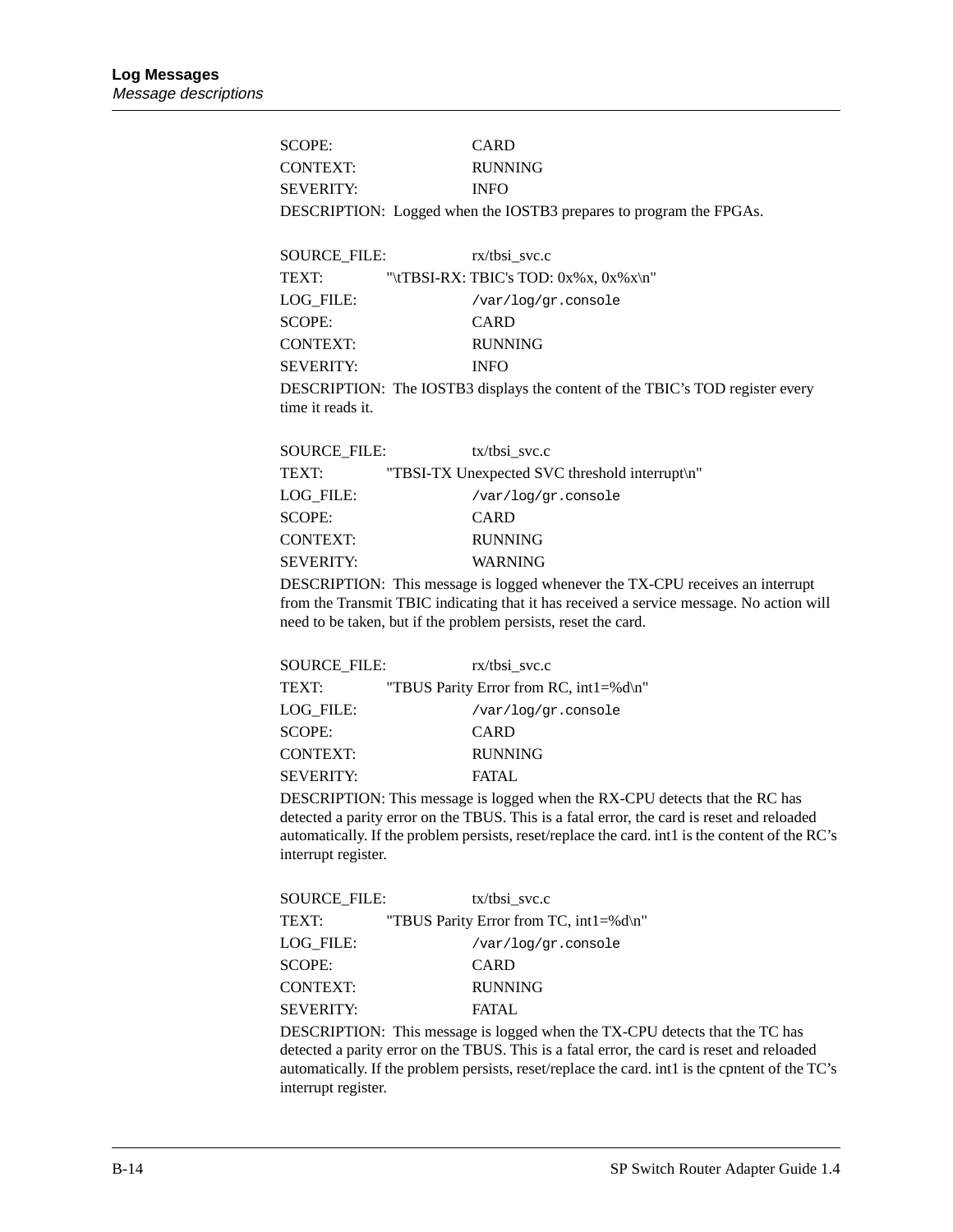| SOURCE FILE:     | $rx/t$ bsi fpga.c                                       |
|------------------|---------------------------------------------------------|
| TEXT:            | "Timeout waiting for CFG_DN bits clear, stat0=% $x\$ n" |
| LOG FILE:        | /var/log/gr.console                                     |
| SCOPE:           | <b>CARD</b>                                             |
| <b>CONTEXT:</b>  | <b>RUNNING</b>                                          |
| <b>SEVERITY:</b> | FATAL.                                                  |
|                  |                                                         |

DESCRIPTION: This message is logged when the IOSTB3 fails to program the FPGAs. Replace the card. stat0 is the content of the hardware status register.

| SOURCE FILE:     | $rx/tbsi_fpga.c$                                     |
|------------------|------------------------------------------------------|
| TEXT:            | "Timeout waiting for FPGA_INIT_COMPLETE, stat0=%x\n" |
| LOG FILE:        | /var/log/gr.console                                  |
| SCOPE:           | CARD                                                 |
| <b>CONTEXT:</b>  | <b>RUNNING</b>                                       |
| <b>SEVERITY:</b> | <b>FATAL</b>                                         |
|                  |                                                      |

DESCRIPTION: This message is logged when the FPGAs fail to complete their power on/reset intialization sequence. Replace the card. stat0 is the content of the hardware status register.

| <b>SOURCE FILE:</b> | $rx/tbsi\_ipc.c$                                                  |
|---------------------|-------------------------------------------------------------------|
| TEXT:               | "RX: got TBIC INITED fron TX\n"                                   |
| LOG FILE:           | /var/log/gr.console                                               |
| <b>SCOPE:</b>       | CARD                                                              |
| <b>CONTEXT:</b>     | <b>RUNNING</b>                                                    |
| <b>SEVERITY:</b>    | <b>INFO</b>                                                       |
|                     | <b>DESCRIPTION:</b> This message is logged when the TX-CPU has in |

ge is logged when the TX-CPU has initialized the Transmit TBIC.

| SOURCE FILE:     | $rx/t$ bsi rc.c                         |
|------------------|-----------------------------------------|
| TEXT:            | "RX: Port connected, stat= $0x\%x\ln$ " |
| LOG FILE:        | /var/log/gr.console                     |
| SCOPE:           | CARD                                    |
| <b>CONTEXT:</b>  | <b>RUNNING</b>                          |
| <b>SEVERITY:</b> | <b>INFO</b>                             |
|                  |                                         |

DESCRIPTION: This message is logged when the Receive TBIC's receive port is connected to the switch chip's send port.

| SOURCE FILE:     | $rx/t$ bsi rc.c                                                                  |
|------------------|----------------------------------------------------------------------------------|
| TEXT:            | "RX: Setting the RC in operational mode, stat= $0x\%x\n$ "                       |
| LOG FILE:        | /var/log/gr.console                                                              |
| SCOPE:           | <b>CARD</b>                                                                      |
| <b>CONTEXT:</b>  | <b>RUNNING</b>                                                                   |
| <b>SEVERITY:</b> | <b>INFO</b>                                                                      |
|                  | DESCRIPTION: This message is logged when the RX Side of the IOSTB3 card is ready |

to receive data messages from the switch.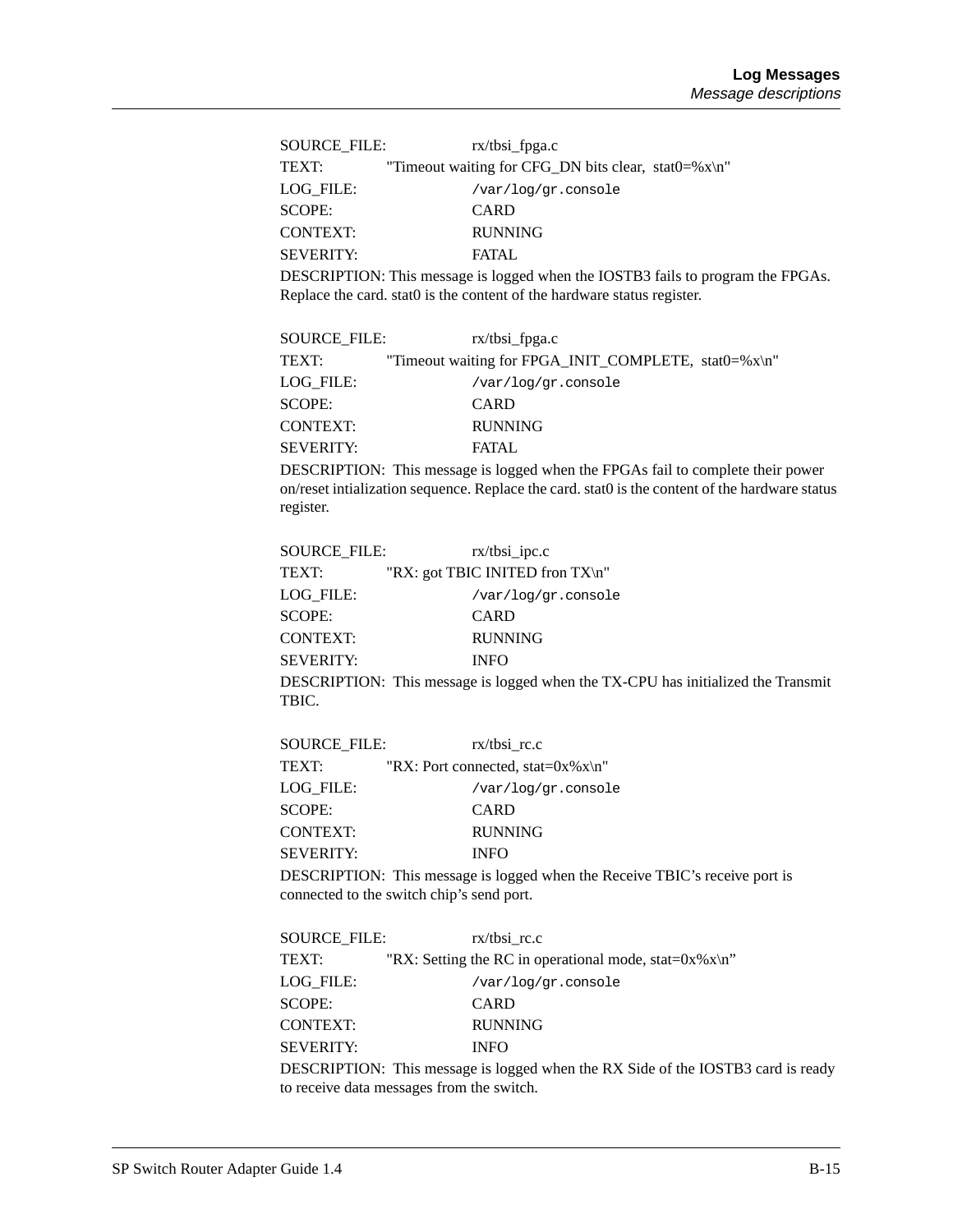| SOURCE FILE:     | $tx/tbsi_{arp.c}$                                   |  |
|------------------|-----------------------------------------------------|--|
| TEXT:            | "Timed out resolving ARP. If: %d IP: %d.%d.%d.%d\n" |  |
| LOG FILE:        | /var/log/gr.console                                 |  |
| SCOPE:           | <b>CARD</b>                                         |  |
| <b>CONTEXT:</b>  | <b>RUNNING</b>                                      |  |
| <b>SEVERITY:</b> | WARNING                                             |  |

DESCRIPTION: This message is logged whenever the TX-CPU fails to resolve an IP address. This message indicates that either the node with the IP address does not receive nor send the arp request/reponse or the node is down.

| SOURCE FILE:     | $tx/tbsi_{arp.c}$                                   |
|------------------|-----------------------------------------------------|
| TEXT:            | " TX-CPU: Access FIFO busy, discarding IP packet\n" |
| LOG FILE:        | /var/log/gr.console                                 |
| <b>SCOPE:</b>    | <b>CARD</b>                                         |
| CONTEXT:         | <b>RUNNING</b>                                      |
| <b>SEVERITY:</b> | WARNING                                             |
|                  |                                                     |

DESCRIPTION: This message is logged whenever the TX-CPU discards an IP packet due to the link (TBIC) congestion. This log message indicates that, potentially, the switch is congested.

| <b>SOURCE FILE:</b> | $tx/tbsi\_ipc.c$                                                         |
|---------------------|--------------------------------------------------------------------------|
| TEXT:               | "TX-CPU Config Params msg received from RX-CPU\n"                        |
| LOG FILE:           | /var/log/gr.console                                                      |
| <b>SCOPE:</b>       | CARD                                                                     |
| <b>CONTEXT:</b>     | <b>RUNNING</b>                                                           |
| <b>SEVERITY:</b>    | <b>INFO</b>                                                              |
|                     | DESCRIPTION: This message is logged when the TX-CPU receives the board's |

configuration parameters from the RX-CPU.

| <b>SOURCE FILE:</b> | $tx/tbsi\_ipc.c$                                                               |
|---------------------|--------------------------------------------------------------------------------|
| TEXT:               | " TX-CPU sending msg type=%d to $RX$ -CPU\n"                                   |
| LOG FILE:           | /var/log/gr.console                                                            |
| SCOPE:              | CARD                                                                           |
| <b>CONTEXT:</b>     | <b>RUNNING</b>                                                                 |
| <b>SEVERITY:</b>    | <b>INFO</b>                                                                    |
|                     | DESCRIPTION: This message is logged whenever the TX-CPU sends a message to the |

RX-CPU via the IPC channel.

| SOURCE FILE:     | $tx/tbsi\_ipc.c$                               |
|------------------|------------------------------------------------|
| TEXT:            | " TX-CPU TBIC Init msg received from RX-CPU\n" |
| LOG FILE:        | /var/log/gr.console                            |
| SCOPE:           | <b>CARD</b>                                    |
| <b>CONTEXT:</b>  | <b>RUNNING</b>                                 |
| <b>SEVERITY:</b> | <b>INFO</b>                                    |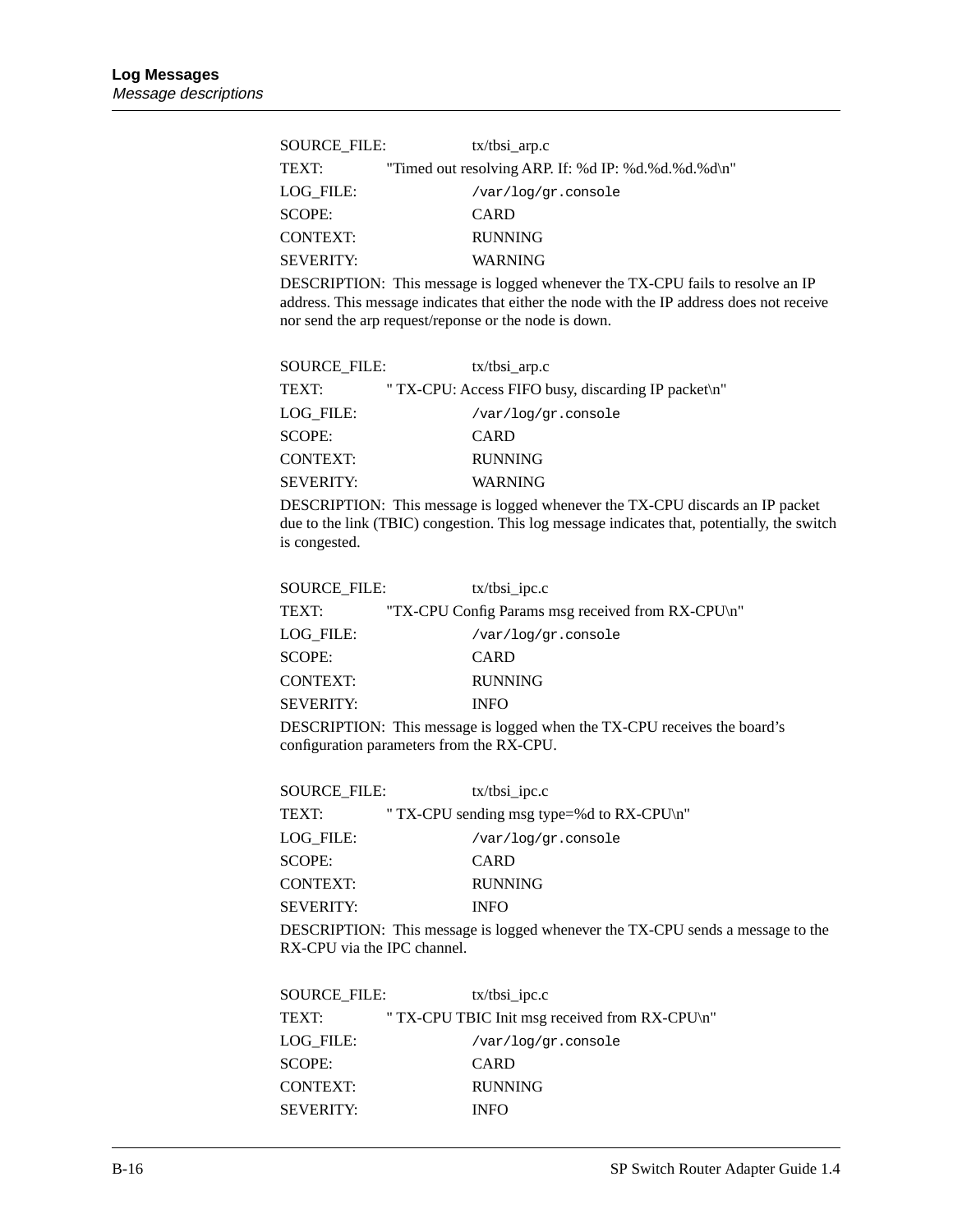DESCRIPTION: This message is logged when the TX-CPU receives a TBIC Init message from the TX-CPU. The TX-CPU initializes the Transmit TBIC getting it ready for transmitting data.

| SOURCE FILE:     | $tx/t$ bsi tc.c                              |  |
|------------------|----------------------------------------------|--|
| TEXT:            | "\tTX: Port is connected, stat= $0x\%x\ln$ " |  |
| LOG FILE:        | /var/log/gr.console                          |  |
| SCOPE:           | <b>CARD</b>                                  |  |
| <b>CONTEXT:</b>  | <b>RUNNING</b>                               |  |
| <b>SEVERITY:</b> | <b>INFO</b>                                  |  |
|                  |                                              |  |

DESCRIPTION: This message is logged when the Transmit TBIC's send port is connected with the switch chip receive port.

| <b>SOURCE FILE:</b> | $tx/t$ bsi svc.c                                                                     |
|---------------------|--------------------------------------------------------------------------------------|
| TEXT:               | "TX-PROR: start node: %d, end node: %d, # entries: %d\n"                             |
| LOG FILE:           | /var/log/gr.console                                                                  |
| <b>SCOPE:</b>       | <b>CARD</b>                                                                          |
| <b>CONTEXT:</b>     | <b>RUNNING</b>                                                                       |
| <b>SEVERITY:</b>    | <b>INFO</b>                                                                          |
|                     | <b>DESCRIPTION:</b> This message is logged when a Procesor Routes service message is |
| processed           |                                                                                      |

| SOURCE FILE:     | $tx/t$ bsi tc.c                     |  |  |
|------------------|-------------------------------------|--|--|
| TEXT:            | "\tTX: psuedo STI clock is valid\n" |  |  |
| LOG FILE:        | /var/log/gr.console                 |  |  |
| SCOPE:           | <b>CARD</b>                         |  |  |
| <b>CONTEXT:</b>  | <b>RUNNING</b>                      |  |  |
| <b>SEVERITY:</b> | <b>INFO</b>                         |  |  |

DESCRIPTION: This message is logged when the Transmit TBIC STI clock becomes valid. The term "pseudo" is used to remind (us) that the STI is not from the interface, but from the Receive TBIC.

| SOURCE FILE:     | $tx/t$ bsi tc.c                                              |
|------------------|--------------------------------------------------------------|
| TEXT:            | "\tTX: Setting the TC in operational mode, stat= $0x\%x\$ n" |
| TEXT:            | "\tTX clearing interrupts, $i0=0x\%x$ , $i1=0x\%x\n\pi$ ",   |
| LOG FILE:        | /var/log/gr.console                                          |
| <b>SCOPE:</b>    | CARD                                                         |
| <b>CONTEXT:</b>  | <b>RUNNING</b>                                               |
| <b>SEVERITY:</b> | <b>INFO</b>                                                  |
|                  |                                                              |

DESCRIPTION: This message is logged when the TX-CPU is ready to go to operational state - that is being able to send data to the TBIC.

| <b>SOURCE FILE:</b> | $tx/t$ bsi svc.c                                           |
|---------------------|------------------------------------------------------------|
| TEXT:               | "TX-TBIC outage error(s) detected IER1=0x%x, IER2=0x%x\n", |
| LOG FILE:           | /var/log/gr.console                                        |
| SCOPE:              | <b>CARD</b>                                                |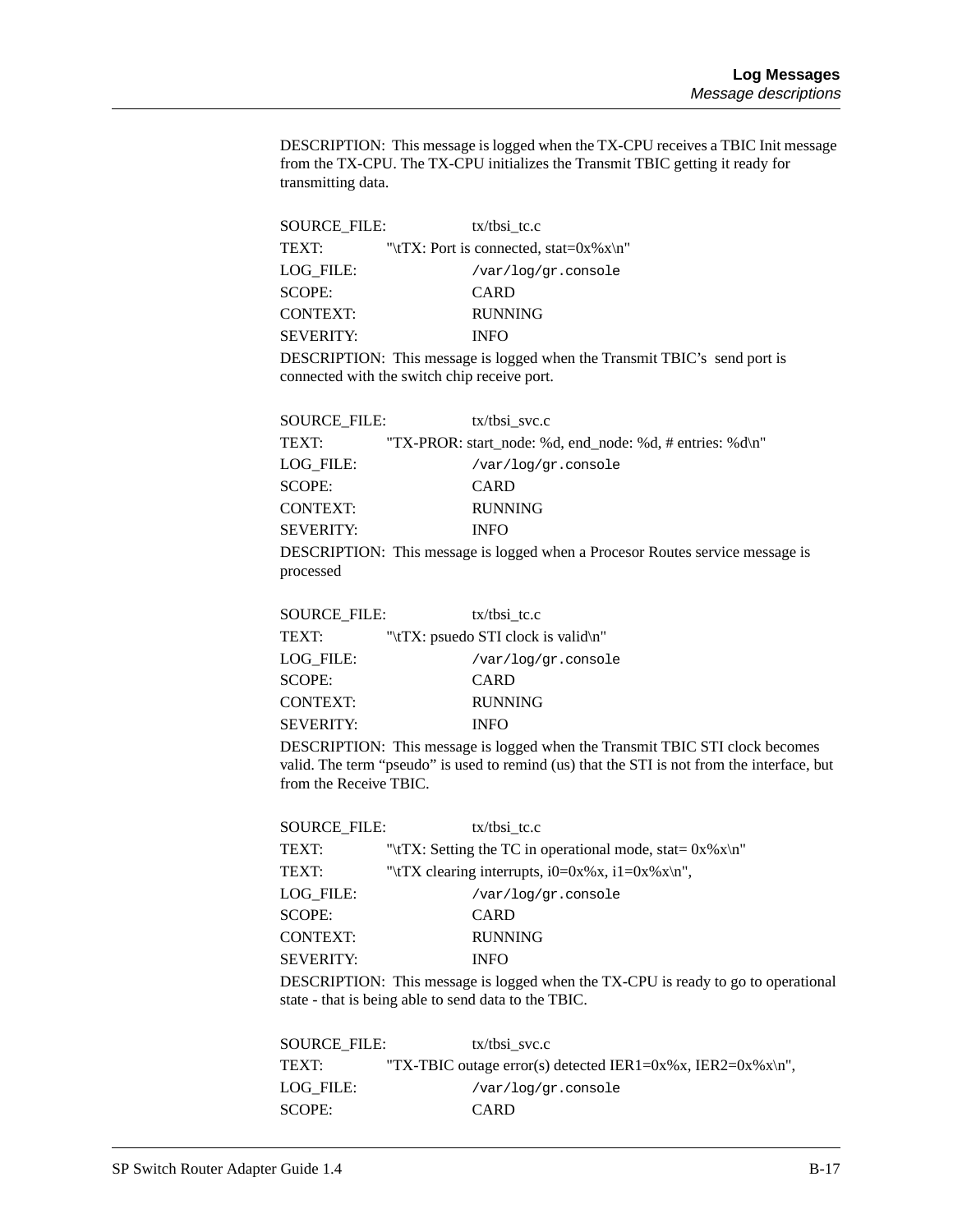| CONTEXT:         | <b>RUNNING</b> |
|------------------|----------------|
| <b>SEVERITY:</b> | FATAL          |

DESCRIPTION: This message is logged when a TBIC outage error occurs. The TBICs are reset and the state machine go back to CONFIGURED state. The IOSTB3 card treats TBIC outage errors as permanent errors.

| SOURCE FILE:     | $tx/t$ bsi svc.c                                              |
|------------------|---------------------------------------------------------------|
| TEXT:            | "TX-TBIC permanent error(s) detected IER1=0x%x, IER2=0x%x\n", |
| LOG FILE:        | /var/log/gr.console                                           |
| SCOPE:           | <b>CARD</b>                                                   |
| <b>CONTEXT:</b>  | <b>RUNNING</b>                                                |
| <b>SEVERITY:</b> | FATAL.                                                        |

DESCRIPTION: This message is logged when a TBIC permanent error occurs. The TBICs are reset and the state machine go back to CONFIGURED state.

| <b>SOURCE FILE:</b> | $tx/t$ bsi svc.c                                                        |
|---------------------|-------------------------------------------------------------------------|
| TEXT:               | "TX-TBIC transient error(s) detected IER1=0x%x, IER2=0x%x\n",           |
| LOG FILE:           | /var/log/gr.console                                                     |
| <b>SCOPE:</b>       | <b>CARD</b>                                                             |
| <b>CONTEXT:</b>     | <b>RUNNING</b>                                                          |
| <b>SEVERITY:</b>    | <b>INFO</b>                                                             |
|                     | DESCRIPTION: This message is logged when a TBIC transient error occurs. |

| SOURCE FILE:     | $rx/t$ bsi svc.c                                |
|------------------|-------------------------------------------------|
| TEXT:            | "Un-expected descriptor from RC, desc_type=%d\n |
| LOG FILE:        | /var/log/gr.console                             |
| <b>SCOPE:</b>    | <b>CARD</b>                                     |
| <b>CONTEXT:</b>  | <b>RUNNING</b>                                  |
| <b>SEVERITY:</b> | <b>WARNING</b>                                  |

DESCRIPTION: This message is logged when the RX-CPU receives a descriptor that is expected by the CPU in its current state. Reset/reload the card if the card could not be brought on-line.

| <b>SOURCE FILE:</b><br>$tx/t$ bsi svc.c         |
|-------------------------------------------------|
| "Un-expected descriptor from TC, desc_type=%d\n |
| /var/log/gr.console                             |
| <b>CARD</b>                                     |
| <b>RUNNING</b>                                  |
| WARNING                                         |
|                                                 |

DESCRIPTION: This message is logged when the TX-CPU receives a descriptor that is expected by the CPU in its current state. Reset/reload the card if the card could not be brought on-line.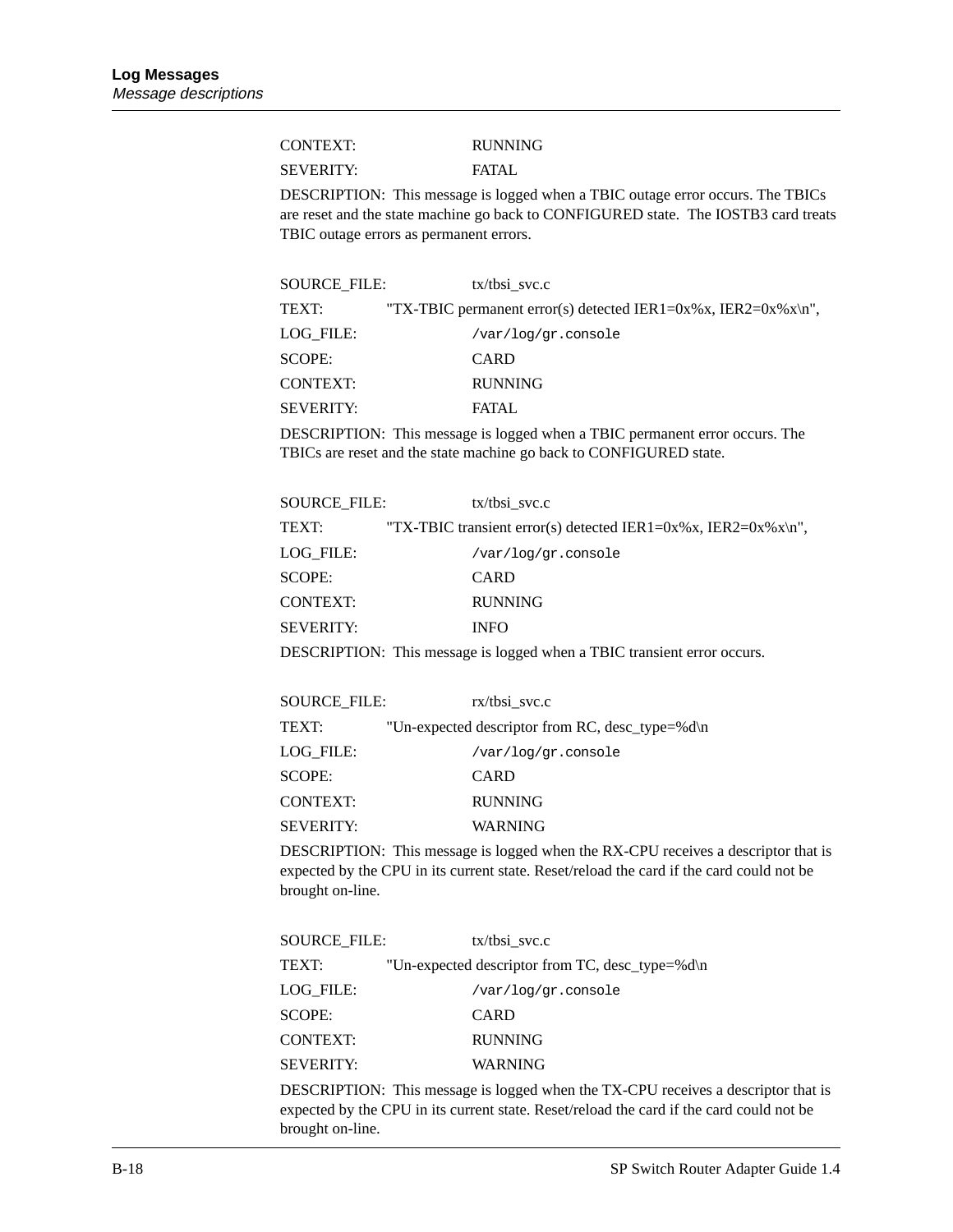# <span id="page-110-0"></span>**Network Configuration Examples C**

The SP Switch Router provides LAN and WAN access for SP processor nodes. The SP Switch Router Adapter card and SP processor nodes are IP-addressed nodes on the SP Switch network.

Three basic configurations are building blocks for more complex networking topologies that include the SP Switch Router:

| 1. single SP Switch Router Adapter card                               | and single SP partition |
|-----------------------------------------------------------------------|-------------------------|
| 2. multiple SP Switch Router Adapter cards                            | and single SP partition |
| 3. multiple SP Switch Router Adapter cards and multiple SP partitions |                         |
|                                                                       |                         |

Appendix C provides an example of each configuration type, and discusses IP addressing and routing considerations that will help you design your configuration.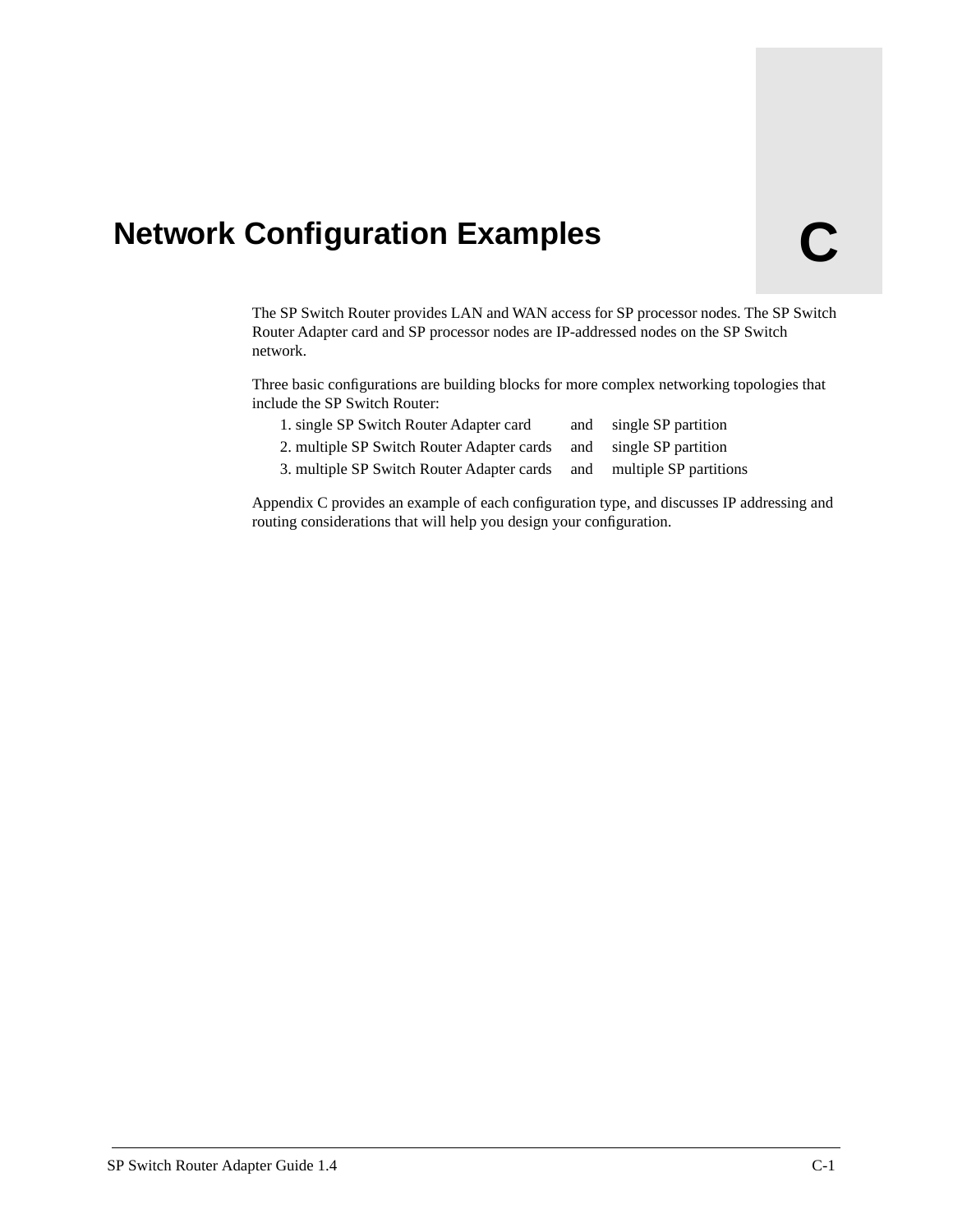# <span id="page-111-0"></span>**Example 1: Single SP Switch Router Adapter card, single SP partition**

In this configuration, a single SP Switch Router Adapter card is connected to a single SP partition. The IP address of the SP Switch network is 198.174.11. The partition of SP nodes is shown in the shaded area.



*Figure C-1. Example 1: one card- one SP partition network configuration* 

#### Configuration requirements

- All network nodes (SP Switch Router Adapter card and SP processor nodes) must have the same IP net in the network portion of their IP address. In the example, this is 198.174.11.
- ARP is enabled on the SP Switch network to provide the most flexibility in assigning IP addresses
- If ARP is disabled on the SP Switch, the Host Offset value must be defined to all network nodes (SP Switch Router Adapter card and SP processor nodes), and the IP addresses assigned to the nodes must have host values that are determined by the host offset and switch port. Please refer to the *PSSP Planning, Volume 2, Control Workstation and Software Environment* manual for details.

If the network is 198.174.11.0 and the netmask is 255.255.255.0, then the IP address of the SP Switch Router Adapter card and any SP processor nodes must be between 198.174.11.1 and 198.174.11.254. The SP Switch Router Adapter card will not properly forward IP data to nodes that are assigned with an IP address that is not in this address range (those IP messages will most likely be forwarded to the default gateway).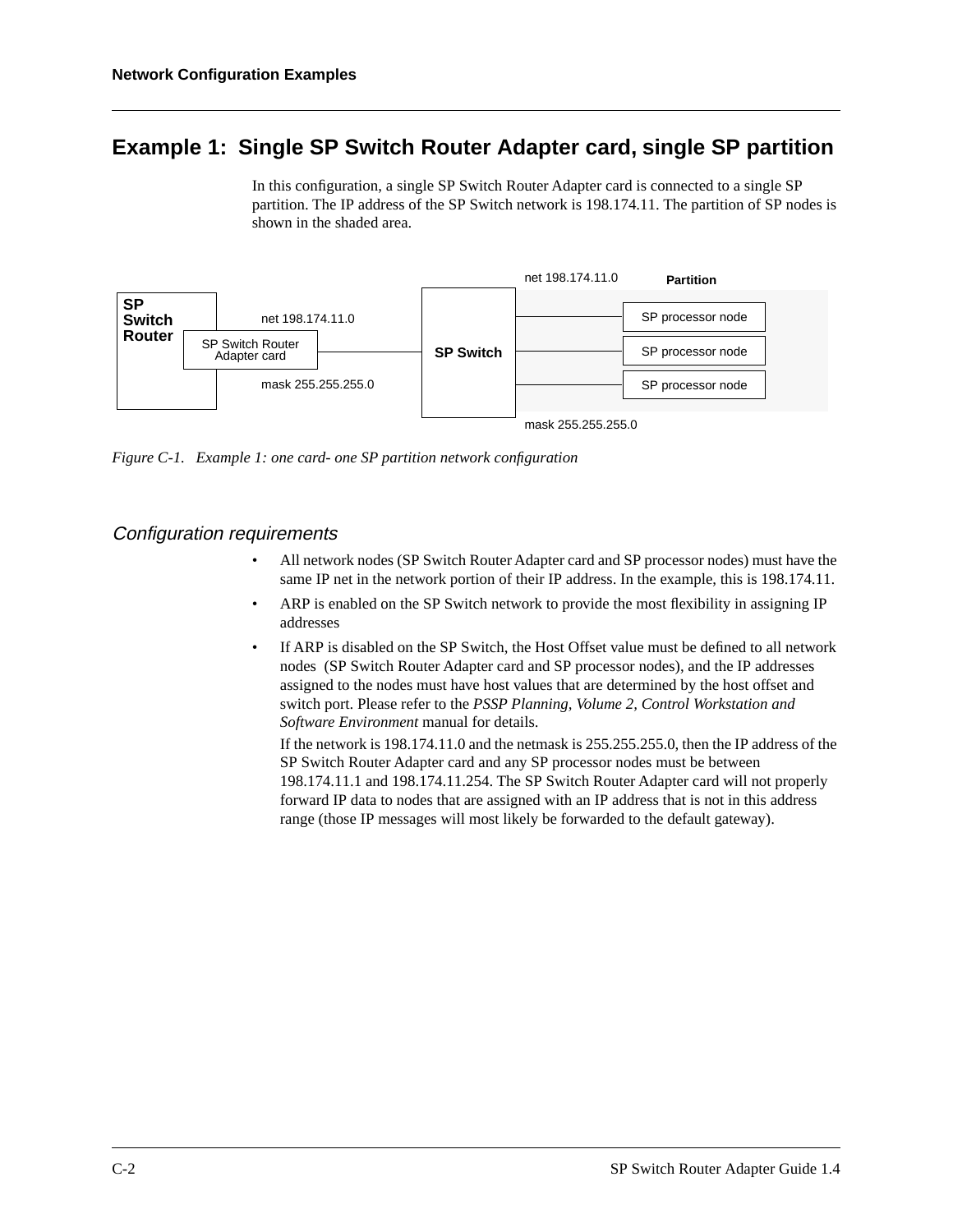# <span id="page-112-0"></span>**Example 2: Multiple cards, single partition**

This network configuration divides the traffic for an SP processor node partition between two or more SP Switch Router Adapter cards and achieves some load leveling among the SP processor nodes. It provides dual, not truly redundant, connections to the router in case of SP Switch Router Adapter card failure.

For this type of configuration, you must divide the router side of the IP network into logical subnets and assign each SP Switch Router Adapter card to a different subnet. This logical subnetting is required only on the router, the SP Switch viewpoint sees a single network.

#### Configuration requirements

- As configured in this example, each SP Switch Router Adapter card is an active node on a different subnet, each card interface is a subnet.
- Each card must have a unique IP address. An alias IP address cannot be used on two active cards on the same router system.
- Enable ARP on the SP Switch network to allow assignment of alias IP addresses as part of the recovery procedure described later in this section.
- On the router, netmasks are used to create different subnets when multiple SP Switch Router Adapter cards are connected to the same network.

**Warning:** Be careful that the subnet mask does not, in effect, create a single subnet. If Card 1 (gt010) is assigned the 255.255.255.0 netmask, then, for routing, both SP Switch Router Adapter cards would be on a single subnet. This type of configuration does not work. Each SP Switch Router Adapter card in a single router must be configured on a different subnet.



*Figure C-2. Example 2: multiple card-single SP partition configuration*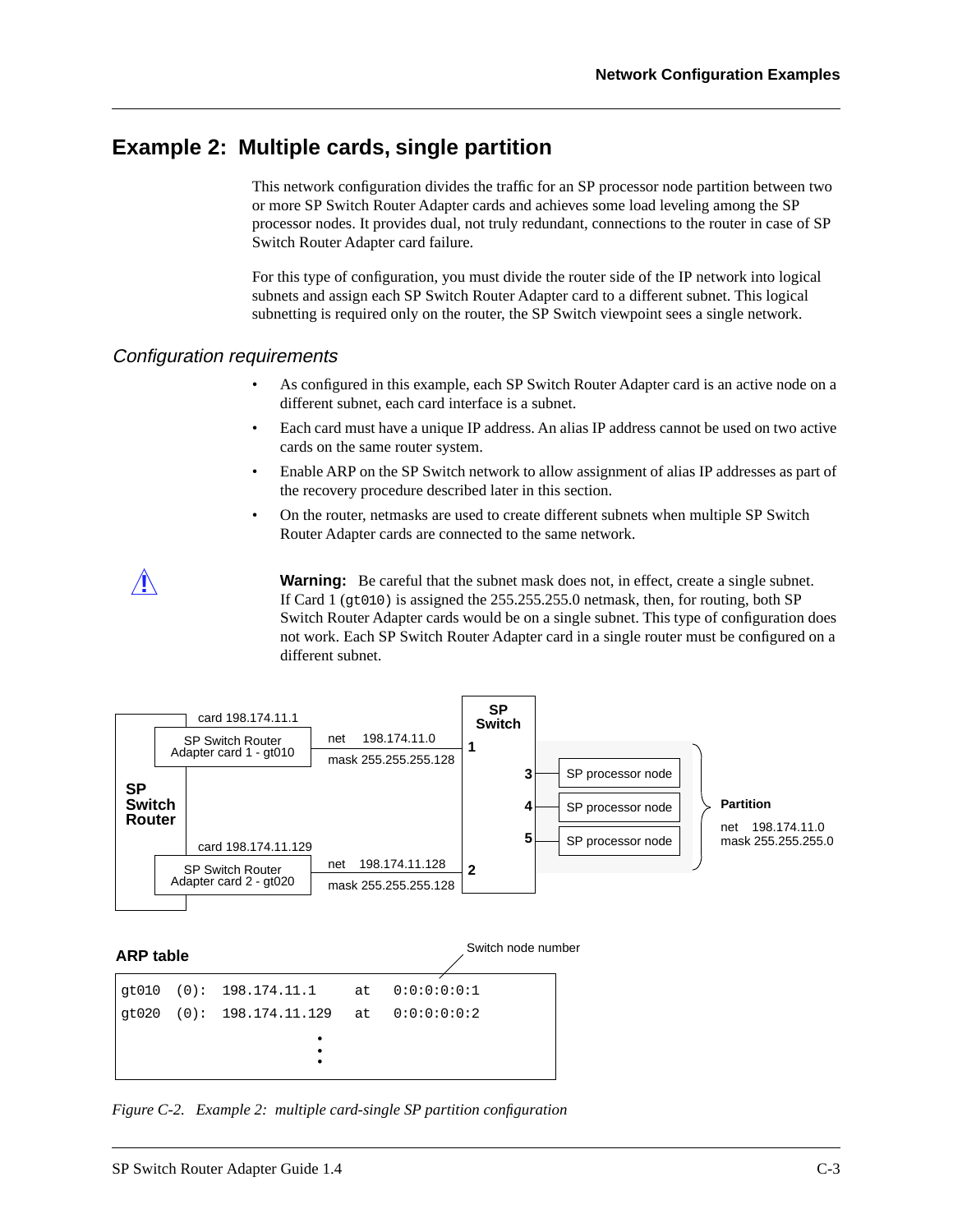#### <span id="page-113-0"></span>Configuration tasks

Given:

- the IP network is 198.174.11.0
- the netmask is 255.255.255.0
- there can be up to 254 nodes on the network (including the two SP Switch Router Adapter cards)
- **1** Configure the SP processor nodes with 198.174.11.0 as the network and 255.255.255.0 as the netmask.

The address of individual nodes must be between 198.174.11.1 and 198.174.11.254.

- **2** Configure the two SP Switch Router Adapter cards as follows:
	- divide the 198.174.11.0 network into two subnets, 198.174.11.0 and 198.174.11.128, with a subnet netmask of 255.255.255.128
	- assign any of the 198.174.11.1-126 addresses, mask 255.255.255.128, to card gt010
	- assign any of the 198.174.11.129 -254 addresses, mask 255.255.255.128, to card gt020

#### Incoming traffic (going to SP processor nodes)

Traffic destined to node addresses 198.174.11.1 to 198.174.11.127 is routed through gt010.

Traffic destined to node addresses  $198.174.11.129$  to  $198.174.11.255$  is routed through  $\sigma$ to 20. Each SP Switch Router Adapter card handles roughly half the incoming traffic.

#### Outgoing traffic (coming from SP processor nodes)

Traffic destined to the SP Switch Router Adapter cards from SP processor nodes is directed by changing the SP processor nodes' default route or adding static routes to force their outgoing traffic to be sent to gt010 or gt020. For example, half of the nodes would have their default route set to the gt010 card and the other half would have their default route set to the gt020 card.

If more SP Switch Router Adapter cards are configured, you must divide the net into more (but smaller) subnets. For example, if the number of cards increases to four, you would set the subnet netmask to 255.255.255.192 (ff.ff.ff.c0).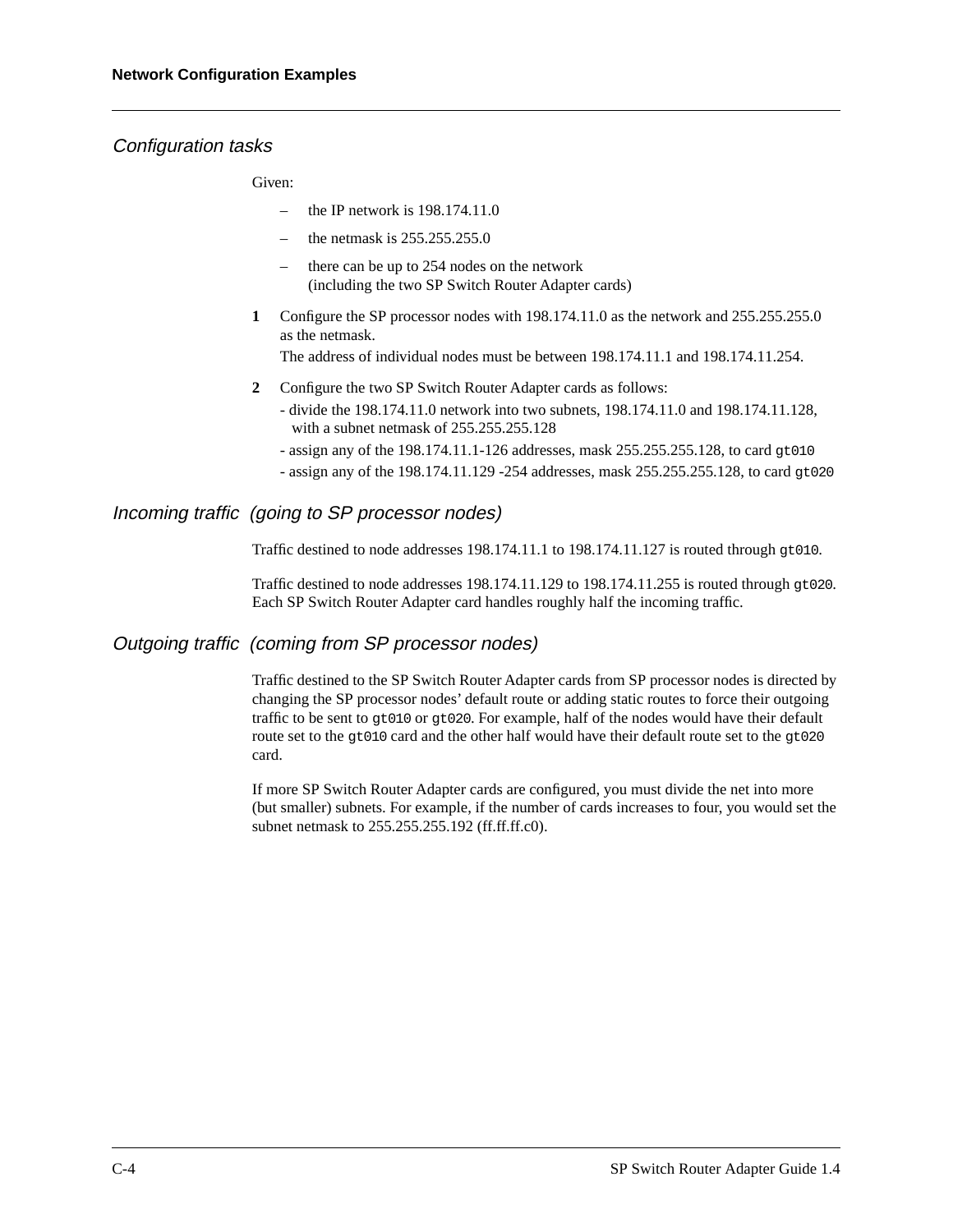#### <span id="page-114-0"></span>**Recovery procedure if an SP Switch Router Adapter card fails**

The configuration in [Figure 2](#page-112-0) is not redundant because two active SP Switch Router Adapter cards cannot carry the same IP address. Alias addresses cannot be used if more than one of the cards sharing the address are active. An alias address can be shared between two cards if only one card is active. This is shown in Figure 3.

Multiple logical addresses can be assigned to the single physical interface on one SP Switch Router Adapter card. In a multiple card configuration, the failure of one card is recovered by assigning its logical IP address to another card. This card will then carry the traffic for both, and traffic for the failed card will be routed through the other card's SP Switch connection. You can verify the new configuration by displaying the new ARP table.



*Figure C-3. Recovery from a card failure in a dually-connected configuration*

If the gt010 card fails, the SP system administrator must manually reconfigure the SP Switch Router subnets by logging into the router and performing these steps:

- **1** Remove gt010 from active status using the following **ifconfig** command: # ifconfig gt010 delete
- **2** Assign the surviving card, gt020, the alias address: # ifconfig gt020 198.174.11.1 255.255.255.128

If gt020 fails, here are the steps:

- **1** Remove gt020 from active status using the following **ifconfig** command: # ifconfig gt020 delete
- **2** Assign the surviving card, gt010, the alias address:
	- # ifconfig gt010 198.174.11.129 255.255.255.128

From the router, use the **grarp** command to verify that the ARP table shows correct IP addresses and corresponding physical SP Switch addresses (Switch node number):

```
# grarp 198.174.11.1
gt020 (0): 198.174.11.1 at 0:0:0:0:0:2
gt020 (0): 198.174.11.129 at 0:0:0:0:0:2
```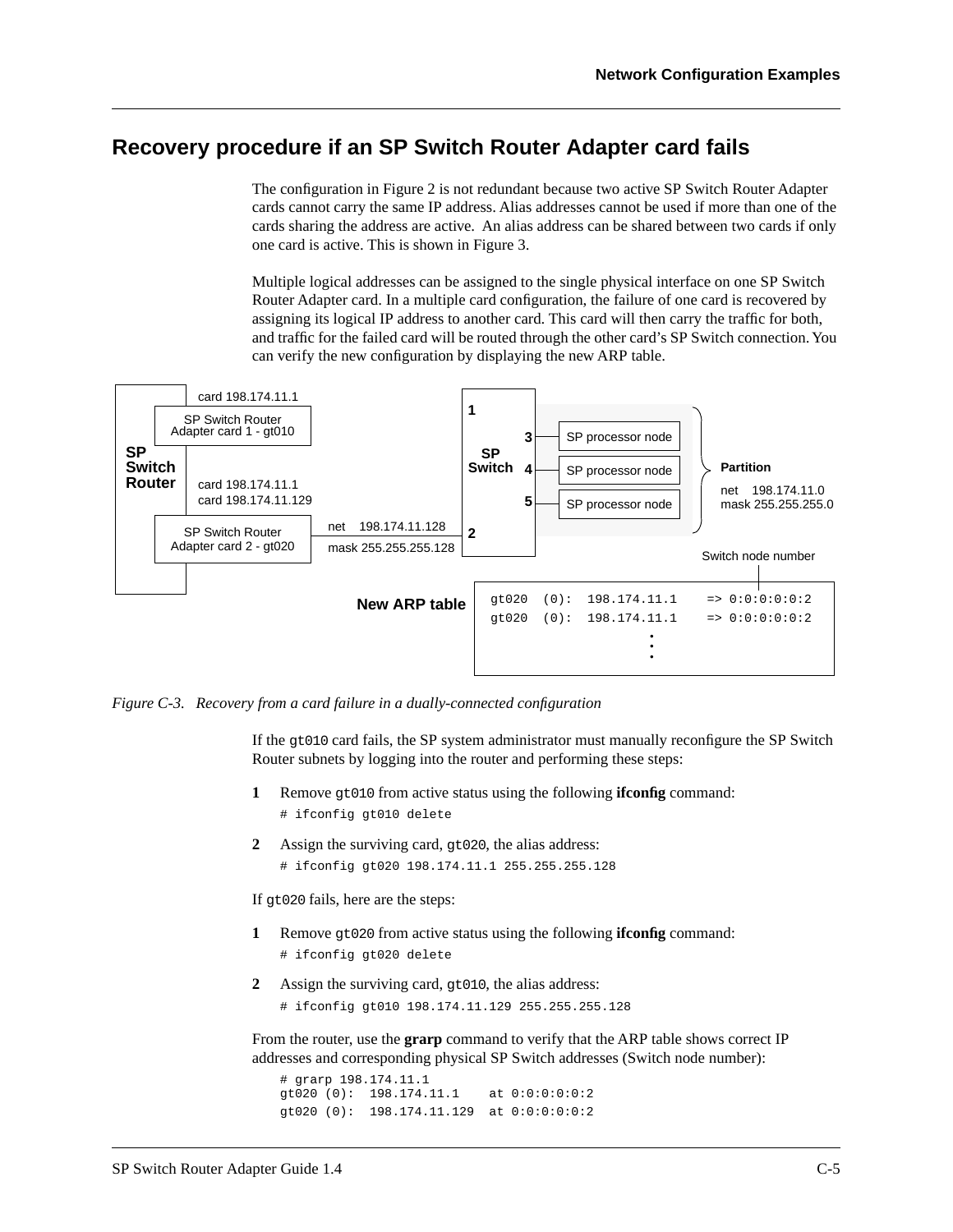#### <span id="page-115-0"></span>**Example 3: Multiple cards, multiple SP partitions:**

In this configuration, subnetting is required on both the SP Switch Router and the SP system.

Each subnet contains a different SP Switch Router Adapter card and a different SP processor node partition.

Note that the partitions logically "cross" the SP Switch. This configuration is created by multiples of the configuration discussed in example 1.



*Figure C-4. Example 3: multiple card-multiple SP partition configuration*

#### Configuration tasks

Given:

- the IP network is 198.174.11.0
- the netmask is  $255.255.255.0$
- there 254 nodes on the network (including the two SP Switch Router Adapter cards
- **1** Create two subnets: 198.174.11.0 and 198.174.11.128, subnet mask of 255.255.255.128
- **2** Configure partition 1: Assign 198.174.11.0 as the network address to SP partition 1 and the gt010 card
- **3** Configure partition 2: Assign 198.174.11.128 as the network address to SP partition 2 and the gt020 card

Traffic destined to SP processor nodes on partition 1 is routed through the gt010 card.

Traffic destined to SP processor nodes on partition 2 is routed through the gt020 card. Each SP Switch Router Adapter card handles traffic coming from its partition.

Traffic destined to the SP Switch Router Adapter cards from the SP processor nodes should be directed to the SP Switch Router Adapter card configured in their partition. Set the SP processor node default route to the partition's SP Switch Router Adapter card.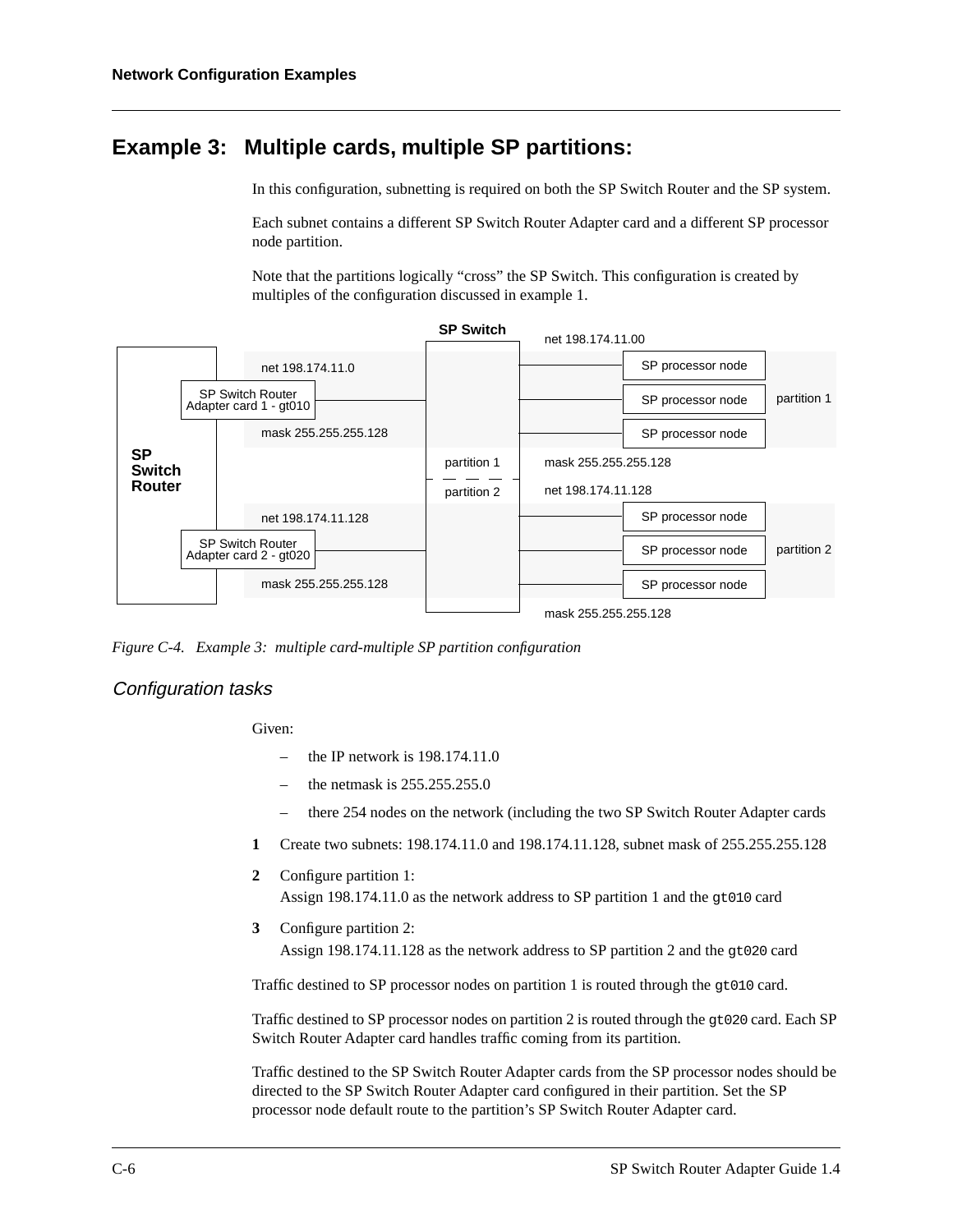This Appendix provides general information about obtaining and installing new operating software (hereafter referred to as machine code) for the SP Switch Router.

#### **The SP Switch Router as an IBM product**

<span id="page-116-0"></span>**Upgrading Router Software** 

As is noted in this manual, the SP Switch Router is based on a product from Ascend Communications, Inc. IBM customers order and receive the SP Switch Router from IBM. IBM provides all support for this product for IBM customers.

SP Switch Routers are delivered with the current level of machine code already installed. Customers who wish to upgrade to new releases of the machine code should contact their IBM representative.

#### **Obtaining new machine code**

New releases of the machine code must be obtained from the IBM FTP server: service2.boulder.ibm.com.

Although a new release of the machine code will correspond to an Ascend release of GRF code, only the IBM version of the code will work on the SP Switch Router. Do not try to use GRF code releases obtained from the Ascend FTP site on the SP Switch Router.

Instructions on how to download new releases from the FTP site and install them are included in the Release Notes provided with each release.

#### **Support for code installation**

The Release Notes are posted on the SP Service and Support web site when a new release becomes available. As this is written, the starting page for the SP Service and Support web site is:

http://www.rs6000.ibm.com/support/sp

Look for 9077 "SP Switch Router" information in the "Service status" pages.

Terms in the IBM "License Agreement for Machine Code" govern usage of the SP Switch Router machine code. A copy of this license is included in this Appendix.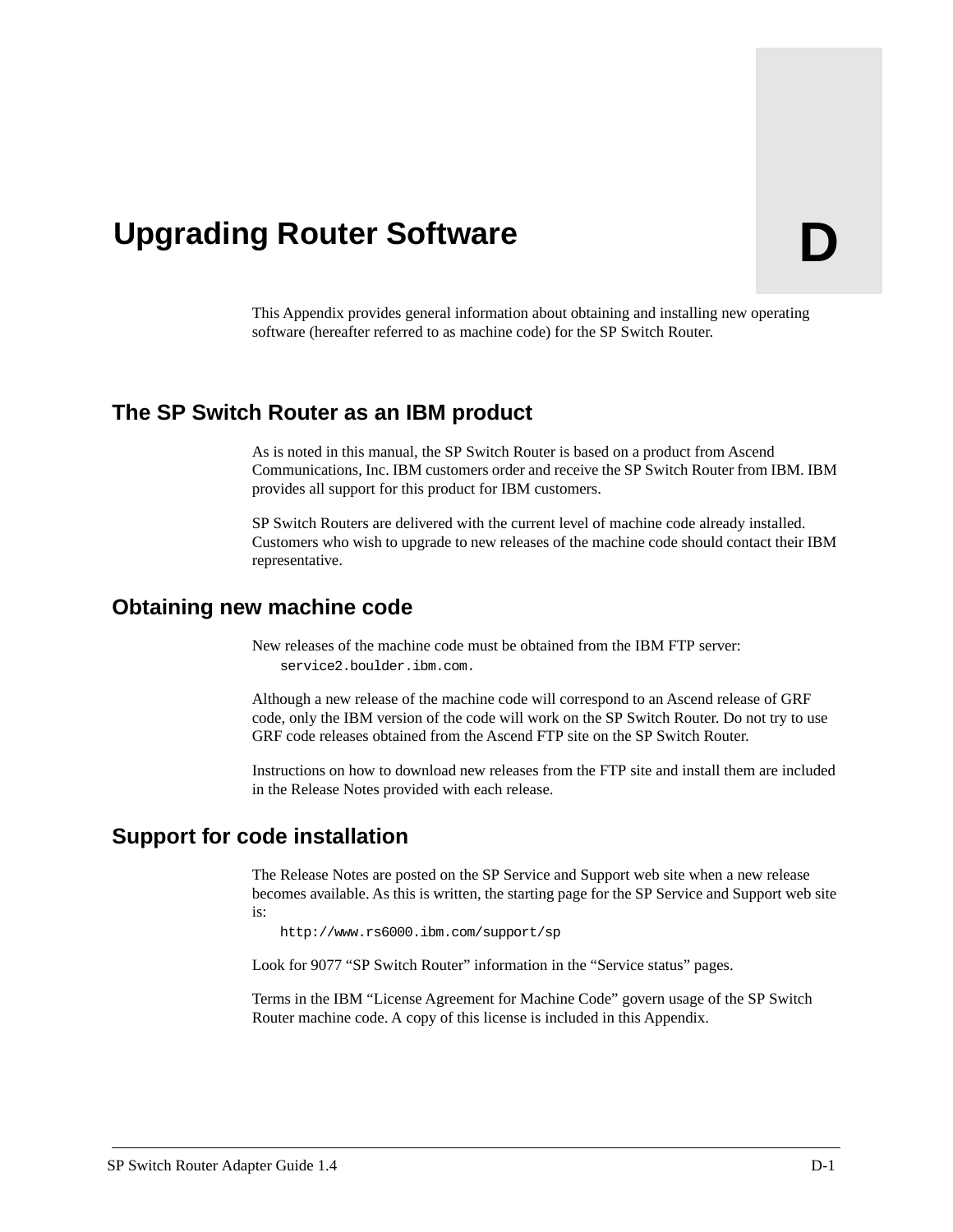# <span id="page-117-0"></span>**IBM License Agreement for Machine Code**

Regardless of how you acquire (electronically, preloaded, on media or otherwise) BIOS, Utilities, Diagnostics, Device Drivers or Microcode (collectively called "Machine Code"), you accept the terms of this Agreement by your initial use of a Machine or Machine Code. The term "Machine" means an IBM machine, its features, conversions, upgrades, elements or accessories, or any combination of them. Acceptance of these license terms authorizes you to use Machine Code with the specific product for which it is provided.

International Business Machines Corporation or one of its subsidiaries ("IBM"), or an IBM supplier, owns copyrights in Machine Code.

IBM grants you a nonexclusive license to use Machine Code only in conjunction with a Machine. As the rightful possessor of a Machine, you may make a reasonable number of copies of Machine Code as necessary for backup, configuration, and restoration of the Machine. You must reproduce the copyright notice and any other legend of ownership on each copy of Machine Code you make.

You may transfer possession of Machine Code and its media to another party only with the transfer of the Machine on which the Machine Code is used. If you do so, you must give the other party a copy of these terms and provide all user documentation to that party. When you do so, you must destroy all your copies of Machine Code.

Your license for Machine Code terminates when you no longer rightfully possess the Machine.

No other rights under this license are granted.

You may not, for example, do any of the following:

1. otherwise copy, display, transfer, adapt, modify, or distribute in any form, Machine Code, except as IBM may authorize in a Machine's user documentation;

2. reverse assemble, reverse compile, or otherwise translate the Machine Code, unless expressly permitted by applicable law without the possibility of contractual waiver;

3. sublicense or assign the license for the Machine Code; or

4. lease the Machine Code or any copy of it.

The terms of IBM's Machine warranty, which is incorporated into this Agreement by reference, apply to Machine Code. Please refer to that warranty for any questions or claims regarding performance or liability for Machine Code.

Form No: Z125-5468-00 8/96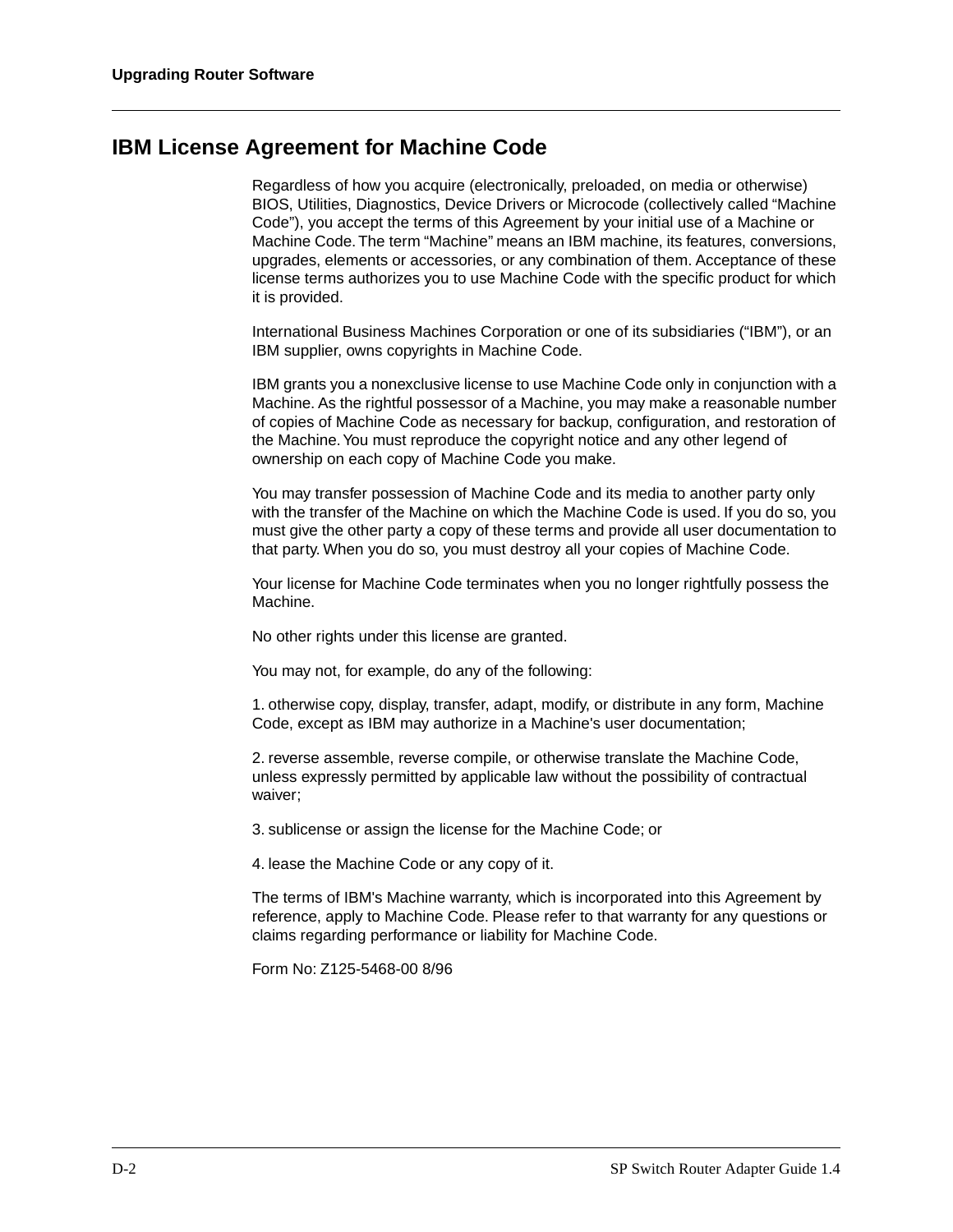# **Index**

520MB spinning disk, configuring, [2-6](#page-33-0) 9076, 9077 9077 installation overview, [2-5](#page-32-0) 9077 support on SP web page, [D-1](#page-116-0) system names, [1-3](#page-16-0) what these refer to, [1-3](#page-16-0)

# **A**

Admin Status (MIB parameter), [2-33](#page-60-0) argument field, in grifconfig.conf, [2-23](#page-50-0) ARP as used in SP Switch networks, [C-2](#page-111-0), [C-3,](#page-112-0) [C-5](#page-114-0) attaching cables, [2-10](#page-37-0) procedures, [2-11](#page-38-0) autojoin option, [2-38](#page-65-0)

#### **B**

binaries, specify different, [2-24](#page-51-0) boot activity, LEDs, [1-8](#page-21-0) boot, gr.boot log file, [3-19](#page-86-0) BOOT-REQUESTED, state of, [2-36](#page-63-0) broadcast address, in grifconfig.conf, [2-22](#page-49-0)

# **C**

cables attaching to SP Switch Router Adapter card, [2-10](#page-37-0) factory-shipped components, [1-3](#page-16-0) from SP Switch Router to Ethernet hub, [2-10](#page-37-0) SP control workstation-to-SP Switch Router, [1-4](#page-17-0) attaching, [2-10](#page-37-0) SP Switch cable connector end, [1-5](#page-18-0) SP Switch-to-SP Switch Router, [1-3](#page-16-0) attaching, [2-10](#page-37-0) to Ethernet hub from SP Switch Router, [2-10](#page-37-0)

card profile change default dump settings, [2-25](#page-52-0) ICMP settings, [2-24](#page-51-0) individual card configuration, [2-24](#page-51-0) specify different run-time code, [2-25](#page-52-0) configuration assumptions, [2-3](#page-30-0) installing configuration files, [2-34](#page-61-0) SNMP procedure, [2-18](#page-45-0) configuration files for SP Switch Router Adapter card, [2-16](#page-43-0) Configuration State (MIB parameter), list of states, [2-33](#page-60-0) configuration, network [examples, see Appendix C](#page-110-0) CONFIGURING, state of, [2-36](#page-63-0) connection options, [1-3](#page-16-0) control board, SP Switch Router using ping command, [2-35](#page-62-0) csconfig command, [2-9](#page-36-0), [3-2](#page-69-0)

# **D**

data buffer size, [1-11](#page-24-0) data transfer rate, [1-11](#page-24-0) dependent node assigning switch connection to, [2-12](#page-39-0) role of SP Switch Router Adapter, [2-2](#page-29-0) dev1 in CLI profiles, [2-24](#page-51-0) in grcard media card status, [2-36](#page-63-0) in Load profile, [2-26](#page-53-0) in log and dump output, [2-35](#page-62-0), [3-16](#page-83-0) references to, [2-36](#page-63-0) dev1config command how to run, [2-30](#page-57-0) SP Switch Router Adapter card start up, [2-30](#page-57-0) when to use, [2-16](#page-43-0) diagnostic boot sequence, enabling, [2-27](#page-54-0) diagnosticFailed state, [1-13](#page-26-0) diagnostics during boot, [1-14](#page-27-0) discovery facility, MTU, [2-23](#page-50-0)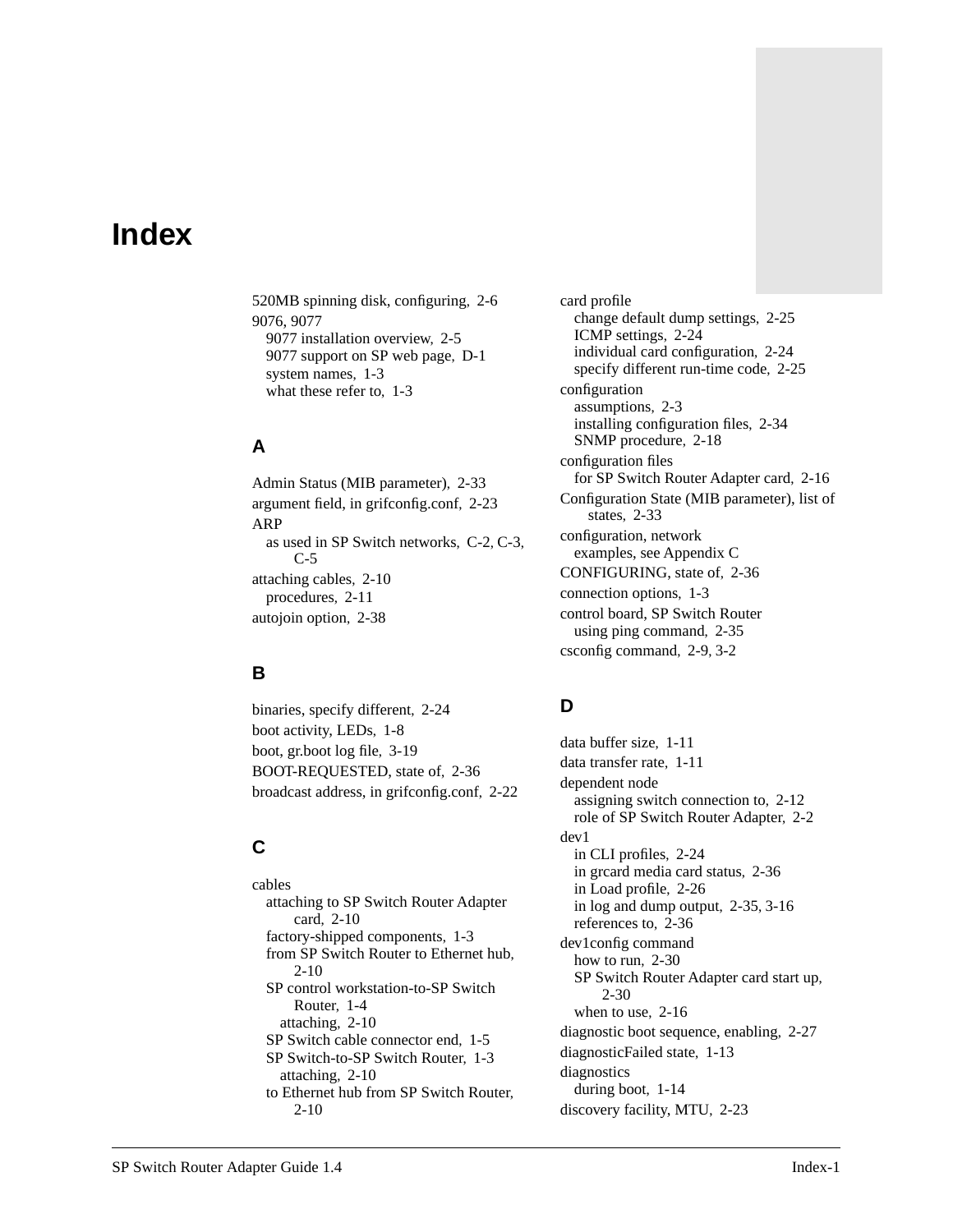dump profile change dump defaults, [2-28](#page-55-0) dump vectors, in Dump profile, [2-29](#page-56-0) DUMPING, state of, [2-36](#page-63-0) dumps change settings in Card profile, [2-25](#page-52-0) change settings in Dump profile, [2-28](#page-55-0) changing defaults for, [2-16](#page-43-0) from media cards (grdump,n.x.gz), [3-15](#page-82-0) from SP Switch Router system (bsdx.core), [3-15](#page-82-0) grreset option for, [3-3](#page-70-0) panic dumps saved, [2-6](#page-33-0) useful for debugging, [3-15](#page-82-0)

# **E**

Eannotator command, [2-12](#page-39-0) error messages in messages log, [3-18](#page-85-0) ESD requirements, when handling cards, [1-6](#page-19-0) Estart an SP Switch Router Adapter card, [2-39](#page-66-0) /etc/fstab editing for logging, [2-7](#page-34-0) /etc/grclean.conf, [2-8](#page-35-0) /etc/grclean.logs.conf, [2-8](#page-35-0) /etc/grdev1.conf, [2-16](#page-43-0) definitions of SNMP variables, [2-32](#page-59-0) editing, [2-30,](#page-57-0) [2-31](#page-58-0) MIB updates, [1-12](#page-25-0) /etc/grifconfig.conf, [2-16](#page-43-0) assigning interfaces (option), [2-21](#page-48-0) format for entries, [2-21](#page-48-0) making entries permanent, [2-23](#page-50-0) /etc/grroute.conf, [3-6](#page-73-0) /etc/snmpd.conf, [2-16](#page-43-0) editing, [2-18](#page-45-0) /etc/syslog.conf editing for logging, [2-7](#page-34-0) /etc/ttys, telnet access, [2-3](#page-30-0) Ethernet cable attaching, [2-10](#page-37-0) required for SP Switch Router, [1-4](#page-17-0) Ethernet connection, [2-5](#page-32-0), [2-10](#page-37-0) checking via ping, [2-39](#page-66-0) Eunfence an SP Switch Router Adapter card, [2-39](#page-66-0) examples, SP Switch networks [see Appendix C](#page-110-0)

extension node and SP SNMP Manager, [2-21](#page-48-0) role of SP Switch Router Adapter, [2-21](#page-48-0) Extension Node Identifier (MIB parameter), [2-32](#page-59-0)

# **F**

face plate, SP Switch Router Adapter card, [1-5](#page-18-0) fence/unfence, [2-33](#page-60-0), [2-38](#page-65-0) flash memory, code burn-ins, [3-14](#page-81-0) frames, in an SP system how multiple frames work, [2-15](#page-42-0) fullyConfigured state, [1-13](#page-26-0)

# **G**

getver command, [3-2](#page-69-0)  $GR >$  prompt, grrmb command, [3-11](#page-78-0) gr##> prompt, grrmb command, [3-3](#page-70-0) gr.console log [explanations of error messages, Appendix](#page-92-0)  B grarp command, [3-2](#page-69-0), [C-5](#page-114-0) grcard command, [3-3](#page-70-0) checking card status, [2-36](#page-63-0) output from, [2-36](#page-63-0) grdump.n.x.gz files, [3-15](#page-82-0) GRF as an RS/6000 SP Switch Router, [1-1](#page-14-0), [2-1](#page-28-0) grfins command, [3-3](#page-70-0) grflash command, [3-14](#page-81-0) grms command, [3-3](#page-70-0) ground strap, rack, [1-4](#page-17-0) grreset command, [3-3](#page-70-0) resetting media cards, [2-37](#page-64-0) to install grifconfig.conf, [2-23](#page-50-0) grrmb command, [3-3](#page-70-0) maint commands, [3-3](#page-70-0) grroute command, [3-3,](#page-70-0) [3-6](#page-73-0) grrt command, [3-3](#page-70-0), [3-5](#page-72-0) grsavecore command formatting kernel dumps, [3-15](#page-82-0) grsite command, [3-3](#page-70-0) grsnapshot command, [3-4](#page-71-0) grstat command, [3-4](#page-71-0) grwrite command, [3-4](#page-71-0) gt0y0 interface name, ho[w to assign, 2-22](#page-50-0)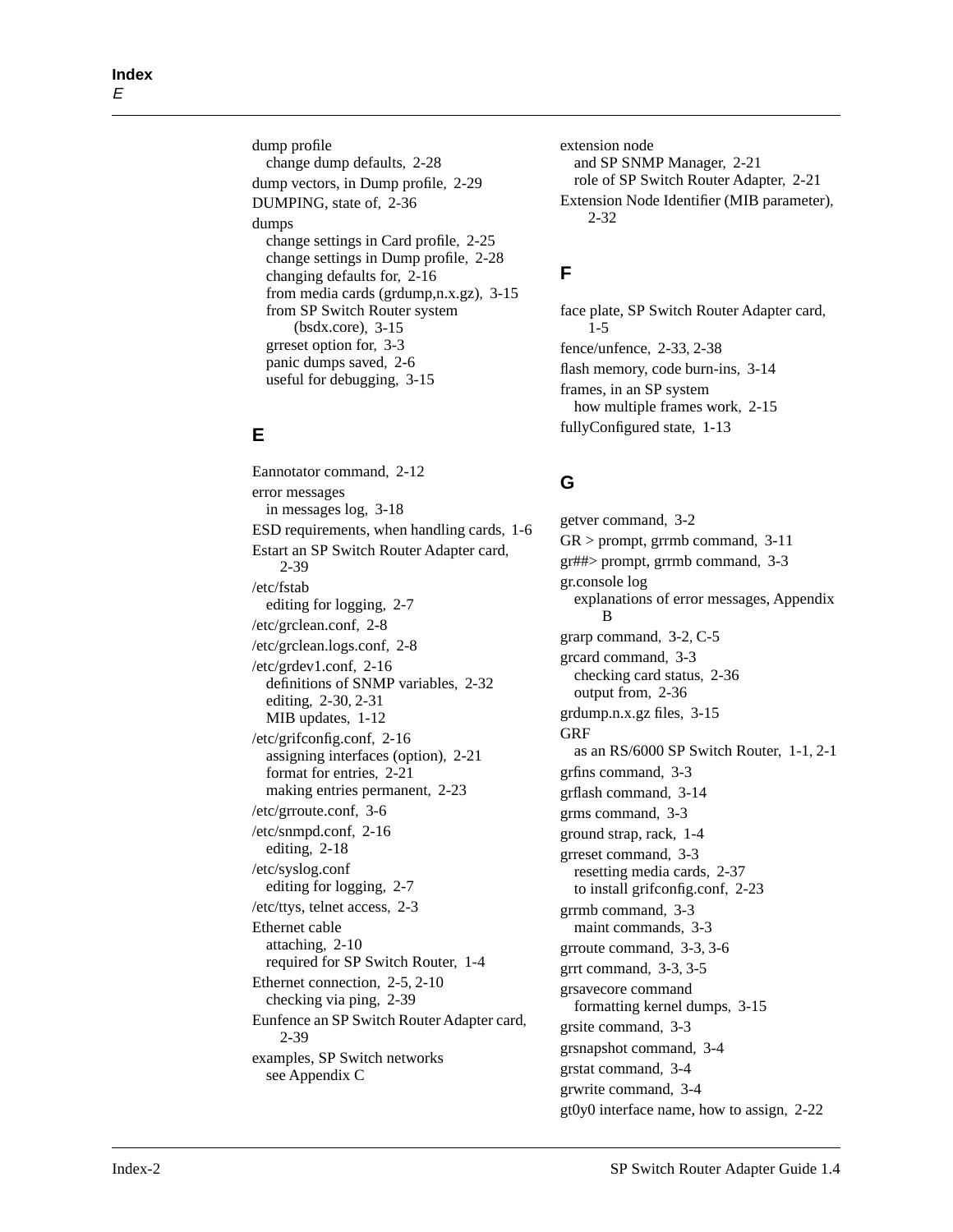#### **H**

heartbeat, LED pattern, [1-8](#page-21-0) HELD\_RESET, state of, [2-36](#page-63-0) host name assigned to SP Switch Router, [2-3](#page-30-0), [2-5](#page-32-0) determining for primary node, [2-13](#page-40-0) obtaining from SP control workstation, [2-14](#page-41-0) required by SP system, [2-12](#page-39-0) Host Offset value, [C-2](#page-111-0) hot swap, media cards, [1-6](#page-19-0)

#### **I**

ibmSPDepAdminStatus, status definitions, [2-33](#page-60-0) ibmSPDepConfigState, list of states, [2-33](#page-60-0) ibmSPDepIPaddr, definition, [2-32](#page-59-0) ibmSPDepIPHostOffset, definition, [2-33](#page-60-0) ibmSPDepIPMaxLinkPkt, definition, [2-33](#page-60-0) ibmSPDepNetMask, definition, [2-32](#page-59-0) ibmSPDepNode MIB, [1-12](#page-25-0) list of MIB objects, [1-12](#page-25-0) ibmSPDepNodeDelay, definition, [2-33](#page-60-0) ibmSPDepNodeName, definition, [2-32](#page-59-0) ibmSPDepNodeState, definition, [2-33](#page-60-0) ibmSPDepSwARP, definition, [2-32](#page-59-0) ibmSPDepSwChipLink, definition, [2-33](#page-60-0) ibmSPDepSwNodeNumber, definition, [2-32](#page-59-0) ibmSPDepSwToken, definition, [2-32](#page-59-0) ibmSPDepSysName, definition, [2-33](#page-60-0) ICMP settings, [2-24](#page-51-0) ifconfig command network example, [C-5](#page-114-0) inserting the SP Switch Router Adapter card, [1-6](#page-19-0) installation checkout determining state of media card, [2-36](#page-63-0) pinging boards, [2-35](#page-62-0) resetting media cards, [2-37](#page-64-0) installation, SP Switch Router to SP system location of related information, [2-3](#page-30-0) overview and list of tasks, [2-5](#page-32-0) pre-installation assumptions, [2-3](#page-30-0) installing configuration files, [2-34](#page-61-0) interface name how to create, [2-22](#page-49-0) interfaces configuring, [2-21](#page-48-0) per SP Switch Router Adapter card, [1-5](#page-18-0)

Internet address, [2-22](#page-49-0) introduction, to card, [1-1](#page-14-0) IP address for SP Switch Router Adapter card, [2-16](#page-43-0), [2-21](#page-48-0) in grifconfig.conf, [2-22](#page-49-0) MIB parameter in /etc/grdev1.conf, [2-32](#page-59-0) IP addressing, on SP networks [see Appendix C](#page-110-0) IP Host Offset (MIB parameter), [2-33](#page-60-0)

# **K**

keep-count field, Dump profile, [2-26](#page-53-0), [2-28](#page-55-0)

# **L**

LEDs activity during boot, table, [1-8](#page-21-0) brightness indicates traffic level, [1-10](#page-23-0) during normal operations, table, [1-9](#page-22-0) LEDs, SP Switch Router Adapter card, [1-8](#page-21-0) checking for error status, [2-39](#page-66-0) load profile change run-time code, [2-26](#page-53-0) set diagnostic boot sequence, [2-27](#page-54-0) LOADING, state of, [2-36](#page-63-0) log files, [2-6](#page-33-0) log messages [explanations of messages, Appendix B](#page-92-0) logging configuring on PCMCIA disk, [2-6](#page-33-0) files to edit, [2-6](#page-33-0) via PCMCIA 520MB disk, [1-4](#page-17-0) logging, specify log directory, [2-7](#page-34-0) log/gr.boot media card boot info, output from, [3-19](#page-86-0) log/gr.console media card status, output from, [3-17](#page-84-0) log/messages system messages, output from, [3-18](#page-85-0) logs how to access a log file, [3-16](#page-83-0) those needed by customer support, [3-16](#page-83-0) /var/log/gr.boot, [3-19](#page-86-0) /var/log/gr.console, [3-17](#page-84-0) /var/log/messages, [3-18](#page-85-0)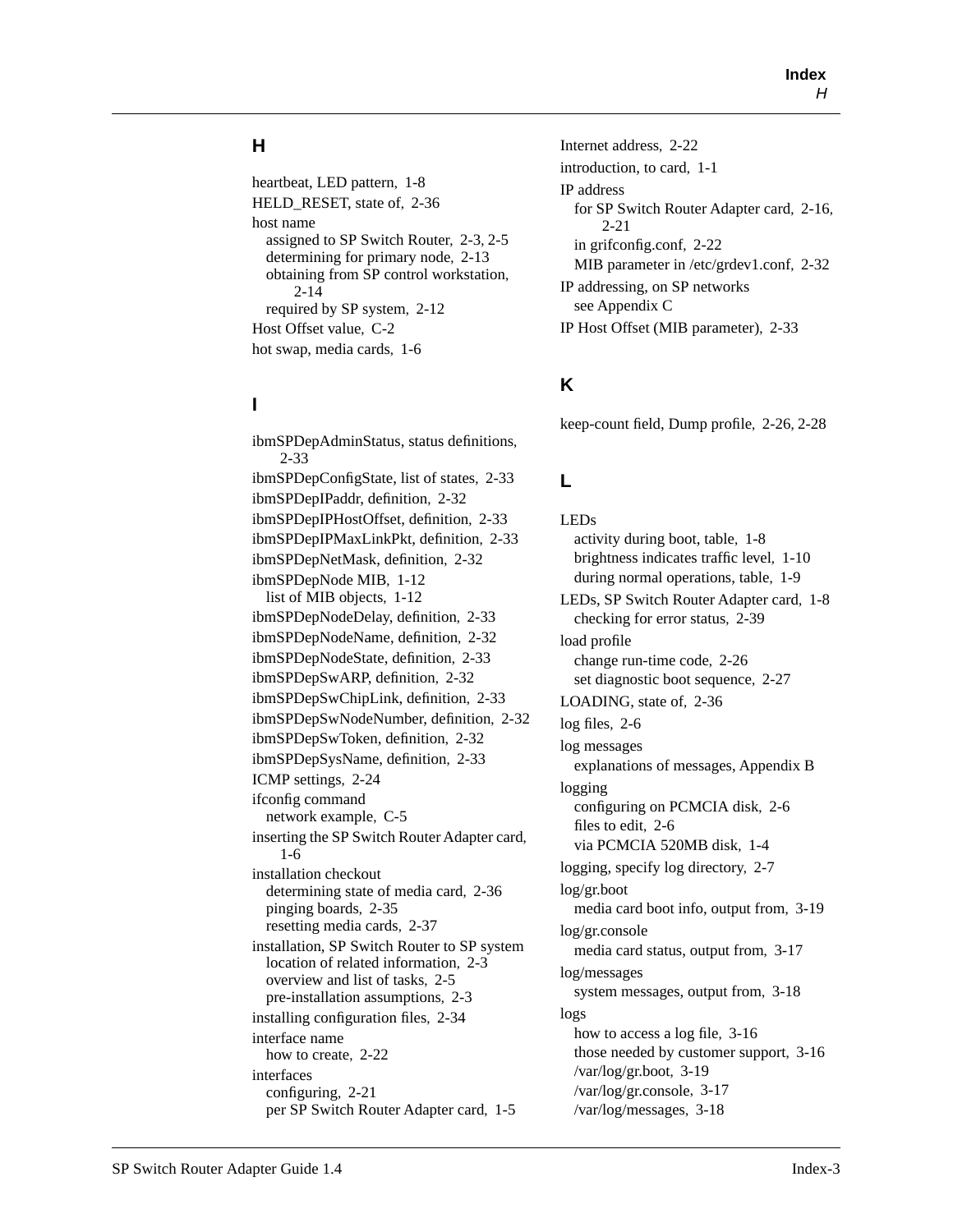#### **M**

machine code IBM license agreement, [D-2](#page-117-0) upgrading, [D-1](#page-116-0) maint commands for SP Switch Router Adapter card, [3-11](#page-78-0)  $GR > prompt$ , [3-11](#page-78-0) management commands, [3-2](#page-69-0) Max Link Pckt Length (MIB parameter), [2-33](#page-60-0) media cables, SP adapter card, [2-10](#page-37-0) media cards components, [1-6](#page-19-0) determining status, [2-36](#page-63-0) face plate screws, [1-7](#page-20-0) flash memory burn-in, [3-14](#page-81-0) how to replace, [1-6](#page-19-0) inserting into chassis, [1-7](#page-20-0) list of states, [2-36](#page-63-0) removal warning, [1-6](#page-19-0) resetting, [2-37](#page-64-0) status/gr.console log, [3-17](#page-84-0) using ping command, [2-35](#page-62-0) media, types supported, [1-2](#page-15-0) MIB daemon, mib2d, [1-12,](#page-25-0) [2-38](#page-65-0) MIB, for SP Switch Router Adapter card, [1-12](#page-25-0), [2-30](#page-57-0) parameter definitions, [2-32](#page-59-0) mib2d, [1-12](#page-25-0) during card initialization, [2-38](#page-65-0) functions performed, [1-13](#page-26-0), [1-14](#page-27-0) list of MIB objects, [1-12](#page-25-0) microcodeLoadFailed state, [1-13](#page-26-0) model numbers, [1-3](#page-16-0) more command using to display log file contents, [3-16](#page-83-0) mountf command, [3-4](#page-71-0) **MTU** default for SP adapter card, [1-11](#page-24-0) discovery facility, [2-23](#page-50-0) other media defaults, [2-23](#page-50-0) specifying in grifconfig.conf, [2-23](#page-50-0) multiple frames, SP system, [2-15](#page-42-0) multiple logical addresses, on one card, [C-5](#page-114-0)

#### **N**

NBMA interface in grifconfig.conf, [2-22](#page-49-0) netmask, [2-22](#page-49-0) in grifconfig.conf, [2-22](#page-49-0) MIB parameter in /etc/grdev1.conf, [2-32](#page-59-0) netmasks, in SP Switch networks [see Appendix C](#page-110-0) netstat command, usage and examples, [3-7](#page-74-0) Node Delay (MIB parameter), [2-33](#page-60-0) node number corresponding SP Switch port, [2-12](#page-39-0) differentiating multiple frames, [2-15](#page-42-0) obtaining from SP control workstation, [2-14](#page-41-0) required by SP system, [2-12](#page-39-0) node number address space, [1-3](#page-16-0) Node State (MIB parameter), [2-33](#page-60-0) notConfigured state, [1-13](#page-26-0) NOT-RESPONDING, state of, [2-36](#page-63-0)

#### **O**

on/off power switch, [1-4](#page-17-0) operating system, messages log, [3-18](#page-85-0) /out.top file, using, [2-13,](#page-40-0) [2-14](#page-41-0)

#### **P**

packet destination path (traceroute), [3-6](#page-73-0) headers printed by tcpdump, [3-6](#page-73-0) MTU and fragmentation, [2-23](#page-50-0) PANIC, state of, [2-36](#page-63-0) part numbers, list of IBM and Ascend [see Appendix A](#page-88-0) PCMCIA 520MB disk as shipped with SP Switch Router, [1-4](#page-17-0) ping command, [2-35](#page-62-0) testing link to SP node, [3-5](#page-72-0) point-to-multipoint, card to SP, [2-22](#page-49-0) port number, SP Switch as configuration requirement, [2-4](#page-31-0) configuration with multiple frames, [2-15](#page-42-0) power consumption, per card, [1-11](#page-24-0) power on, [1-4](#page-17-0) plug-in, no power switch, [1-4](#page-17-0) power supplies redundant AC units, [1-4](#page-17-0) safely powering off, [1-4](#page-17-0) POWER-UP, state of, [2-36](#page-63-0) profiles changing Card variables, [2-24](#page-51-0) changing Dump variables, [2-28](#page-55-0) changing Load vari[ables, 2-26](#page-85-0)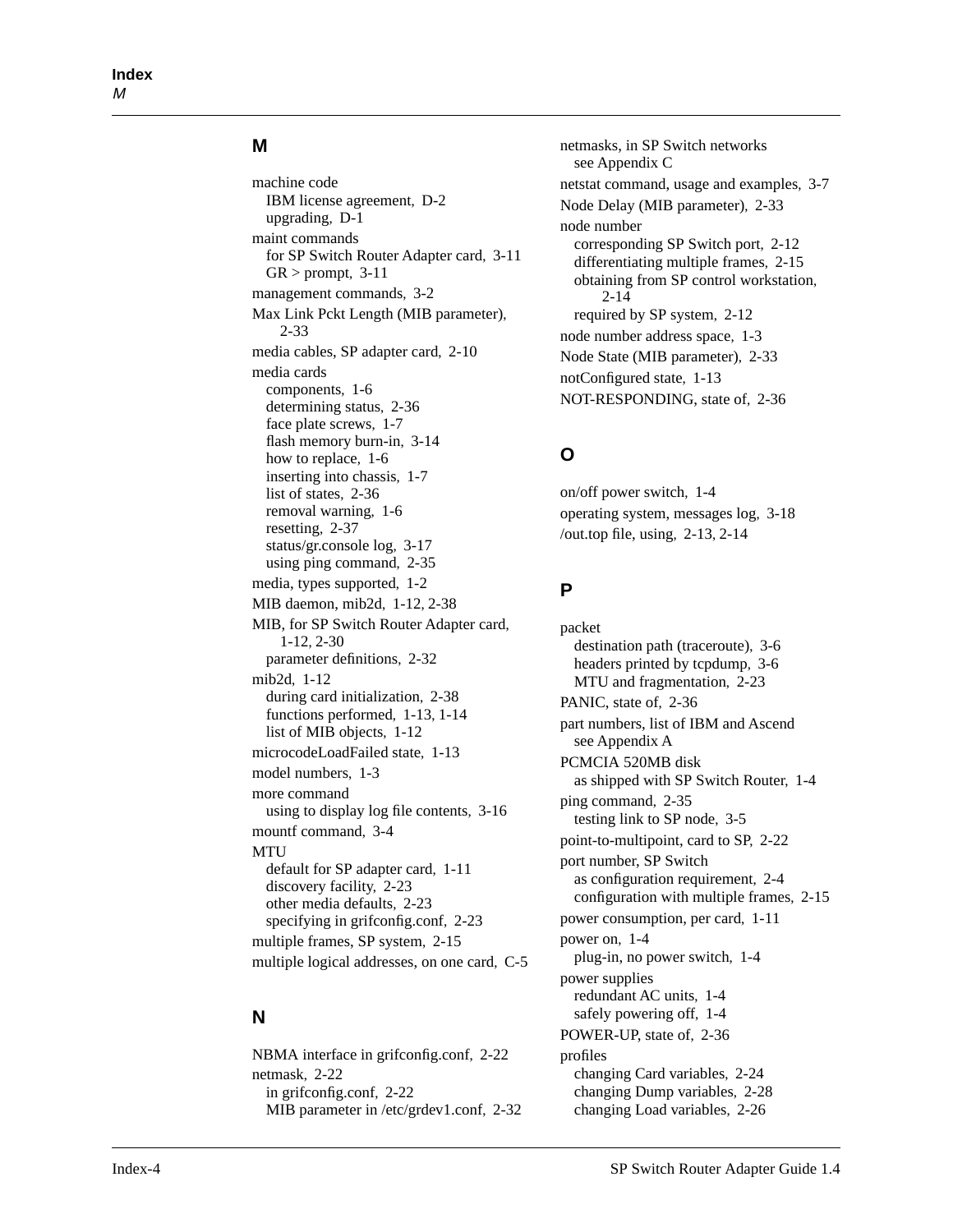#### **R**

receive port, states (LEDs), [1-9](#page-22-0) redundant AC power supplies caution when unplugging, [1-4](#page-17-0) reset process, [2-37](#page-64-0) resetting SP Switch Router Adapter card, [2-23](#page-50-0) route command, [3-5](#page-72-0) route table entries viewing with netstat -rn, [3-7](#page-74-0) RS/6000 SP Switch Router based on GRF router, [1-1](#page-14-0) connection to SP system, [1-2](#page-15-0) features, [1-2](#page-15-0) media types supported, [1-2](#page-15-0) RUNNING, state of, [2-36](#page-63-0) run-time code change default in Card profile, [2-25](#page-52-0)

# **S**

setver command, [3-4](#page-71-0) sh command, [2-21](#page-48-0) shell how to establish for SP Switch Router session, [2-21](#page-48-0) slot 66 (default), [3-3](#page-70-0) slot number in grreset command, [2-37](#page-64-0) in ping command, [2-35](#page-62-0) SMIT panels for card configuration, [2-21](#page-48-0) for dependent node configuration, [2-12](#page-39-0) SNMP community name, [1-13](#page-26-0) configuration procedure, [2-18](#page-45-0) starting SNMP daemon, [2-20](#page-47-0) traps, [1-13](#page-26-0) writes to grdev1.conf, [2-31](#page-58-0) SNMP implementation, [1-12](#page-25-0) card state descriptions, [1-13](#page-26-0) how daemon starts up, [1-14](#page-27-0) ibmSPDepNode MIB, [1-12](#page-25-0) snmpd, configuration, [1-13](#page-26-0) software, upgrade information, [D-1](#page-116-0) SP control workstation access to SP Switch Router, [2-2](#page-29-0) Ethernet cable to SP Switch Router, [1-4](#page-17-0) obtaining Router host name, node number, [2-14](#page-41-0) using Eunfence or Estart, [2-39](#page-66-0)

SP frame, determining, [2-12](#page-39-0) SP node partitions, [C-2](#page-111-0) SP processor nodes, in networks [see Appendix C](#page-111-0) SP SNMP Manager, [2-2](#page-29-0) configuration tool, [2-21](#page-48-0) mib2d interactions, [1-14](#page-27-0) requirements, [1-13](#page-26-0) SP Switch assignments to multiple frames, [2-15](#page-42-0) attaching cable to SP Switch Router, [2-10](#page-37-0) cable connector end, illustrated, [1-5](#page-18-0) cable required for SP Switch Router, [1-3](#page-16-0) diagram of SP Switch Router connectivity, [2-2](#page-29-0) [network examples, see Appendix C](#page-110-0) SP Switch network, [3-5](#page-72-0) [SP Switch network configuration, see](#page-110-0)  Appendix C SP Switch port, determining, [2-12](#page-39-0) SP Switch Router connection options, [1-3](#page-16-0) Ethernet cable required, [1-4](#page-17-0) host name assignment, [2-12](#page-39-0) management commands, [3-2](#page-69-0) redundant AC power supplies, [1-4](#page-17-0) sample /etc/snmpd.conf file, [2-18](#page-45-0) SP switch cable required, [1-3](#page-16-0) telnet access to, [2-3](#page-30-0) UNIX management tools, [3-5](#page-72-0) upgrading machine code, [D-1](#page-116-0) upgrading system software, [D-1](#page-116-0) wrist strap connector sites, [1-6](#page-19-0) X terminal Telnet setting, [2-3](#page-30-0) SP Switch Router Adapter card as a dependent node, [2-2,](#page-29-0) [2-12](#page-39-0) as an extension node, [2-21](#page-48-0) as reported in logs, [3-16](#page-83-0) attaching cables, [2-10](#page-37-0) attachments to multiple frames, [2-15](#page-42-0) board specifications, [1-11](#page-24-0) check connectivity to SP system, [2-38](#page-65-0) [configuration examples, see Appendix C](#page-110-0) configuration files for, [2-16](#page-43-0) data buffers, [1-11](#page-24-0) data transfer rate, [1-11](#page-24-0) definitions of MIB parameters, [2-32](#page-59-0) determining slot in router chassis, [2-36](#page-63-0) diagram of face plate, [1-5](#page-18-0) features, [1-5](#page-18-0) inserting into router, [1-6](#page-19-0) interface name gt0y0 in netstat output, [3-7](#page-74-0) interface name, gt0y0, [2-22](#page-49-0) LED activity during boot, table, [1-8](#page-21-0) LED descriptions, [1-8](#page-21-0)